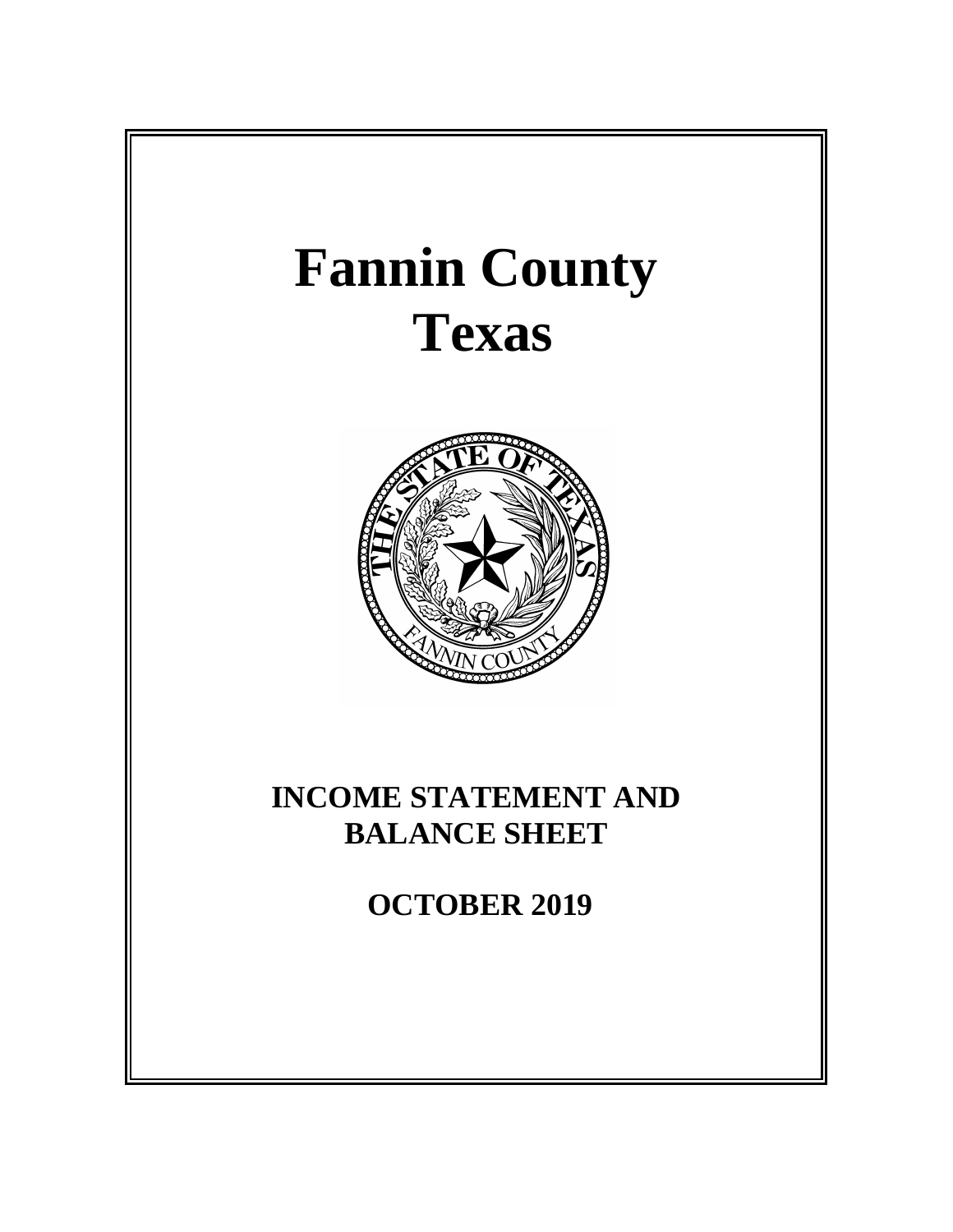| $11 - 01 - 2019$ | TIME: 08:28 AM - FOR MONTH ENDING 10-31-19                                            | INCOME STATEMENT    |                              | PAGE<br>- 1<br>PREPARER: 0004 |
|------------------|---------------------------------------------------------------------------------------|---------------------|------------------------------|-------------------------------|
|                  | FANNIN COUNTY<br>101 E. SAM RAYBURN DRIVE SUITE 303                                   | BONHAM, TEXAS 75418 |                              |                               |
|                  |                                                                                       |                     |                              |                               |
|                  | ***** INCOME ACCOUNTS *****                                                           |                     |                              |                               |
|                  | 10-300-110 UNENCUMBERED FUND BALANCE                                                  |                     | 0.00                         |                               |
|                  |                                                                                       |                     |                              |                               |
|                  | 10-310-110 CURRENT TAXES                                                              |                     | 196,033.10                   |                               |
|                  |                                                                                       |                     |                              |                               |
|                  |                                                                                       |                     |                              |                               |
|                  | 10-318-120 PAY N LIEU TAX/GRASSLAND                                                   |                     | 1,143.00                     |                               |
|                  | 10-318-121 PAY N LIEU TAX/UPPER TRINITY                                               |                     | 11,286.17                    |                               |
|                  | 10-318-122 TAX ABATEMENT/APPLICATION<br>10-318-130 COURT COSTS/ARREST FEES            |                     | 0.00                         |                               |
|                  | 10-318-132 ATTORNEYS & DOCTORS                                                        |                     | 7,256.54<br>0.05<br>4,520.29 |                               |
|                  | 10-318-140 TAX ON MIXED DRINKS                                                        |                     |                              |                               |
|                  | 10-318-160 SALES TAX REVENUES                                                         |                     | 97,014.04                    |                               |
|                  |                                                                                       |                     |                              |                               |
|                  | 10-319-420 JAIL PAY PHONE COMMISSION                                                  |                     | 0.00                         |                               |
|                  | 10-319-429 SCHOLARSHIP FUNDS                                                          |                     | 0.00                         |                               |
|                  | 10-319-551 ANNUAL PAYMENT                                                             |                     | 0.00                         |                               |
|                  | 10-319-552 MONTHLY MONITORING PAYMEN                                                  |                     | 0.00                         |                               |
|                  | 10-319-553 ADMINISTRATIVE FEE<br>10-319-554 REIMB.FOR CONFINEMENT EXP.                |                     | 0.00<br>0.00                 |                               |
|                  |                                                                                       |                     |                              |                               |
|                  |                                                                                       |                     |                              |                               |
|                  | 10-320-200 ALCOHLIC BEVERAGE LICENSE<br>10-320-300 SEWAGE PERMITS/INSPECTIONS         |                     | 40.00<br>10,970.31           |                               |
|                  |                                                                                       |                     | 0.00                         |                               |
|                  | 10-320-545 FOOD SERV.PERMITS/CLASSES<br>10-320-546 \$5 COUNTY FEE/FOOD HANDLERS CLASS |                     | 0.00                         |                               |
|                  |                                                                                       |                     |                              |                               |
|                  | 10-321-200 COMMISSIONS ON CAR REGIST                                                  |                     | 7,555.80                     |                               |
|                  | 10-321-250 COMMISSION ON CAR TITLES                                                   |                     | 3,370.00                     |                               |
|                  | 10-321-251 COMM.ON SALES TAX COLLECTIONS                                              |                     | 0.00                         |                               |
|                  | 10-321-901 TAX CERTIFICATES                                                           |                     | $0.00$<br>749.78             |                               |
|                  |                                                                                       |                     |                              |                               |
|                  | 10-330-396 RIFLE RESISTANT BODY ARMOR 3439801                                         |                     | 0.00                         |                               |
|                  | 10-330-403 TEAM REDEVELOPMENT TRAINING                                                |                     | 0.00                         |                               |
|                  |                                                                                       |                     | 0.00                         |                               |
|                  |                                                                                       |                     |                              |                               |
|                  | 10-340-135 FAMILY PROTECTION FEE                                                      |                     | 225.82                       |                               |
|                  | 10-340-400 COUNTY JUDGE FEES                                                          |                     | 0.00                         |                               |
|                  | 10-340-403 COUNTY CLERK FEES                                                          |                     | 0.00                         |                               |
|                  | 10-340-450 DISTRICT CLERK FEES<br>10-340-455 J. P. #1 FEES                            |                     | 6,331.46<br>0.00             |                               |
|                  | 10-340-456 J. P. #2 FEES                                                              |                     | 0.00                         |                               |
|                  | 10-340-457 J. P. #3 FEES                                                              |                     | 0.00                         |                               |
|                  | 10-340-475 DISTRICT ATTORNEY FEES                                                     |                     | 4.00                         |                               |
|                  | 10-340-480 BOND APPLICATION FEE                                                       |                     | 0.00                         |                               |
|                  | 10-340-484 ELECTION REIMBURSEMENTS<br>10-340-551 CONSTABLE PCT. 1 FEES                |                     | 0.00<br>280.00               |                               |
|                  | 10-340-552 CONSTABLE PCT. 2 FEES                                                      |                     | 0.00                         |                               |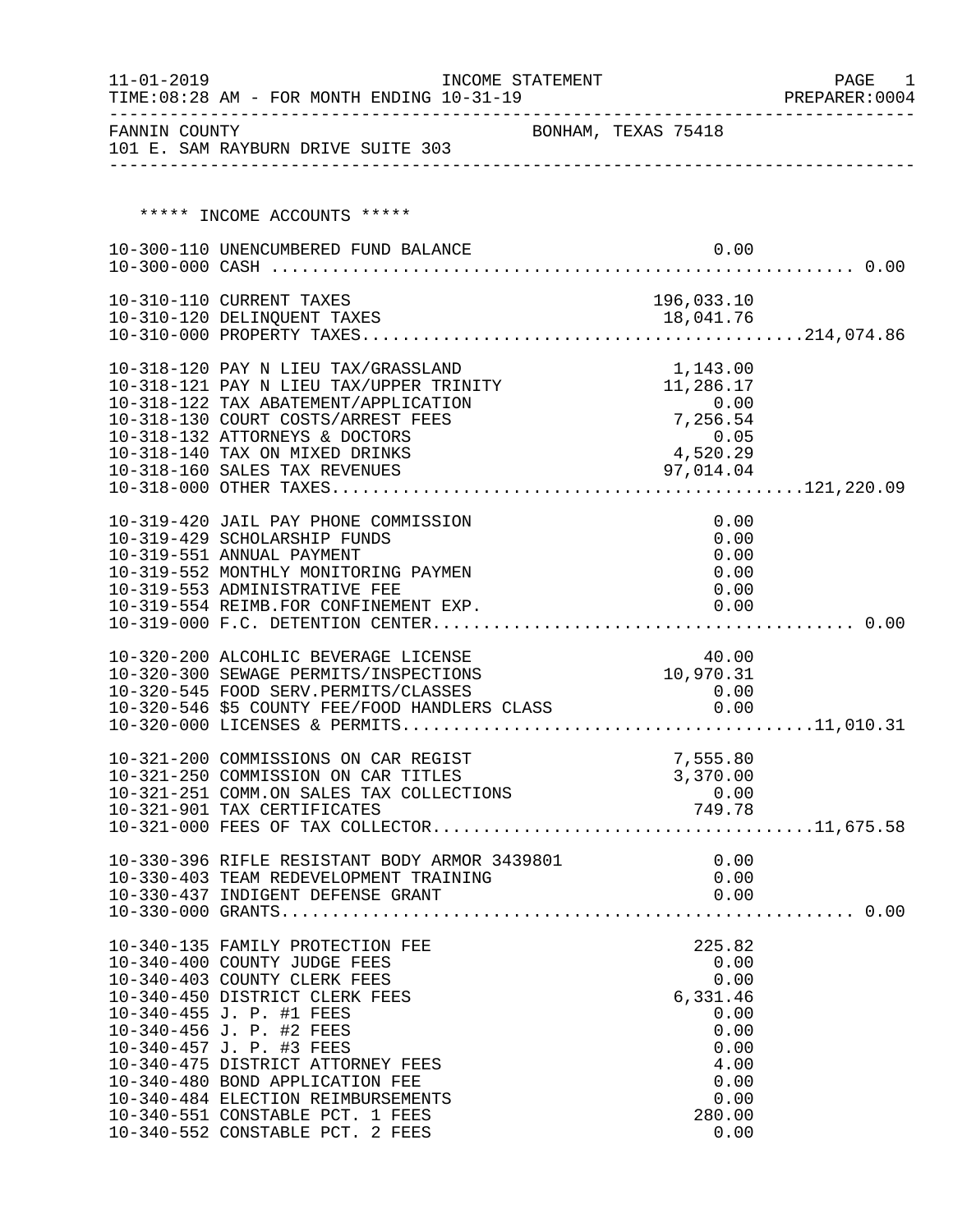| $11 - 01 - 2019$ | INCOME STATEMENT<br>TIME: 08:28 AM - FOR MONTH ENDING 10-31-19                                                                                                                                                                                                                                                                                                                                                                                                                                                                                                                                                                                                                                                                                                                                                                                                  |                                                                                                                                                                                                                                                  | PAGE 2<br>PREPARER: 0004 |
|------------------|-----------------------------------------------------------------------------------------------------------------------------------------------------------------------------------------------------------------------------------------------------------------------------------------------------------------------------------------------------------------------------------------------------------------------------------------------------------------------------------------------------------------------------------------------------------------------------------------------------------------------------------------------------------------------------------------------------------------------------------------------------------------------------------------------------------------------------------------------------------------|--------------------------------------------------------------------------------------------------------------------------------------------------------------------------------------------------------------------------------------------------|--------------------------|
| FANNIN COUNTY    | BONHAM, TEXAS 75418<br>101 E. SAM RAYBURN DRIVE SUITE 303                                                                                                                                                                                                                                                                                                                                                                                                                                                                                                                                                                                                                                                                                                                                                                                                       |                                                                                                                                                                                                                                                  |                          |
|                  | 10-340-553 CONSTABLE PCT. 3 FEES<br>10-340-560 SHERIFF FEES<br>10-340-573 BOND SUPERVISION FEES<br>10-340-600 D.C.6TH COURT OF APPEALS FEE<br>10-340-601 C.C.6TH COURT OF APPEALS FEE<br>10-340-652 SUBDIVISION FEES<br>10-340-653 ZONING APPLICATION FEES<br>10-340-654 FLOOD PLAIN FEES<br>10-340-655 BUILDING PERMITS<br>10-340-900 OTHER FEES                                                                                                                                                                                                                                                                                                                                                                                                                                                                                                               | 0.00<br>1,011.49<br>6,270.00<br>167.66<br>0.00<br>1,155.45<br>0.00<br>0.00<br>0.00<br>0.00                                                                                                                                                       |                          |
|                  | 10-350-455 J. P. #1 FINES<br>10-350-456 J. P. #2 FINES<br>10-350-457 J. P. #3 FINES                                                                                                                                                                                                                                                                                                                                                                                                                                                                                                                                                                                                                                                                                                                                                                             | 0.00<br>0.00<br>0.00                                                                                                                                                                                                                             |                          |
|                  | FEE 229.50<br>625.00<br>10-352-100 10% COMM.ON SURETY BAIL BOND FEE<br>10-352-201 BOND FORFEITURES                                                                                                                                                                                                                                                                                                                                                                                                                                                                                                                                                                                                                                                                                                                                                              |                                                                                                                                                                                                                                                  |                          |
|                  | 10-360-100 INTEREST EARNINGS<br>10-360-100 INTEREST EARNINGS<br>10-360-110 INTEREST EARNINGS BUSINESS MONEY FU                    1,865.49                                                                                                                                                                                                                                                                                                                                                                                                                                                                                                                                                                                                                                                                                                                      | 6,564.66                                                                                                                                                                                                                                         |                          |
|                  | 10-364-162 SALE OF ASSETS LAND/BUILDING                                                                                                                                                                                                                                                                                                                                                                                                                                                                                                                                                                                                                                                                                                                                                                                                                         | 0.00                                                                                                                                                                                                                                             |                          |
|                  | 10-370-100 KFYN-RADIO TOWER RENT<br>10-370-112 TOBACCO SETTLEMENT<br>10-370-115 RENT- VERIZON TOWER<br>10-370-120 CONTRIBUTION IHC TRUST<br>10-370-125 IHC STATE REIMBURSEMENT<br>10-370-130 REFUNDS & MISCELLANEOUS<br>10-370-131 AUTOMOBILE INSURANCE LOSS PAYMENTS<br>10-370-132 PROPERTY INSURANCE LOSS PAYMENTS<br>10-370-135 HEALTH INS. SURPLUS DISTRIBUTION<br>10-370-139 STATE JUROR REIMB.FEE<br>10-370-143 D.A.SALARY REIMB.<br>10-370-144 CO. JUDGE COURT FEES SALARY REIMB.<br>10-370-147 UTILITIES REIMBURSEMENT<br>10-370-151 ASST. DA LONGEVITY PAY<br>10-370-151 ASST. DA LONGEVITY PAY<br>10-370-152 HB 9 D.A. SUPPLEMENTAL FUNDS<br>10-370-162 COURT REPORTER SERVICE FEE<br>10-370-163 ADM.OF COURT JUSTICE 10% SB 1417<br>10-370-164 TIME PAYMENT FEE 40% SB 1417<br>10-370-166 JUDICIAL SUPP.<br>10-370-553 DONATION CONST.3 RADIO EQUIP. | 400.00<br>0.00<br>1,064.61<br>0.00<br>0.00<br>2,689.21<br>0.00<br>0.00<br>0.00<br>0.00<br>0.00<br>0.00<br>2,345.83<br>0.00<br>0.00<br>502.93<br>18.95<br>75.82<br>3.62<br>27.53<br>0.00<br>0.00<br>0.00<br>40.00<br>0.00<br>0.00<br>0.00<br>0.00 |                          |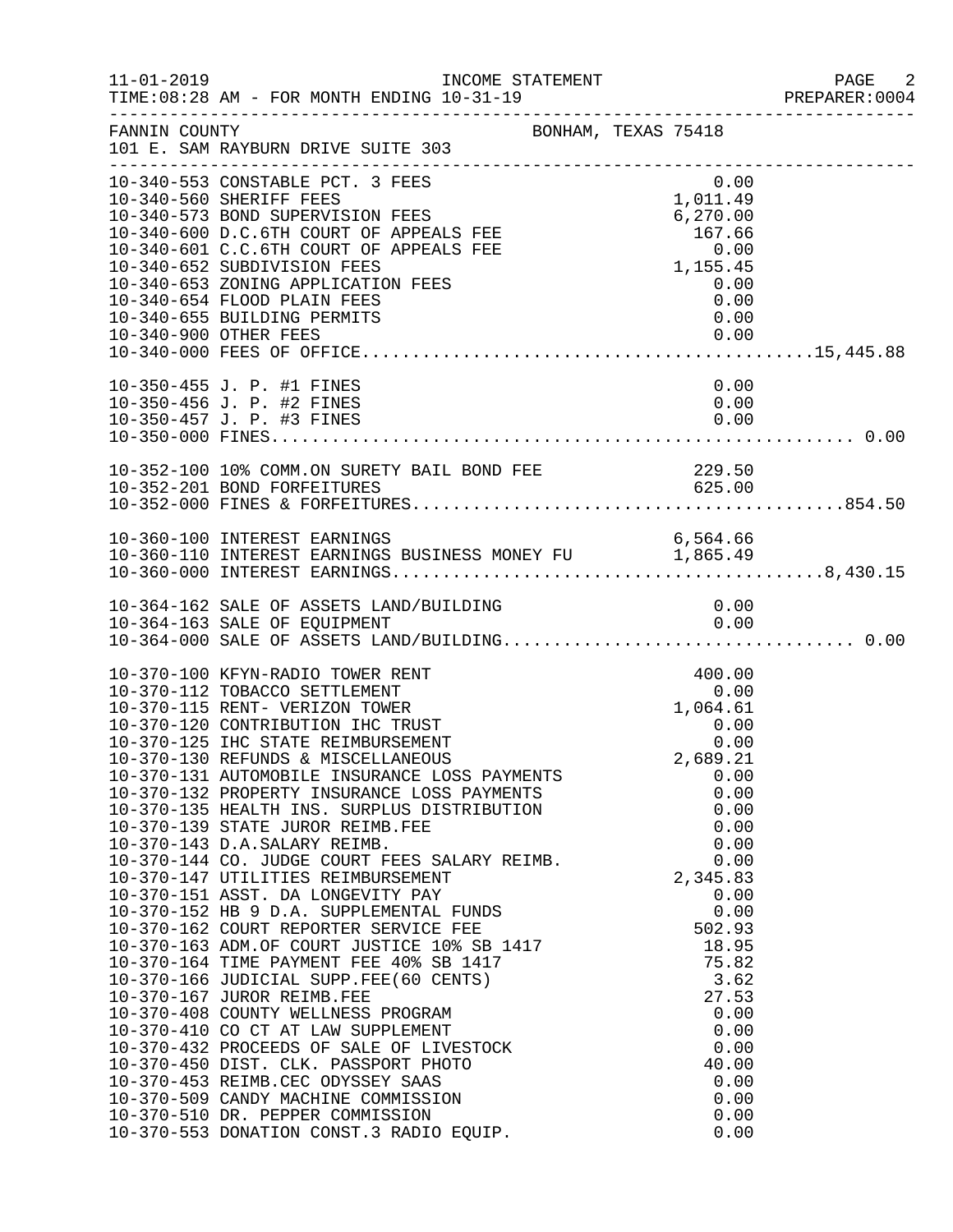| $11 - 01 - 2019$ | INCOME STATEMENT<br>TIME: 08:28 AM - FOR MONTH ENDING 10-31-19                                     |                        | PAGE 3<br>PREPARER: 0004 |
|------------------|----------------------------------------------------------------------------------------------------|------------------------|--------------------------|
| FANNIN COUNTY    | BONHAM, TEXAS 75418<br>101 E. SAM RAYBURN DRIVE SUITE 303                                          |                        |                          |
|                  | 10-370-562 STATE REIMB.OFFENDER TRANSPORT<br>10-370-565 COCA-COLA COMMISSIONS                      | 0.00<br>0.00           |                          |
|                  | 11-300-111 BEGINNING CASH BALANCE                                                                  | 0.00                   |                          |
|                  | 11-340-600 COUNTY CLERK FEES<br>11-340-650 DISTRICT CLERK FEES<br>11-340-651 JUSTICE OF PEACE FEES | 0.00<br>250.34<br>0.00 |                          |
|                  | 11-360-100 INTEREST EARNINGS                                                                       | 25.66                  |                          |
|                  | 12-300-112 BEGINNING CASH BALANCE                                                                  | 0.00                   |                          |
|                  | 12-360-100 INTEREST EARNINGS                                                                       | 0.76                   |                          |
|                  | 12-370-134 CO.CLK.VITAL STAT.FEE                                                                   | 0.00                   |                          |
|                  | 13-300-113 BEGINNING CASH BALANCE                                                                  | 0.00                   |                          |
|                  | 13-345-113 SURETY BAIL BOND FEE                                                                    | 525.00                 |                          |
|                  | 13-370-130 REFUNDS & MISCELLANEOUS<br>13-370-132 TEMPORARY BOND SECURITY                           | 0.00<br>0.00           |                          |
|                  | 14-300-114 BEGINNING CASH                                                                          | 0.00                   |                          |
|                  | 14-370-455 JP1 SECURITY FEE<br>14-370-456 JP2 SECURITY FEE<br>14-370-457 JP3 SECURITY FEE          | 0.00<br>0.00<br>0.00   |                          |
|                  | 16-300-116 BEGINNING CASH BALANCE                                                                  | 0.00                   |                          |
|                  | 16-370-149 CO. JUDGE EXCESS SUPP.                                                                  | 0.00                   |                          |
|                  | 17-300-117 BEGINNING CASH BALANCE                                                                  | 0.00                   |                          |
|                  | 17-340-131 PROBATE JUDGES EDUCATION                                                                | 0.00                   |                          |
|                  | 17-370-130 REFUNDS & MISCELLANEOUS                                                                 | 0.00                   |                          |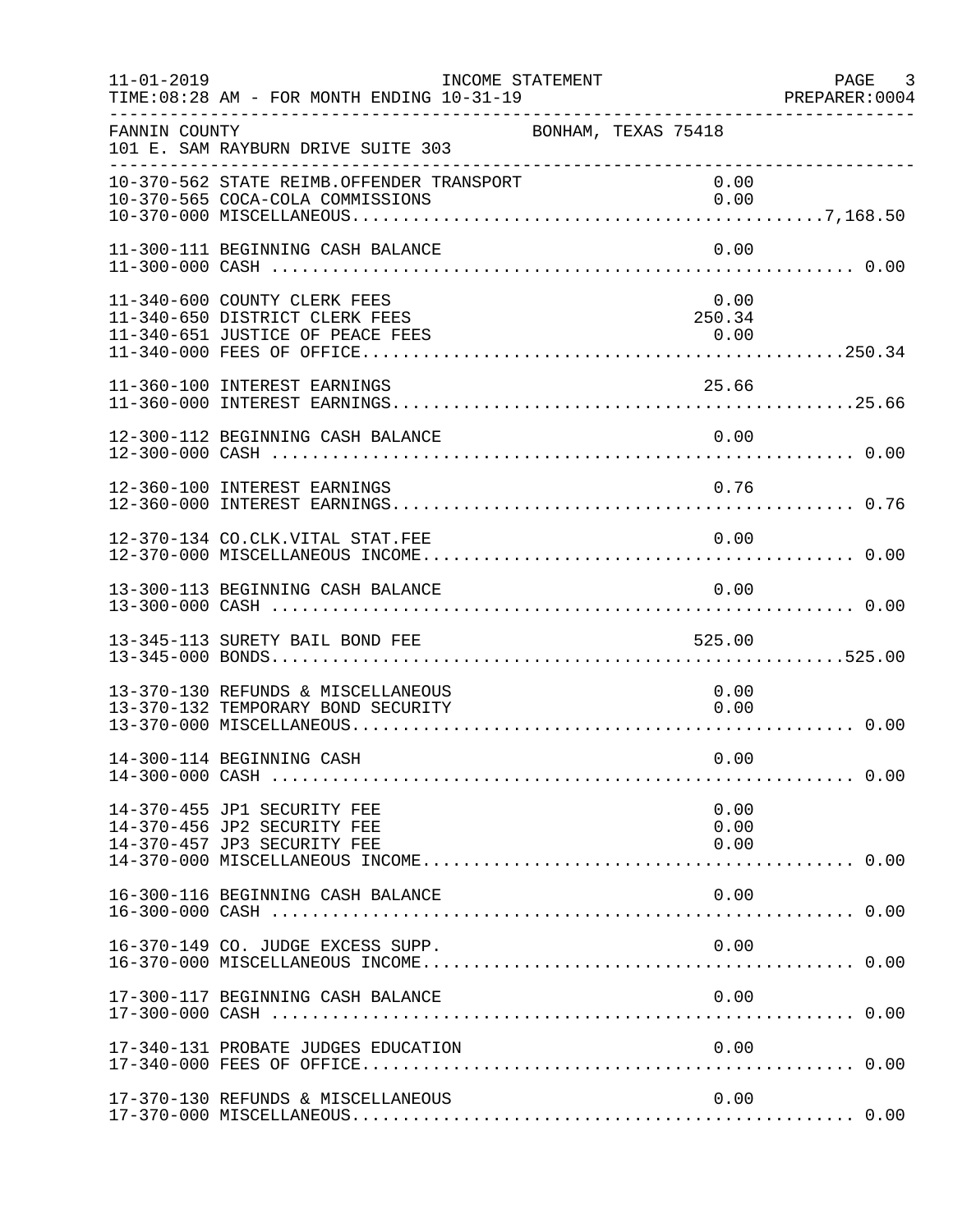| $11 - 01 - 2019$ | TIME: 08:28 AM - FOR MONTH ENDING 10-31-19<br>--------------------------------------                                                                    | INCOME STATEMENT    |                            | PAGE 4                       |
|------------------|---------------------------------------------------------------------------------------------------------------------------------------------------------|---------------------|----------------------------|------------------------------|
| FANNIN COUNTY    | 101 E. SAM RAYBURN DRIVE SUITE 303                                                                                                                      | BONHAM, TEXAS 75418 |                            |                              |
|                  | 18-300-118 BEGINNING CASH BALANCE                                                                                                                       |                     |                            |                              |
|                  | 18-360-100 INTEREST EARNINGS                                                                                                                            |                     | 17.59                      |                              |
|                  | 18-370-130 REFUNDS & MISCELLANEOUS<br>18-370-133 CO. CLERK PRESERVE REC FEE                                                                             |                     |                            | 0.00<br>0.00                 |
|                  | 19-300-119 BEGINNING CASH BALANCE                                                                                                                       |                     |                            | 0.00                         |
|                  | 19-360-100 INTEREST EARNINGS                                                                                                                            |                     |                            | 3.05                         |
|                  | 19-370-136 DIST.CLK.PRES.REC.FEE                                                                                                                        |                     | 281.70                     |                              |
|                  | 20-300-120 BEGINNING CASH BALANCE                                                                                                                       |                     |                            | 0.00                         |
|                  | 20-360-100 INTEREST EARNINGS                                                                                                                            |                     | 14.61                      |                              |
|                  | 20-370-135 CO.OFFICE REC.MNGMT.FEE                                                                                                                      |                     | 407.23                     |                              |
|                  | 21-300-121 BEGINNING CASH BALANCE                                                                                                                       |                     |                            | 0.00                         |
|                  | 21-310-110 CURRENT TAXES<br>21-310-120 DELINQUENT TAXES                                                                                                 |                     | 12,403.08<br>1,141.52      |                              |
|                  | 21-318-120 PAY N LIEU TAX/GRASSLAND<br>21-318-121 PAY N LIEU TAX/UPPER TRINITY<br>21-318-160 SALES TAX REVENUES                                         |                     | 0.00<br>684.73<br>5,576.57 |                              |
|                  | 21-321-200 CAR REGISTRATION/SALES TAX                                                                                                                   |                     | 4,929.93                   | 0.00                         |
|                  | 21-330-200 FEMA GRANT                                                                                                                                   |                     | 15,761.75                  |                              |
|                  | 21-350-403 COUNTY CLERK FINES<br>21-350-450 DISTRICT CLERK FINES<br>21-350-455 J. P. #1 FINES<br>21-350-456 J. P. #2 FINES<br>21-350-457 J. P. #3 FINES |                     | 553.04                     | 0.00<br>0.00<br>0.00<br>0.00 |
|                  | 21-360-100 INTEREST EARNINGS                                                                                                                            |                     | 52.19                      |                              |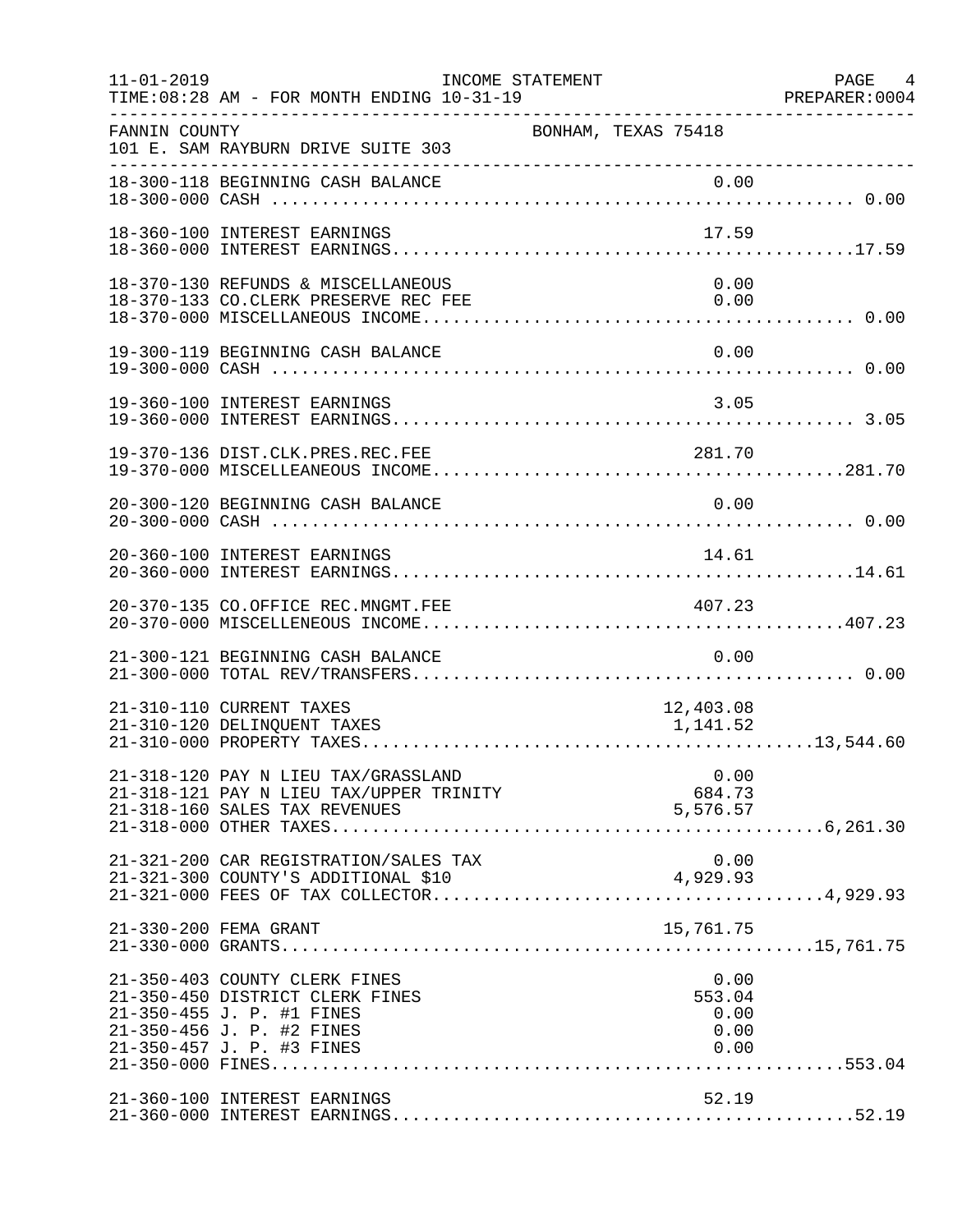| $11 - 01 - 2019$ | INCOME STATEMENT<br>TIME: 08:28 AM - FOR MONTH ENDING 10-31-19                                                                                                                                                                                                           |                                                         | PAGE 5<br>PREPARER:0004 |
|------------------|--------------------------------------------------------------------------------------------------------------------------------------------------------------------------------------------------------------------------------------------------------------------------|---------------------------------------------------------|-------------------------|
| FANNIN COUNTY    | 101 E. SAM RAYBURN DRIVE SUITE 303                                                                                                                                                                                                                                       | BONHAM, TEXAS 75418                                     |                         |
|                  | 21-364-162 LAND/BUILDING<br>21-364-163 SALE OF EQUIPMENT                                                                                                                                                                                                                 | 0.00<br>0.00                                            |                         |
|                  | 21-370-100 PROPERTY LEASE<br>21-370-120 STATE LATERAL ROAD<br>21-370-125 TDT. WEIGHT FEES<br>21-370-130 REFUNDS & MISCELLANEOUS                                                                                                                                          | 0.00<br>8,459.87<br>11,531.40<br>140.50                 |                         |
|                  |                                                                                                                                                                                                                                                                          |                                                         |                         |
|                  | 22-310-110 CURRENT TAXES<br>22-310-120 DELINQUENT TAXES                                                                                                                                                                                                                  | 14,447.94<br>1,329.72                                   |                         |
|                  | 22-318-120 PAY N LIEU TAX/GRASSLAND<br>22-318-121 PAY N LIEU TAX/UPPER TRINITY<br>22-318-160 SALES TAX REVENUES                                                                                                                                                          | 0.00<br>797.62<br>6,495.96                              |                         |
|                  | 22-321-200 CAR REGISTRATION/SALES TAX<br>22-321-300 COUNTY'S ADDITIONAL \$10                                                                                                                                                                                             | 0.00<br>5,742.71                                        |                         |
|                  | 22-330-200 FEMA GRANT                                                                                                                                                                                                                                                    | 0.00                                                    |                         |
|                  | 22-350-403 COUNTY CLERK FINES<br>22-350-450 DISTRICT CLERK FINES<br>22-350-455 J. P. #1 FINES<br>22-350-456 J. P. #2 FINES<br>22-350-457 J. P. #3 FINES                                                                                                                  | 0.00<br>644.22<br>0.00<br>0.00<br>0.00                  |                         |
|                  | 22-360-100 INTEREST EARNINGS                                                                                                                                                                                                                                             | 519.10                                                  |                         |
|                  | 22-364-163 SALE OF EQUIPMENT                                                                                                                                                                                                                                             | 0.00                                                    |                         |
|                  | 22-370-120 STATE LATERAL ROAD<br>22-370-125 TDT WEIGHT FEES<br>22-370-130 REFUNDS & MISCELLANEOUS<br>22-370-131 AUTOMOBILE INSURANCE LOSS PAYMENT<br>22-370-140 PROCEEDS OF LOAN<br>22-370-145 REIMBURSEMENT OF MATERIALS<br>22-370-150 TRENTON HIGH MEADOWS SUBDIVISION | 9,854.63<br>13,432.55<br>0.00<br>0.00<br>0.00<br>522.90 |                         |
|                  | 23-300-123 BEGINNING CASH BALANCE                                                                                                                                                                                                                                        | 0.00                                                    |                         |
|                  | 23-310-110 CURRENT TAXES                                                                                                                                                                                                                                                 | 21,671.89                                               |                         |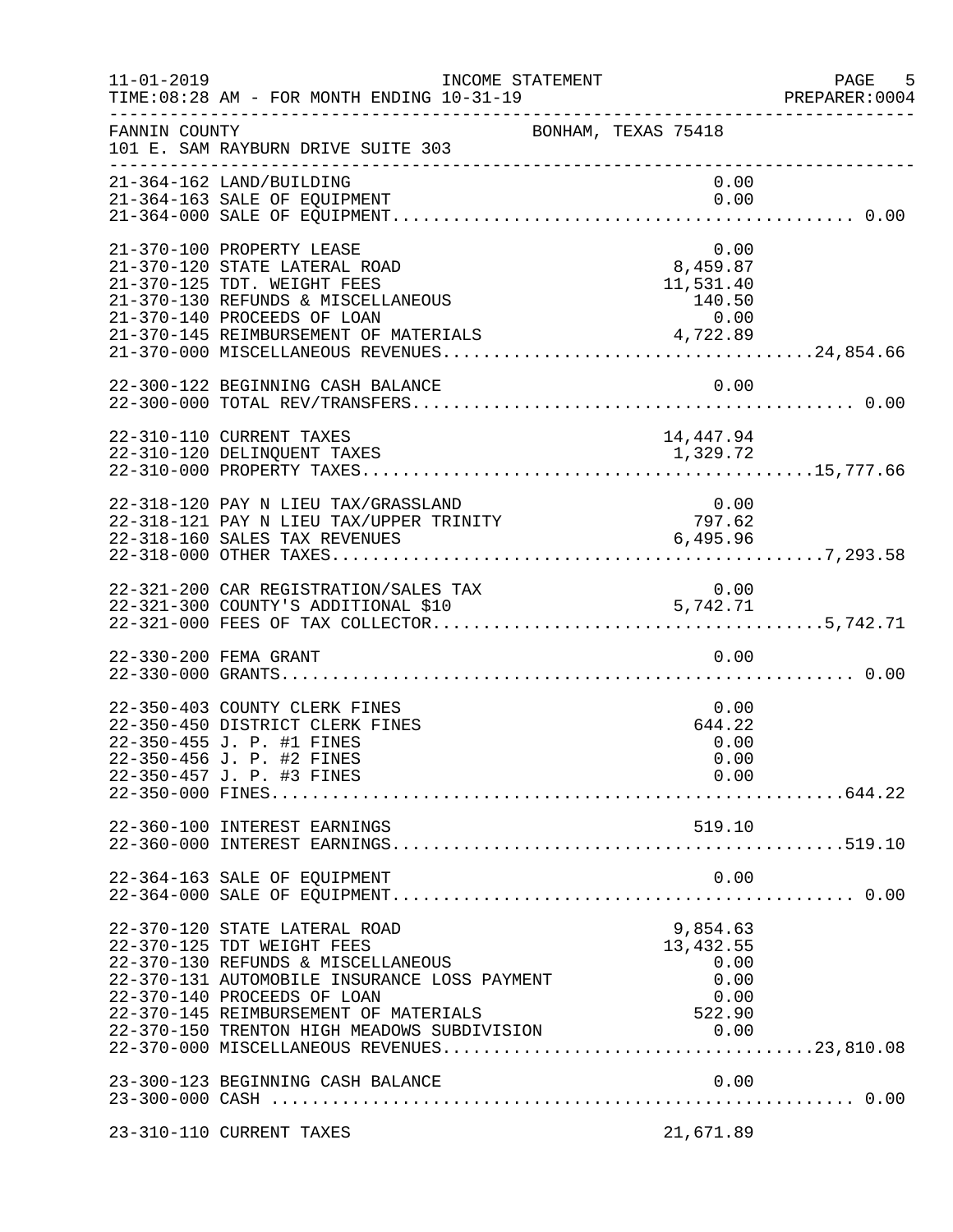| $11 - 01 - 2019$ | TIME: 08:28 AM - FOR MONTH ENDING 10-31-19                                                                                                                                                           | INCOME STATEMENT    |  |                                                          | PAGE 6<br>PREPARER: 0004 |
|------------------|------------------------------------------------------------------------------------------------------------------------------------------------------------------------------------------------------|---------------------|--|----------------------------------------------------------|--------------------------|
| FANNIN COUNTY    | 101 E. SAM RAYBURN DRIVE SUITE 303                                                                                                                                                                   | BONHAM, TEXAS 75418 |  |                                                          |                          |
|                  | 23-310-120 DELINQUENT TAXES                                                                                                                                                                          |                     |  |                                                          |                          |
|                  | 23-318-120 PAY N LIEU TAX/GRASSLAND                                                                                                                                                                  |                     |  | 0.00<br>1,196.44                                         |                          |
|                  | 23-321-200 CAR REGISTRATION/SALES TAX                                                                                                                                                                |                     |  | 0.00                                                     |                          |
|                  | 23-330-200 FEMA GRANT                                                                                                                                                                                |                     |  | 0.00                                                     |                          |
|                  | 23-350-403 COUNTY CLERK FINES<br>23-350-450 DISTRICT CLERK FINES<br>23-350-455 J. P. #1 FINES<br>23-350-456 J. P. #2 FINES<br>23-350-457 J. P. #3 FINES                                              |                     |  | 0.00<br>966.33<br>0.00<br>0.00<br>0.00                   |                          |
|                  |                                                                                                                                                                                                      |                     |  |                                                          |                          |
|                  | 23-364-162 LAND/BUILDING<br>23-364-163 SALE OF EQUIPMENT                                                                                                                                             |                     |  | 0.00<br>0.00                                             |                          |
|                  | 23-370-120 STATE LATERAL ROAD<br>23-370-125 TDT WEIGHT FEES<br>23-370-130 REFUNDS & MISCELLANEOUS<br>23-370-139 RESTITUTION<br>23-370-140 PROCEEDS OF LOANS<br>23-370-145 REIMBURSEMENT OF MATERIALS |                     |  | 14,781.95<br>20,148.82<br>0.00<br>0.00<br>0.00<br>860.00 |                          |
|                  | 24-300-124 BEGINNING CASH BALANCE<br>24-300-999 TOTAL TRANSFERS                                                                                                                                      |                     |  | 0.00                                                     | 0.00                     |
|                  | 24-310-110 CURRENT TAXES<br>24-310-120 DELINQUENT TAXES                                                                                                                                              |                     |  | 12,336.14<br>1,135.37                                    |                          |
|                  | 24-318-120 PAY N LIEU TAX/GRASSLAND<br>24-318-121 PAY N LIEU TAX/UPPER TRINITY<br>24-318-160 SALES TAX REVENUES                                                                                      |                     |  | 0.00<br>681.04<br>5,546.47                               |                          |
|                  | 24-321-200 CAR REGISTRATION/SALES TAX                                                                                                                                                                |                     |  | 0.00<br>4,903.31                                         |                          |
|                  | 24-330-200 FEMA GRANT                                                                                                                                                                                |                     |  | 0.00                                                     |                          |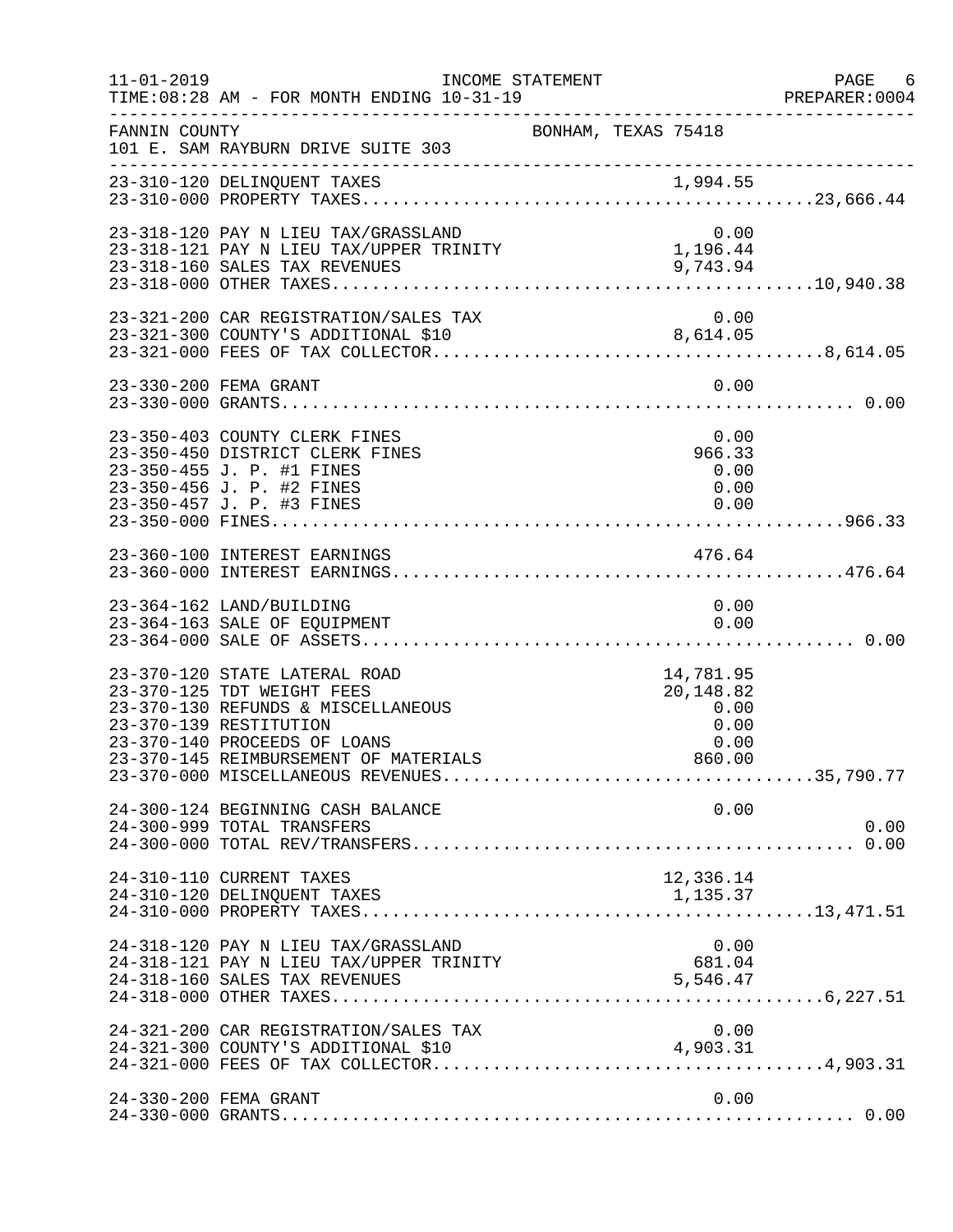| $11 - 01 - 2019$     | TIME: 08:28 AM - FOR MONTH ENDING 10-31-19                                                                                                                                                                                                                                      | INCOME STATEMENT |                                                                         | PAGE 7<br>PREPARER:0004 |
|----------------------|---------------------------------------------------------------------------------------------------------------------------------------------------------------------------------------------------------------------------------------------------------------------------------|------------------|-------------------------------------------------------------------------|-------------------------|
| FANNIN COUNTY        | 101 E. SAM RAYBURN DRIVE SUITE 303                                                                                                                                                                                                                                              |                  | BONHAM, TEXAS 75418                                                     |                         |
|                      | 24-350-403 COUNTY CLERK FINES<br>24-350-450 DISTRICT CLERK FINES<br>24-350-455 J. P. #1 FINES<br>24-350-456 J. P. #2 FINES<br>24-350-457 J. P. #3 FINES                                                                                                                         |                  | 0.00<br>550.07<br>0.00<br>0.00<br>0.00                                  |                         |
|                      | 24-360-100 INTEREST EARNING                                                                                                                                                                                                                                                     |                  | 391.43                                                                  |                         |
|                      | 24-364-162 LAND/BUILDING<br>24-364-163 SALE OF EQUIPMENT                                                                                                                                                                                                                        |                  | 0.00<br>0.00                                                            |                         |
|                      | 24-370-120 STATE LATERAL ROAD<br>24-370-125 TDT WEIGHT FEES<br>24-370-130 REFUNDS & MISCELLANEOUS<br>24-370-138 SALE OF SCRAP IRON<br>24-370-140 PROCEEDS OF LOAN<br>24-370-145 REIMBURSEMENT OF MATERIALS<br>24-370-146 SALE OF RECYCLED MATERIALS<br>24-370-147 OFFICE RENTAL |                  | 8,414.22<br>11,469.16<br>0.00<br>0.00<br>0.00<br>682.34<br>0.00<br>0.00 |                         |
|                      | 25-300-125 BEGINNING CASH BALANCE                                                                                                                                                                                                                                               |                  | 0.00                                                                    |                         |
| 25-370-625 DONATIONS | 25-370-138 SALE OF SCRAP IRON                                                                                                                                                                                                                                                   |                  | 0.00<br>0.00                                                            |                         |
|                      | 26-300-126 BEGINNING CASH BALANCE                                                                                                                                                                                                                                               |                  | 0.00                                                                    |                         |
|                      | 26-360-100 INTEREST EARNINGS                                                                                                                                                                                                                                                    |                  | 10.87                                                                   |                         |
|                      | 26-370-455 J.P.#1 TECHNOLOGY FEES                                                                                                                                                                                                                                               |                  | 0.00                                                                    |                         |
|                      | 27-300-127 BEGINNING CASH BALANCE                                                                                                                                                                                                                                               |                  | 0.00                                                                    |                         |
|                      | 27-360-100 INTEREST EARNINGS                                                                                                                                                                                                                                                    |                  | 2.03                                                                    |                         |
|                      | 27-370-456 J.P.#2 TECHNOLOGY FEES                                                                                                                                                                                                                                               |                  | 0.00                                                                    |                         |
|                      | 28-300-128 BEGINNING CASH                                                                                                                                                                                                                                                       |                  | 0.00                                                                    |                         |
|                      | 28-360-100 INTEREST EARNINGS                                                                                                                                                                                                                                                    |                  | 1.35                                                                    |                         |
|                      | 28-370-456 J.P.#3 TECHNOLOGY FEES                                                                                                                                                                                                                                               |                  | 0.00                                                                    |                         |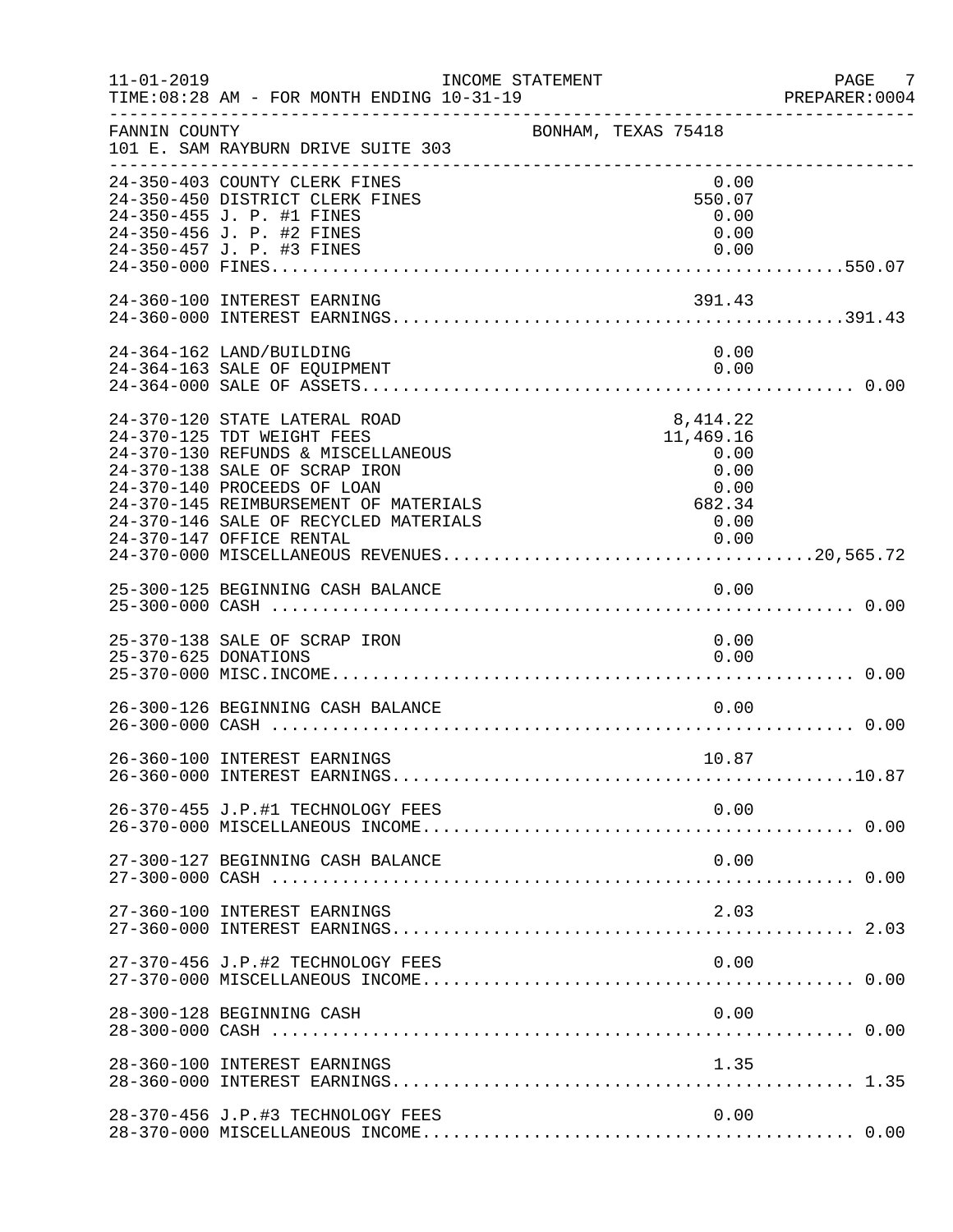| $11 - 01 - 2019$ | TIME: 08:28 AM - FOR MONTH ENDING 10-31-19                                                                                        | INCOME STATEMENT    |                  | PAGE 8<br>PREPARER: 0004 |
|------------------|-----------------------------------------------------------------------------------------------------------------------------------|---------------------|------------------|--------------------------|
| FANNIN COUNTY    | 101 E. SAM RAYBURN DRIVE SUITE 303                                                                                                | BONHAM, TEXAS 75418 |                  |                          |
|                  | 30-360-100 INTEREST EARNINGS                                                                                                      |                     | 0.00             |                          |
|                  | 30-370-569 SHERIFF WORK RELEASE                                                                                                   |                     | 0.00             |                          |
|                  | 31-300-131 BEGINNING CASH BALANCE                                                                                                 |                     | 0.00             |                          |
|                  | 31-330-510 COURTHOUSE RESTORATION                                                                                                 |                     | 0.00             |                          |
|                  | 31-370-131 RESTORATION DONATIONS                                                                                                  |                     | 0.00             |                          |
|                  | 33-300-133 BEGINNING CASH BALANCE                                                                                                 |                     | 0.00             |                          |
|                  | 33-340-480 APPLICATION FEE                                                                                                        |                     | 0.00             |                          |
|                  | 34-300-134 BEGINNING CASH BALANCE                                                                                                 |                     | 0.00             |                          |
|                  | 34-360-100 INTEREST INCOME                                                                                                        |                     | 7.05             |                          |
|                  | 34-370-450 DISTRICT CT.RECORDS ARCHIVE FEE                                                                                        |                     | 515.26           |                          |
|                  | 35-340-403 COUNTY CLERK FEES<br>35-340-450 DISTRICT CLERK FEES                                                                    |                     | 0.00<br>1,173.63 |                          |
|                  | 35-360-100 INTEREST EARNINGS                                                                                                      |                     | 38.92            |                          |
|                  | 36-300-136 BEGINNING CASH BALANCE-D.A.FEE                                                                                         |                     | 0.00             |                          |
|                  | 36-340-475 DISTRICT ATTORNEY FEES                                                                                                 |                     | 115.00           |                          |
|                  | 36-352-200 CONTRABAND FORFEITURE<br>36-352-300 D.A. SEIZURE FUND                                                                  |                     | 0.00<br>0.00     |                          |
|                  | 36-360-100 INTEREST EARNINGS-D.A. FEE<br>36-360-100 INTEREST EARNINGS-D.A. FEE<br>36-360-236 INTEREST EARNINGS-SEIZURE FUND (0.15 |                     | 0.54             |                          |
|                  | 36-370-130 REFUNDS & MISCELLANEOUS<br>36-370-319 RESTITUTION                                                                      |                     | 144.49<br>0.00   |                          |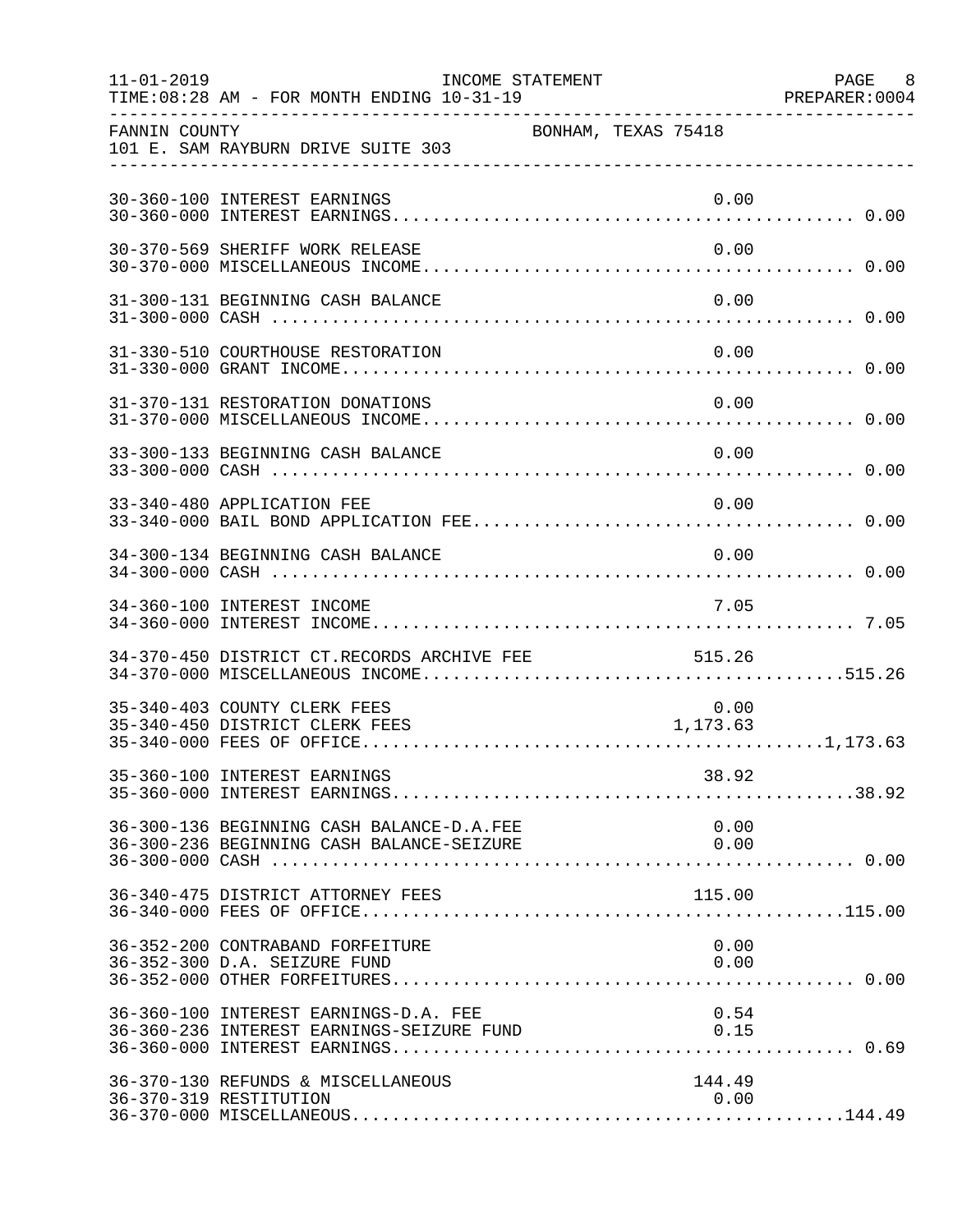| $11 - 01 - 2019$     | TIME: 08:28 AM - FOR MONTH ENDING 10-31-19                                                                        | INCOME STATEMENT    |  |                      | PAGE 9 |
|----------------------|-------------------------------------------------------------------------------------------------------------------|---------------------|--|----------------------|--------|
| FANNIN COUNTY        | 101 E. SAM RAYBURN DRIVE SUITE 303                                                                                | BONHAM, TEXAS 75418 |  |                      |        |
|                      |                                                                                                                   |                     |  |                      |        |
|                      | 37-370-130 REFUNDS & MISCELLANEOUS                                                                                |                     |  | 0.00                 |        |
|                      | 38-360-100 INTEREST EARNINGS                                                                                      |                     |  | 33.89                |        |
|                      | 39-300-110 UNENCUMBERED FUND BALANCE                                                                              |                     |  | 0.00                 |        |
|                      | 39-360-100 INTEREST EARNINGS                                                                                      |                     |  | 14.43                |        |
|                      | 39-370-150 BONNIE RUTH COOPER TRUST                                                                               |                     |  | 0.00                 |        |
|                      | 40-300-110 UNENCUMBERED FUND BALANCE                                                                              |                     |  | 0.00                 |        |
|                      | 40-330-410 NAACHO GRANT INCOME                                                                                    |                     |  | 0.00                 |        |
| 41-370-406 DONATIONS |                                                                                                                   |                     |  | 100.00               |        |
|                      | 42-330-477 HAZARD MITIGATION DR-1999                                                                              |                     |  | 0.00                 |        |
|                      | 44-330-423 2016 HOMELAND SECURITY                                                                                 |                     |  | 0.00                 |        |
|                      | 45-330-403 CHAPTER 19 FUNDS                                                                                       |                     |  | 574.86               |        |
|                      | 46-300-146 BEGINNING CASH BALANCE                                                                                 |                     |  | 0.00                 |        |
|                      | 46-330-475 SAFE ROOM REIMBURSEMENT DR-4029<br>46-330-476 ADMINISTRATIVE FEE                                       |                     |  | 0.00<br>0.00         |        |
|                      | 48-300-148 BEGINNING CASH BALANCE                                                                                 |                     |  | 0.00                 |        |
|                      | 48-340-130 REFUNDS & MISCELLANEOUS<br>48-340-403 CONTRACT ADMINISTRATIVE FEE<br>48-340-484 ELECTION REIMBURSEMENT |                     |  | 0.00<br>0.00<br>0.00 |        |
|                      | 49-300-149 BEGINNING CASH BALANCE                                                                                 |                     |  | 0.00                 |        |
|                      | 49-330-475 INVESTIGATOR/LEOSE GRANT                                                                               |                     |  | 0.00                 |        |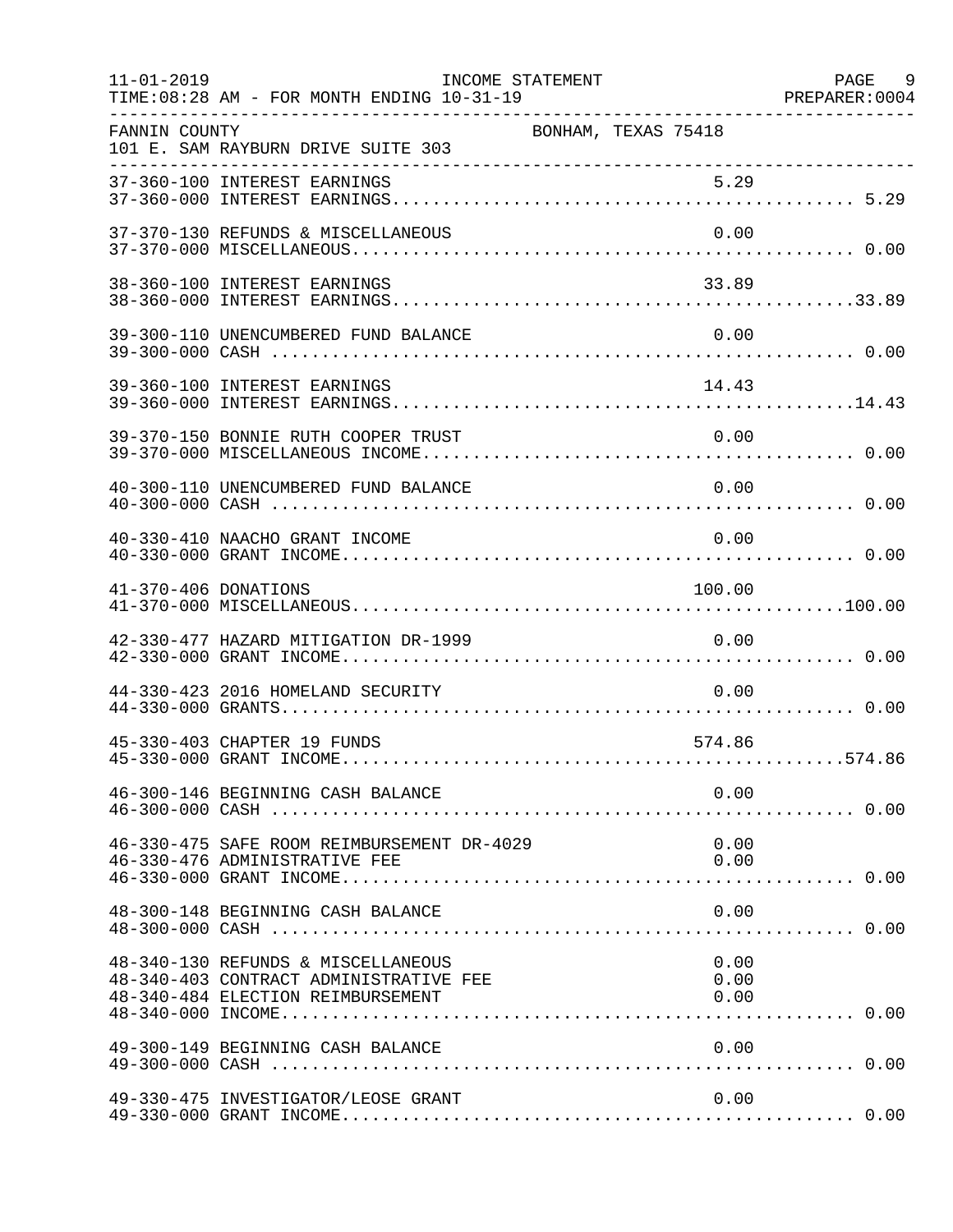| $11 - 01 - 2019$ | TIME: 08:28 AM - FOR MONTH ENDING 10-31-19                                                           | INCOME STATEMENT    |                          | PAGE 10<br>PREPARER: 0004 |
|------------------|------------------------------------------------------------------------------------------------------|---------------------|--------------------------|---------------------------|
| FANNIN COUNTY    | 101 E. SAM RAYBURN DRIVE SUITE 303                                                                   | BONHAM, TEXAS 75418 |                          |                           |
|                  |                                                                                                      |                     |                          |                           |
|                  | 50-370-403 LOCAL FUNDING                                                                             |                     | 0.00                     |                           |
|                  | 51-300-151 BEGINNING CASH BALANCE                                                                    |                     | 0.00                     |                           |
|                  | 51-370-440 CO.CLK.CO.& DIST.CT.TECHNOLOGY FEE                                                        |                     | 0.00                     |                           |
|                  | 52-360-100 INTEREST EARNINGS                                                                         |                     | 3.22                     |                           |
|                  | 52-370-133 CO.CLK.COURT RECORDS PRESERVATION F 0.00                                                  |                     |                          |                           |
|                  | 53-300-153 BEGINNING CASH BALANCE                                                                    |                     | 0.00                     |                           |
|                  | 53-370-133 CO. CLERK RECORDS ARCHIVE FEE                                                             |                     | 0.00                     |                           |
|                  | 55-300-156 BEGINNING CASH BALANCE                                                                    |                     | 0.00                     |                           |
|                  | 55-360-100 INTEREST EARNINGS                                                                         |                     | 0.00                     |                           |
|                  | 55-370-130 REFUNDS & MISCELLANEOUS<br>55-370-160 PEACE OFFICER ALLOCATION                            |                     | 0.00<br>0.00             |                           |
|                  | 56-300-156 BEGINNING CASH BALANCE                                                                    |                     | 0.00                     |                           |
|                  | 56-330-560 BULLETPROOF VEST PARTNERSHIP                                                              |                     | 0.00                     |                           |
|                  | 56-352-200 CONTRABAND FOREITURE<br>56-352-300 PLEA BARGAIN AGREEMENT<br>56-352-432 LIVESTOCK SEIZURE |                     | 4,091.88<br>0.00<br>0.00 |                           |
|                  | 56-355-560 FEDERAL FORFEITURE FUNDS 2018<br>56-355-000 FEDERAL FORFEITURE FUNDS 2018 0.00            |                     | 0.00                     |                           |
|                  | 56-360-100 INTEREST EARNINGS-SO FORFEITURE<br>56-360-159 INTEREST EARNINGS-FEDERAL FORF 2018 0.00    |                     | 3.75                     |                           |
|                  | 56-370-108 FEDERAL OT REIMBURSEMENT<br>56-370-130 REFUNDS & MISCELLANEOUS                            |                     | 0.00<br>540.00           |                           |
|                  | 56-390-140 TRANSFERS IN                                                                              |                     | 0.00                     |                           |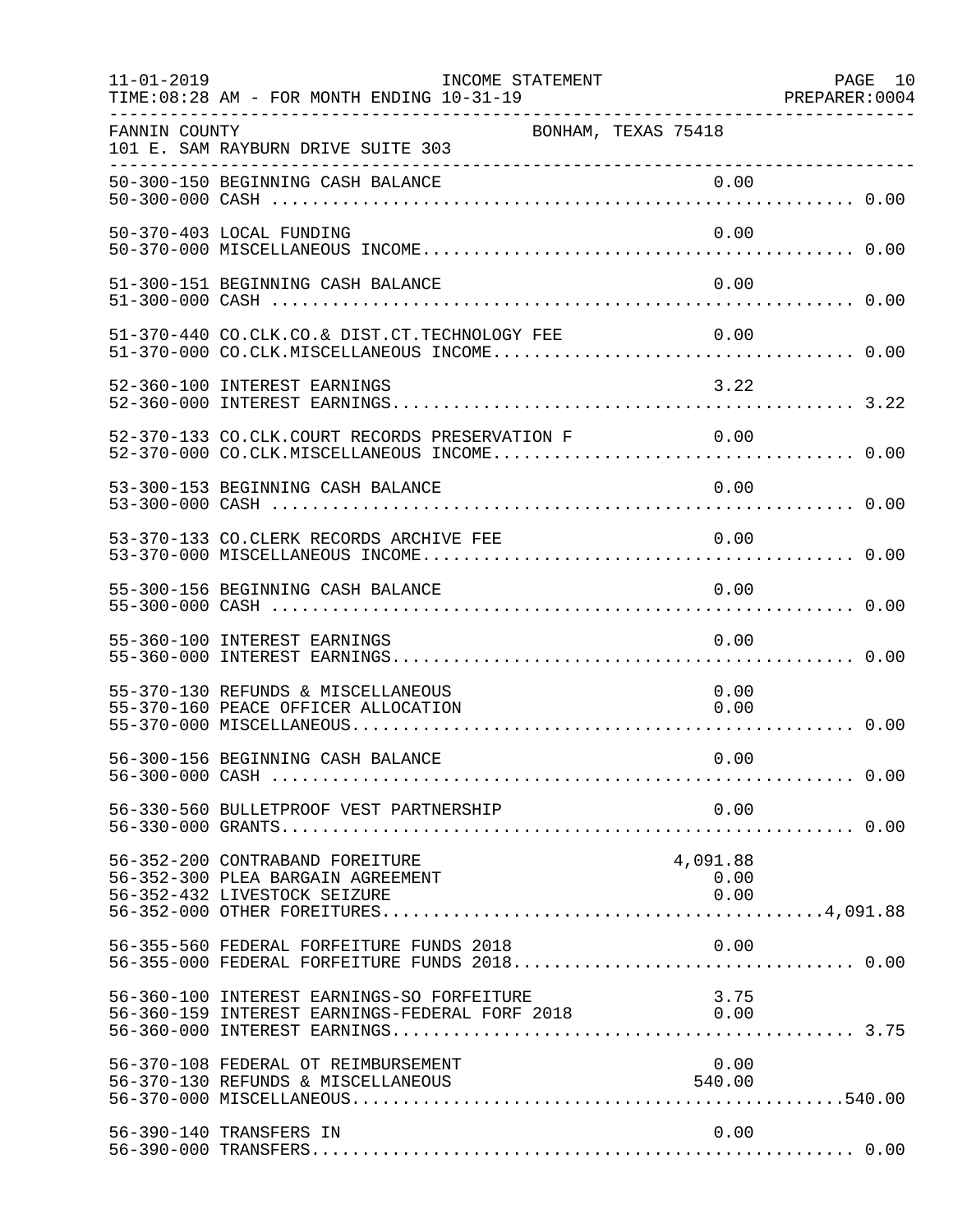| $11 - 01 - 2019$ | TIME: 08:28 AM - FOR MONTH ENDING 10-31-19                                                                                               | INCOME STATEMENT    |                                     | PAGE 11 |
|------------------|------------------------------------------------------------------------------------------------------------------------------------------|---------------------|-------------------------------------|---------|
| FANNIN COUNTY    | 101 E. SAM RAYBURN DRIVE SUITE 303                                                                                                       | BONHAM, TEXAS 75418 |                                     |         |
|                  | 57-300-157 BEGINNING CASH BALANCE                                                                                                        |                     | 0.00                                |         |
|                  | 57-360-100 INTEREST EARNINGS                                                                                                             |                     | 0.00                                |         |
|                  | 57-370-560 SHERIFF K-9 UNIT                                                                                                              |                     | 0.00                                |         |
|                  | 59-300-159 BEGINNING CASH BALANCE                                                                                                        |                     | 0.00                                |         |
|                  | 59-360-100 INTEREST EARNINGS                                                                                                             |                     | 6.88                                |         |
|                  | 59-370-425 DRUG COURT FEE                                                                                                                |                     | 66.73                               |         |
|                  | 60-300-110 BEGINNING CASH BALANCE                                                                                                        |                     | 0.00                                |         |
|                  | 60-310-110 CURRENT TAXES<br>60-310-120 DELINQUENT TAXES<br>60-310-260 CURRENT TAXES SERIES '98<br>60-310-262 DELINQUENT TAXES SERIES '98 |                     | 19,105.37<br>676.16<br>0.00<br>0.00 |         |
|                  | 60-318-120 PAY N LIEU TAX/GRASSLAND<br>60-318-121 PAY N LIEU TAX/UPPER TRINITY 144.00                                                    |                     | 0.00                                |         |
|                  | 60-360-100 INTEREST EARNINGS<br>60-360-200 INTEREST, 2017 GO BONDS<br>60-360-300 INTEREST, 2018 GO BONDS                                 |                     | 0.00<br>0.00<br>0.00                |         |
|                  | 60-370-130 REFUNDS & MISCELLANEOUS                                                                                                       |                     | 0.00                                |         |
|                  | 61-300-161 BEGINNING CASH BALANCE                                                                                                        |                     | 0.00                                |         |
|                  | 61-370-440 DIST.CLK.CO.& DIST.CT.TECHNOLOGY FE<br>61-370-000 DIST.CLK.MISCELLANEOUS INCOME27.72                                          |                     | 27.72                               |         |
|                  | 62-300-162 BEGINNING CASH BALANCE                                                                                                        |                     | 0.00                                |         |
|                  | 62-360-100 INTEREST EARNINGS                                                                                                             |                     | 7.47                                |         |
|                  | 62-370-133 DIST.CLK.COURT RECORDS PRESERVATION<br>62-370-000 DIST.CLK.COURT MISCELLAEOUS INCOME385.33                                    |                     | 385.33                              |         |
|                  | 63-300-151 BEGINNING CASH BALANCE                                                                                                        |                     | 0.00                                |         |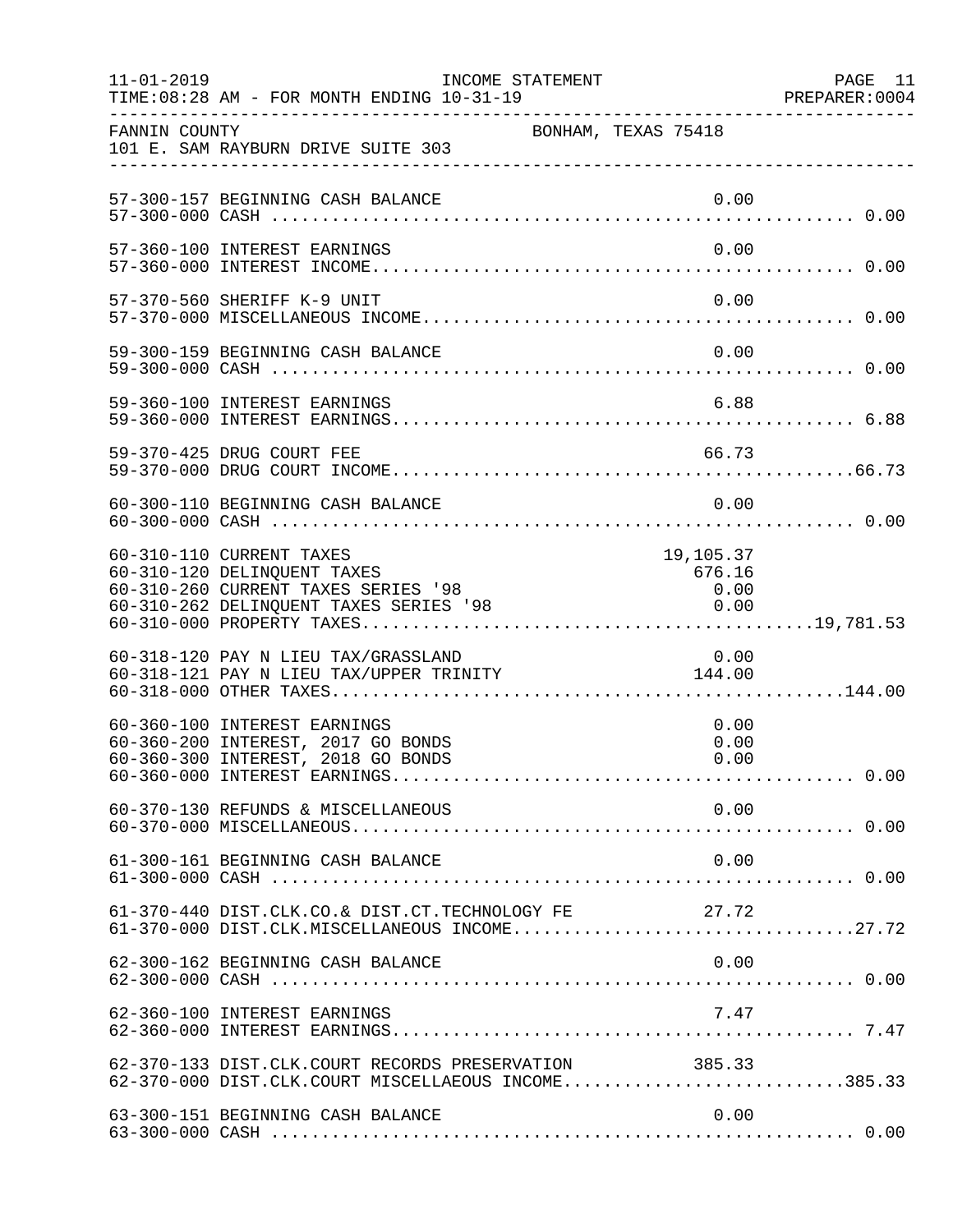| $11 - 01 - 2019$ | TIME: 08:28 AM - FOR MONTH ENDING 10-31-19                                                          | INCOME STATEMENT    |                    |              | PAGE 12<br>PREPARER: 0004 |
|------------------|-----------------------------------------------------------------------------------------------------|---------------------|--------------------|--------------|---------------------------|
| FANNIN COUNTY    | 101 E. SAM RAYBURN DRIVE SUITE 303                                                                  | BONHAM, TEXAS 75418 |                    |              |                           |
|                  | 63-370-130 REFUNDS & MISCELLANEOUS<br>63-370-160 PEACE OFFICER ALLOCATION                           |                     |                    | 0.00<br>0.00 |                           |
|                  | 64-300-152 BEGINNING CASH BALANCE                                                                   |                     |                    | 0.00         |                           |
|                  | 64-370-130 REFUNDS & MISCELLANEOUS<br>64-370-160 PEACE OFFICER ALLOCATION                           |                     |                    | 0.00<br>0.00 |                           |
|                  | 65-300-153 BEGINNING CASH BALANCE                                                                   |                     |                    | 0.00         |                           |
|                  | 65-370-130 REFUNDS & MISCELLANEOUS                                                                  |                     |                    | 0.00         |                           |
|                  | 66-300-166 BEGINNING CASH BALANCE                                                                   |                     |                    | 0.00         |                           |
|                  | 66-360-100 INTEREST EARNINGS LEGEND BANK<br>66-360-166 INTEREST EARNINGS ICS                        |                     | $0.00$<br>4,504.19 |              |                           |
|                  | 66-370-130 REFUNDS & MISCELLANEOUS                                                                  |                     |                    | 0.00         |                           |
|                  | 67-300-110 UNENCUMBERED FUND BALANCE                                                                |                     |                    | 0.00         |                           |
|                  | 67-319-551 ANNUAL PAYMENT                                                                           |                     |                    | 0.00         |                           |
|                  | 68-300-168 BEGINNING CASH BALANCE                                                                   |                     |                    | 0.00         |                           |
|                  | 68-360-100 INTEREST EARNING LEGEND BANK<br>68-360-168 INTEREST EARNINGS BUSINESS MONEY FU 11,552.56 |                     |                    | 0.00         |                           |
|                  | 68-370-130 REFUNDS & MISCELLANEOUS                                                                  |                     |                    | 0.00         |                           |
|                  | 70-360-100 INTEREST EARNINGS                                                                        |                     |                    | 152.87       |                           |
|                  | 71-330-475 INVESTIGATOR CRIMES AGAINST WOMEN                                                        |                     |                    | 0.00         |                           |
|                  | 72-330-560 INVESTIGATOR CRIMES AGAINST CHILDRE                                                      |                     |                    | 0.00         |                           |
|                  | 78-300-120 UNENCUMBERED FUND BALANCE                                                                |                     |                    | 0.00         |                           |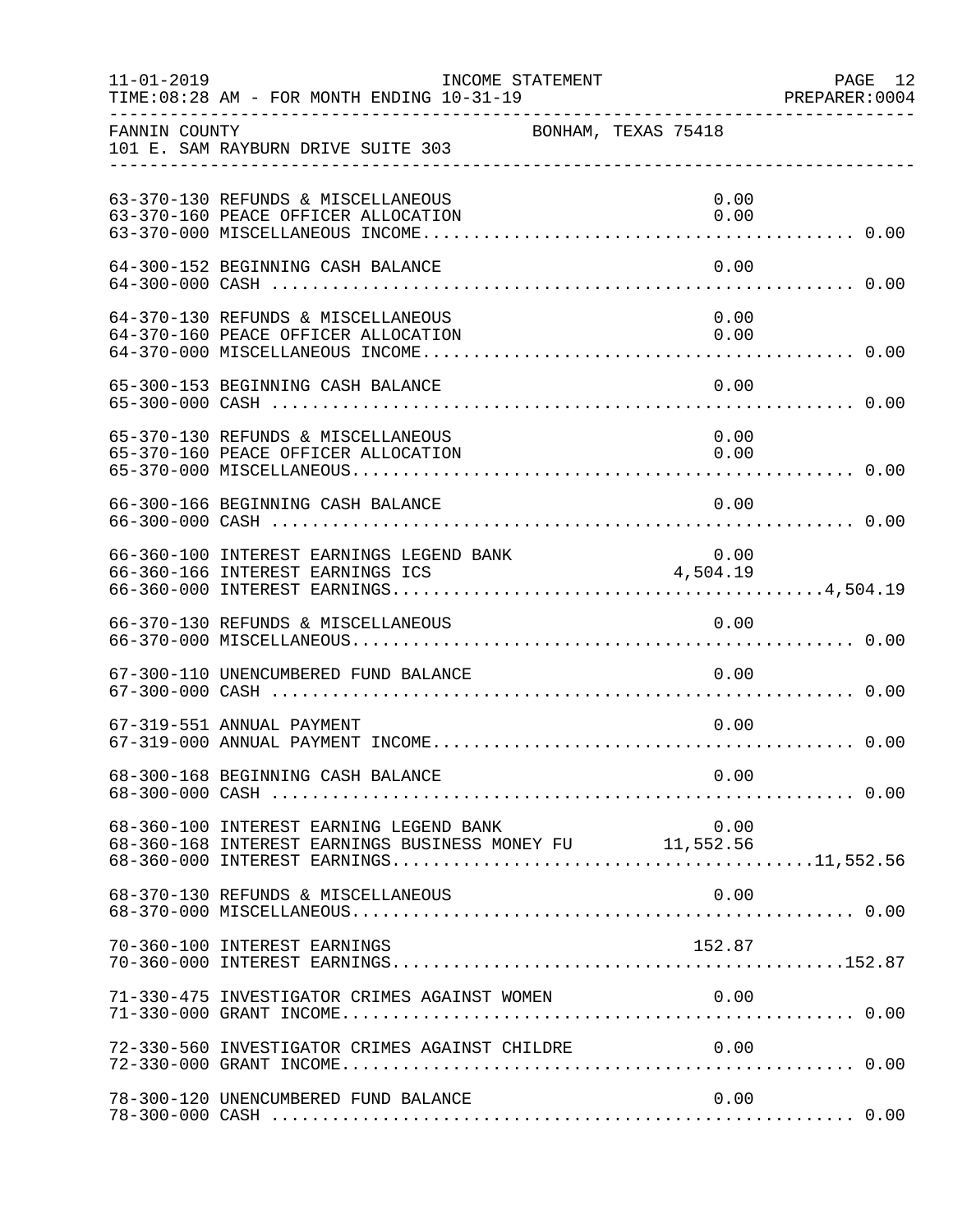| $11 - 01 - 2019$ | INCOME STATEMENT<br>TIME: 08:28 AM - FOR MONTH ENDING 10-31-19                                                                                                                                                                                                                                                   |                                              | PAGE 13 |
|------------------|------------------------------------------------------------------------------------------------------------------------------------------------------------------------------------------------------------------------------------------------------------------------------------------------------------------|----------------------------------------------|---------|
| FANNIN COUNTY    | 101 E. SAM RAYBURN DRIVE SUITE 303                                                                                                                                                                                                                                                                               | BONHAM, TEXAS 75418                          |         |
|                  |                                                                                                                                                                                                                                                                                                                  |                                              |         |
|                  | 79-319-179 FOR MAINTENANCE OF ROADS                                                                                                                                                                                                                                                                              | 0.00                                         |         |
|                  | 80-300-180 BEGINNING CASH BALANCE                                                                                                                                                                                                                                                                                | 0.00                                         |         |
|                  | 80-370-130 MISCELLANEOUS<br>80-370-180 PROGRAM FEES                                                                                                                                                                                                                                                              | 0.00<br>0.00                                 |         |
|                  | 81-300-110 UNENCUMBERED FUND BALANCE                                                                                                                                                                                                                                                                             | 0.00                                         |         |
|                  | 81-318-181 YEAR 1 PAYMENT<br>81-318-182 YEAR 2 PAYMENT                                                                                                                                                                                                                                                           | 0.00<br>0.00                                 |         |
|                  | 82-300-123 UNENCUMBERED FUND BALANCE                                                                                                                                                                                                                                                                             | 0.00                                         |         |
|                  | 82-318-182 YEAR 1 PAYMENT                                                                                                                                                                                                                                                                                        | 0.00                                         |         |
|                  | 82-319-182 FOR MAINTENANCE OF ROADS                                                                                                                                                                                                                                                                              | 0.00                                         |         |
|                  | 83-300-124 UNENCUMBERED FUND BALANCE                                                                                                                                                                                                                                                                             | 0.00                                         |         |
|                  | 83-318-183 YEAR 1 PAYMENT<br>83-318-000 NORTH TEXAS MUNICIPAL WATER DIST 0.00                                                                                                                                                                                                                                    | 0.00                                         |         |
|                  |                                                                                                                                                                                                                                                                                                                  |                                              |         |
|                  | 84-300-110 UNENCUMBERED FUND BALANCE                                                                                                                                                                                                                                                                             | 0.00                                         |         |
|                  | 84-318-184 PERSONNEL INCOME YEAR 1<br>84-318-185 EMERGENCY RADIO IMP. INC. YEAR 1<br>84-318-186 VEHICLE OR SPEC EQUIP INC YEAR 1<br>84-318-250 DRUG SCREENING/PSYCHOLOGICAL INC YE<br>84-318-395 UNIFORMS INCOME YEAR 1<br>84-318-427 TRAINING INCOME YEAR 1<br>84-318-000 NORTH TEXAS MUNICIPAL WATER DIST 0.00 | 0.00<br>0.00<br>0.00<br>0.00<br>0.00<br>0.00 |         |
|                  | 84-319-184 PERSONNEL INCOME YEAR 2<br>84-319-186 VEHICLE OR SPEC EQUIP INC YEAR 2<br>84-319-250 DRUG SCREEN/PSYCHOLOGICAL INC YE<br>84-319-395 UNIFORMS INCOME YEAR 2<br>84-319-427 TRAINING INCOME YEAR 2<br>84-319-454 R & M EQUIPMENT INCOME YEAR 2 0.00<br>84-319-000 NORTH TEXAS MUNICIPAL WATER DIST 0.00  | 0.00<br>0.00<br>0.00<br>0.00<br>0.00         |         |
|                  |                                                                                                                                                                                                                                                                                                                  |                                              |         |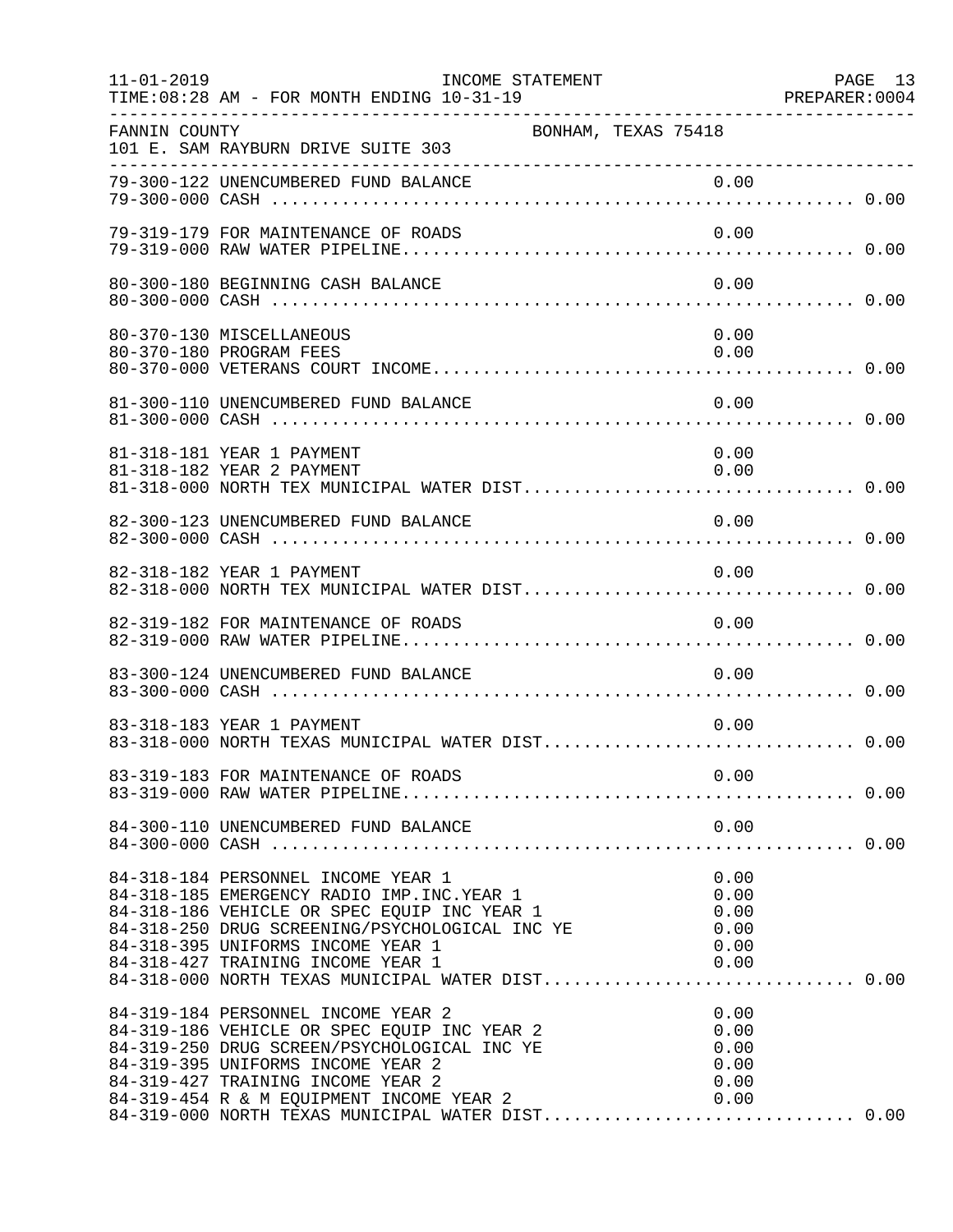| $11 - 01 - 2019$     | INCOME STATEMENT<br>TIME: 08:28 AM - FOR MONTH ENDING 10-31-19                                                                                                                                                                    |                                                             | PAGE 14<br>PREPARER: 0004 |
|----------------------|-----------------------------------------------------------------------------------------------------------------------------------------------------------------------------------------------------------------------------------|-------------------------------------------------------------|---------------------------|
| FANNIN COUNTY        | 101 E. SAM RAYBURN DRIVE SUITE 303                                                                                                                                                                                                | BONHAM, TEXAS 75418                                         |                           |
|                      |                                                                                                                                                                                                                                   |                                                             |                           |
|                      | 85-300-110 UNENCUMBERED FUND BALANCE                                                                                                                                                                                              | 0.00                                                        |                           |
| 85-370-150 DONATIONS | 85-370-184 LOCAL FUNDING<br>85-370-185 RENTAL FEE<br>85-370-186 DEPOSIT FEE                                                                                                                                                       | 0.00<br>0.00<br>662.50<br>150.00                            |                           |
|                      | 86-300-110 UNENCUMBERED FUND BALANCE                                                                                                                                                                                              | 0.00                                                        |                           |
|                      | 86-319-420 SECURUS SIGNING BONUS                                                                                                                                                                                                  | 0.00                                                        |                           |
|                      | 86-370-130 REFUNDS & MISCELLANEOUS                                                                                                                                                                                                | 0.00                                                        |                           |
|                      | 87-340-575 JUVENILE PROBATION FEES<br>87-340-576 JUVENILE PROBATION RESTITUTION<br>87-340-577 JUVENILE PROBATION COURT COSTS<br>87-340-578 FEES RECEIVED FOR OTHER COUNTIES                                                       | 90.00<br>161.00<br>0.00<br>0.00                             |                           |
|                      | 88-367-100 HOSPITAL QUARTERLY PAYMENT                                                                                                                                                                                             | 0.00                                                        |                           |
|                      | 89-300-110 UNENCUMBERED FUND BALANCE                                                                                                                                                                                              | 0.00                                                        |                           |
|                      | 89-330-908 STRUCTURAL FAM. THER. GRANT OOG<br>89-330-915 BASIC PROBATION SUPERVISION<br>89-330-916 COMMUNITY PROGRAMS<br>89-330-917 PRE/POST ADJUDICATION<br>89-330-918 COMMITMENT DIVERSION<br>89-330-919 MENTAL HEALTH SERVICES | 0.00<br>10,827.00<br>6,667.00<br>530.00<br>833.00<br>980.00 |                           |
|                      | 89-360-189 INTEREST INCOME                                                                                                                                                                                                        | 6.43                                                        |                           |
|                      | 89-370-130 REFUNDS & MISCELLANEOUS<br>89-370-988 LOCAL FUNDS CARRIED FORWARD                                                                                                                                                      | 0.00<br>4,340.00                                            |                           |
|                      | 92-360-100 INTEREST EARNINGS                                                                                                                                                                                                      | 74.04                                                       |                           |
| 92-370-100 RENT      | 92-370-130 REFUNDS & MISCELLANEOUS                                                                                                                                                                                                | 0.00<br>0.00                                                |                           |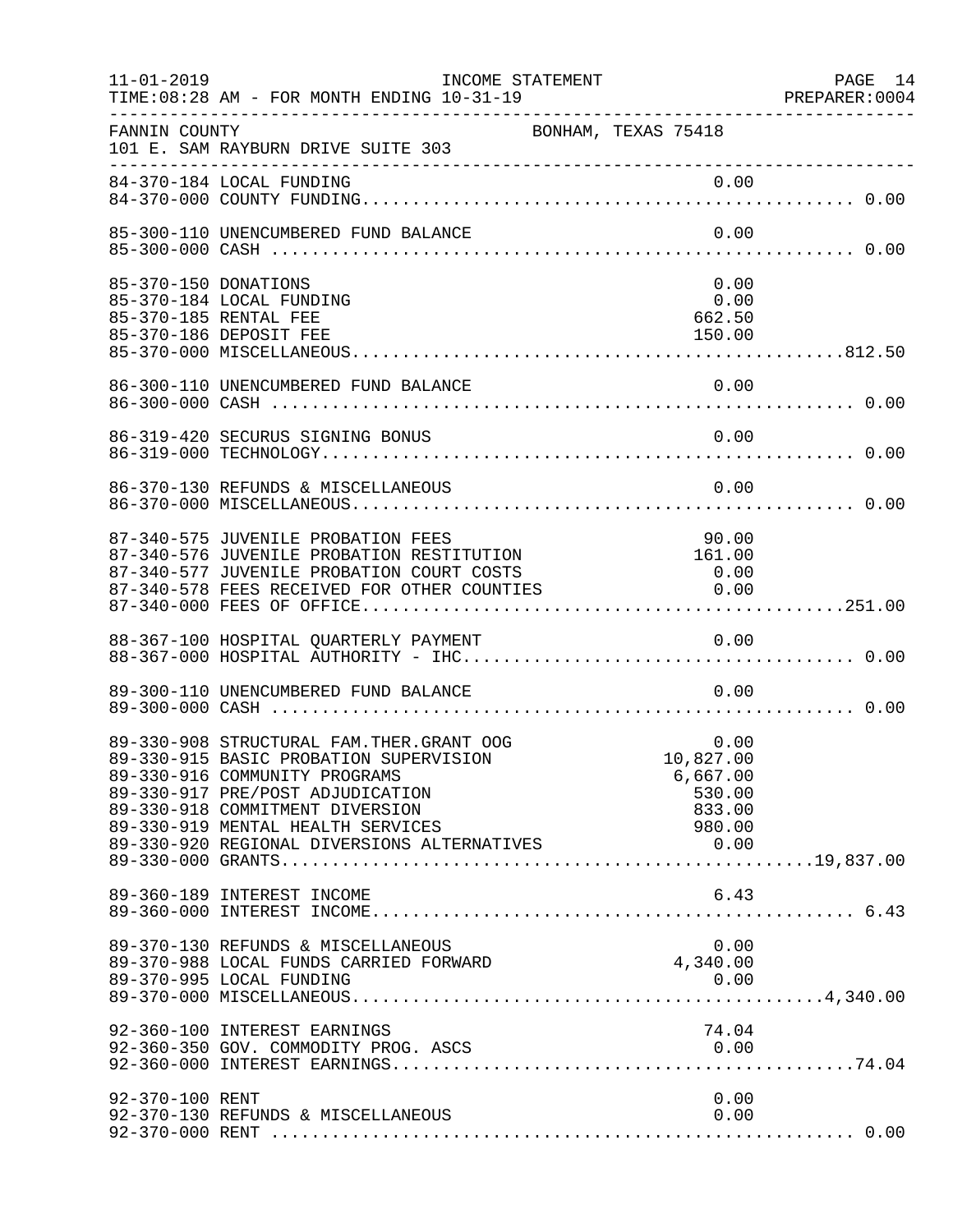|                                                                               | 11-01-2019    INCOME STATEMENT                                                                                                                                                                                                                                                                                                                                                                                                                                                                                                                                                               |                     |                                                                                                                                                                                                | PAGE 15<br>PREPARER: 0004 |
|-------------------------------------------------------------------------------|----------------------------------------------------------------------------------------------------------------------------------------------------------------------------------------------------------------------------------------------------------------------------------------------------------------------------------------------------------------------------------------------------------------------------------------------------------------------------------------------------------------------------------------------------------------------------------------------|---------------------|------------------------------------------------------------------------------------------------------------------------------------------------------------------------------------------------|---------------------------|
|                                                                               | FANNIN COUNTY<br>101 E. SAM RAYBURN DRIVE SUITE 303                                                                                                                                                                                                                                                                                                                                                                                                                                                                                                                                          | BONHAM, TEXAS 75418 |                                                                                                                                                                                                |                           |
|                                                                               | 93-330-909 GRANT #713169 RANDOLPH                                                                                                                                                                                                                                                                                                                                                                                                                                                                                                                                                            |                     |                                                                                                                                                                                                |                           |
|                                                                               | 93-370-130 REFUNDS & MISCELLANEOUS                                                                                                                                                                                                                                                                                                                                                                                                                                                                                                                                                           |                     | 0.00                                                                                                                                                                                           |                           |
|                                                                               | 95-360-100 INTEREST EARNINGS                                                                                                                                                                                                                                                                                                                                                                                                                                                                                                                                                                 |                     | 0.00                                                                                                                                                                                           |                           |
|                                                                               | 95-370-125 AFLAC FSA CLEARING<br>95-370-130 REFUNDS & MISCELLANEOUS                                                                                                                                                                                                                                                                                                                                                                                                                                                                                                                          |                     | 0.00<br>0.02                                                                                                                                                                                   |                           |
|                                                                               |                                                                                                                                                                                                                                                                                                                                                                                                                                                                                                                                                                                              |                     |                                                                                                                                                                                                |                           |
|                                                                               | ***** EXPENSE ACCOUNTS *****                                                                                                                                                                                                                                                                                                                                                                                                                                                                                                                                                                 |                     |                                                                                                                                                                                                |                           |
| 10-400-435 PRINTING<br>10-400-480 BOND<br>10-400-481 DUES<br>10-400-590 BOOKS | 10-400-101 SALARY ELECTED OFFICIAL<br>10-400-104 STATE PROBATE SALARY SUPPLEMENT<br>10-400-105 SALARY SECRETARY<br>10-400-201 SOCIAL SECURITY TAXES<br>10-400-202 GROUP HEALTH & DENTAL INSURANCE<br>10-400-203 RETIREMENT<br>10-400-204 WORKERS' COMPENSATION<br>10-400-205 MEDICARE TAX<br>10-400-225 TRAVEL ALLOWANCE<br>10-400-310 OFFICE SUPPLIES<br>10-400-311 POSTAL EXPENSES<br>10-400-427 OUT OF COUNTY TRAVEL/TRAINING<br>10-400-431 LOCAL TRAVEL<br>10-400-437 COURT REPORTER EXPENSE<br>10-400-468 JUVENILE BOARD SALARY<br>10-400-572 OFFICE EQUIPMENT<br>10-400-574 TECHNOLOGY |                     | 7,691.34<br>0.00<br>3,496.26<br>740.13<br>1,526.52<br>1,310.73<br>0.00<br>173.10<br>525.00<br>134.58<br>0.00<br>0.00<br>0.00<br>0.00<br>0.00<br>300.00<br>0.00<br>0.00<br>0.00<br>0.00<br>0.00 |                           |
|                                                                               | 10-401-403 TCOG RURAL ADDRESSING                                                                                                                                                                                                                                                                                                                                                                                                                                                                                                                                                             |                     | 0.00                                                                                                                                                                                           |                           |
|                                                                               | 10-403-101 SALARY ELECTED OFFICIAL<br>10-403-104 SALARY DEPUTIES<br>10-403-107 REGULAR-TEMP. PART-TIME<br>10-403-201 SOCIAL SECURITY TAXES<br>10-403-202 GROUP HEALTH & DENTAL INSURANCE<br>10-403-203 RETIREMENT<br>10-403-204 WORKERS COMPENSATION<br>10-403-205 MEDICARE TAX<br>10-403-310 OFFICE SUPPLIES<br>10-403-311 POSTAL EXPENSES<br>10-403-420 UTILITIES TELEPHONE                                                                                                                                                                                                                |                     | 6,719.76<br>17,168.84<br>2,088.00<br>1,551.96<br>8,904.09<br>2,963.90<br>0.00<br>362.99<br>289.31<br>0.00<br>0.00                                                                              |                           |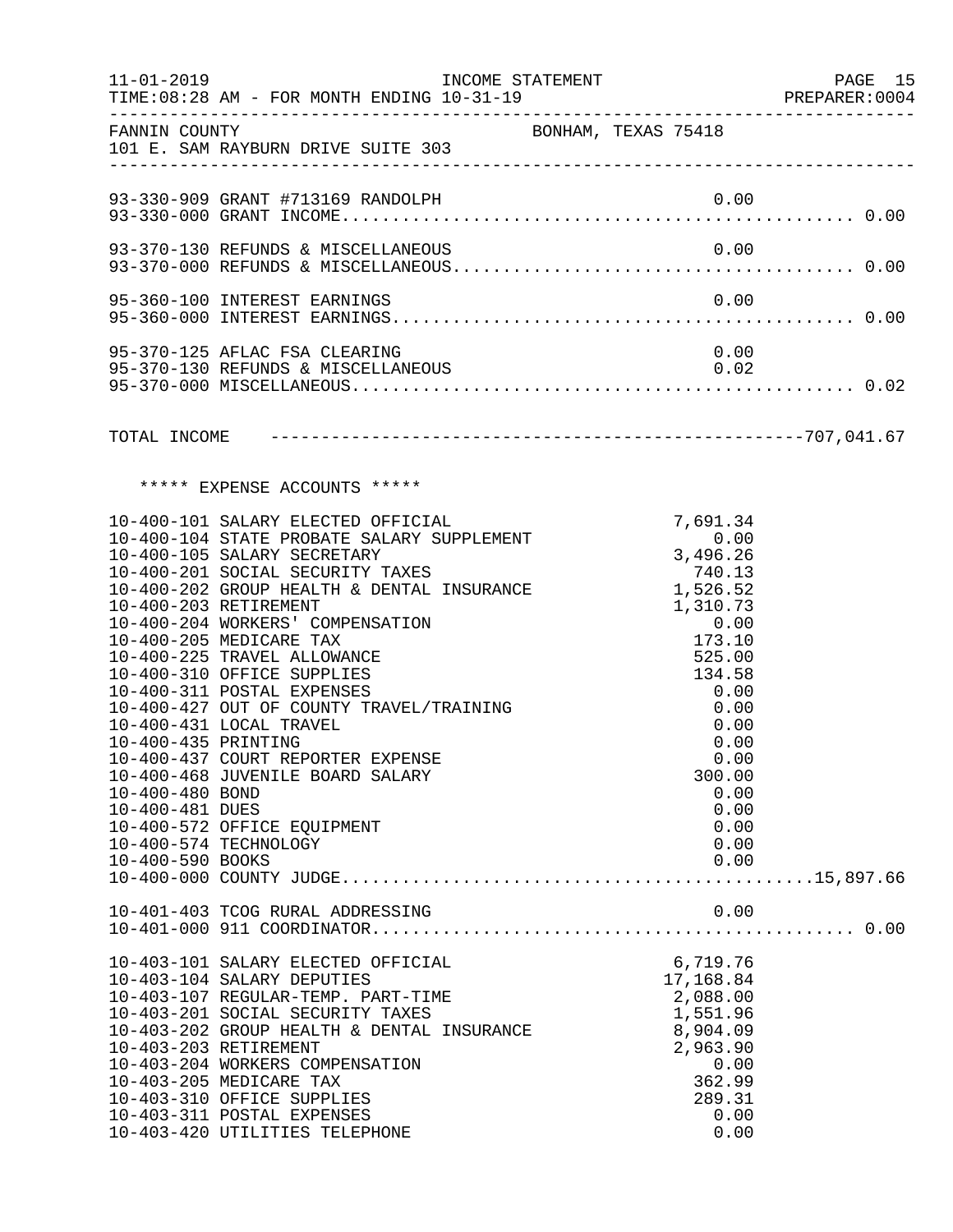|                                    |                                                                                                                                                                                                                                              |  |                                                              | PREPARER: 0004 |
|------------------------------------|----------------------------------------------------------------------------------------------------------------------------------------------------------------------------------------------------------------------------------------------|--|--------------------------------------------------------------|----------------|
|                                    |                                                                                                                                                                                                                                              |  |                                                              |                |
|                                    | 10-403-427 OUT OF COUNTY TRAVEL/TRAINING 422.04<br>10-403-431 LOCAL TRAVEL 6 0.00<br>10-403-435 PRINTING 0.00<br>10-403-437 IMAGING/INDEXING 0.00                                                                                            |  |                                                              |                |
|                                    |                                                                                                                                                                                                                                              |  |                                                              |                |
|                                    |                                                                                                                                                                                                                                              |  |                                                              |                |
|                                    |                                                                                                                                                                                                                                              |  | $\begin{array}{c} 0.00 \\ 0.00 \\ 0.00 \\ 50.00 \end{array}$ |                |
| 10-403-480 BOND<br>10-403-481 DUES |                                                                                                                                                                                                                                              |  | 50.00<br>0.00                                                |                |
|                                    |                                                                                                                                                                                                                                              |  |                                                              |                |
|                                    |                                                                                                                                                                                                                                              |  |                                                              |                |
|                                    |                                                                                                                                                                                                                                              |  |                                                              |                |
| 10-404-109 SALARY                  | 10-404-201 SOCIAL SECURITY TAXES                                                                                                                                                                                                             |  | 324.00<br>0.00                                               |                |
|                                    | 10-404-203 RETIREMENT                                                                                                                                                                                                                        |  | 0.00                                                         |                |
|                                    | 10-404-205 MEDICARE TAX                                                                                                                                                                                                                      |  | 0.00                                                         |                |
|                                    | 10-404-310 ELECTION SUPPLIES                                                                                                                                                                                                                 |  | 0.00                                                         |                |
| 10-404-311 POSTAGE                 |                                                                                                                                                                                                                                              |  | 0.00                                                         |                |
|                                    | 10-404-421 ELECTION INTERNET                                                                                                                                                                                                                 |  | 75.98                                                        |                |
|                                    | 10-404-423 CELL PHONE                                                                                                                                                                                                                        |  | 30.00                                                        |                |
|                                    |                                                                                                                                                                                                                                              |  |                                                              |                |
|                                    |                                                                                                                                                                                                                                              |  |                                                              |                |
|                                    |                                                                                                                                                                                                                                              |  |                                                              |                |
|                                    |                                                                                                                                                                                                                                              |  |                                                              |                |
|                                    |                                                                                                                                                                                                                                              |  |                                                              |                |
|                                    |                                                                                                                                                                                                                                              |  |                                                              |                |
|                                    |                                                                                                                                                                                                                                              |  |                                                              |                |
|                                    |                                                                                                                                                                                                                                              |  |                                                              |                |
|                                    | 10-404-423 CELL PHONE<br>10-404-423 CELL PHONE<br>10-404-423 EMPLOYEE TRAINING<br>10-404-428 EMPLOYEE TRAINING<br>10-404-439 DPS BACKGROUND CHECK<br>10-404-439 DPS BACKGROUND CHECK<br>10-404-433 VOTER SAND NOTICES<br>10-404-442 PROFESSI |  |                                                              |                |
|                                    | 10-405-102 SALARY APPOINTED OFFICIAL 4,598.76<br>10-405-201 SOCIAL SECURITY TAXES 280.56<br>10-405-202 GROUP HEALTH & DENTAL INSURANCE 1,483.38<br>10-405-203 RETIREMENT 524.73<br>10-405-204 WORKERS' COMPENSATION 0.00<br>65.61            |  |                                                              |                |
|                                    |                                                                                                                                                                                                                                              |  |                                                              |                |
|                                    |                                                                                                                                                                                                                                              |  |                                                              |                |
|                                    |                                                                                                                                                                                                                                              |  |                                                              |                |
|                                    |                                                                                                                                                                                                                                              |  |                                                              |                |
|                                    | 10-405-310 OFFICE SUPPLIES                                                                                                                                                                                                                   |  | 65.61<br>0.00                                                |                |
|                                    | 10-405-311 POSTAL EXPENSES                                                                                                                                                                                                                   |  | 0.00                                                         |                |
|                                    | 10-405-427 OUT OF COUNTY TRAVEL/TRAINING                                                                                                                                                                                                     |  | 0.00                                                         |                |
|                                    | 10-405-428 TRAINING/TUITION                                                                                                                                                                                                                  |  | 0.00                                                         |                |
| 10-405-435 PRINTING                |                                                                                                                                                                                                                                              |  | 0.00                                                         |                |
|                                    | 10-405-453 COMPUTER SOFTWARE                                                                                                                                                                                                                 |  | 0.00                                                         |                |
|                                    | 10-405-572 OFFICE EQUIPMENT                                                                                                                                                                                                                  |  | 0.00                                                         |                |
|                                    |                                                                                                                                                                                                                                              |  |                                                              |                |
| 10-406-103 SALARY                  |                                                                                                                                                                                                                                              |  | 3,834.00                                                     |                |
|                                    | 10-406-107 SALARY TEMP./EXTRA                                                                                                                                                                                                                |  | 0.00                                                         |                |
|                                    | 10-406-201 SOCIAL SECURITY TAXES                                                                                                                                                                                                             |  | 241.44                                                       |                |
|                                    | 10-406-202 GROUP HEALTH & DENTAL INS                                                                                                                                                                                                         |  | 3.81                                                         |                |
|                                    | 10-406-203 RETIREMENT                                                                                                                                                                                                                        |  | 437.46                                                       |                |
|                                    | 10-406-204 WORKERS' COMPENSATION<br>10-406-205 MEDICARE TAX                                                                                                                                                                                  |  | 0.00<br>56.46                                                |                |
|                                    | 10-406-225 TRAVEL ALLOWANCE                                                                                                                                                                                                                  |  | 0.00                                                         |                |
|                                    | 10-406-310 OFFICE SUPPLIES                                                                                                                                                                                                                   |  | 0.00                                                         |                |
|                                    | 10-406-311 POSTAL EXPENSE                                                                                                                                                                                                                    |  | 0.00                                                         |                |
|                                    | 10-406-330 AUTO EXPENSE-GAS & OIL                                                                                                                                                                                                            |  | 0.00                                                         |                |
|                                    | 10-406-421 EMERGENCY INTERNET                                                                                                                                                                                                                |  | 37.99                                                        |                |
| 10-406-422 R&M RADIO               |                                                                                                                                                                                                                                              |  | 0.00                                                         |                |
|                                    | 10-406-423 CELL PHONE ALLOWANCE                                                                                                                                                                                                              |  | 60.00                                                        |                |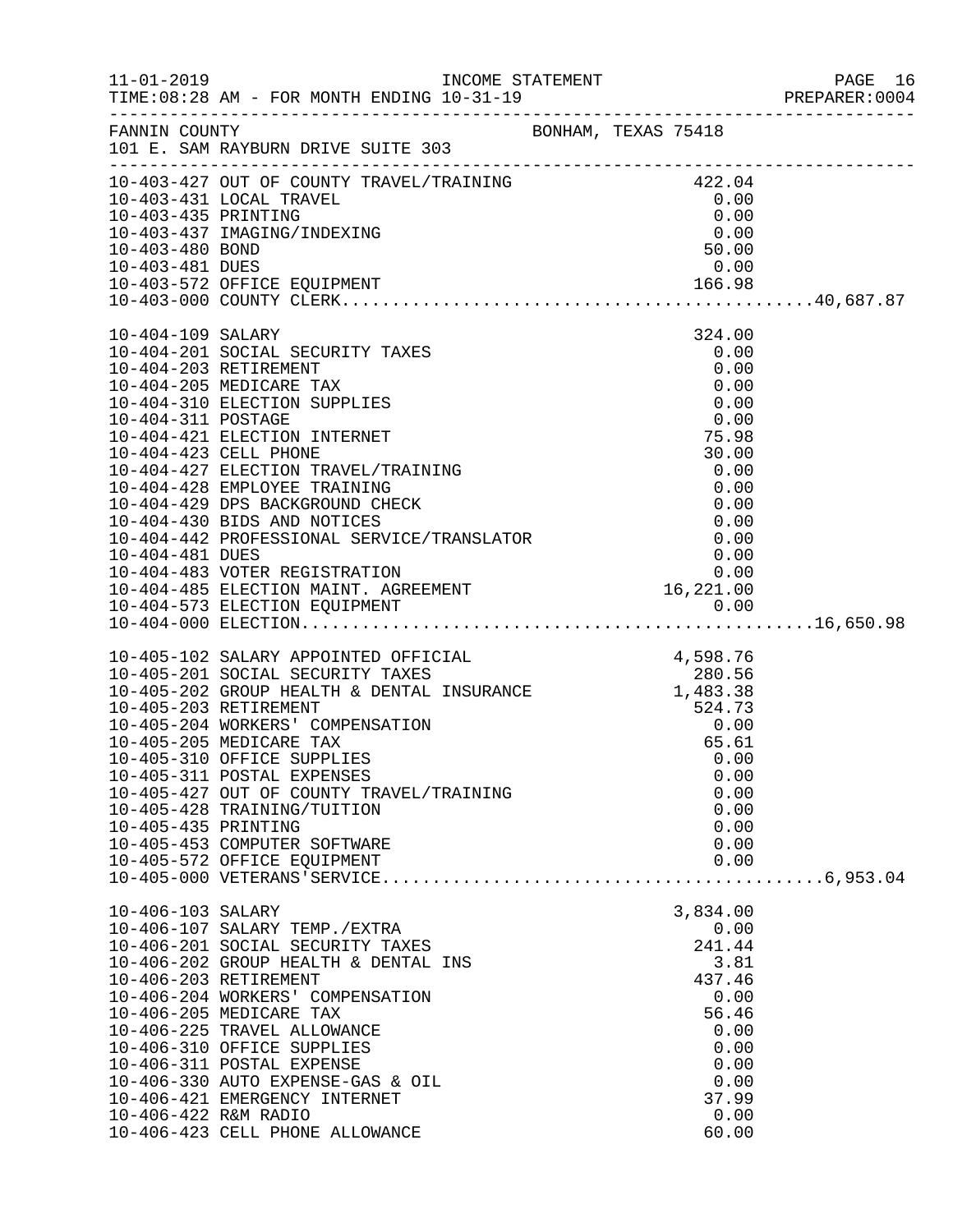|                      |                                                                                                                                                                                                                                                                                                                                   |               | PAGE 17<br>PREPARER: 0004 |
|----------------------|-----------------------------------------------------------------------------------------------------------------------------------------------------------------------------------------------------------------------------------------------------------------------------------------------------------------------------------|---------------|---------------------------|
|                      |                                                                                                                                                                                                                                                                                                                                   |               |                           |
|                      |                                                                                                                                                                                                                                                                                                                                   |               |                           |
|                      |                                                                                                                                                                                                                                                                                                                                   |               |                           |
|                      |                                                                                                                                                                                                                                                                                                                                   |               |                           |
|                      |                                                                                                                                                                                                                                                                                                                                   |               |                           |
|                      |                                                                                                                                                                                                                                                                                                                                   |               |                           |
|                      |                                                                                                                                                                                                                                                                                                                                   |               |                           |
|                      |                                                                                                                                                                                                                                                                                                                                   |               |                           |
|                      |                                                                                                                                                                                                                                                                                                                                   |               |                           |
|                      | $[10-409-100 \text{ CMPENKGENENTON PAYKIS 10-409-203 \text{ ROTINENATION PAYKIS 0.00010-409-203 \text{ RPTIENMENT V TAKES 0.00010-409-203 \text{ RPTIENMENT V TAKES 0.00010-409-203 \text{ RPTIENMENT S 0.00010-409-206 \text{ MDDICARE TAX 0.00010-409-206 \text{ MDDICARE PAYKISSE 0.00010-409-395 \text{ ERRORS AND OMISSIONS$ |               |                           |
|                      |                                                                                                                                                                                                                                                                                                                                   |               |                           |
|                      |                                                                                                                                                                                                                                                                                                                                   |               |                           |
|                      |                                                                                                                                                                                                                                                                                                                                   |               |                           |
|                      |                                                                                                                                                                                                                                                                                                                                   |               |                           |
|                      |                                                                                                                                                                                                                                                                                                                                   |               |                           |
|                      |                                                                                                                                                                                                                                                                                                                                   |               |                           |
|                      |                                                                                                                                                                                                                                                                                                                                   |               |                           |
|                      |                                                                                                                                                                                                                                                                                                                                   |               |                           |
|                      |                                                                                                                                                                                                                                                                                                                                   |               |                           |
|                      |                                                                                                                                                                                                                                                                                                                                   |               |                           |
|                      |                                                                                                                                                                                                                                                                                                                                   |               |                           |
|                      |                                                                                                                                                                                                                                                                                                                                   |               |                           |
|                      |                                                                                                                                                                                                                                                                                                                                   |               |                           |
|                      |                                                                                                                                                                                                                                                                                                                                   |               |                           |
|                      |                                                                                                                                                                                                                                                                                                                                   |               |                           |
|                      |                                                                                                                                                                                                                                                                                                                                   |               |                           |
|                      |                                                                                                                                                                                                                                                                                                                                   |               |                           |
|                      |                                                                                                                                                                                                                                                                                                                                   |               |                           |
|                      |                                                                                                                                                                                                                                                                                                                                   |               |                           |
|                      |                                                                                                                                                                                                                                                                                                                                   |               |                           |
|                      |                                                                                                                                                                                                                                                                                                                                   |               |                           |
|                      |                                                                                                                                                                                                                                                                                                                                   |               |                           |
|                      |                                                                                                                                                                                                                                                                                                                                   |               |                           |
|                      |                                                                                                                                                                                                                                                                                                                                   |               |                           |
|                      | 10-409-495 '98 JAIL BOND PAYMENT                                                                                                                                                                                                                                                                                                  | 0.00          |                           |
|                      | 10-409-499 BANK SERVICE FEES                                                                                                                                                                                                                                                                                                      | 800.00        |                           |
|                      | 10-409-500 6TH COURT OF APPEALS FEE                                                                                                                                                                                                                                                                                               | 0.00          |                           |
|                      |                                                                                                                                                                                                                                                                                                                                   |               |                           |
|                      | 10-410-101 SALARY ELECTED OFFICIAL                                                                                                                                                                                                                                                                                                | 19,269.24     |                           |
|                      | 10-410-103 SALARY COURT COORDINATOR                                                                                                                                                                                                                                                                                               | 3,719.88      |                           |
|                      | 10-410-110 SALARY COURT REPORTER                                                                                                                                                                                                                                                                                                  | 7,736.10      |                           |
| 10-410-130 BAILIFF   |                                                                                                                                                                                                                                                                                                                                   | 4,655.55      |                           |
|                      | 10-410-201 SOCIAL SECURITY TAXES                                                                                                                                                                                                                                                                                                  | 2,266.79      |                           |
|                      | 10-410-202 GROUP HEALTH & DENTAL INS                                                                                                                                                                                                                                                                                              | 5,253.09      |                           |
|                      | 10-410-203 RETIREMENT                                                                                                                                                                                                                                                                                                             | 4,071.21      |                           |
|                      | 10-410-204 WORKERS COMPENSATION                                                                                                                                                                                                                                                                                                   | 0.00          |                           |
|                      | 10-410-205 MEDICARE TAX                                                                                                                                                                                                                                                                                                           | 530.12        |                           |
| 10-410-311 POSTAGE   | 10-410-310 OFFICE SUPPLIES                                                                                                                                                                                                                                                                                                        | 0.00          |                           |
|                      | 10-410-315 COPIER RENTAL                                                                                                                                                                                                                                                                                                          | 0.00<br>97.72 |                           |
|                      | 10-410-395 BAILIFF UNIFORMS                                                                                                                                                                                                                                                                                                       | 0.00          |                           |
| 10-410-420 TELEPHONE |                                                                                                                                                                                                                                                                                                                                   | 0.00          |                           |
|                      | 10-410-421 DSL INTERNET                                                                                                                                                                                                                                                                                                           | 0.00          |                           |
|                      | 10-410-424 INDIGENT ATTORNEY FEES                                                                                                                                                                                                                                                                                                 | 1,750.00      |                           |
|                      | 10-410-425 PROFESSIONAL SERVICES                                                                                                                                                                                                                                                                                                  | 375.00        |                           |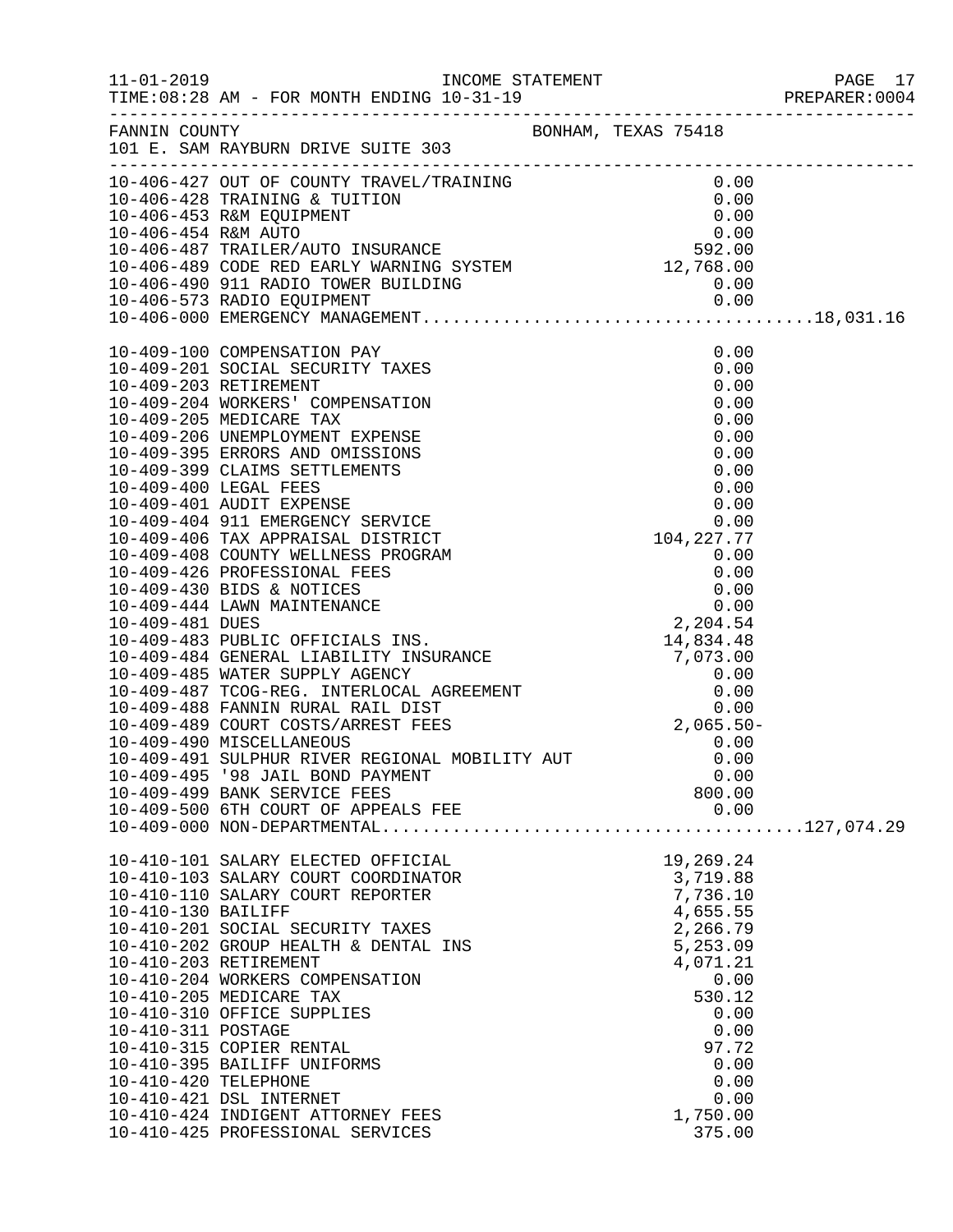|                     |                                                                                                                                                                                                                                                 |  |                      |              | PREPARER: 0004 |
|---------------------|-------------------------------------------------------------------------------------------------------------------------------------------------------------------------------------------------------------------------------------------------|--|----------------------|--------------|----------------|
|                     |                                                                                                                                                                                                                                                 |  |                      |              |                |
|                     | 10-410-427 OUT OF COUNTY TRAVEL/TRAINING 0.00<br>10-410-435 PRINTING 0.00<br>10-410-437 COURT REPORTER EXPENSE 700.00<br>10-410-439 WITNESS EXPENSE 0.00<br>10.410-452 PSM FOUTDMENT                                                            |  |                      |              |                |
|                     |                                                                                                                                                                                                                                                 |  |                      |              |                |
|                     |                                                                                                                                                                                                                                                 |  | 0.00                 |              |                |
|                     |                                                                                                                                                                                                                                                 |  | 0.00                 |              |                |
|                     | 10-410-437 COURT REPURIER EAFENSE<br>10-410-439 WITNESS EXPENSE<br>10-410-453 R&M EQUIPMENT<br>10-410-467 VISITING JUDGE<br>10-410-468 JUVENILE BOARD SALARY                                                                                    |  | 300.00               |              |                |
|                     |                                                                                                                                                                                                                                                 |  |                      |              |                |
|                     |                                                                                                                                                                                                                                                 |  |                      |              |                |
|                     |                                                                                                                                                                                                                                                 |  |                      |              |                |
|                     |                                                                                                                                                                                                                                                 |  |                      |              |                |
|                     | 10-410-480 BONDS<br>10-410-481 DUES<br>10-410-572 OFFICE EQUIPMENT<br>10-410-572 OFFICE EQUIPMENT<br>10-410-574 TECHNOLOGY<br>10-410-590 BOOKS & PUBLICATIONS<br>10-410-591 LEXIS NEXIS ONLINE LEGAL<br>10-410-591 LEXIS NEXIS ONLINE LEGAL<br> |  |                      |              |                |
|                     |                                                                                                                                                                                                                                                 |  |                      |              |                |
|                     | 10-425-201 SOCIAL SECURITY                                                                                                                                                                                                                      |  |                      |              |                |
|                     |                                                                                                                                                                                                                                                 |  |                      |              |                |
|                     |                                                                                                                                                                                                                                                 |  |                      |              |                |
|                     |                                                                                                                                                                                                                                                 |  |                      |              |                |
|                     |                                                                                                                                                                                                                                                 |  |                      |              |                |
|                     |                                                                                                                                                                                                                                                 |  |                      |              |                |
|                     |                                                                                                                                                                                                                                                 |  |                      |              |                |
|                     |                                                                                                                                                                                                                                                 |  |                      |              |                |
|                     |                                                                                                                                                                                                                                                 |  |                      |              |                |
|                     | 10-425-424 CO.CT. ATTORNEY FEES<br>10-425-425 CO.CT. PROFESSIONAL SERVICES<br>10-425-426 COUNTY COURT SUPPLIES 0.00<br>10-425-435 PRINTING 0.00                                                                                                 |  |                      |              |                |
|                     |                                                                                                                                                                                                                                                 |  |                      |              |                |
|                     |                                                                                                                                                                                                                                                 |  |                      |              |                |
|                     |                                                                                                                                                                                                                                                 |  |                      |              |                |
|                     |                                                                                                                                                                                                                                                 |  |                      |              |                |
|                     |                                                                                                                                                                                                                                                 |  |                      |              |                |
|                     |                                                                                                                                                                                                                                                 |  |                      |              |                |
|                     | 10-435-103 SALARY COURT COORDINATOR                                                                                                                                                                                                             |  | 2,903.49             |              |                |
|                     | 10-435-110 SALARY COURT REPORTER                                                                                                                                                                                                                |  | 9,736.53             |              |                |
| 10-435-130 BAILIFF  |                                                                                                                                                                                                                                                 |  | 4,762.74             |              |                |
|                     | 10-435-201 SOCIAL SECURITY                                                                                                                                                                                                                      |  | 1,009.14             |              |                |
|                     | 10-435-202 GROUP HEALTH INSURANCE<br>10-435-203 RETIREMENT                                                                                                                                                                                      |  | 2,755.43<br>2,037.00 |              |                |
|                     | 10-435-204 WORKERS COMPENSATION                                                                                                                                                                                                                 |  |                      | 0.00         |                |
| 10-435-205 MEDICARE |                                                                                                                                                                                                                                                 |  | 236.03               |              |                |
|                     | 10-435-310 OFFICE SUPPLIES                                                                                                                                                                                                                      |  | 46.25                |              |                |
|                     | 10-435-311 DISTRICT JUDGE POSTAGE                                                                                                                                                                                                               |  |                      | 0.00         |                |
|                     | 10-435-352 GPS/SCRAM MONITORS<br>10-435-395 BAILIFF UNIFORMS                                                                                                                                                                                    |  |                      | 0.00<br>0.00 |                |
|                     | 10-435-421 LEXIS NEXIS ONLINE LEGAL                                                                                                                                                                                                             |  |                      | 0.00         |                |
|                     | 10-435-427 OUT OF CO TRAVEL/TRAINING                                                                                                                                                                                                            |  | 40.00                |              |                |
|                     | 10-435-428 TRAINING/TUITION                                                                                                                                                                                                                     |  |                      | 0.00         |                |
|                     | 10-435-432 ATTORNEY FEES JUVENILE                                                                                                                                                                                                               |  |                      | 0.00         |                |
|                     | 10-435-433 ATTORNEY FEES DRUG CT<br>10-435-434 APPEAL COURT TRANSCRIPTS                                                                                                                                                                         |  |                      | 0.00<br>0.00 |                |
|                     | 10-435-435 ATTORNEYS FEES APPEALS CT                                                                                                                                                                                                            |  |                      | 0.00         |                |
|                     | 10-435-436 ATTORNEY FEES- CPS CASES                                                                                                                                                                                                             |  | 19,168.45            |              |                |
|                     | 10-435-437 ATTORNEY FEES                                                                                                                                                                                                                        |  | 11,772.20            |              |                |
|                     | 10-435-438 COURT REPORTER EXPENSE                                                                                                                                                                                                               |  | 168.00               |              |                |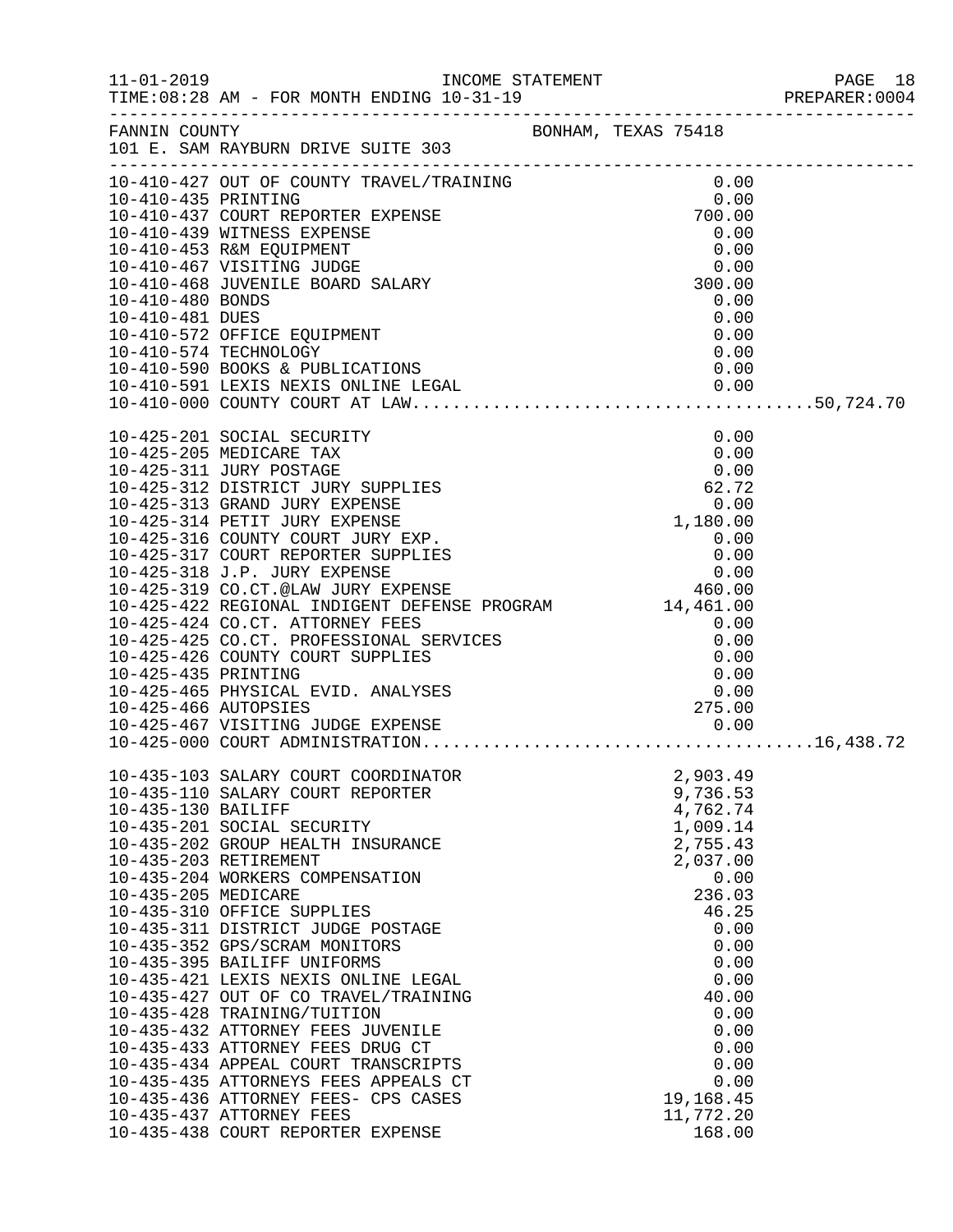|                     |                                                                                                                                                                                                                                            |                | PAGE 19 |
|---------------------|--------------------------------------------------------------------------------------------------------------------------------------------------------------------------------------------------------------------------------------------|----------------|---------|
|                     |                                                                                                                                                                                                                                            |                |         |
|                     | FANNIN COUNTY<br>101 E. SAM RAYBURN DRIVE SUITE 303                                                                                                                                                                                        |                |         |
|                     | 10-435-439 INVESTIGATOR EXPENSE<br>10-435-442 OTHER PROFESSIONAL SERV.<br>10-435-442 OTHER PROFESSIONAL SERV.<br>10-435-442 OTHER PROFESSIONAL SERV.<br>10-435-468 JUVENILE BOARD SALARY<br>10-435-572 OFFICE EQUIPMENT<br>10-435-572 OFFI |                |         |
|                     |                                                                                                                                                                                                                                            |                |         |
|                     |                                                                                                                                                                                                                                            |                |         |
|                     |                                                                                                                                                                                                                                            |                |         |
|                     |                                                                                                                                                                                                                                            |                |         |
|                     |                                                                                                                                                                                                                                            |                |         |
|                     |                                                                                                                                                                                                                                            |                |         |
|                     |                                                                                                                                                                                                                                            |                |         |
|                     |                                                                                                                                                                                                                                            |                |         |
|                     |                                                                                                                                                                                                                                            |                |         |
|                     |                                                                                                                                                                                                                                            |                |         |
|                     |                                                                                                                                                                                                                                            |                |         |
|                     |                                                                                                                                                                                                                                            |                |         |
|                     |                                                                                                                                                                                                                                            |                |         |
|                     |                                                                                                                                                                                                                                            |                |         |
|                     |                                                                                                                                                                                                                                            |                |         |
|                     |                                                                                                                                                                                                                                            |                |         |
|                     |                                                                                                                                                                                                                                            |                |         |
|                     |                                                                                                                                                                                                                                            |                |         |
|                     |                                                                                                                                                                                                                                            |                |         |
|                     |                                                                                                                                                                                                                                            |                |         |
|                     |                                                                                                                                                                                                                                            |                |         |
|                     |                                                                                                                                                                                                                                            |                |         |
|                     |                                                                                                                                                                                                                                            |                |         |
|                     |                                                                                                                                                                                                                                            |                |         |
|                     |                                                                                                                                                                                                                                            |                |         |
|                     |                                                                                                                                                                                                                                            |                |         |
|                     |                                                                                                                                                                                                                                            |                |         |
|                     |                                                                                                                                                                                                                                            |                |         |
|                     | 10-455-101 SALARY ELECTED OFFICIAL                                                                                                                                                                                                         | 5,132.70       |         |
|                     | 10-455-103 SALARY ASSISTANTS                                                                                                                                                                                                               | 7,543.14       |         |
|                     | 10-455-201 SOCIAL SECURITY TAXES                                                                                                                                                                                                           | 797.22         |         |
|                     | 10-455-202 GROUP HEALTH & DENTAL INSURANCE                                                                                                                                                                                                 | 4,450.14       |         |
|                     | 10-455-203 RETIREMENT                                                                                                                                                                                                                      | 1,446.30       |         |
|                     | 10-455-204 WORKERS' COMPENSATION<br>10-455-205 MEDICARE TAX                                                                                                                                                                                | 0.00<br>186.48 |         |
|                     | 10-455-225 TRAVEL ALLOWANCE                                                                                                                                                                                                                | 300.00         |         |
|                     | 10-455-310 OFFICE SUPPLIES                                                                                                                                                                                                                 | 0.00           |         |
|                     | 10-455-311 POSTAL EXPENSES                                                                                                                                                                                                                 | 0.00           |         |
|                     | 10-455-420 UTILITIES TELEPHONE                                                                                                                                                                                                             | 0.00           |         |
|                     | 10-455-422 R & M RADIO                                                                                                                                                                                                                     | 0.00           |         |
|                     | 10-455-423 CELL PHONE ALLOWANCE                                                                                                                                                                                                            | 30.00          |         |
|                     | 10-455-427 OUT OF COUNTY TRAVEL/TRAINING                                                                                                                                                                                                   | 835.00         |         |
| 10-455-435 PRINTING |                                                                                                                                                                                                                                            | 0.00           |         |
| 10-455-480 BOND     |                                                                                                                                                                                                                                            | 0.00           |         |
| 10-455-481 DUES     |                                                                                                                                                                                                                                            | 0.00           |         |
|                     | 10-455-572 OFFICE EQUIPMENT                                                                                                                                                                                                                | 0.00           |         |
|                     | 10-455-573 RADIO EQUIPMENT<br>10-455-574 TECHNOLOGY                                                                                                                                                                                        | 0.00<br>0.00   |         |
|                     |                                                                                                                                                                                                                                            |                |         |
|                     |                                                                                                                                                                                                                                            |                |         |
|                     | 10-456-101 SALARY ELECTED OFFICIAL                                                                                                                                                                                                         | 5,132.70       |         |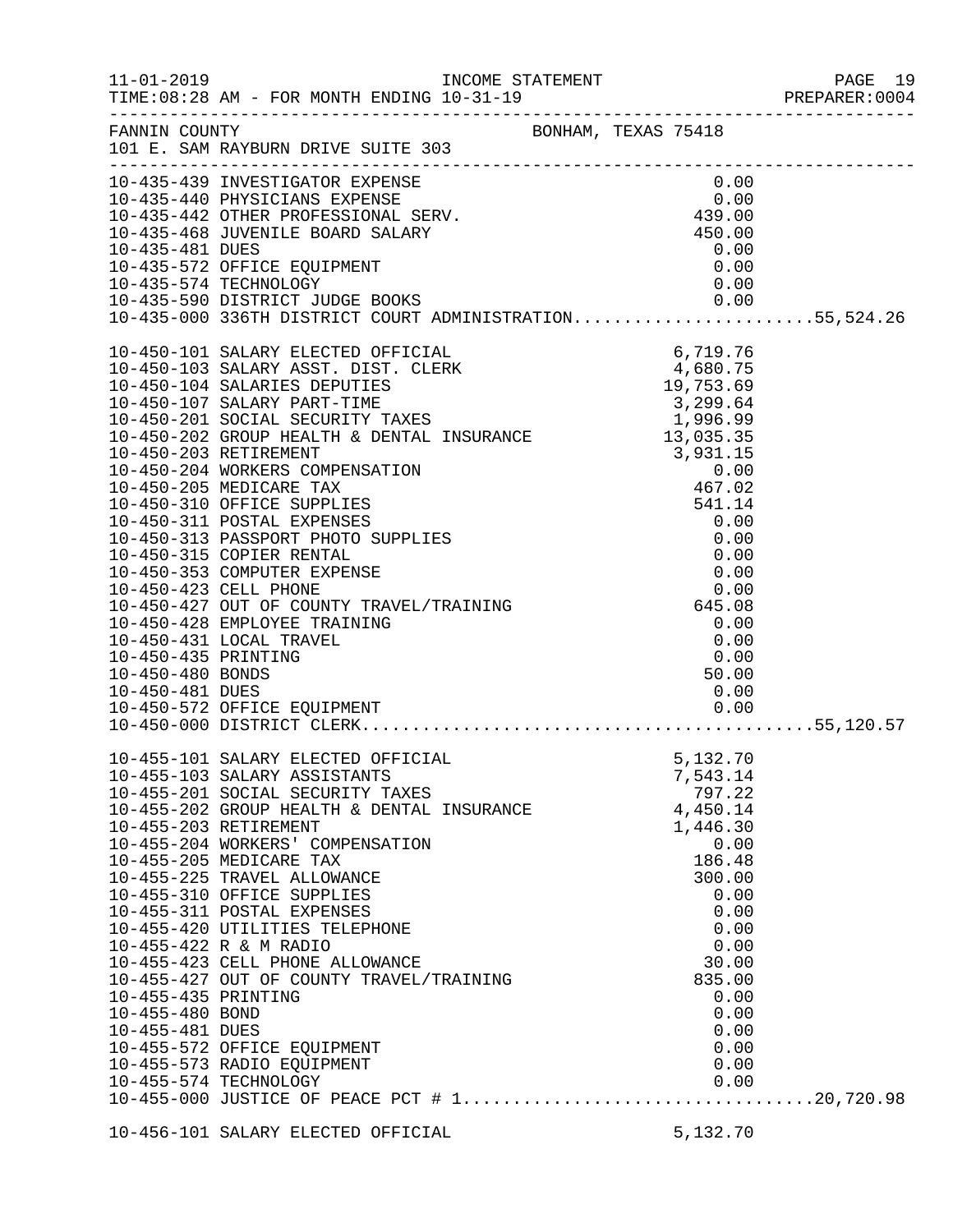| $11 - 01 - 2019$                                          | TIME: 08:28 AM - FOR MONTH ENDING 10-31-19                                                                                                                                                                                                                                                                                                                                                                                                         |                     |                                                                                                                                                  |  |
|-----------------------------------------------------------|----------------------------------------------------------------------------------------------------------------------------------------------------------------------------------------------------------------------------------------------------------------------------------------------------------------------------------------------------------------------------------------------------------------------------------------------------|---------------------|--------------------------------------------------------------------------------------------------------------------------------------------------|--|
| FANNIN COUNTY                                             | 101 E. SAM RAYBURN DRIVE SUITE 303                                                                                                                                                                                                                                                                                                                                                                                                                 | BONHAM, TEXAS 75418 |                                                                                                                                                  |  |
|                                                           | 10-456-104 SALARY DEPUTY<br>10-456-201 SOCIAL SECURITY TAXES 628.89<br>10-456-202 GROUP HEALTH & DENTAL INSURANCE 2,963.91<br>10-456-573 RADIO EQUIPMENT                                                                                                                                                                                                                                                                                           |                     | 0.00                                                                                                                                             |  |
|                                                           |                                                                                                                                                                                                                                                                                                                                                                                                                                                    |                     |                                                                                                                                                  |  |
| 10-457-435 PRINTING<br>10-457-480 BOND<br>10-457-481 DUES | 10-457-427 OUT OF COUNTY TRAVEL/TRAINING<br>10-457-460 OFFICE RENTAL<br>10-457-572 OFFICE EQUIPMENT<br>10-457-574 TECHNOLOGY                                                                                                                                                                                                                                                                                                                       |                     | 260.00<br>0.00<br>208.33<br>0.00<br>0.00<br>0.00<br>0.00                                                                                         |  |
| 10-475-203 RETIREMENT                                     | 10-475-101 DA. SALARY SUPPLEMENT<br>10-475-102 HB 9 D.A. SUPPLEMENTAL FUNDS<br>10-475-103 SALARY ASSISTANT D.A.<br>10-475-104 ASST. DA LONGEVITY PAY<br>10-475-105 SALARIES SECRETARIES<br>10-475-106 DA SALARY REIMB. GC CH 46<br>10-475-107 SALARY TEMP./EXTRA<br>10-475-108 INVESTIGATOR CRIMES AGAINST WOMEN<br>10-475-109 INVESTIGATOR<br>10-475-110 DISCOVERY CLERK<br>10-475-201 SOCIAL SECURITY TAXES<br>10-475-202 GROUP HEALTH INSURANCE |                     | 721.14<br>0.00<br>35,678.58<br>630.00<br>21,767.43<br>3,288.48<br>1,566.00<br>0.00<br>7,089.66<br>4,293.60<br>4,501.99<br>16, 314.90<br>8,561.50 |  |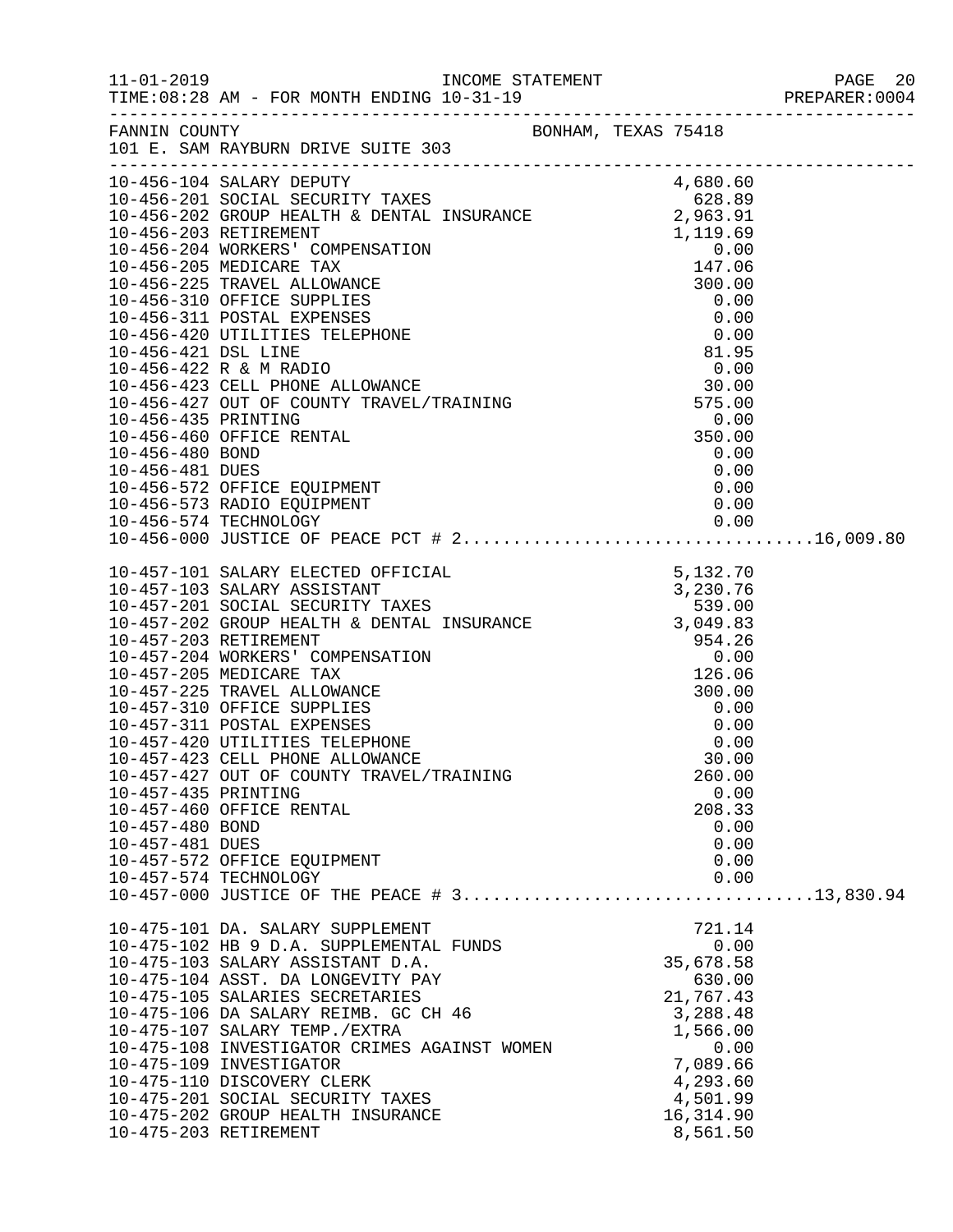|                                                           | FANNIN COUNTY<br>101 E. SAM RAYBURN DRIVE SUITE 303                                                                                                                                                                                                                                                                                                                                                                                                                           |  |                                                                                                                                               |  |
|-----------------------------------------------------------|-------------------------------------------------------------------------------------------------------------------------------------------------------------------------------------------------------------------------------------------------------------------------------------------------------------------------------------------------------------------------------------------------------------------------------------------------------------------------------|--|-----------------------------------------------------------------------------------------------------------------------------------------------|--|
|                                                           |                                                                                                                                                                                                                                                                                                                                                                                                                                                                               |  |                                                                                                                                               |  |
|                                                           |                                                                                                                                                                                                                                                                                                                                                                                                                                                                               |  |                                                                                                                                               |  |
| 10-495-480 BOND<br>10-495-481 DUES                        | 10-495-452 R & M EQUIPMENT<br>10-495-572 OFFICE EQUIPMENT                                                                                                                                                                                                                                                                                                                                                                                                                     |  | 0.00<br>0.00<br>0.00<br>0.00<br>0.00                                                                                                          |  |
| 10-496-435 PRINTING<br>10-496-480 BOND<br>10-496-481 DUES | 10-496-103 SALARY PURCHASING AGENT<br>10-496-201 SOCIAL SECURITY TAXES<br>10-496-202 GROUP HEALTH INSURANCE<br>10-496-203 RETIREMENT<br>10-496-204 WORKERS' COMPENSATION<br>10-496-205 MEDICARE TAX<br>10-496-310 OFFICE SUPPLIES<br>10-496-353 COMPUTER SOFTWARE MAINTENANCE<br>10-496-353 COMPUTER SOFTWARE MAINTENANCE<br>10-496-421 CELL PHONE<br>10-496-427 OUT OF COUNTY TRAVEL<br>10-496-431 LOCAL TRAVEL<br>10-496-452 R & M EQUIPMENT<br>10-496-572 OFFICE EQUIPMENT |  | 6,084.78<br>373.80<br>1,483.38<br>694.26<br>0.00<br>87.42<br>28.90<br>624.00<br>45.00<br>0.00<br>0.00<br>0.00<br>0.00<br>0.00<br>0.00<br>0.00 |  |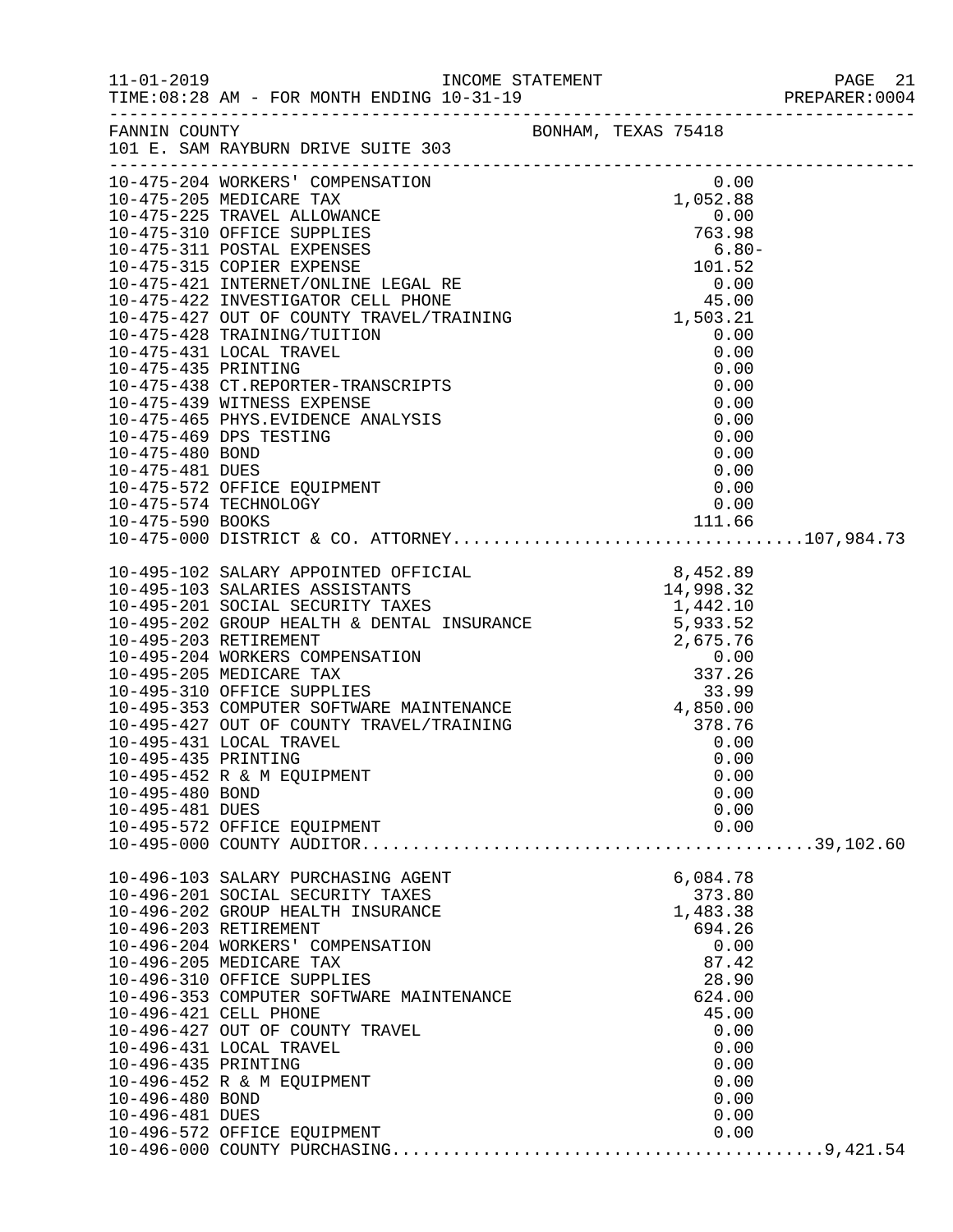|                                                                                    |                                                                                                                                                                                                                                                                                                                                                                                                        |                                                                                                                           | PAGE 22 |
|------------------------------------------------------------------------------------|--------------------------------------------------------------------------------------------------------------------------------------------------------------------------------------------------------------------------------------------------------------------------------------------------------------------------------------------------------------------------------------------------------|---------------------------------------------------------------------------------------------------------------------------|---------|
|                                                                                    | FANNIN COUNTY<br>101 E. SAM RAYBURN DRIVE SUITE 303                                                                                                                                                                                                                                                                                                                                                    |                                                                                                                           |         |
|                                                                                    | 10-497-480 BOND<br>10-497-481 DUES<br>10-497-572 OFFICE EQUIPMENT<br>10-497-574 TECHNOLOGY                                                                                                                                                                                                                                                                                                             | 0.00<br>0.00<br>0.00                                                                                                      |         |
|                                                                                    |                                                                                                                                                                                                                                                                                                                                                                                                        |                                                                                                                           |         |
| 10-499-423 CELL PHONE<br>10-499-435 PRINTING<br>10-499-480 BOND<br>10-499-481 DUES | 10-499-427 OUT OF COUNTY TRAVEL/TRAINING<br>10-499-460 LEONARD OFFICE RENT                                                                                                                                                                                                                                                                                                                             | 0.00<br>0.00<br>493.15<br>0.00<br>100.00<br>0.00<br>0.00                                                                  |         |
|                                                                                    | 10-499-572 OFFICE EQUIPMENT<br>10-499-574 TECHNOLOGY                                                                                                                                                                                                                                                                                                                                                   | 0.00<br>0.00                                                                                                              |         |
| 10-503-435 PRINTING                                                                | 10-503-103 SALARY-TECHNICIAN<br>10-503-107 PART TIME TECHNICIAN<br>10-503-201 SOCIAL SECURITY<br>10-503-202 GROUP HEALTH INSURANCE<br>10-503-203 RETIREMENT<br>10-503-204 WORKERS COMPENSATION<br>10-503-205 MEDICARE TAX<br>10-503-225 TRAVEL ALLOWANCE<br>10-503-310 OFFICE SUPPLIES<br>10-503-421 CELL PHONE ALLOWANCE<br>10-503-423 EMERGENCY INTERNET<br>10-503-427 OUT OF COUNTY TRAVEL/TRAINING | 4,880.43<br>2,253.44<br>413.73<br>1,483.38<br>813.98<br>0.00<br>96.77<br>103.50<br>0.00<br>51.75<br>37.99<br>0.00<br>0.00 |         |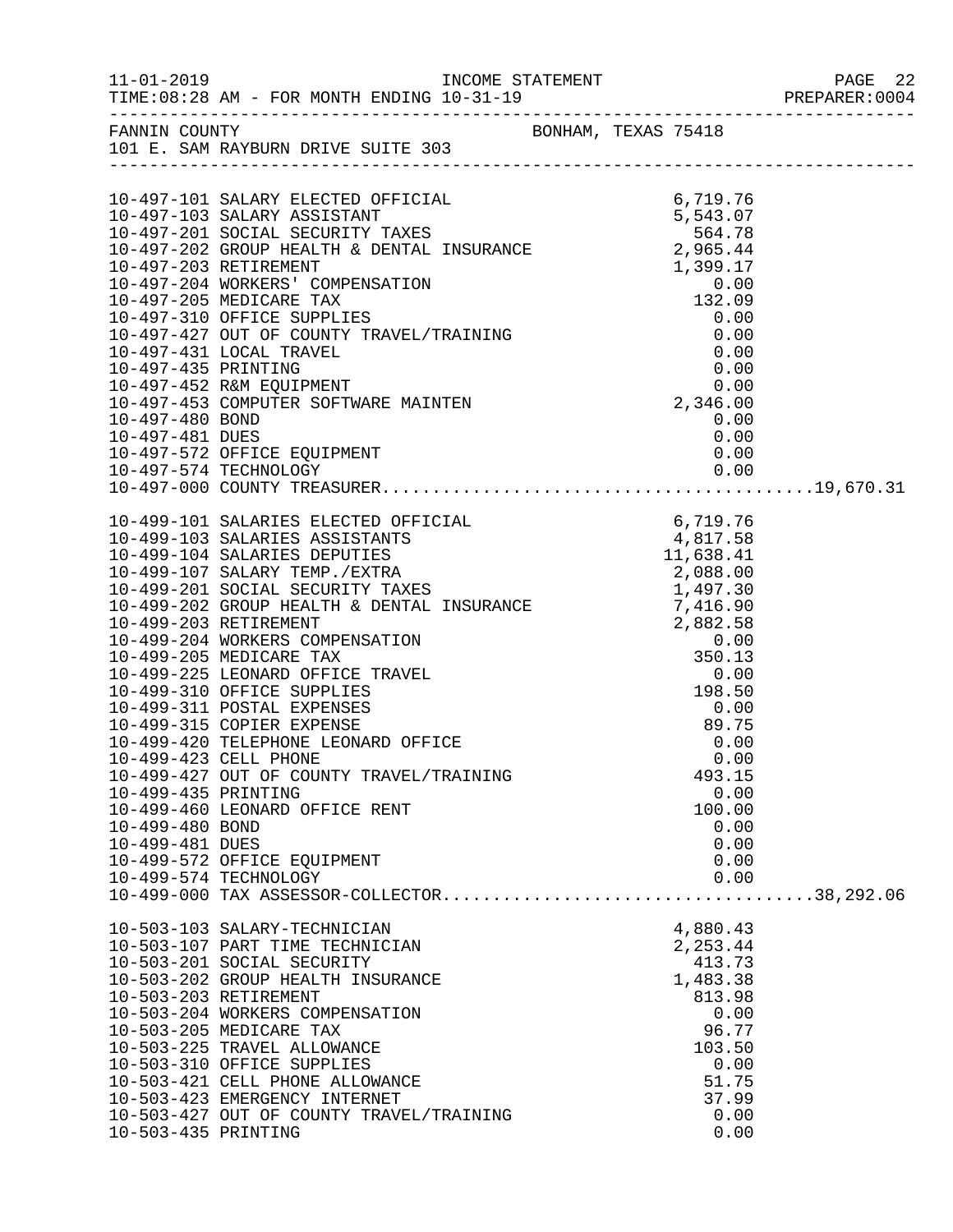|                       |                                                                                                                                                                                                                                          |  |           |              | PAGE 23<br>PREPARER:0004<br>PAGE 23 |
|-----------------------|------------------------------------------------------------------------------------------------------------------------------------------------------------------------------------------------------------------------------------------|--|-----------|--------------|-------------------------------------|
|                       | FANNIN COUNTY<br>101 E. SAM RAYBURN DRIVE SUITE 303                                                                                                                                                                                      |  |           |              |                                     |
|                       |                                                                                                                                                                                                                                          |  |           |              |                                     |
|                       |                                                                                                                                                                                                                                          |  |           |              |                                     |
|                       |                                                                                                                                                                                                                                          |  |           |              |                                     |
|                       | 10-503-453 R&M COMPUTER/TRAINING<br>10-503-572 OFFICE EQUIPMENT 0.00<br>10-503-574 COMPUTER/WEB SOFTWARE 0.00<br>10-503-576 COUNTY COMPUTER REPLACEMENT 0.00<br>10-503-576 COUNTY COMPUTER REPLACEMENT 0.00<br>10-503-000 COMPUTER/IT DE |  |           |              |                                     |
|                       |                                                                                                                                                                                                                                          |  |           |              |                                     |
|                       |                                                                                                                                                                                                                                          |  |           |              |                                     |
|                       |                                                                                                                                                                                                                                          |  |           |              |                                     |
|                       |                                                                                                                                                                                                                                          |  |           |              |                                     |
|                       |                                                                                                                                                                                                                                          |  |           |              |                                     |
|                       |                                                                                                                                                                                                                                          |  |           |              |                                     |
|                       |                                                                                                                                                                                                                                          |  |           |              |                                     |
|                       |                                                                                                                                                                                                                                          |  |           |              |                                     |
|                       |                                                                                                                                                                                                                                          |  |           |              |                                     |
|                       |                                                                                                                                                                                                                                          |  |           |              |                                     |
|                       |                                                                                                                                                                                                                                          |  |           |              |                                     |
|                       |                                                                                                                                                                                                                                          |  |           |              |                                     |
|                       |                                                                                                                                                                                                                                          |  |           |              |                                     |
|                       |                                                                                                                                                                                                                                          |  |           |              |                                     |
|                       |                                                                                                                                                                                                                                          |  |           |              |                                     |
|                       |                                                                                                                                                                                                                                          |  |           |              |                                     |
|                       |                                                                                                                                                                                                                                          |  |           |              |                                     |
|                       |                                                                                                                                                                                                                                          |  |           |              |                                     |
|                       |                                                                                                                                                                                                                                          |  |           |              |                                     |
|                       |                                                                                                                                                                                                                                          |  |           |              |                                     |
|                       |                                                                                                                                                                                                                                          |  |           |              |                                     |
|                       |                                                                                                                                                                                                                                          |  |           |              |                                     |
|                       |                                                                                                                                                                                                                                          |  |           |              |                                     |
|                       | 10-510-450 R & M BUILDINGS<br>10-510-453 COMPUTER SOFTWARE MAINTEN<br>10-510-463 RENTAL PERSONNEL PAGER                                                                                                                                  |  | 28,655.00 |              |                                     |
|                       |                                                                                                                                                                                                                                          |  |           | 0.00         |                                     |
|                       | 10-510-482 FIRE INSURANCE                                                                                                                                                                                                                |  |           | 0.00         |                                     |
| 10-510-500 LAND       | 10-510-530 PERMANENT IMPROVEMENTS                                                                                                                                                                                                        |  |           | 0.00<br>0.00 |                                     |
|                       | 10-510-572 OFFICE EQUIPMENT                                                                                                                                                                                                              |  |           | 0.00         |                                     |
|                       | 10-510-573 ODYSSEY SOFTWARE/EQUIPMENT                                                                                                                                                                                                    |  |           | 0.00         |                                     |
|                       | 10-510-574 TECHNOLOGY                                                                                                                                                                                                                    |  |           | 0.00         |                                     |
|                       | 10-510-575 LAND/BUILDING                                                                                                                                                                                                                 |  |           | 0.00         |                                     |
|                       | 10-510-577 JANITOR EQUIPMENT                                                                                                                                                                                                             |  |           | 0.00         |                                     |
|                       |                                                                                                                                                                                                                                          |  |           |              |                                     |
|                       | 10-511-115 SALARY JANITOR                                                                                                                                                                                                                |  | 684.03    |              |                                     |
|                       | 10-511-201 SOCIAL SECURITY TAXES                                                                                                                                                                                                         |  | 42.41     |              |                                     |
| 10-511-203 RETIREMENT |                                                                                                                                                                                                                                          |  |           | 0.00         |                                     |
|                       | 10-511-204 WORKER' COMPENSATION<br>10-511-205 MEDICARE TAX                                                                                                                                                                               |  |           | 0.00<br>9.92 |                                     |
|                       | 10-511-225 JANITOR TRAVEL                                                                                                                                                                                                                |  |           | 0.00         |                                     |
|                       | 10-511-332 JANITOR SUPPLIES                                                                                                                                                                                                              |  | 191.01    |              |                                     |
|                       | 10-511-440 UTILITIES ELECTRICITY                                                                                                                                                                                                         |  | 417.13    |              |                                     |
|                       | 10-511-441 UTILITIES GAS                                                                                                                                                                                                                 |  |           | 0.00         |                                     |
|                       | 10-511-442 UTILITIES WATER                                                                                                                                                                                                               |  |           | 0.00         |                                     |
|                       | 10-511-443 TRASH PICK-UP SERVICE                                                                                                                                                                                                         |  |           | 0.00         |                                     |
|                       | 10-511-444 LAWN MAINTENANCE                                                                                                                                                                                                              |  |           | 0.00         |                                     |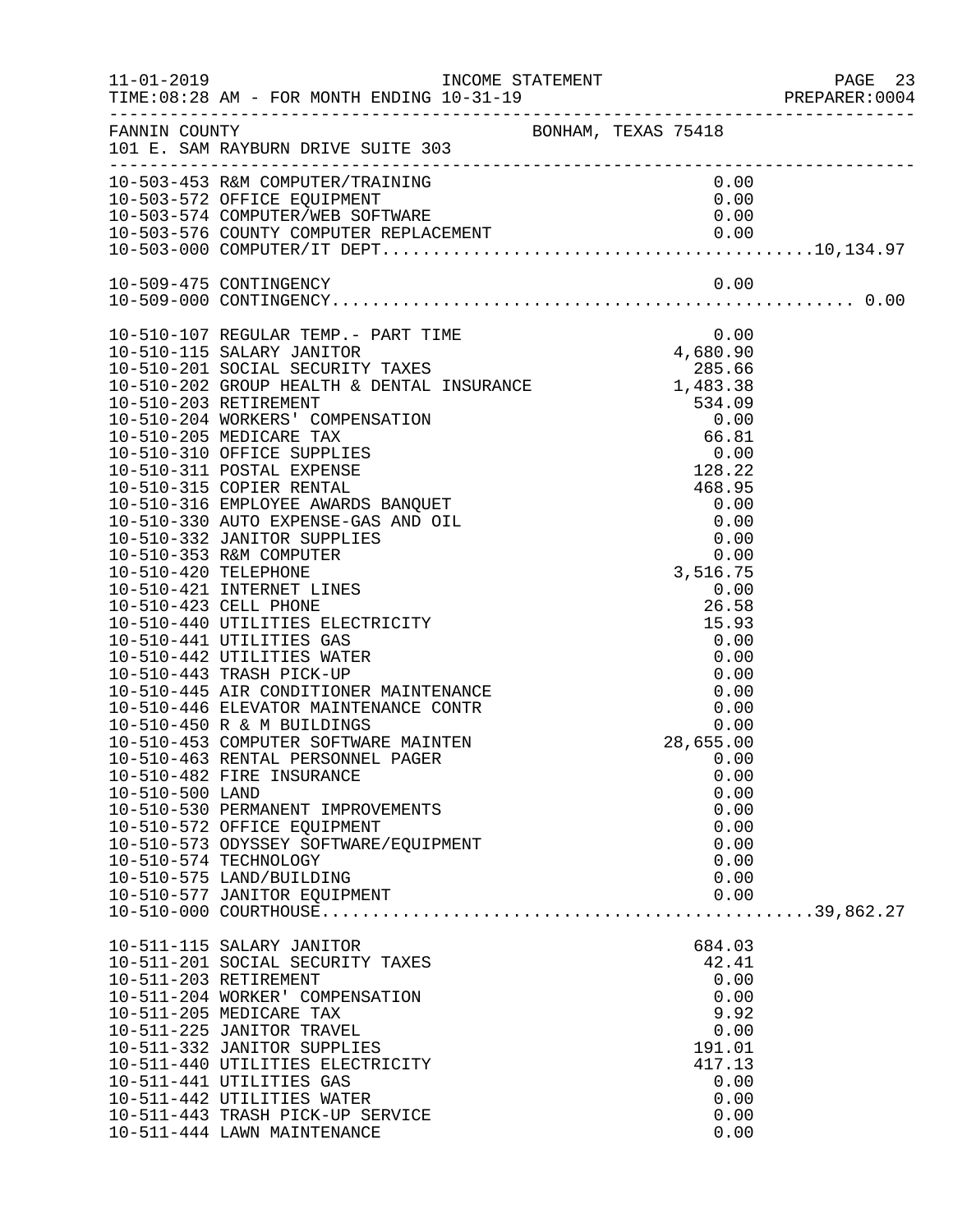| $11 - 01 - 2019$                                                | INCOME STATEMENT<br>TIME: 08:28 AM - FOR MONTH ENDING 10-31-19                                                                                                                                                                                                                                                                                                                                                                                                                                       |                     |  |                                                                                                                                                                   | PAGE 24<br>PREPARER:0004 |
|-----------------------------------------------------------------|------------------------------------------------------------------------------------------------------------------------------------------------------------------------------------------------------------------------------------------------------------------------------------------------------------------------------------------------------------------------------------------------------------------------------------------------------------------------------------------------------|---------------------|--|-------------------------------------------------------------------------------------------------------------------------------------------------------------------|--------------------------|
| FANNIN COUNTY                                                   | 101 E. SAM RAYBURN DRIVE SUITE 303                                                                                                                                                                                                                                                                                                                                                                                                                                                                   | BONHAM, TEXAS 75418 |  |                                                                                                                                                                   |                          |
|                                                                 | 10-511-450 R & M BUILDING<br>10-511-482 FIRE INSURANCE                                                                                                                                                                                                                                                                                                                                                                                                                                               |                     |  | 0.00<br>0.00                                                                                                                                                      |                          |
| 10-512-535 BUILDINGS                                            | 10-512-332 JANITOR SUPPLIES<br>10-512-440 UTILITIES ELECTRICITY<br>10-512-442 UTILITIES WATER<br>10-512-450 R&M BUILDING<br>10-512-482 FIRE INSURANCE                                                                                                                                                                                                                                                                                                                                                |                     |  | 0.00<br>358.56<br>0.00<br>0.00<br>0.00<br>0.00                                                                                                                    |                          |
| 10-513-420 TELEPHONE<br>10-513-421 INTERNET<br>10-513-531 ANNEX | 10-513-115 SALARY JANITOR<br>10-513-201 SOCIAL SECURITY TAXES<br>10-513-203 RETIREMENT<br>10-513-204 WORKERS' COMPENSATION<br>10-513-205 MEDICARE TAX<br>10-513-311 SOUTH ANNEX POSTAGE<br>10-513-315 COPIER RENTAL<br>10-513-332 JANITOR SUPPLIES<br>10-513-440 UTILITIES ELECTRICITY<br>10-513-441 UTILITIES GAS<br>10-513-442 UTILITIES WATER<br>10-513-443 TRASH PICKUP SERVICE<br>10-513-444 LAWN MAINTENANCE<br>10-513-450 R&M BUILDING<br>10-513-455 PARKING LOT<br>10-513-482 FIRE INSURANCE |                     |  | 877.75<br>54.43<br>0.00<br>0.00<br>12.73<br>104.60<br>97.72<br>92.96<br>0.00<br>273.94<br>529.17<br>56.19<br>0.00<br>0.00<br>0.00<br>0.00<br>0.00<br>0.00<br>0.00 |                          |
|                                                                 | 10-514-421 TELEPHONE/INTERNET                                                                                                                                                                                                                                                                                                                                                                                                                                                                        |                     |  | 78.94                                                                                                                                                             |                          |
|                                                                 | 10-515-440 UTILITIES ELECTRICITY<br>10-515-441 UTILITIES GAS<br>10-515-442 UTILITIES WATER<br>10-515-444 LAWN MAINTENANCE<br>10-515-450 R&M BUILDING<br>10-515-482 FIRE INSURANCE<br>10-515-501 PEST CONTROL                                                                                                                                                                                                                                                                                         |                     |  | 311.59<br>0.00<br>0.00<br>0.00<br>0.00<br>0.00<br>0.00                                                                                                            |                          |
| 10-516-420 TELEPHONE                                            | 10-516-115 SALARY JANITOR<br>10-516-201 SOCIAL SECURITY TAXES<br>10-516-203 RETIREMENT<br>10-516-204 WORKERS' COMPENSATION<br>10-516-205 MEDICARE TAX<br>10-516-225 JANITOR TRAVEL<br>10-516-332 JANITOR SUPPLIES<br>10-516-440 UTILITIES ELECTRICITY<br>10-516-441 UTILITIES GAS<br>10-516-442 UTILITIES WATER                                                                                                                                                                                      |                     |  | 306.87<br>19.02<br>0.00<br>0.00<br>4.45<br>0.00<br>206.18<br>0.00<br>291.37<br>0.00<br>0.00                                                                       |                          |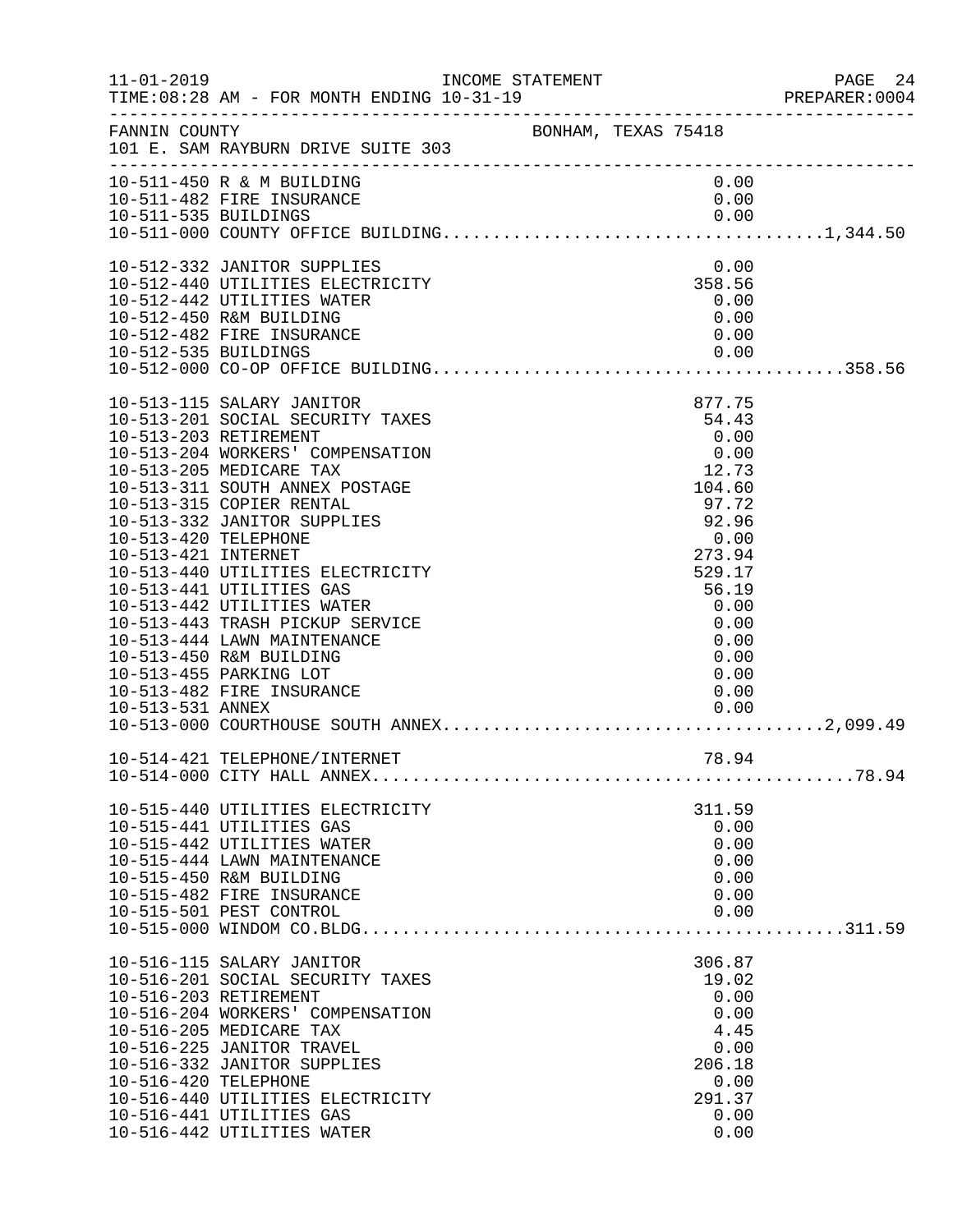| $11 - 01 - 2019$                             |                                                                                                                                                                                                                                                                                                                                                                                                                         | INCOME STATEMENT    |                                                                                                                                           | PAGE 25<br>PREPARER:0004 |
|----------------------------------------------|-------------------------------------------------------------------------------------------------------------------------------------------------------------------------------------------------------------------------------------------------------------------------------------------------------------------------------------------------------------------------------------------------------------------------|---------------------|-------------------------------------------------------------------------------------------------------------------------------------------|--------------------------|
| FANNIN COUNTY                                | 101 E. SAM RAYBURN DRIVE SUITE 303                                                                                                                                                                                                                                                                                                                                                                                      | BONHAM, TEXAS 75418 |                                                                                                                                           |                          |
|                                              | 10-516-443 TRASH PICKUP SERVICE<br>10-516-444 LAWN MAINTENANCE<br>10-516-450 R&M BUILDING<br>10-516-482 FIRE INSURANCE<br>10-516-530 BUILDING REMODEL<br>10-516-535 BUILDING CONSTRUCTION<br>10-516-572 OFFICE EQUIPMENT                                                                                                                                                                                                |                     | 0.00<br>0.00<br>57.00<br>0.00<br>0.00<br>0.00<br>0.00                                                                                     |                          |
| 10-517-535 BUILDING                          |                                                                                                                                                                                                                                                                                                                                                                                                                         |                     | 0.00                                                                                                                                      |                          |
|                                              | 10-518-311 POSTAL EXPENSES<br>10-518-332 JANITOR SUPPLIES<br>10-518-420 UTILITIES TELEPHONE<br>10-518-421 INTERNET SERVICES<br>10-518-440 UTILITIES ELECTRICITY<br>10-518-441 UTILITIES GAS<br>10-518-442 UTILITIES WATER<br>10-518-443 TRASH PICKUP SERVICE<br>10-518-450 R & M BUILDING<br>10-518-460 MOVING EXPENSES<br>10-518-470 OFFICE SPACE LEASE<br>10-518-483 ALARM MONITORING<br>10-518-484 CLEANING SERVICES |                     | 0.00<br>724.95<br>0.00<br>1,144.20<br>581.38<br>52.77<br>0.00<br>0.00<br>0.00<br>$0.00$<br>0.00<br>22,225.00<br>0.05 60<br>885.60<br>0.00 |                          |
|                                              | 10-519-165 CONSTRUCTION                                                                                                                                                                                                                                                                                                                                                                                                 |                     | 0.00                                                                                                                                      |                          |
|                                              |                                                                                                                                                                                                                                                                                                                                                                                                                         |                     |                                                                                                                                           |                          |
|                                              | 10-540-417 AMBULANCE SERVICE                                                                                                                                                                                                                                                                                                                                                                                            |                     | 45,000.00                                                                                                                                 |                          |
|                                              | 10-543-416 FIRE PROTECTION SERVICE<br>10-543-422 R&M RADIO/TOWER<br>10-543-440 UTILITIES ELECTRICITY<br>10-543-447 REPEATER SERVICE CONTRACT<br>10-543-490 FCC RADIO LICENSE                                                                                                                                                                                                                                            |                     | 0.00<br>0.00<br>0.00<br>2,920.96<br>0.00                                                                                                  |                          |
| 10-551-203 RETIREMENT<br>10-551-435 PRINTING | 10-551-101 SALARY ELECTED OFFICIAL<br>10-551-201 SOCIAL SECURITY TAXES<br>10-551-202 GROUP HEALTH & DENTAL INSURANCE<br>10-551-204 WORKERS' COMPENSATION<br>10-551-205 MEDICARE TAX<br>10-551-310 OFFICE SUPPLIES<br>10-551-311 POSTAL EXPENSES<br>10-551-330 AUTO EXPENSE-GAS AND OIL<br>10-551-421 ONLINE RESEARCH/ACCURINT<br>10-551-422 R & M RADIO<br>10-551-427 TRAVEL EXPENSE                                    |                     | 3,945.54<br>242.76<br>680.43<br>450.15<br>0.00<br>56.79<br>0.00<br>0.00<br>0.00<br>0.00<br>0.00<br>300.00<br>0.00                         |                          |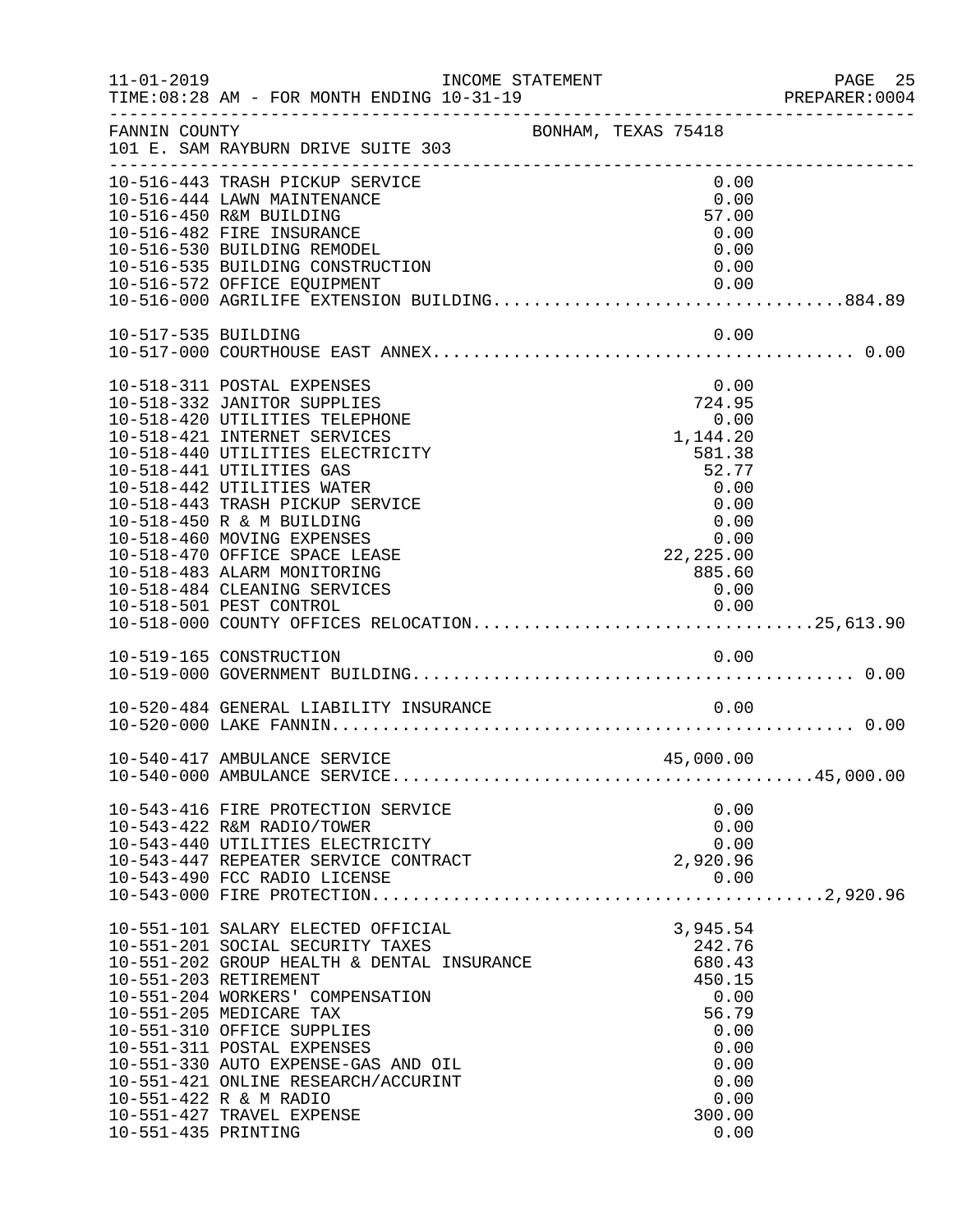|                                        |                                                                                                                                                                                                                                                                                                                                                                                                                                                                                                                                                                     |        |                                                                                                   | PAGE 26<br>PREPARER:0004 |
|----------------------------------------|---------------------------------------------------------------------------------------------------------------------------------------------------------------------------------------------------------------------------------------------------------------------------------------------------------------------------------------------------------------------------------------------------------------------------------------------------------------------------------------------------------------------------------------------------------------------|--------|---------------------------------------------------------------------------------------------------|--------------------------|
|                                        | FANNIN COUNTY BONHAM, TEXAS 75418<br>101 E. SAM RAYBURN DRIVE SUITE 303                                                                                                                                                                                                                                                                                                                                                                                                                                                                                             |        |                                                                                                   |                          |
| 10-551-480 BOND                        | 10-551-488 LAW ENFORCEMENT PROF. INS<br>10-551-572 EQUIPMENT<br>10-551-572 EQUIPMENT                                                                                                                                                                                                                                                                                                                                                                                                                                                                                | 463.00 | 0.00<br>0.00                                                                                      |                          |
|                                        | 10-552-101 SALARY ELECTED OFFICIAL<br>10-552-201 SOCIAL SECURITY TAXES<br>10-552-202 GROUP HEALTH & DENTAL INSURANCE<br>10-552-203 RETIREMENT<br>10-552-203 RETIREMENT<br>10-552-204 WORKERS' COMPENSATION<br>10-552-205 MEDICARE TAX<br>10-<br>10-552-427 TRAVEL EXPENSE<br>10-552-428 TRAINING/TUITION/TRAVEL<br>10-552-435 PRINTING<br>10-552-434 R&M AUTO<br>10-552-480 BOND<br>10-552-487 AUTO INSURANCE<br>10-552-488 LAW ENFOREMENT PROF. INS.<br>10-552-573 RADIO EQUIPMENT                                                                                 |        | 0.00<br>0.00<br>0.00<br>0.00<br>0.00<br>403.00<br>463.00<br>0.00                                  |                          |
| 10-553-435 PRINTING<br>10-553-480 BOND | 10-553-101 SALARY ELECTED OFFICIAL<br>10-553-201 SOCIAL SECURITY TAXES<br>10-553-202 GROUP HEALTH & DENTAL INSURANCE<br>10-553-203 RETIREMENT<br>10-553-204 WORKERS' COMPENSATION<br>10-553-204 WORKERS' COMPENSATION<br>10-553-205 MEDICA<br>10-553-205 MEDICARE TAX<br>10-553-310 OFFICE SUPPLIES<br>10-553-311 POSTAL EXPENSES<br>10-553-330 AUTO EXPENSE-GAS AND OIL<br>10-553-427 TRAVEL EXPENSE<br>10-553-453 COMPUTER SOFTWARE<br>10-553-488 LAW ENFORCEMENT PROF. INS<br>10-553-572 OFFICE EQUIPMENT<br>10-553-573 RADIO EQUIPMENT<br>10-553-574 TECHNOLOGY |        | 28.29<br>0.00<br>0.00<br>0.00<br>300.00<br>0.00<br>0.00<br>0.00<br>463.00<br>0.00<br>0.00<br>0.00 |                          |
|                                        | 10-560-101 SALARY ELECTED OFFICIAL<br>10-560-102 ADMINISTRATIVE SECRETARY<br>10-560-103 CHIEF DEPUTY<br>10-560-104 SALARIES DEPUTIES<br>10-560-107 PT RECORDS/EVIDENCE CLERKS<br>10-560-108 COMPENSATION PAY<br>10-560-109 INVESTIGATOR-CRIMES AGAINST CHILDRE<br>10-560-110 JAIL ADMINISTRATOR                                                                                                                                                                                                                                                                     |        | 6,922.38<br>4,903.86<br>5,653.86<br>61,796.57<br>2,592.00<br>5,350.60<br>4,219.53<br>0.00         |                          |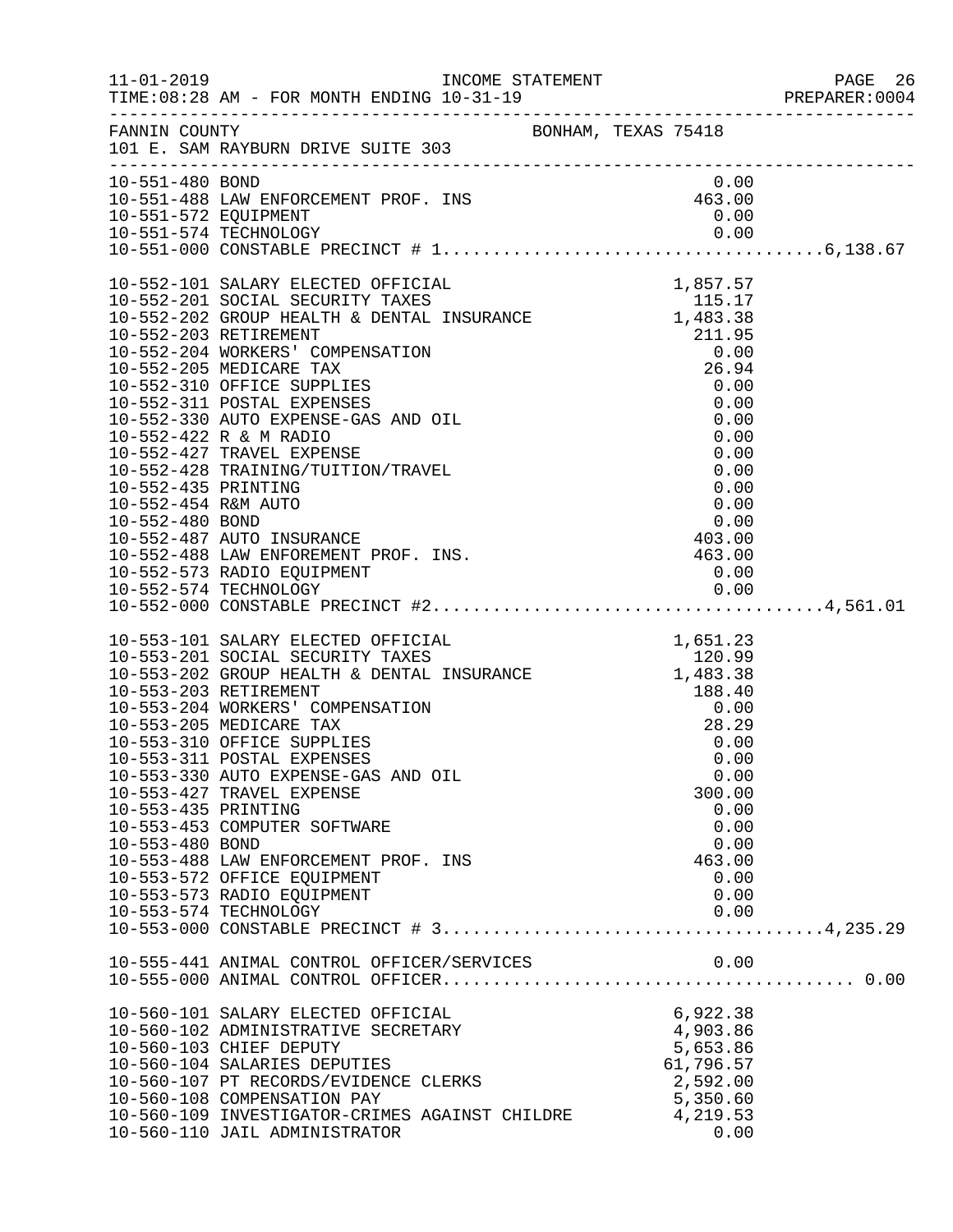|                    | FANNIN COUNTY<br>101 E. SAM RAYBURN DRIVE SUITE 303 |               |  |
|--------------------|-----------------------------------------------------|---------------|--|
|                    |                                                     |               |  |
|                    |                                                     |               |  |
|                    |                                                     |               |  |
|                    |                                                     |               |  |
|                    |                                                     |               |  |
|                    |                                                     |               |  |
|                    |                                                     |               |  |
|                    |                                                     |               |  |
|                    |                                                     |               |  |
|                    |                                                     |               |  |
|                    |                                                     |               |  |
|                    |                                                     |               |  |
|                    |                                                     |               |  |
|                    |                                                     |               |  |
|                    |                                                     |               |  |
|                    |                                                     |               |  |
|                    |                                                     |               |  |
|                    |                                                     |               |  |
|                    |                                                     |               |  |
|                    |                                                     |               |  |
|                    |                                                     |               |  |
|                    |                                                     |               |  |
|                    |                                                     |               |  |
|                    |                                                     |               |  |
|                    |                                                     |               |  |
|                    |                                                     |               |  |
|                    |                                                     |               |  |
|                    |                                                     |               |  |
|                    |                                                     |               |  |
|                    |                                                     |               |  |
|                    |                                                     |               |  |
|                    |                                                     |               |  |
|                    |                                                     |               |  |
|                    | 10-560-450 SHERIFF OFF. R&M BLDG.                   |               |  |
|                    | 10-560-452 R & M EQUIPMENT                          | $15,835.00 -$ |  |
|                    | 10-560-453 TYLER/CAD MAINTENANCE                    | 0.00<br>0.00  |  |
|                    | 10-560-454 R & M AUTOMOBILES                        | 92.00         |  |
| 10-560-480 BOND    |                                                     | 80.00         |  |
|                    | 10-560-482 FIRE INSURANCE                           | 0.00          |  |
|                    | 10-560-487 AUTOMOBILE INSURANCE                     | 9,816.00      |  |
|                    | 10-560-488 LAW ENFORCEMENT INSURANCE                | 13,605.56     |  |
|                    | 10-560-571 HWY. PATROL RADAR EQUIPMENT              | 0.00          |  |
|                    | 10-560-572 OFFICE EQUIPMENT                         | 0.00          |  |
|                    | 10-560-573 RADIO EQUIPMENT                          | 0.00          |  |
|                    | 10-560-574 TECHNOLOGY                               | 299.95        |  |
|                    | 10-560-575 AUTOMOBILES                              | 0.00          |  |
| 10-560-579 WEAPONS |                                                     | 0.00          |  |
|                    | 10-560-630 AUTO NOTE PMT-PRINCIPAL                  | 0.00          |  |
|                    |                                                     |               |  |
|                    |                                                     |               |  |
|                    |                                                     |               |  |
|                    |                                                     |               |  |
|                    |                                                     |               |  |
|                    | 10-565-380 PRISONER HOUSING                         | 0.00          |  |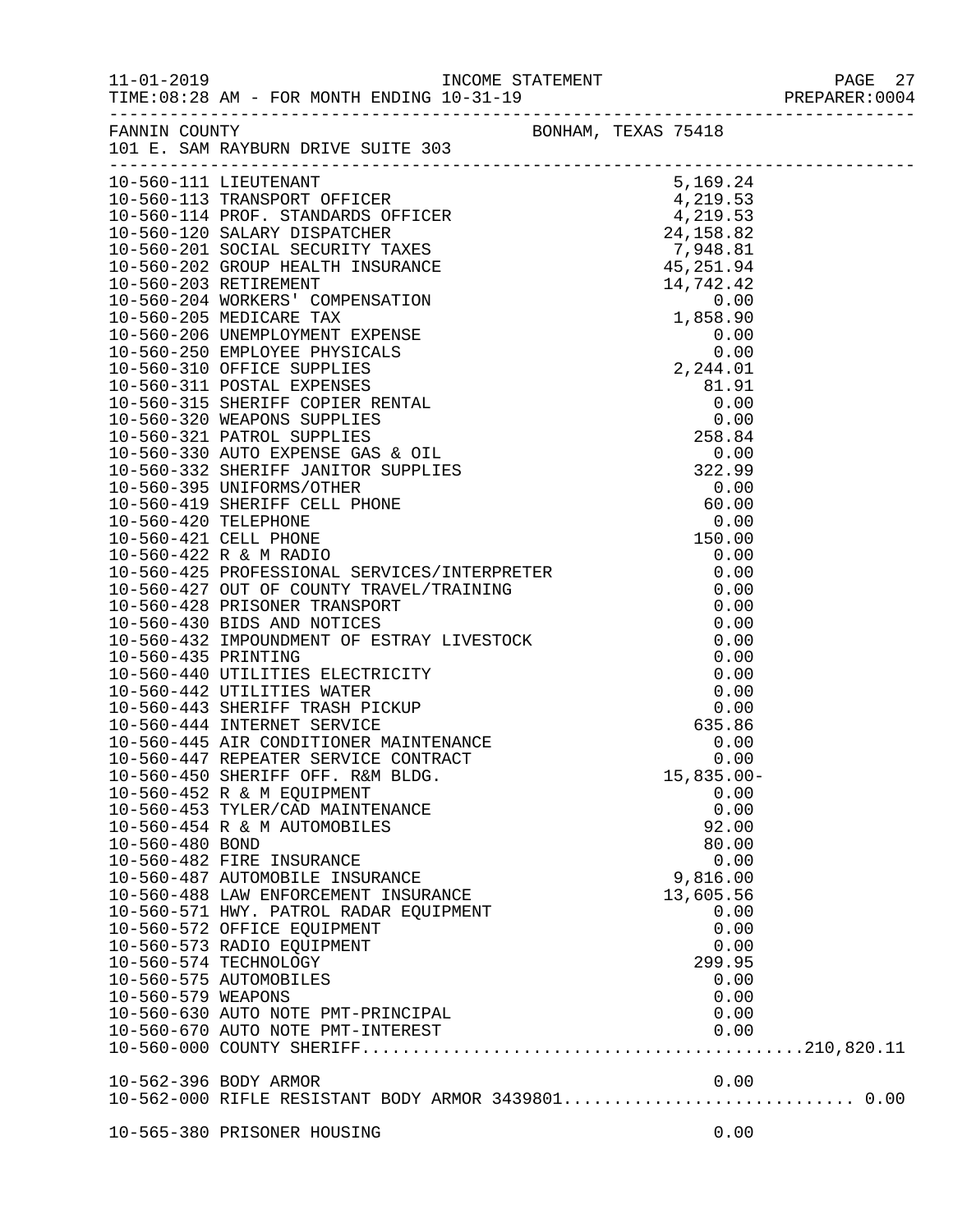|                                                            | INCOME STATEMENT                                                                                                                                                                                                                                                                                                                                                                                                                        |  |                                                                                                                                               | PREPARER: 0004 |
|------------------------------------------------------------|-----------------------------------------------------------------------------------------------------------------------------------------------------------------------------------------------------------------------------------------------------------------------------------------------------------------------------------------------------------------------------------------------------------------------------------------|--|-----------------------------------------------------------------------------------------------------------------------------------------------|----------------|
| FANNIN COUNTY                                              | BONHAM, TEXAS 75418<br>101 E. SAM RAYBURN DRIVE SUITE 303                                                                                                                                                                                                                                                                                                                                                                               |  |                                                                                                                                               |                |
| 10-565-500 LAND<br>10-565-532 JAIL                         | 10-565-400 PRISONER TRANSPORT/GUARD<br>10-565-405 PRISONER MEDICAL<br>10-565-429 SCHOLARSHIP AWARDS<br>10-565-442 CR4200 UTILITY WATER<br>10-565-450 R&M BUILDING<br>10-565-482 FIRE INSURANCE<br>10-565-491 JUSTICE ASSISTANCE GRANT                                                                                                                                                                                                   |  | 0.00<br>0.00<br>0.00<br>0.00<br>135.00<br>0.00<br>0.00<br>0.00<br>0.00                                                                        |                |
| 10-570-420 TELEPHONE                                       | 10-570-421 TELEPHONE SYSTEM INSTALLATION<br>10-570-572 OFFICE EQUIPMENT<br>10-570-572 OFFICE EQUIPMENT                                                                                                                                                                                                                                                                                                                                  |  | 0.00<br>0.00<br>0.00                                                                                                                          |                |
| 10-573-420 TELEPHONE<br>10-573-480 BOND<br>10-573-481 DUES | 10-573-103 SALARY-BOND SUPERVISOR<br>10-573-201 SOCIAL SECURITY TAXES<br>10-573-202 GROUP HEALTH INSURANCE<br>10-573-203 RETIREMENT<br>10-573-204 WORKERS' COMPENSATION<br>10-573-205 MEDICARE TAX<br>10-573-310 OFFICE SUPPLIES<br>10-573-311 POSTAL EXPENSES<br>10-573-313 DRUG TESTING SUPPLIES<br>10-573-340 EVALUATIONS<br>10-573-353 COMPUTER EXPENSE<br>10-573-427 OUT OF COUNTY TRAVEL/TRAINING<br>10-573-453 COMPUTER SOFTWARE |  | 4,352.88<br>267.00<br>1,483.38<br>496.65<br>0.00<br>62.43<br>150.78<br>0.00<br>0.00<br>0.00<br>0.00<br>0.00<br>0.00<br>214.00<br>0.00<br>0.00 |                |
| 10-575-311 POSTAGE<br>10-575-420 TELEPHONE                 | 10-575-315 COPIER RENTAL<br>10-575-408 DETENTION OPERATING COST<br>10-575-415 RESIDENTIAL PLACEMENT<br>10-575-416 COUNSELING SERVICES<br>10-575-427 TRAVEL & TRAINING<br>10-575-995 JUVENILE PROBATION FUNDING                                                                                                                                                                                                                          |  | 0.00<br>24.43<br>0.00<br>0.00<br>0.00<br>0.00<br>0.00<br>0.00                                                                                 |                |
| 10-590-420 TELEPHONE                                       | 10-590-104 SALARIES DEPUTIES<br>10-590-107 SALARY TEMP/EXTRA<br>10-590-151 SALARY DIRECTOR<br>10-590-201 SOCIAL SECURITY TAXES<br>10-590-202 GROUP HEALTH & DENTAL INSURANCE<br>10-590-203 RETIREMENT<br>10-590-204 WORKERS' COMPENSATION<br>10-590-205 MEDICARE TAX<br>10-590-310 OFFICE SUPPLIES<br>10-590-311 POSTAL EXPENSE<br>10-590-315 COPIER RENTAL<br>10-590-330 AUTO EXPENSE GAS & OIL                                        |  | 4,634.04<br>348.00<br>4,710.81<br>577.78<br>2,966.76<br>1,105.97<br>0.00<br>135.13<br>0.00<br>0.00<br>73.29<br>0.00<br>0.00                   |                |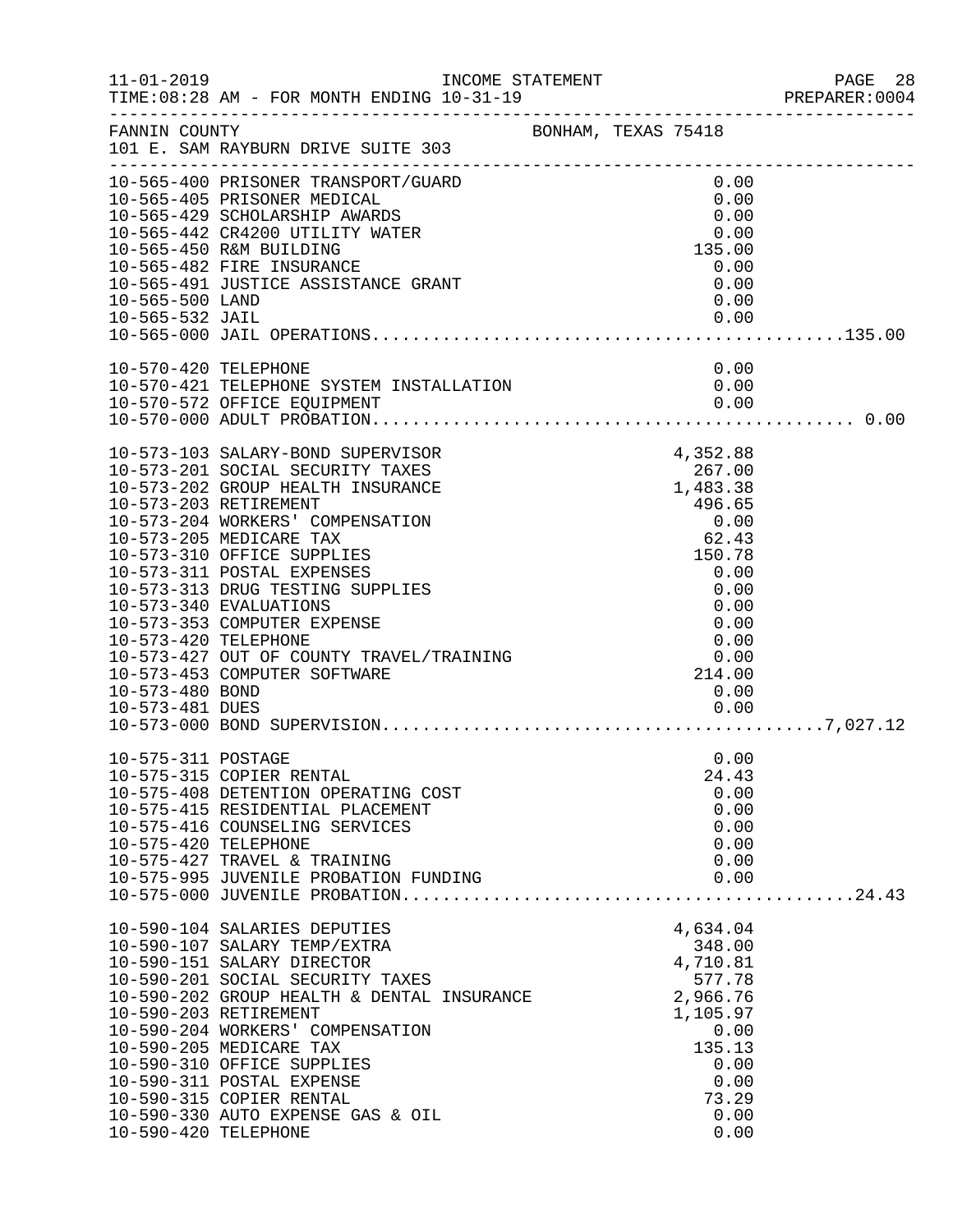|                 | 10-590-427 OUT OF COUNTY TRAVEL/TRAINING<br>10-590-435 PRINTING<br>10-590-453 SOFTWARE MAINTENANCE SAFE<br>10-590-454 R&M AUTO<br>10-590-467 VISITING HEALTH INSPECTOR<br>10-590-480 BOND<br>10-590-480 BOND<br>10-590-481 DUES                            |                                                                 |                        |  |
|-----------------|------------------------------------------------------------------------------------------------------------------------------------------------------------------------------------------------------------------------------------------------------------|-----------------------------------------------------------------|------------------------|--|
| 10-590-481 DUES | 10-590-487 AUTOMOBILE INSURANCE                                                                                                                                                                                                                            |                                                                 | 0.00<br>188.00         |  |
|                 | 10-590-572 OFFICE EQUIPMENT<br>10-590-574 TECHNOLOGY<br>10-590-575 AUTOMOBILE/PICKUP 0.00<br>10-590-000 ENVIRONMENTAL DEVELOPMENT14,739.78                                                                                                                 |                                                                 | 0.00                   |  |
|                 |                                                                                                                                                                                                                                                            |                                                                 |                        |  |
|                 |                                                                                                                                                                                                                                                            |                                                                 |                        |  |
|                 |                                                                                                                                                                                                                                                            |                                                                 |                        |  |
|                 |                                                                                                                                                                                                                                                            |                                                                 |                        |  |
|                 |                                                                                                                                                                                                                                                            |                                                                 |                        |  |
| 10-591-480 BOND |                                                                                                                                                                                                                                                            |                                                                 |                        |  |
| 10-591-481 DUES | 10-591-487 AUTOMOBILE INSURANCE<br>10-591-572 OFFICE EQUIPMENT<br>10-591-574 TECHNOLOGY                                                                                                                                                                    | $\begin{array}{r} -22.31 \\ 0.00 \\ 0.00 \\ 247.00 \end{array}$ | 0.00<br>0.00           |  |
|                 | MENT<br>The contract of the contract of the contract of the contract of the contract of the contract of the contract of the contract of the contract of the contract of the contract of the contract of the contract of the contr<br>10-591-575 AUTOMOBILE |                                                                 | 0.00                   |  |
|                 | 10-640-410 FANNIN CO. CHILDRENS CTR<br>10-640-411 FANNIN CO. WELFARE BOARD<br>10-640-412 FANNIN CO. HISTORICAL SOC                                                                                                                                         |                                                                 | 0.00<br>0.00<br>0.00   |  |
|                 | 10-640-412 FANNIN CU. HISIURICAL SUC<br>10-640-413 TEXOMA COMMUNITY CENTER(M.H.M.R.) 22,500.00<br>10-640-414 FANNIN COUNTY CRISIS CENTER<br>10-640-415 TAPS PUBLIC TRANSIT                                                                                 | $0.000, 00$<br>5,000.00                                         | 0.00                   |  |
|                 | 10-640-416 TRI-COUNTY SNAP<br>10-640-418 FANNIN CO COMMUNITY MINISTRIES, INC<br>10-640-440 UTILITIES ELECTRICITY                                                                                                                                           |                                                                 | 0.00<br>0.00<br>0.00   |  |
|                 | 10-640-441 UTILITIES GAS<br>10-640-442 UTILITIES WATER                                                                                                                                                                                                     |                                                                 | 654.10<br>0.00<br>0.00 |  |
|                 | 10-640-443 TRASH PICK-UP<br>10-640-450 R & M BUILDINGS (TDHS)<br>10-640-482 FIRE INSURANCE                                                                                                                                                                 |                                                                 | 0.00<br>0.00<br>0.00   |  |
|                 | 10-640-493 DHS PARKING LOT                                                                                                                                                                                                                                 |                                                                 | 0.00                   |  |
|                 | 10-641-102 SALARY APPOINTED OFFICIAL 200.00                                                                                                                                                                                                                |                                                                 |                        |  |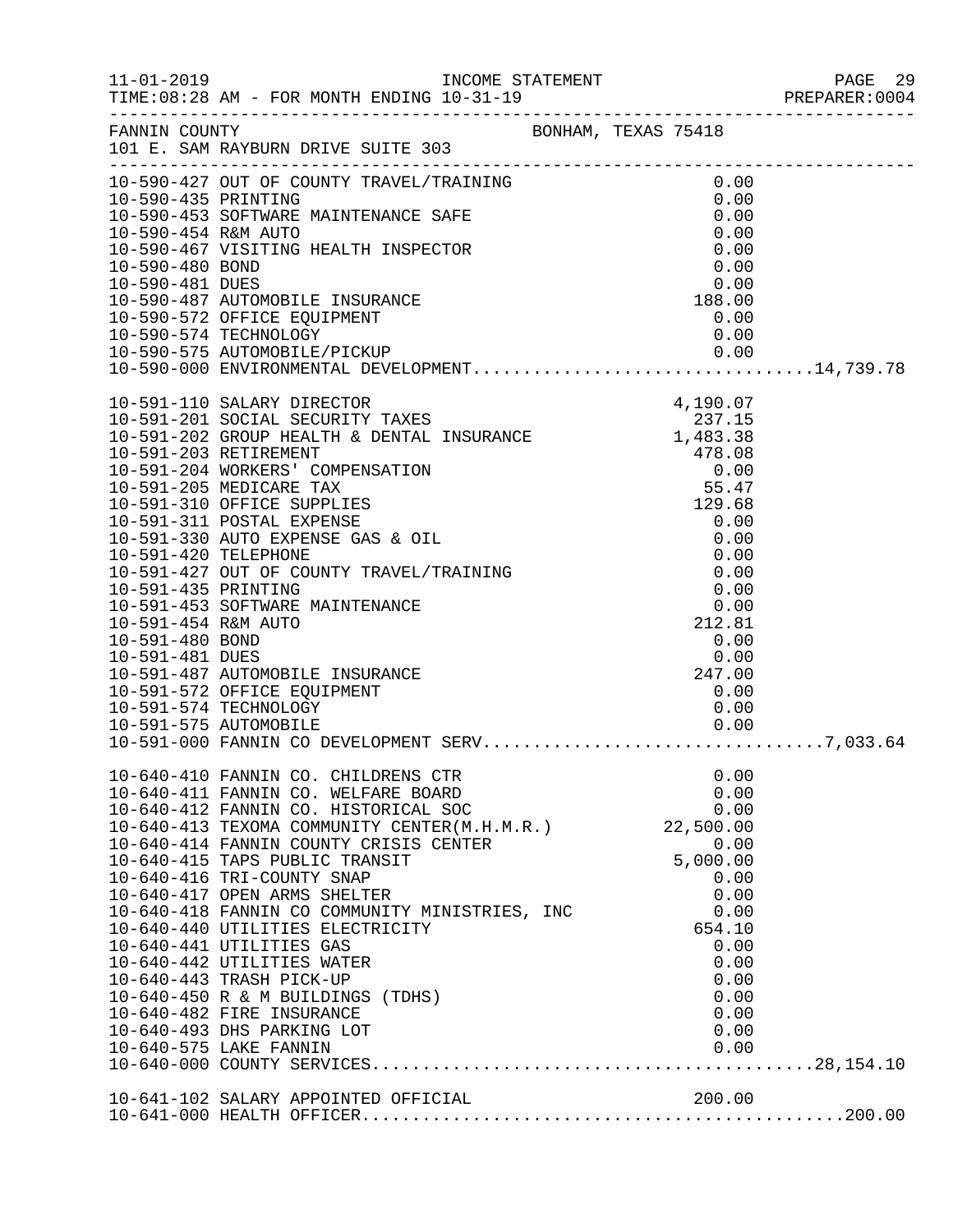| $11 - 01 - 2019$                            | TIME: 08:28 AM - FOR MONTH ENDING 10-31-19                                                                                                                                                                                      | INCOME STATEMENT |                     |                                                                    | PAGE 30<br>PREPARER: 0004 |
|---------------------------------------------|---------------------------------------------------------------------------------------------------------------------------------------------------------------------------------------------------------------------------------|------------------|---------------------|--------------------------------------------------------------------|---------------------------|
|                                             | FANNIN COUNTY<br>101 E. SAM RAYBURN DRIVE SUITE 303                                                                                                                                                                             |                  | BONHAM, TEXAS 75418 |                                                                    |                           |
|                                             | ---------------<br>10-645-102 SALARY IHC DIRECTOR<br>10-645-107 SALARY ASSISTANT<br>10-645-201 SOCIAL SECURITY TAX<br>10-645-202 GROUP HEALTH INSURANCE                                                                         |                  |                     | 4,848.78                                                           |                           |
|                                             |                                                                                                                                                                                                                                 |                  |                     | 0.00<br>297.75                                                     |                           |
|                                             |                                                                                                                                                                                                                                 |                  |                     | 1,483.38                                                           |                           |
|                                             | 10-645-203 RETIREMENT                                                                                                                                                                                                           |                  |                     | 553.26                                                             |                           |
|                                             | 10-645-204 WORKER'S COMP                                                                                                                                                                                                        |                  |                     | 0.00                                                               |                           |
|                                             | 10-645-205 MEDICARE TAX                                                                                                                                                                                                         |                  |                     | 69.63                                                              |                           |
|                                             | 10-645-210 TOTAL SALARY & BENEFITS                                                                                                                                                                                              |                  |                     |                                                                    | 7,252.80                  |
|                                             | 10-645-310 OFFICE SUPPLIES                                                                                                                                                                                                      |                  |                     | $\begin{smallmatrix}0.00\0.00\0.00\0.00\2.118.00\end{smallmatrix}$ |                           |
|                                             | 10-645-311 POSTAL EXPENSE                                                                                                                                                                                                       |                  |                     |                                                                    |                           |
|                                             | 10-645-330 BIDS & NOTICES                                                                                                                                                                                                       |                  |                     |                                                                    |                           |
|                                             | 10-645-353 COMPUTER EXPENSE                                                                                                                                                                                                     |                  |                     |                                                                    |                           |
|                                             | 10-645-390 SUBSCRIPTIONS                                                                                                                                                                                                        |                  |                     | 0.00                                                               |                           |
|                                             | 10-645-399 SUBTOTAL OFFICE EXPENSE                                                                                                                                                                                              |                  |                     |                                                                    | 2,118.00                  |
|                                             | 10-645-404 COBRA/INSURANCE                                                                                                                                                                                                      |                  |                     | 0.00                                                               |                           |
|                                             | 10-645-407 INELIGIBLE IHC EXPENSE                                                                                                                                                                                               |                  |                     | 0.00                                                               |                           |
|                                             | 10-645-409 DIABETIC SUPPLIES<br>10-645-410 CERT. REG. NURSE ANES.                                                                                                                                                               |                  |                     | 0.00                                                               |                           |
|                                             | 10-645-411 PHYSICIAN, NON-EMERGENCY                                                                                                                                                                                             |                  |                     | 0.00<br>0.00                                                       |                           |
|                                             | 10-645-412 PRESCRIPTIONS, DRUGS                                                                                                                                                                                                 |                  |                     | 0.00                                                               |                           |
|                                             | 10-645-413 HOSPITAL, INPATIENT                                                                                                                                                                                                  |                  |                     | 0.00                                                               |                           |
|                                             | 10-645-414 HOSPITAL, OUTPATIENT                                                                                                                                                                                                 |                  |                     | 0.00                                                               |                           |
|                                             | 10-645-415 LABORATORY/ X-RAY                                                                                                                                                                                                    |                  |                     | 0.00                                                               |                           |
|                                             | 10-645-416 SKILLED NURSING FACILITY                                                                                                                                                                                             |                  |                     | 0.00                                                               |                           |
|                                             | 10-645-417 FAMILY PLANNING                                                                                                                                                                                                      |                  |                     | 0.00                                                               |                           |
|                                             | 10-645-418 FED. QUALIFIED HEALTH CENTER<br>10-645-419 COUNSELING SERVICE<br>10-645-420 RURAL HEALTH CLINIC<br>10-645-421 STATE HOSPITAL CONTRACTS<br>10-645-422 AMBULATORY SURGICAL CENTE<br>10-645-423 MEDICAL EQUIP. PURCHASE |                  |                     | 0.00                                                               |                           |
|                                             |                                                                                                                                                                                                                                 |                  |                     | 0.00                                                               |                           |
|                                             |                                                                                                                                                                                                                                 |                  |                     | 0.00                                                               |                           |
|                                             |                                                                                                                                                                                                                                 |                  |                     | 0.00                                                               |                           |
|                                             |                                                                                                                                                                                                                                 |                  |                     | 0.00                                                               |                           |
|                                             |                                                                                                                                                                                                                                 |                  |                     | 0.00                                                               |                           |
|                                             | 10-645-425 TOTAL MEDICAL/IHC                                                                                                                                                                                                    |                  |                     |                                                                    | 0.00                      |
|                                             | 10-645-427 OUT OF COUNTY TRAVEL/TRAINING                                                                                                                                                                                        |                  |                     | 0.00                                                               |                           |
| 10-645-435 PRINTING<br>10-645-440 TELEPHONE |                                                                                                                                                                                                                                 |                  |                     | 0.00<br>0.00                                                       |                           |
| 10-645-441 DSL LINE                         |                                                                                                                                                                                                                                 |                  |                     |                                                                    |                           |
|                                             | 10-645-499 SERVICES & OTHER CHARGES                                                                                                                                                                                             |                  |                     | 78.94                                                              | 78.94                     |
|                                             | 10-645-574 TECHNOLOGY                                                                                                                                                                                                           |                  |                     | 0.00                                                               |                           |
|                                             | 10-645-599 CAPITAL OUTLAY                                                                                                                                                                                                       |                  |                     |                                                                    | 0.00                      |
|                                             |                                                                                                                                                                                                                                 |                  |                     |                                                                    |                           |
|                                             | 10-665-105 SALARY SECRETARY                                                                                                                                                                                                     |                  |                     | 3,205.02                                                           |                           |
|                                             | 10-665-107 REGULAR-TEMP. PART-TIME                                                                                                                                                                                              |                  |                     | 0.00                                                               |                           |
|                                             | 10-665-150 CO. AGENTS SALARIES                                                                                                                                                                                                  |                  |                     | 5,798.28                                                           |                           |
|                                             | 10-665-201 SOCIAL SECURITY TAXES                                                                                                                                                                                                |                  |                     | 484.45                                                             |                           |
|                                             | 10-665-202 GROUP HEALTH & DENTAL INSURANCE                                                                                                                                                                                      |                  |                     | 1,483.38                                                           |                           |
| 10-665-203 RETIREMENT                       |                                                                                                                                                                                                                                 |                  |                     | 365.70                                                             |                           |
|                                             | 10-665-204 WORKERS' COMPENSATION                                                                                                                                                                                                |                  |                     | 0.00                                                               |                           |
|                                             | 10-665-205 MEDICARE TAX                                                                                                                                                                                                         |                  |                     | 113.29                                                             |                           |
|                                             | 10-665-310 OFFICE SUPPLIES                                                                                                                                                                                                      |                  |                     | 0.00                                                               |                           |
|                                             | 10-665-311 POSTAL EXPENSE                                                                                                                                                                                                       |                  |                     | 0.00                                                               |                           |
|                                             | 10-665-315 COPIER RENTAL                                                                                                                                                                                                        |                  |                     | 89.75                                                              |                           |
|                                             | 10-665-335 PROGRAM SUPPLIES                                                                                                                                                                                                     |                  |                     | 0.00                                                               |                           |
| 10-665-420 TELEPHONE                        | 10-665-421 CELL PHONE ALLOWANCE                                                                                                                                                                                                 |                  |                     | 0.00<br>225.00                                                     |                           |
|                                             | 10-665-422 CABLE INTERNET                                                                                                                                                                                                       |                  |                     | 64.99                                                              |                           |
|                                             | 10-665-427 IN/OUT CO.TRAVEL/TRAINING-AG.                                                                                                                                                                                        |                  |                     | 0.00                                                               |                           |
|                                             |                                                                                                                                                                                                                                 |                  |                     |                                                                    |                           |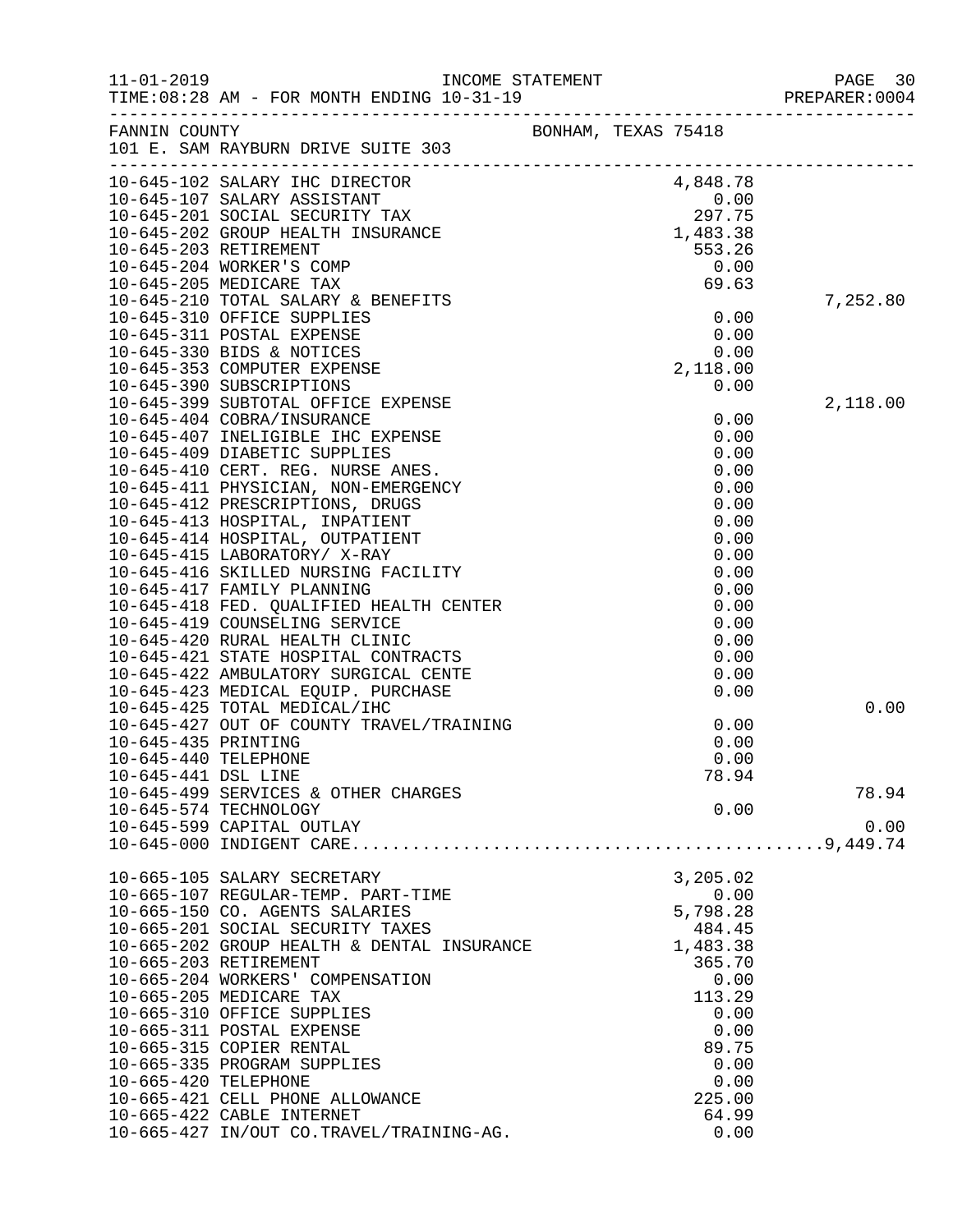| $11 - 01 - 2019$                             | INCOME STATEMENT<br>TIME: 08:28 AM - FOR MONTH ENDING 10-31-19                                                                                                                                                                                                |                                                                                   | PAGE 31<br>PREPARER:0004 |
|----------------------------------------------|---------------------------------------------------------------------------------------------------------------------------------------------------------------------------------------------------------------------------------------------------------------|-----------------------------------------------------------------------------------|--------------------------|
| FANNIN COUNTY                                | BONHAM, TEXAS 75418<br>101 E. SAM RAYBURN DRIVE SUITE 303<br>_____________________________________                                                                                                                                                            |                                                                                   |                          |
|                                              | 10-665-428 IN/OUT CO.TRAVEL/TRAINING-F.C.S. 165.00<br>10-665-429 IN/OUT CO.TRAVEL/TRAINING-4-H<br>10-665-572 OFFICE EQUIPMENT                                                                                                                                 | 0.00<br>0.00                                                                      |                          |
|                                              | 10-696-491 SOIL & WATER CONSERVATION<br>10-696-492 INDIGENT BURIAL                                                                                                                                                                                            | 0.00<br>0.00                                                                      |                          |
| 11-435-107 PART TIME                         |                                                                                                                                                                                                                                                               | 0.00                                                                              |                          |
|                                              |                                                                                                                                                                                                                                                               |                                                                                   |                          |
| 11-560-203 RETIREMENT<br>11-560-205 MEDICARE | 11-560-130 SALARY/BAILIFF<br>11-560-201 SOCIAL SECURITY<br>11-560-204 WORKER'S COMPENSATION<br>11-560-427 BAILIFF CONT.ED./OUT OF COUNTY                                                                                                                      | 0.00<br>0.00<br>0.00<br>0.00<br>0.00<br>0.00                                      |                          |
|                                              | 12-403-310 OFFICE SUPPLIES<br>12-403-427 OUT OF COUNTY TRAVEL<br>12-403-574 COMPUTER EQUIPMENT                                                                                                                                                                | 0.00<br>0.00<br>0.00                                                              |                          |
|                                              | 13-498-489 10% TO STATE COMPTROLLER 2,295.00                                                                                                                                                                                                                  |                                                                                   |                          |
|                                              | 14-435-320 JP1 SECURITY EXPENSE<br>14-435-321 JP2 SECURITY EXPENSE                                                                                                                                                                                            | 0.00<br>0.00<br>0.00                                                              |                          |
|                                              | 16-400-310 OFFICE SUPPLIES<br>16-400-311 POSTAL EXPENSE<br>16-400-427 OUT OF COUNTY TRAVEL<br>16-400-572 OFFICE EQUIPMENT<br>16-400-590 COUNTY JUDGE BOOKS                                                                                                    | 182.17<br>0.00<br>0.00<br>0.00<br>0.00                                            |                          |
|                                              | 17-400-427 OUT OF COUNTY TRAVEL                                                                                                                                                                                                                               | 0.00                                                                              |                          |
| 18-402-203 RETIREMENT                        | 18-402-103 SALARY ASSISTANT<br>18-402-107 SALARY TEMP/EXTRA<br>18-402-201 SOCIAL SECURITY TAXES<br>18-402-202 GROUP HEALTH INSURANCE<br>18-402-204 WORKERS COMPENSATION<br>18-402-205 MEDICARE TAX<br>18-402-310 OFFICE SUPPLIES<br>18-402-312 IMAGING SYSTEM | 2,910.36<br>0.00<br>180.45<br>1,483.38<br>332.07<br>0.00<br>42.21<br>0.00<br>0.00 |                          |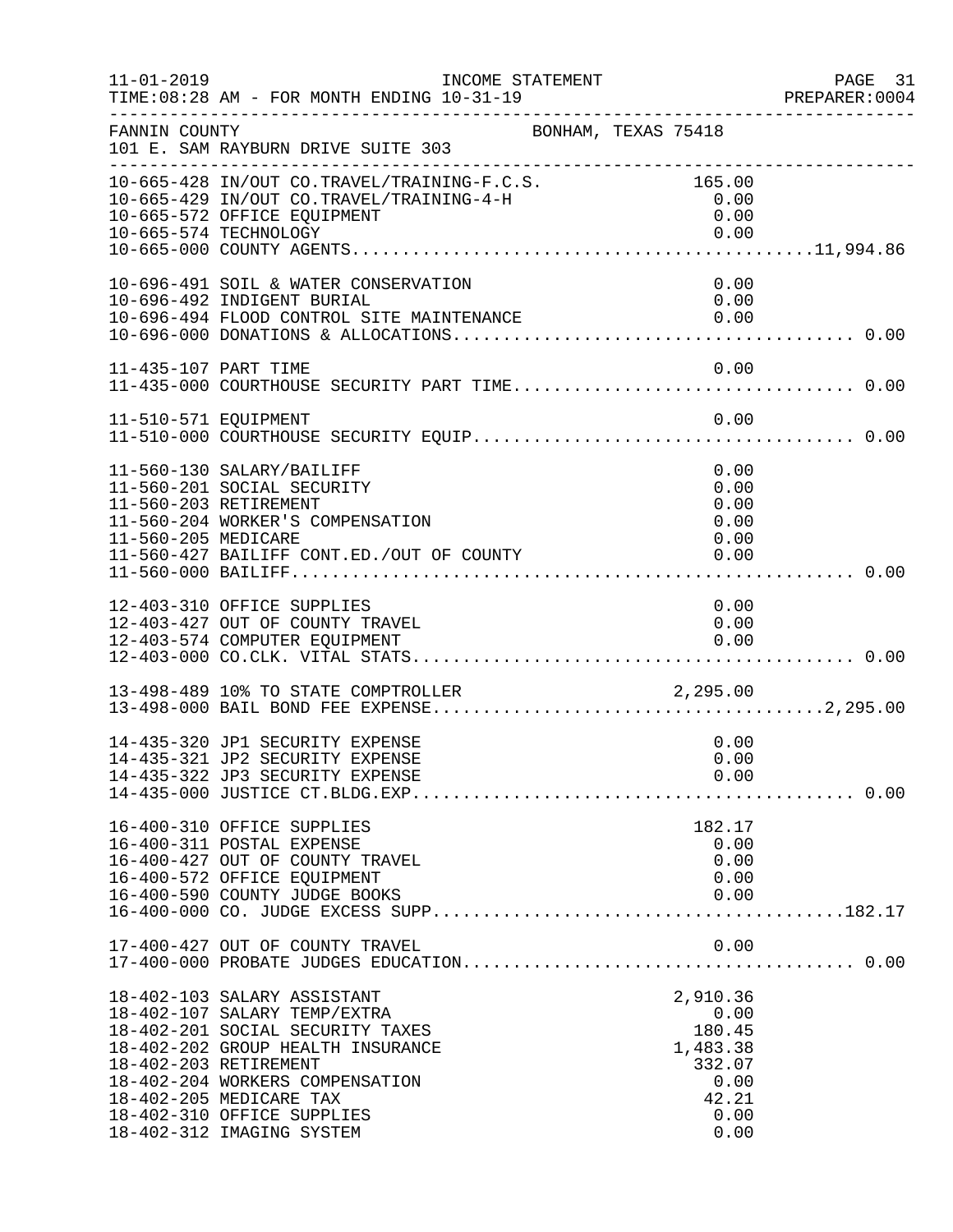|                      |                                                                                                                                                                                                                                                                                                                                                                                                                                              |                                                                                                                          | 92 PAGE<br>2004:PREPARER |
|----------------------|----------------------------------------------------------------------------------------------------------------------------------------------------------------------------------------------------------------------------------------------------------------------------------------------------------------------------------------------------------------------------------------------------------------------------------------------|--------------------------------------------------------------------------------------------------------------------------|--------------------------|
| FANNIN COUNTY        | BONHAM, TEXAS 75418<br>101 E. SAM RAYBURN DRIVE SUITE 303<br>.________________________________                                                                                                                                                                                                                                                                                                                                               |                                                                                                                          |                          |
| 18-402-420 TELEPHONE | 18-402-315 COPIER MAINTENANCE<br>18-402-437 DIGITAL IMAGING OF MICROFILM<br>18-402-453 COMPUTER SOFTWARE<br>18-402-453 COMPUTER SOFTWARE                                                                                                                                                                                                                                                                                                     | 0.00<br>0.00<br>0.00<br>0.00                                                                                             |                          |
| 19-450-435 PRINTING  | 19-450-107 SALARY TEMP/EXTRA<br>19-450-201 SOCIAL SECURITY TAXES 24.58<br>19-450-202 GROUP HEALTH & DENTAL INSURANCE 443.33<br>19-450-203 PETIPEMENT<br>19-450-203 RETIREMENT<br>19-450-204 WORKERS COMPENSATION<br>19-450-205 MEDICARE TAX<br>19-450-310 OFFICE SUPPLIES<br>19-450-400 RECORDS STORAGE SHELVING<br>19-450-572 OFFICE EQUIPMENT<br>19-450-000 FEET                                                                           | $\begin{array}{r} 40.27 \\ 0.00 \\ 5.76 \\ 2.00 \end{array}$<br>0.00<br>0.00<br>0.00                                     |                          |
|                      | 20-449-103 SALARY ASSISTANT<br>20-449-107 SALARY TEMP./EXTRA                                                                                                                                                                                                                                                                                                                                                                                 | 0.00<br>0.00                                                                                                             |                          |
|                      | 21-509-475 CONTINGENCY                                                                                                                                                                                                                                                                                                                                                                                                                       | 0.00                                                                                                                     |                          |
|                      | 21-621-100 COMPENSATION PAY<br>21-621-101 SALARY ELECTED OFFICIAL<br>21-621-105 SALARY SECRETARY<br>21-621-106 SALARY PRECINCT EMPLOYEES<br>21-621-107 REGULAR-TEMP. PART-TIME<br>21-621-108 SALARY-FOREMAN<br>21-621-199 TOTAL SALARIES<br>21-621-201 SOCIAL SECURITY TAXES<br>21-621-202 GROUP HEALTH INSURANCE<br>21-621-203 RETIREMENT<br>21-621-204 WORKERS' COMPENSATION<br>21-621-205 MEDICARE TAX<br>21-621-206 UNEMPLOYMENT EXPENSE | 0.00<br>7,237.05<br>0.00<br>20,713.71<br>0.00<br>5,136.72<br>1,999.44<br>10,344.33<br>3,775.29<br>0.00<br>467.61<br>0.00 | 33,087.48                |
|                      | 21-621-299 TOTAL EMPLOYEE BENEFITS<br>21-621-314 EMPLOYEE PHYSICALS/DOT TESTING<br>21-621-340 SHOP SUPPLIES<br>21-621-341 R & B MAT. ROCK & GRAVEL<br>21-621-342 R & B MAT. CULVERTS<br>21-621-343 R & B MAT. HARDWRE & LUMB                                                                                                                                                                                                                 | 0.00<br>0.00<br>446.46<br>0.00<br>0.00                                                                                   | 16,586.67                |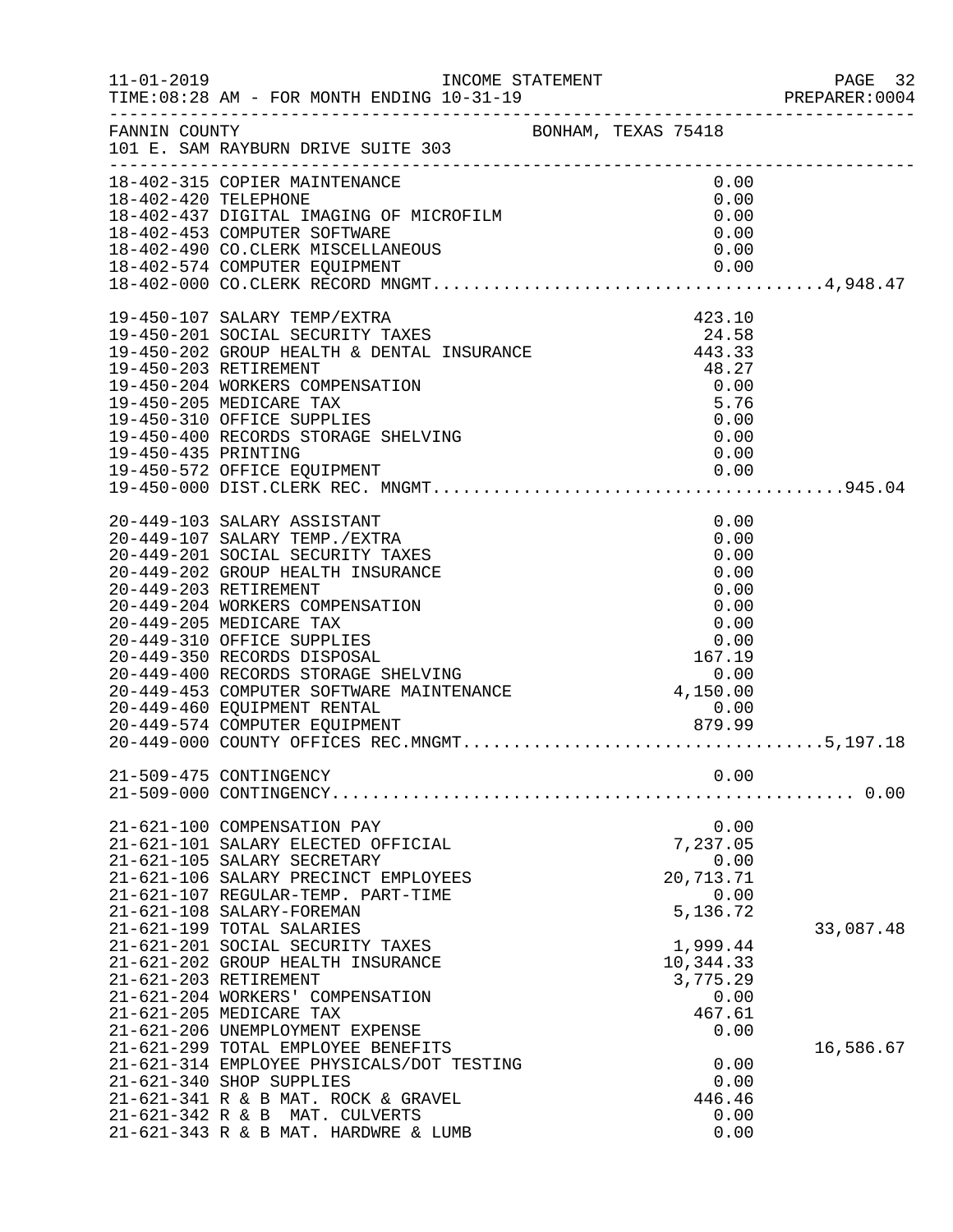|                 |                                     |  |          | PREPARER: 0004 |
|-----------------|-------------------------------------|--|----------|----------------|
|                 |                                     |  |          |                |
|                 |                                     |  |          |                |
|                 |                                     |  |          |                |
|                 |                                     |  |          |                |
|                 |                                     |  |          |                |
|                 |                                     |  |          | 446.46         |
|                 |                                     |  |          |                |
|                 |                                     |  |          |                |
|                 |                                     |  |          |                |
|                 |                                     |  |          |                |
|                 |                                     |  |          |                |
|                 |                                     |  |          |                |
|                 |                                     |  |          |                |
|                 |                                     |  |          |                |
|                 |                                     |  |          |                |
|                 |                                     |  |          |                |
|                 |                                     |  |          |                |
|                 |                                     |  |          |                |
|                 |                                     |  |          |                |
|                 |                                     |  |          |                |
|                 |                                     |  |          |                |
|                 |                                     |  |          |                |
|                 |                                     |  |          |                |
|                 |                                     |  |          |                |
|                 |                                     |  |          |                |
|                 |                                     |  |          |                |
|                 |                                     |  |          |                |
|                 |                                     |  |          |                |
|                 |                                     |  |          |                |
|                 |                                     |  |          |                |
|                 |                                     |  |          |                |
|                 |                                     |  |          |                |
|                 |                                     |  |          | 3,987.32       |
|                 | 21-621-570 COMPUTER EQUIPMENT       |  | 0.00     |                |
|                 | 21-621-571 PURCHASE OF MACH./EQUIP. |  | 0.00     |                |
|                 | 21-621-573 RADIO EQUIPMENT          |  | 0.00     |                |
|                 | 21-621-575 LAND AND BUILDING        |  | 0.00     |                |
|                 | 21-621-599 CAPITAL OUTLAY           |  |          | 0.00           |
|                 | 21-621-630 NOTE PAYMENT             |  | 0.00     |                |
|                 | 21-621-670 NOTE PAYMENT-INTEREST    |  | 0.00     |                |
|                 | 21-621-695 SURVEYING                |  | 0.00     |                |
|                 |                                     |  |          |                |
|                 | 21-625-105 SALARY SECRETARY         |  | 1,170.15 |                |
|                 | 21-625-201 SOCIAL SECURITY TAXES    |  | 50.43    |                |
|                 | 21-625-202 GROUP HEALTH INSURANCE   |  | 370.80   |                |
|                 | 21-625-203 RETIREMENT               |  | 133.47   |                |
|                 | 21-625-204 WORKERS' COMPENSATION    |  | 0.00     |                |
|                 | 21-625-205 MEDICARE TAX             |  | 11.79    |                |
|                 | 21-625-310 OFFICE SUPPLIES          |  | 0.00     |                |
|                 | 21-625-311 POSTAL EXPENSES          |  | 0.00     |                |
|                 | 21-625-353 COMPUTER EXPENSE         |  | 0.00     |                |
|                 | 21-625-427 OUT OF COUNTY TRAVEL     |  | 0.00     |                |
| 21-625-480 BOND |                                     |  | 0.00     |                |
|                 | 21-625-572 OFFICE EQUIPMENT         |  | 0.00     |                |
|                 | 21-625-574 COMPUTER EQUIPMENT       |  | 0.00     |                |
|                 |                                     |  |          |                |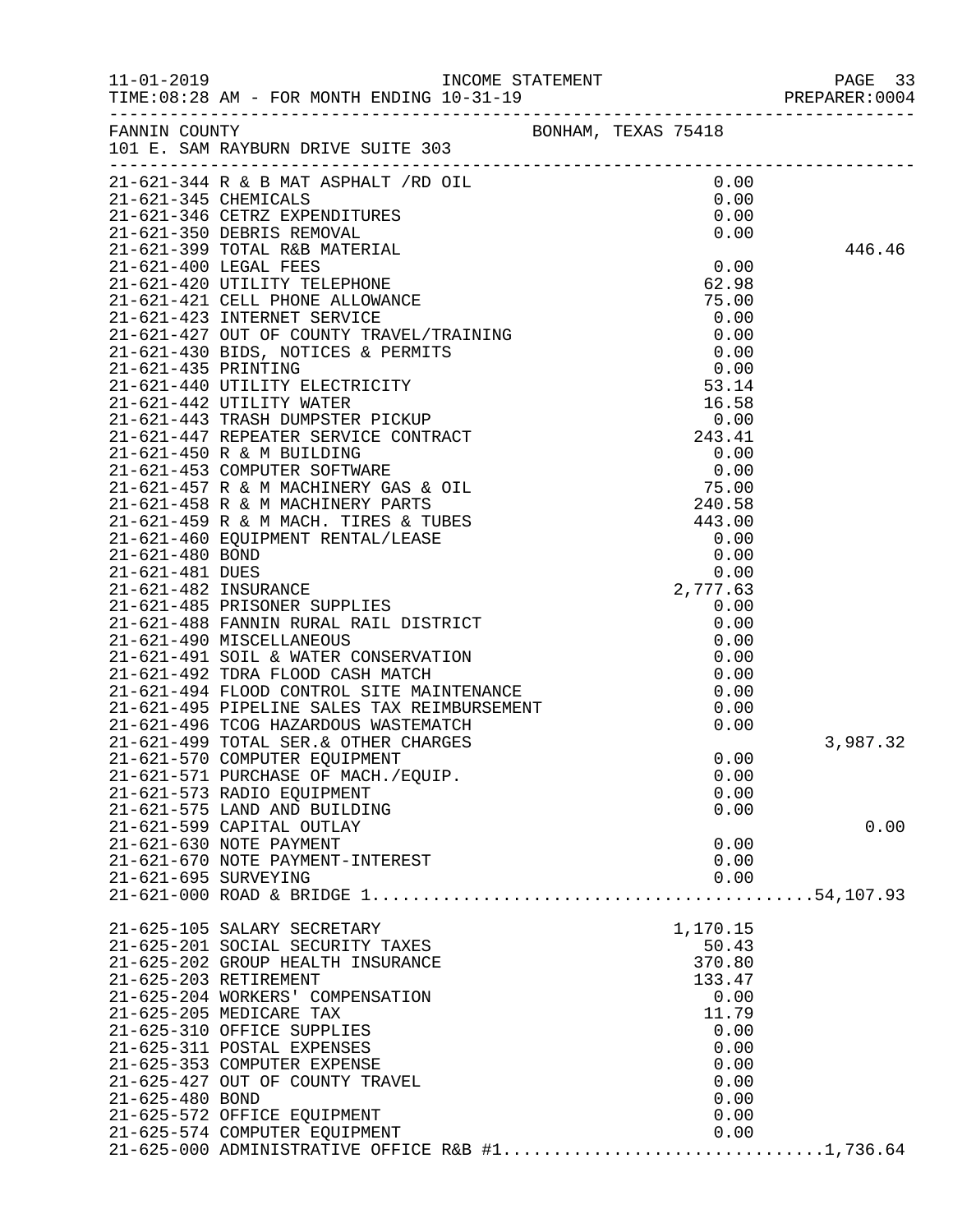|                      |                                                                                 |                                        | PREPARER: 0004 |
|----------------------|---------------------------------------------------------------------------------|----------------------------------------|----------------|
|                      | FANNIN COUNTY<br>101 E. SAM RAYBURN DRIVE SUITE 303                             | BONHAM, TEXAS 75418                    |                |
|                      |                                                                                 |                                        |                |
|                      | 22-509-475 CONTINGENCY                                                          | 0.00                                   |                |
|                      |                                                                                 |                                        |                |
|                      | 22-622-100 COMPENSATION PAY                                                     | 0.00                                   |                |
|                      | 22-622-101 SALARY ELECTED OFFICIAL<br>22-622-105 SALARY SECRETARY               |                                        |                |
|                      | 22-622-106 SALARY PRECINCT EMPLOYEES                                            | $7,237.05$<br>0.00<br>22,011.15        |                |
|                      | 22-622-107 REGULAR-TEMP. PART-TIME                                              | 0.00                                   |                |
|                      | 22-622-199 TOTAL SALARIES                                                       |                                        | 29,248.20      |
|                      | 22-622-201 SOCIAL SECURITY TAXES<br>22-622-202 GROUP HEALTH INSURANCE           | $1,712.58$<br>$10.383.66$<br>10,383.66 |                |
|                      | 22-622-203 RETIREMENT                                                           | 3,337.23                               |                |
|                      | 22-622-204 WORKERS' COMPENSATION                                                | 0.00                                   |                |
|                      | 22-622-205 MEDICARE TAX                                                         | 400.56                                 |                |
|                      | 22-622-206 UNEMPLOYMENT EXPENSE<br>22-622-299 TOTAL EMPLOYEE BENEFITS           | 0.00                                   |                |
|                      | 22-622-312 CONTRACT LABOR                                                       | 0.00                                   | 15,834.03      |
|                      | 22-622-314 EMPLOYEE PHYSICALS/DOT TESTING                                       | 0.00                                   |                |
|                      | 22-622-340 SHOP SUPPLIES                                                        | 0.00                                   |                |
|                      | 22-622-341 R & B MAT. ROCK & GRAVEL                                             | 0.00                                   |                |
|                      | 22-622-342 R & B MAT. CULVERTS<br>22-622-343 R & B MAT. HARDWRE & LUMB          | 0.00<br>90.20                          |                |
|                      | 22-622-344 R & B MAT. ASPHALT/RD OIL                                            | 0.00                                   |                |
| 22-622-345 CHEMICALS |                                                                                 | 0.00                                   |                |
|                      | 22-622-346 CETRZ EXPENDITURES                                                   | 0.00                                   |                |
| 22-622-395 UNIFORMS  | 22-622-350 DEBRIS REMOVAL                                                       | 0.00<br>0.00                           |                |
|                      | 22-622-399 TOTAL R&B MATERIALS                                                  |                                        | 90.20          |
|                      | 22-622-400 LEGAL FEES                                                           | 0.00                                   |                |
|                      | 22-622-420 UTILITY TELEPHONE                                                    | 81.95                                  |                |
|                      | 22-622-421 CELL PHONE ALLOWANCE<br>22-622-427 OUT OF COUNTY TRAVEL/TRAINING     | 75.00<br>631.01                        |                |
|                      | 22-622-430 BIDS, NOTICES & PERMITS                                              | 0.00                                   |                |
| 22-622-435 PRINTING  |                                                                                 | 0.00                                   |                |
|                      | 22-622-440 UTILITY ELECTRICITY                                                  | 157.35                                 |                |
|                      | 22-622-441 UTILITY GAS                                                          | 0.00                                   |                |
|                      | 22-622-442 UTILITY WATER<br>22-622-443 TRASH PICKUP                             | 0.00<br>0.00                           |                |
|                      | 22-622-447 REPEATER SERVICE CONTRACT                                            | 243.41                                 |                |
|                      | 22-622-450 R&M BUILDING                                                         | 0.00                                   |                |
|                      | 22-622-453 COMPUTER SOFTWARE                                                    | 0.00                                   |                |
|                      | 22-622-457 R & M MACHINERY GAS & OIL<br>22-622-458 R & M MACHINERY PARTS        | 0.00<br>13,929.03                      |                |
|                      | 22-622-459 R & M MACH. TIRES & TUBES                                            | 0.00                                   |                |
|                      | 22-622-460 EQUIPMENT RENTAL/LEASE                                               | 0.00                                   |                |
| 22-622-480 BOND      |                                                                                 | 0.00                                   |                |
| 22-622-481 DUES      |                                                                                 | 0.00                                   |                |
| 22-622-482 INSURANCE | 22-622-485 PRISONER SUPPLIES                                                    | 5,733.96<br>0.00                       |                |
|                      | 22-622-488 FANNIN RURAL RAIL DISTRICT                                           | 0.00                                   |                |
|                      | 22-622-490 MISCELLANEOUS                                                        | 0.00                                   |                |
|                      | 22-622-491 SOIL & WATER CONSERVATION                                            | 0.00                                   |                |
|                      | 22-622-492 TDRA FLOOD CASH MATCH<br>22-622-493 TRENTON HIGH MEADOWS SUBDIVISION | 0.00<br>0.00                           |                |
|                      | 22-622-494 FLOOD CONTROL SITE MAINTENANCE                                       | 0.00                                   |                |
|                      | 22-622-495 PIPELINE SALES TAX REIMBURSEMENT                                     | 0.00                                   |                |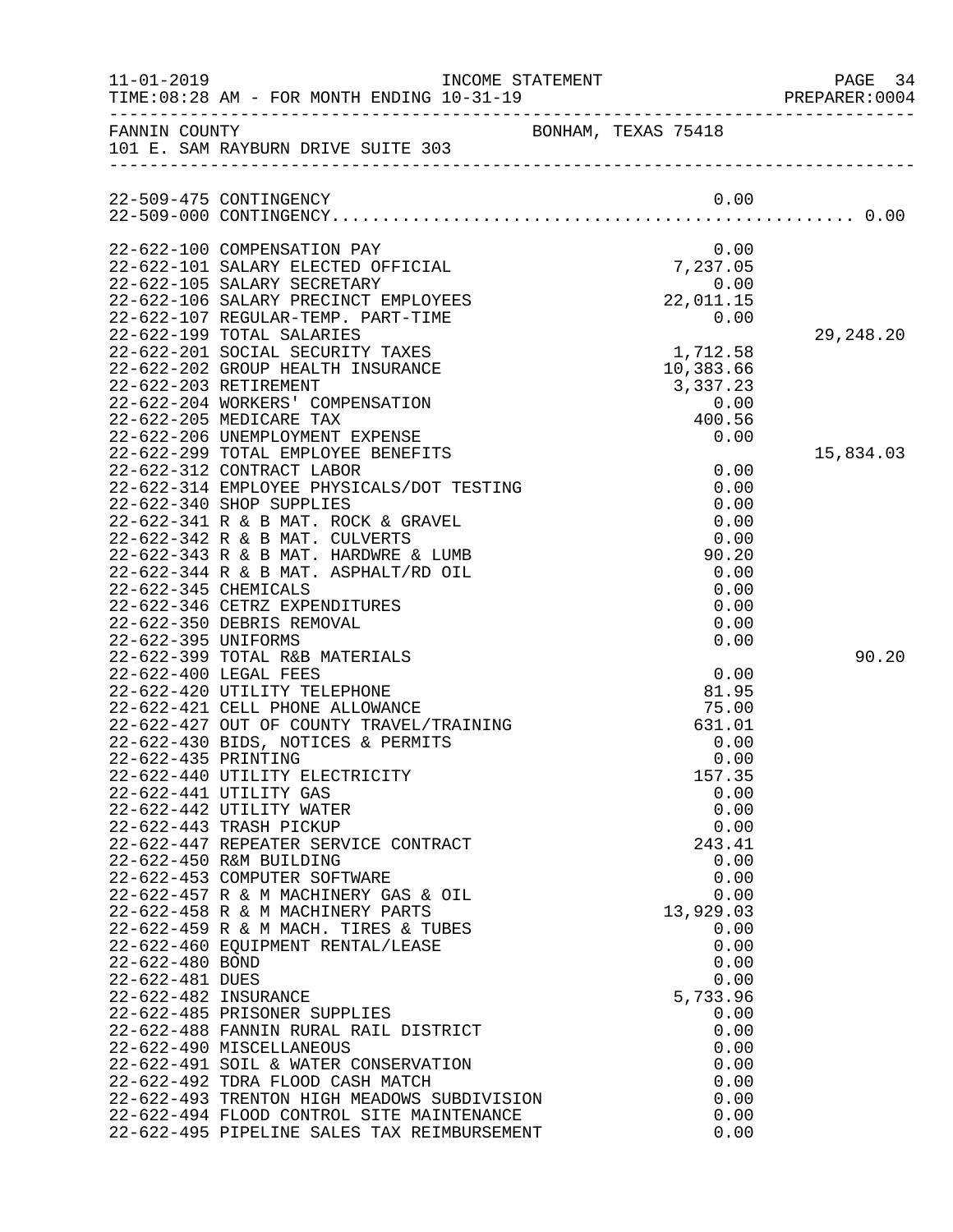| $11 - 01 - 2019$                            | INCOME STATEMENT<br>TIME: 08:28 AM - FOR MONTH ENDING 10-31-19                                                                                                                                                                                                                                                                                                                                                                                     |                                                                                                        | PAGE 35<br>PREPARER:0004 |
|---------------------------------------------|----------------------------------------------------------------------------------------------------------------------------------------------------------------------------------------------------------------------------------------------------------------------------------------------------------------------------------------------------------------------------------------------------------------------------------------------------|--------------------------------------------------------------------------------------------------------|--------------------------|
| FANNIN COUNTY                               | 101 E. SAM RAYBURN DRIVE SUITE 303                                                                                                                                                                                                                                                                                                                                                                                                                 | BONHAM, TEXAS 75418                                                                                    |                          |
|                                             | 22-622-496 TCOG HAZARDOUS WASTEMATCH<br>22-622-499 TOTAL SER.& OTHER CHARGES<br>22-622-562 LAND/BUILDING<br>22-622-570 COMPUTER EQUIPMENT<br>22-622-571 PURCHASE OF MACH./EQUIP.<br>22-622-573 RADIO EQUIPMENT<br>22-622-580 PRECINCT BRIDGE<br>22-622-599 CAPITAL OUTLAY                                                                                                                                                                          | 0.00<br>0.00<br>0.00<br>0.00<br>0.00<br>0.00                                                           | 20,851.71<br>0.00        |
| 22-625-480 BOND                             | 22-625-105 SALARY SECRETARY<br>22-625-201 SOCIAL SECURITY TAXES<br>22-625-202 GROUP HEALTH INSURANCE<br>22-625-203 RETIREMENT<br>22-625-204 WORKERS' COMPENSATION<br>22-625-205 MEDICARE TAX<br>22-625-310 OFFICE SUPPLIES<br>22-625-311 POSTAL EXPENSES<br>22-625-353 COMPUTER EXPENSE<br>22-625-427 OUT OF COUNTY TRAVEL<br>22-625-572 OFFICE EQUIPMENT<br>22-625-574 COMPUTER EQUIPMENT 0.00<br>22-625-000 ADMINISTRATIVE OFFICE R&B #21,736.73 | 1,170.15<br>50.40<br>370.86<br>133.53<br>0.00<br>11.79<br>0.00<br>0.00<br>0.00<br>0.00<br>0.00<br>0.00 |                          |
|                                             |                                                                                                                                                                                                                                                                                                                                                                                                                                                    |                                                                                                        |                          |
|                                             | 23-509-475 CONTINGENCY                                                                                                                                                                                                                                                                                                                                                                                                                             | 0.00                                                                                                   |                          |
|                                             | 23-623-100 COMPENSATION PAY<br>23-623-101 SALARY ELECTED OFFICIAL<br>23-623-105 SALARY SECRETARY<br>23-623-106 SALARY PRECINCT EMPLOYEES<br>23-623-107 REGULAR-TEMP. PART-TIME<br>23-623-199 TOTAL SALARIES                                                                                                                                                                                                                                        | 0.00<br>7,237.05<br>1,296.00<br>29,687.99<br>0.00                                                      | 38, 221.04               |
|                                             | 23-623-201 SOCIAL SECURITY TAXES<br>23-623-202 GROUP HEALTH INSURANCE<br>23-623-203 RETIREMENT<br>23-623-204 WORKERS' COMPENSATION<br>23-623-205 MEDICARE TAX<br>23-623-206 UNEMPLOYMENT EXPENSE                                                                                                                                                                                                                                                   | 2,360.47<br>13,350.41<br>4,360.99<br>0.00<br>552.07<br>0.00                                            |                          |
| 23-623-345 CHEMICALS<br>23-623-395 UNIFORMS | 23-623-299 TOTAL EMPLOYEE BENEFITS<br>23-623-310 OFFICE SUPPLIES<br>23-623-314 EMPLOYEE PHYSICALS/DOT TESTING<br>23-623-315 COPIER EXPENSE<br>23-623-340 SHOP SUPPLIES<br>23-623-341 R & B MAT. ROCK & GRAVEL<br>23-623-342 R & B MAT. CULVERTS<br>23-623-343 R & B MAT. HARDWRE & LUMB<br>23-623-344 R & B MAT. ASPHALT/RD OIL<br>23-623-346 CETRZ EXPENDITURES<br>23-623-350 DEBRIS REMOVAL<br>23-623-399 TOTAL R&B MATERIALS                    | 0.00<br>0.00<br>0.00<br>0.00<br>0.00<br>0.00<br>2,875.00<br>0.00<br>0.00<br>0.00<br>0.00<br>0.00       | 20,623.94<br>2,875.00    |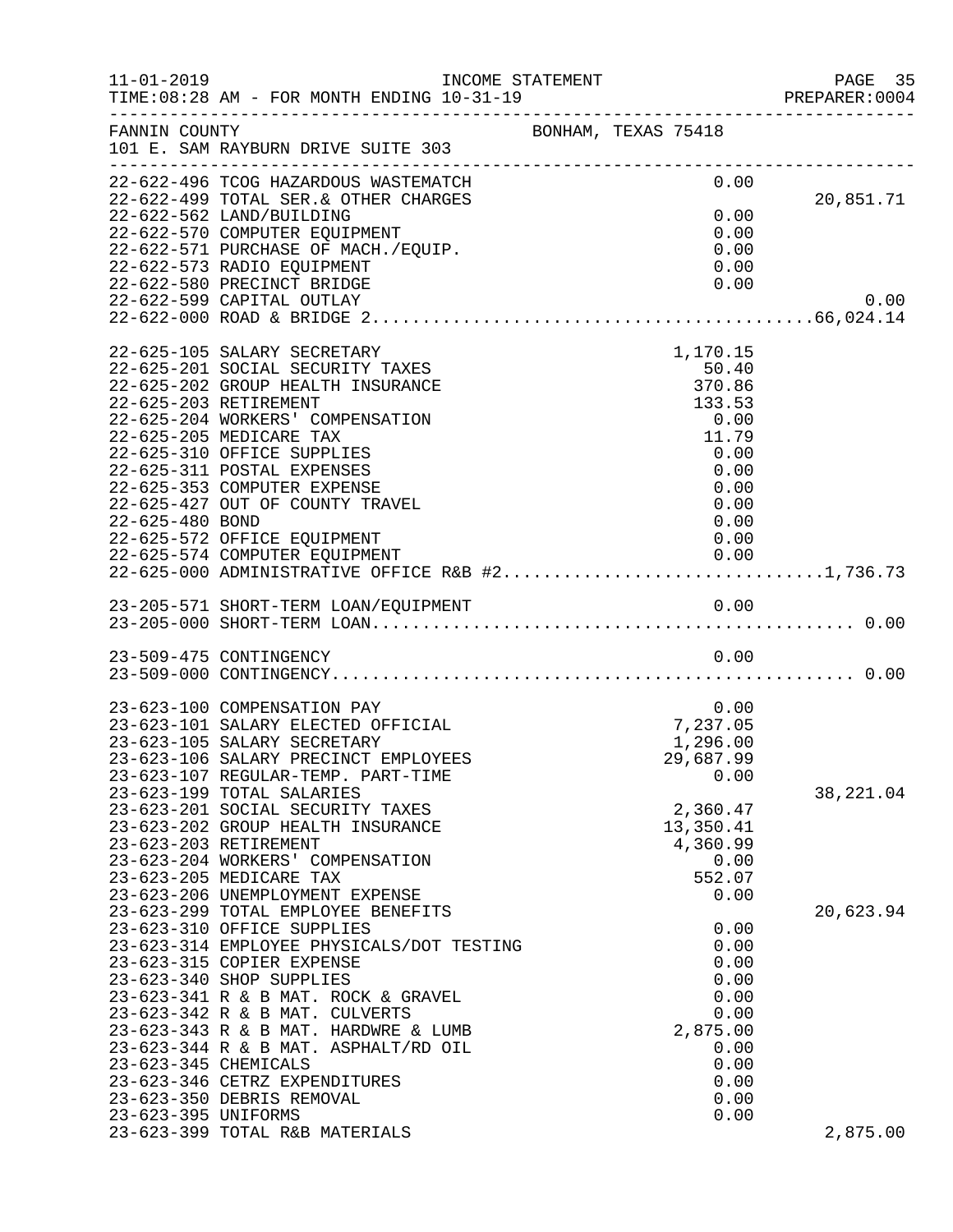|                 |                                                                                                                                                                                                                |  |          | PREPARER: 0004 |
|-----------------|----------------------------------------------------------------------------------------------------------------------------------------------------------------------------------------------------------------|--|----------|----------------|
|                 | FANNIN COUNTY<br>101 E. SAM RAYBURN DRIVE SUITE 303                                                                                                                                                            |  |          |                |
|                 |                                                                                                                                                                                                                |  |          |                |
|                 |                                                                                                                                                                                                                |  |          |                |
|                 |                                                                                                                                                                                                                |  |          |                |
|                 |                                                                                                                                                                                                                |  |          |                |
|                 |                                                                                                                                                                                                                |  |          |                |
|                 |                                                                                                                                                                                                                |  |          |                |
|                 |                                                                                                                                                                                                                |  |          |                |
|                 |                                                                                                                                                                                                                |  |          |                |
|                 |                                                                                                                                                                                                                |  |          |                |
|                 |                                                                                                                                                                                                                |  |          |                |
|                 |                                                                                                                                                                                                                |  |          |                |
|                 |                                                                                                                                                                                                                |  |          |                |
|                 |                                                                                                                                                                                                                |  |          |                |
|                 |                                                                                                                                                                                                                |  |          |                |
|                 |                                                                                                                                                                                                                |  |          |                |
|                 |                                                                                                                                                                                                                |  |          |                |
|                 |                                                                                                                                                                                                                |  |          |                |
|                 |                                                                                                                                                                                                                |  |          |                |
|                 |                                                                                                                                                                                                                |  |          |                |
|                 |                                                                                                                                                                                                                |  |          |                |
|                 |                                                                                                                                                                                                                |  |          |                |
|                 |                                                                                                                                                                                                                |  |          |                |
|                 |                                                                                                                                                                                                                |  |          |                |
|                 |                                                                                                                                                                                                                |  |          |                |
|                 |                                                                                                                                                                                                                |  |          |                |
|                 |                                                                                                                                                                                                                |  |          |                |
|                 |                                                                                                                                                                                                                |  |          |                |
|                 |                                                                                                                                                                                                                |  |          |                |
|                 | 23-623-499 TOTAL SER.& OTHER CHARGES<br>23-623-562 LAND/BUILDING<br>23-623-570 COMPUTER EQUIPMENT<br>23-623-571 PURCHASE OF MACH./EQUIP.<br>23-623-571 PURCHASE OF MACH./EQUIP.<br>23-623-572 OFFICE EQUIPMENT |  |          | 20,699.76      |
|                 |                                                                                                                                                                                                                |  | 0.00     |                |
|                 |                                                                                                                                                                                                                |  | 0.00     |                |
|                 |                                                                                                                                                                                                                |  | 0.00     |                |
|                 |                                                                                                                                                                                                                |  | 485.00   |                |
|                 |                                                                                                                                                                                                                |  | 0.00     |                |
|                 | 23-623-575 LAND/BUILDING                                                                                                                                                                                       |  | 0.00     |                |
|                 | 23-623-580 PRECINCT BRIDGE                                                                                                                                                                                     |  | 0.00     |                |
|                 | 23-623-599 CAPITAL OUTLAY                                                                                                                                                                                      |  |          | 485.00         |
|                 | 23-623-630 NOTE PAYMENT-PRINCIPAL                                                                                                                                                                              |  | 0.00     |                |
|                 | 23-623-670 NOTE PAYMENT-INTEREST                                                                                                                                                                               |  | 0.00     |                |
|                 |                                                                                                                                                                                                                |  |          |                |
|                 | 23-625-105 SALARY SECRETARY                                                                                                                                                                                    |  | 1,170.15 |                |
|                 | 23-625-201 SOCIAL SECURITY TAXES                                                                                                                                                                               |  | 50.40    |                |
|                 | 23-625-202 GROUP HEALTH INSURANCE                                                                                                                                                                              |  | 370.86   |                |
|                 | 23-625-203 RETIREMENT                                                                                                                                                                                          |  | 133.53   |                |
|                 | 23-625-204 WORKERS' COMPENSATION                                                                                                                                                                               |  | 0.00     |                |
|                 | 23-625-205 MEDICARE TAX                                                                                                                                                                                        |  | 11.79    |                |
|                 | 23-625-310 OFFICE SUPPLIES                                                                                                                                                                                     |  | 0.00     |                |
|                 | 23-625-311 POSTAL EXPENSES                                                                                                                                                                                     |  | 0.00     |                |
|                 | 23-625-353 COMPUTER EXPENSE                                                                                                                                                                                    |  | 0.00     |                |
|                 | 23-625-427 OUT OF COUNTY TRAVEL                                                                                                                                                                                |  | 0.00     |                |
| 23-625-480 BOND |                                                                                                                                                                                                                |  | 0.00     |                |
|                 | 23-625-572 OFFICE EQUIPMENT                                                                                                                                                                                    |  | 0.00     |                |
|                 | 23-625-574 COMPUTER EQUIPMENT                                                                                                                                                                                  |  | 0.00     |                |

23-625-000 ADMINISTRATIVE OFFICE R&B #3................................1,736.73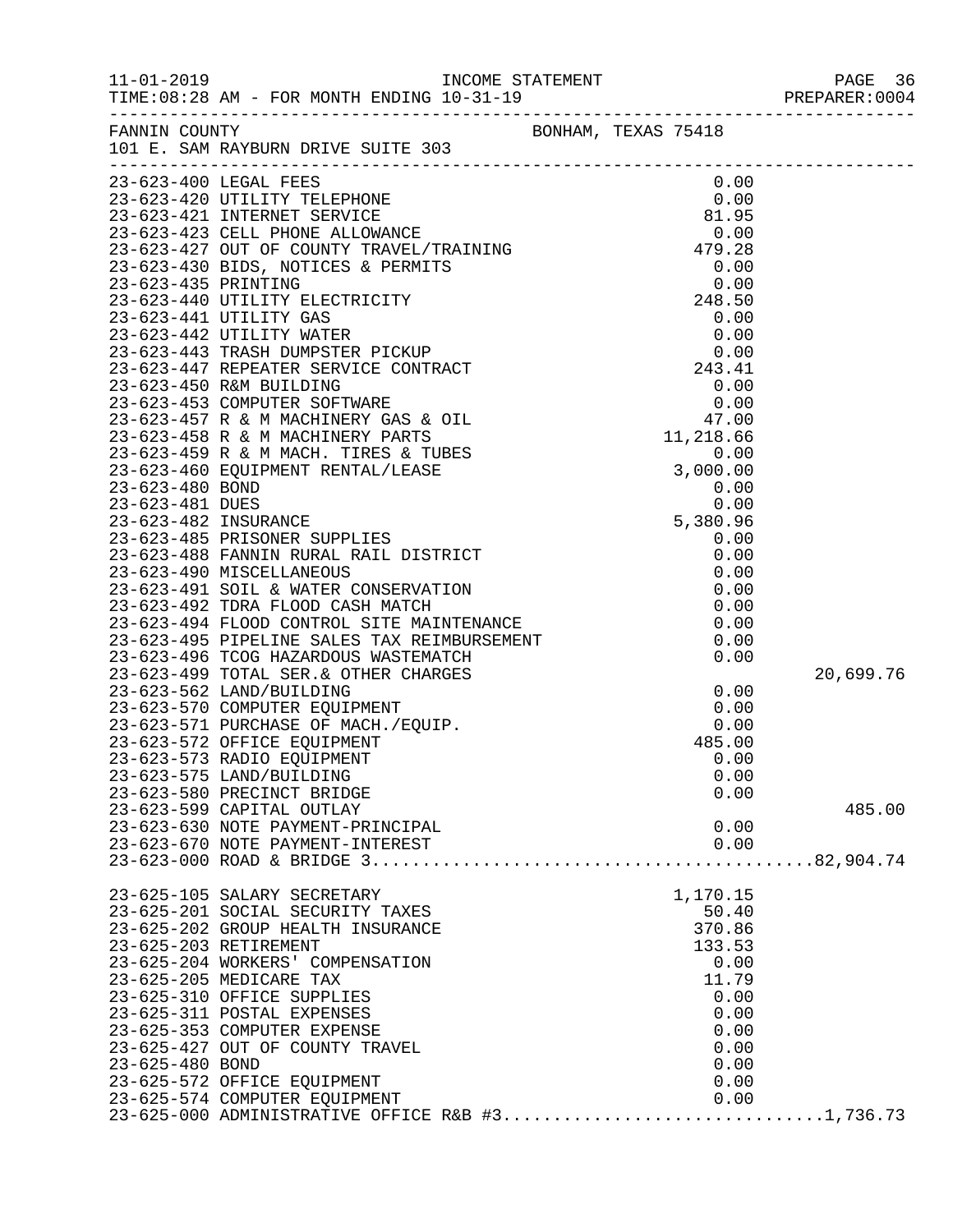| $11 - 01 - 2019$ |                                                                              |                     |           |           |              | PREPARER: 0004 | PAGE 37 |
|------------------|------------------------------------------------------------------------------|---------------------|-----------|-----------|--------------|----------------|---------|
|                  | FANNIN COUNTY<br>101 E. SAM RAYBURN DRIVE SUITE 303                          | BONHAM, TEXAS 75418 |           |           |              |                |         |
|                  |                                                                              |                     |           |           |              |                |         |
|                  | 24-509-475 CONTINGENCY                                                       |                     |           | 0.00      |              |                |         |
|                  |                                                                              |                     |           |           |              |                |         |
|                  | 24-624-100 COMPENSATION PAY                                                  |                     |           |           | 0.00         |                |         |
|                  | 24-624-101 SALARY ELECTED OFFICIAL                                           | 7,237.05            |           |           |              |                |         |
|                  | 24-624-105 SALARY SECRETARY                                                  |                     |           | 3,297.45  |              |                |         |
|                  | 24-624-106 SALARY PRECINCT EMPLOYEES                                         |                     | 13,456.11 |           |              |                |         |
|                  | 24-624-107 REGULAR-TEMP. PART-TIME<br>24-624-108 LABOR REIMBURSEMENT         |                     |           | 0.00      | 0.00         |                |         |
|                  | 24-624-199 TOTAL SALARIES                                                    |                     |           |           |              | 23,990.61      |         |
|                  | 24-624-201 SOCIAL SECURITY TAXES                                             |                     | 1,480.02  |           |              |                |         |
|                  | 24-624-202 GROUP HEALTH INSURANCE                                            |                     |           | 10,383.66 |              |                |         |
|                  | 24-624-203 RETIREMENT                                                        |                     |           | 2,737.31  |              |                |         |
|                  | 24-624-204 WORKERS' COMPENSATION                                             |                     |           |           | 0.00         |                |         |
|                  | 24-624-205 MEDICARE TAX<br>24-624-206 UNEMPLOYMENT EXPENSE                   |                     |           | 346.17    | 0.00         |                |         |
|                  | 24-624-299 TOTAL EMPLOYEE BENEFITS                                           |                     |           |           |              | 14,947.16      |         |
|                  | 24-624-310 OFFICE SUPPLIES                                                   |                     |           |           | 0.00         |                |         |
|                  | 24-624-314 EMPLOYEE PHYSICALS/DOT TESTING                                    |                     |           | 0.00      |              |                |         |
|                  | 24-624-340 SHOP SUPPLIES                                                     |                     |           | 83.96     |              |                |         |
|                  | 24-624-341 R & B MAT. ROCK & GRAVEL                                          |                     |           |           | 0.00         |                |         |
|                  | 24-624-342 R & B MAT. CULVERTS                                               |                     |           |           | 0.00         |                |         |
|                  | 24-624-343 R & B MAT. HARDWRE & LUMB<br>24-624-344 R & B MAT. ASPHALT/RD OIL |                     |           |           | 0.00<br>0.00 |                |         |
|                  | 24-624-345 CHEMICALS                                                         |                     |           |           | 0.00         |                |         |
|                  | 24-624-346 CETRZ EXPENDITURES                                                |                     |           |           | 0.00         |                |         |
|                  | 24-624-350 DEBRIS REMOVAL                                                    |                     |           |           | 0.00         |                |         |
|                  | 24-624-395 EMPLOYEE UNIFORMS                                                 |                     |           |           | 0.00         |                |         |
|                  | 24-624-399 TOTAL R&B MATERIALS                                               |                     |           |           |              |                | 83.96   |
|                  | 24-624-400 LEGAL FEES<br>24-624-420 UTILITY TELEPHONE                        |                     |           | 0.00      | 0.00         |                |         |
|                  | 24-624-421 DSL INTERNET                                                      |                     |           | 82.69     |              |                |         |
|                  | 24-624-423 CELL PHONE ALLOWANCE                                              |                     |           |           | 0.00         |                |         |
|                  | 24-624-427 OUT OF COUNTY TRAVEL/TRAINING                                     |                     |           | 1,084.67  |              |                |         |
|                  | 24-624-430 BIDS, NOTICES & PERMITS                                           |                     |           |           | 0.00         |                |         |
|                  | 24-624-435 PRINTING                                                          |                     |           |           | 0.00         |                |         |
|                  | 24-624-440 UTILITY ELECTRICITY<br>24-624-441 UTILITY GAS                     |                     |           | 235.22    | 0.00         |                |         |
|                  | 24-624-442 UTILITY WATER                                                     |                     |           |           | 0.00         |                |         |
|                  | 24-624-443 TRASH PICKUP                                                      |                     |           |           | 0.00         |                |         |
|                  | 24-624-447 REPEATER SERVICE CONTRACT                                         |                     |           | 243.41    |              |                |         |
|                  | 24-624-450 R&M BUILDING                                                      |                     |           |           | 0.00         |                |         |
|                  | 24-624-453 COMPUTER SOFTWARE                                                 |                     |           |           | 0.00         |                |         |
|                  | 24-624-457 R & M MACHINERY GAS & OIL<br>24-624-458 R & M MACHINERY PARTS     |                     |           |           | 0.00<br>0.00 |                |         |
|                  | 24-624-459 R & M MACH. TIRES & TUBES                                         |                     |           |           | 0.00         |                |         |
|                  | 24-624-460 EQUIPMENT RENTAL/LEASE                                            |                     |           | 9,520.63  |              |                |         |
| 24-624-480 BOND  |                                                                              |                     |           |           | 0.00         |                |         |
| 24-624-481 DUES  |                                                                              |                     |           |           | 0.00         |                |         |
|                  | 24-624-482 INSURANCE                                                         |                     |           | 3,047.97  |              |                |         |
|                  | 24-624-485 PRISONER'S SUPPLIES<br>24-624-488 FANNIN RURAL RAIL DISTRICT      |                     |           |           | 0.00<br>0.00 |                |         |
|                  | 24-624-490 MISCELLANEOUS                                                     |                     |           |           | 0.00         |                |         |
|                  | 24-624-491 SOIL & WATER CONSERVATION                                         |                     |           |           | 0.00         |                |         |
|                  | 24-624-492 TDRA FLOOD CASH MATCH                                             |                     |           |           | 0.00         |                |         |
|                  | 24-624-494 FLOOD CONTROL SITE MAINTENANCE                                    |                     |           |           | 0.00         |                |         |
|                  | 24-624-495 PIPELINE SALES TAX REIMBURSEMENT                                  |                     |           |           | 0.00         |                |         |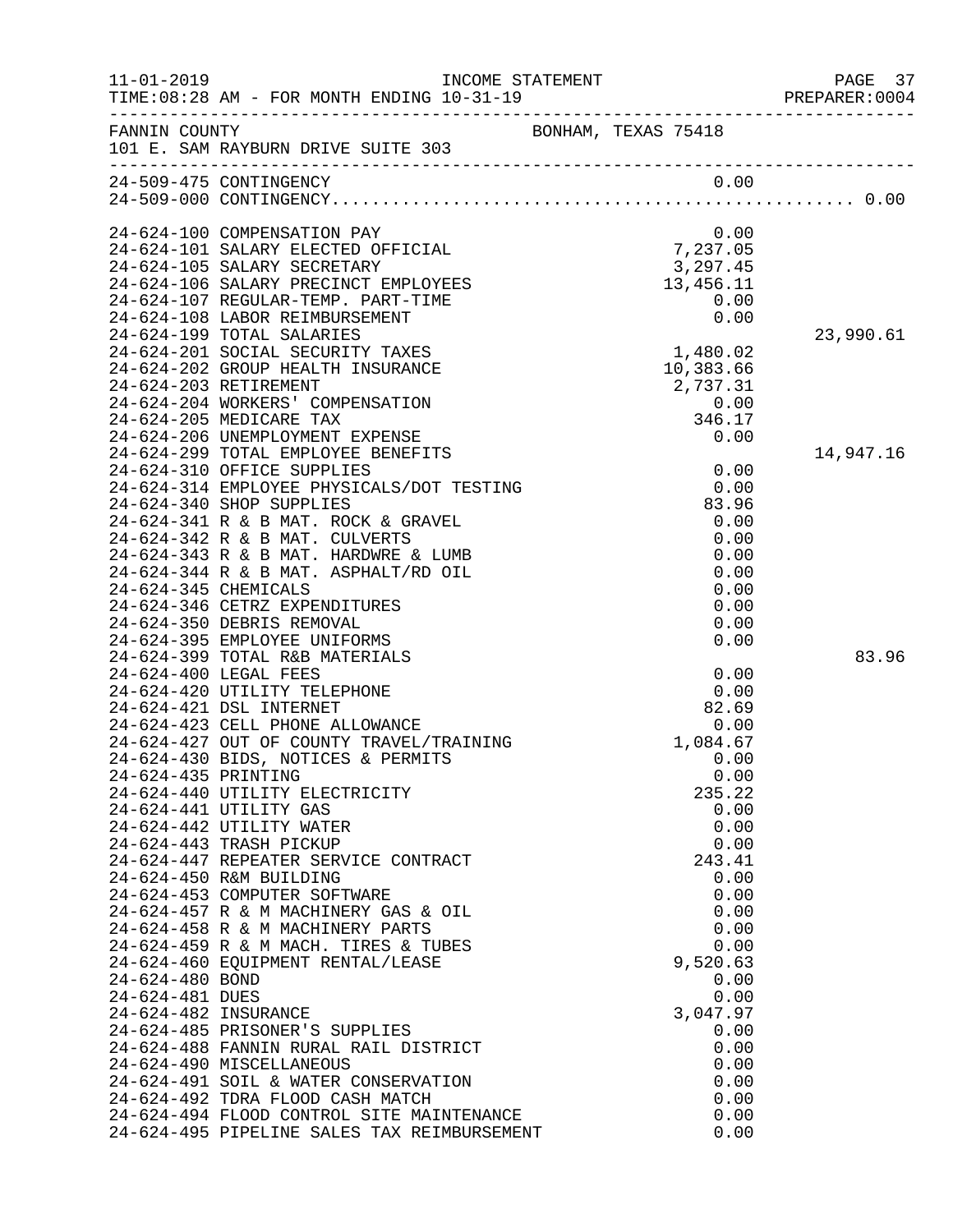| $11 - 01 - 2019$                         | INCOME STATEMENT<br>TIME: 08:28 AM - FOR MONTH ENDING 10-31-19                                                                                                                                                                                                                                                                                                                                                                                        |                     |                                                                                                                | PAGE 38<br>PREPARER<br>--------------------------------<br>PREPARER:0004 |
|------------------------------------------|-------------------------------------------------------------------------------------------------------------------------------------------------------------------------------------------------------------------------------------------------------------------------------------------------------------------------------------------------------------------------------------------------------------------------------------------------------|---------------------|----------------------------------------------------------------------------------------------------------------|--------------------------------------------------------------------------|
| FANNIN COUNTY                            | 101 E. SAM RAYBURN DRIVE SUITE 303                                                                                                                                                                                                                                                                                                                                                                                                                    | BONHAM, TEXAS 75418 |                                                                                                                |                                                                          |
|                                          | 24-624-496 TCOG HAZARDOUS WASTEMATCH<br>24-624-499 TOTAL SER. & OTHER CHARGES<br>24-624-570 COMPUTER EQUIPMENT<br>24-624-571 PURCHASE OF MACH./EQUIP.<br>24-624-573 RADIO EQUIPMENT                                                                                                                                                                                                                                                                   |                     | 0.00<br>0.00<br>642.98<br>0.00                                                                                 | 14,214.59                                                                |
| 24-624-575 BUILDING                      | 24-624-599 CAPITAL OUTLAY                                                                                                                                                                                                                                                                                                                                                                                                                             |                     | 0.00                                                                                                           | 642.98                                                                   |
| 24-625-203 RETIREMENT<br>24-625-480 BOND | 24-625-105 SALARY SECRETARY<br>24-625-201 SOCIAL SECURITY TAXES<br>24-625-202 GROUP HEALTH INSURANCE<br>24-625-204 WORKERS' COMPENSATION<br>24-625-205 MEDICARE TAX<br>24-625-310 OFFICE SUPPLIES<br>24-625-311 POSTAL EXPENSES<br>24-625-353 COMPUTER EXPENSE<br>24-625-427 OUT OF COUNTY TRAVEL<br>24-625-572 OFFICE EQUIPMENT<br>24-625-574 COMPUTER EQUIPMENT<br>24-625-574 COMPUTER EQUIPMENT<br>24-625-000 ADMINISTRATIVE OFFICE R&B #41,736.73 |                     | 1,170.15<br>50.40<br>370.86<br>133.53<br>0.00<br>11.79<br>0.00<br>0.00<br>0.00<br>0.00<br>0.00<br>0.00<br>0.00 |                                                                          |
| 25-625-343 ROAD SIGNS                    | 25-625-310 OFFICE SUPPLIES<br>25-625-353 COMPUTER EXPENSE<br>25-625-427 TRAVEL EXPENSE<br>25-625-572 OFFICE EQUIPMENT                                                                                                                                                                                                                                                                                                                                 |                     | 0.00<br>0.00<br>0.00<br>0.00<br>0.00                                                                           |                                                                          |
|                                          | 26-455-420 OMNIBASE TELEPHONE LINE<br>26-455-572 OFFICE EQUIPMENT                                                                                                                                                                                                                                                                                                                                                                                     |                     | 0.00<br>0.00                                                                                                   |                                                                          |
|                                          | 27-456-452 R & M EQUIPMENT<br>27-456-572 OFFICE EQUIPMENT                                                                                                                                                                                                                                                                                                                                                                                             |                     | 0.00<br>0.00                                                                                                   |                                                                          |
|                                          | 28-457-423 INTERNET SERVICE<br>28-457-572 OFFICE EQUIPMENT                                                                                                                                                                                                                                                                                                                                                                                            |                     | 37.99<br>0.00                                                                                                  |                                                                          |
| 30-569-571 EQUIPMENT                     | 30-569-310 OFFICE SUPPLIES<br>30-569-421 ONLINE RESEARCH                                                                                                                                                                                                                                                                                                                                                                                              |                     | 0.00<br>0.00<br>0.00                                                                                           |                                                                          |
|                                          | 31-509-475 CONTINGENCY                                                                                                                                                                                                                                                                                                                                                                                                                                |                     | 0.00                                                                                                           | 0.00                                                                     |
| 31-510-482 DEMOLITION                    | 31-510-403 ARCHITECTURAL FEES<br>31-510-451 ASBESTOS ABATEMENT<br>31-510-490 MISCELLANEOUS<br>31-510-000 COURTHOUSE RESTORATION PHASE 1 0.00                                                                                                                                                                                                                                                                                                          |                     | 0.00<br>0.00<br>0.00<br>0.00                                                                                   |                                                                          |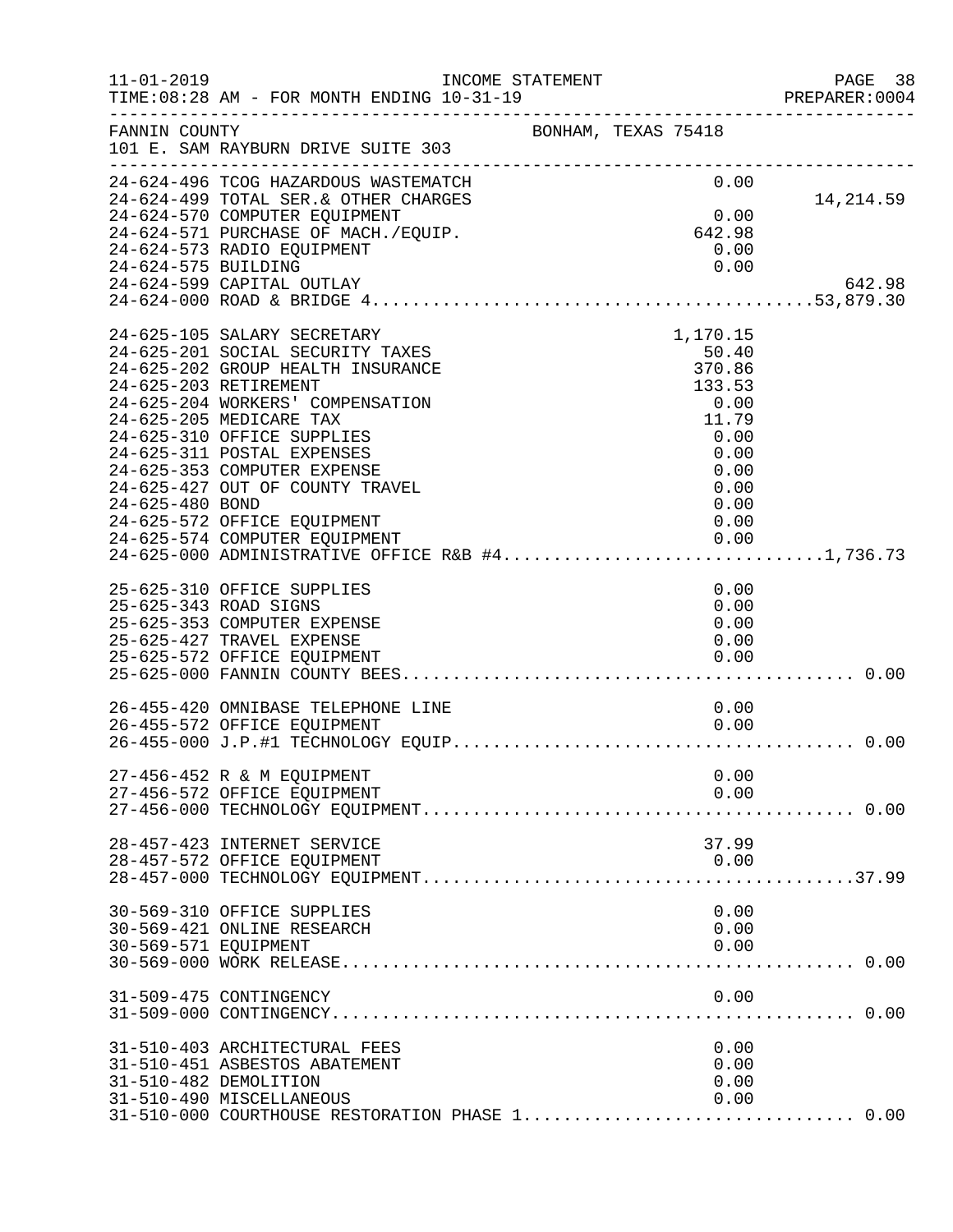| $11 - 01 - 2019$                         | INCOME STATEMENT<br>TIME: 08:28 AM - FOR MONTH ENDING 10-31-19                                                                                                                                                                                                                                                                                                                                                                |                                                                                                              | PAGE 39<br>PREPARER: 0004 |
|------------------------------------------|-------------------------------------------------------------------------------------------------------------------------------------------------------------------------------------------------------------------------------------------------------------------------------------------------------------------------------------------------------------------------------------------------------------------------------|--------------------------------------------------------------------------------------------------------------|---------------------------|
| FANNIN COUNTY                            | BONHAM, TEXAS 75418<br>101 E. SAM RAYBURN DRIVE SUITE 303                                                                                                                                                                                                                                                                                                                                                                     |                                                                                                              |                           |
| 31-511-453 IT DESIGN                     | 31-511-165 CONSTRUCTION<br>31-511-403 ARCHITECTURAL FEES<br>31-511-451 ASBESTOS & OTHER TESTING                                                                                                                                                                                                                                                                                                                               | 0.00<br>0.00<br>0.00<br>0.00                                                                                 |                           |
|                                          | 33-498-310 OFFICE SUPPLIES                                                                                                                                                                                                                                                                                                                                                                                                    | 0.00                                                                                                         |                           |
|                                          | 34-450-107 SALARYTEMP/EXTRA<br>34-450-201 SOCIAL SECURITY TAXES<br>34-450-203 RETIREMENT<br>34-450-204 WORKERS COMPENSATION<br>34-450-205 MEDICARE TAX<br>34-450-572 OFFICE EQUIPMENT 0.00<br>34-450-000 DISTRICT CT.RECORDS ARCHIVE EQUIPME0.00                                                                                                                                                                              | 0.00<br>0.00<br>0.00<br>0.00<br>0.00                                                                         |                           |
| 35-475-590 LAW BOOKS                     | 35-475-310 OFFICE SUPPLIES<br>35-475-421 LEXIS NEXIS ONLINE LEGAL RESEARCH<br>35-475-453 R&M COMPUTER<br>35-475-574 TECHNOLOGY                                                                                                                                                                                                                                                                                                | 0.00<br>0.00<br>0.00<br>0.00<br>0.00                                                                         |                           |
|                                          | 36-475-107 SALARY SUPPLEMENT<br>36-475-201 SOCIAL SECURITY TAXES<br>36-475-203 RETIREMENT<br>36-475-204 WORKERS COMPENSATION<br>36-475-205 MEDICARE TAX<br>36-475-310 OFFICE SUPPLIES<br>36-475-321 CONTINUING EDUCATION<br>36-475-353 COMPUTER EXPENSE<br>36-475-421 INVESTIGATOR/HOT CK. ONLINE<br>36-475-490 MISCELLANEOUS<br>36-475-499 BANK SERVICE FEES<br>36-475-572 OFFICE EQUIPMENT<br>36-475-574 COMPUTER EQUIPMENT | 0.00<br>0.00<br>0.00<br>0.00<br>0.00<br>0.00<br>0.00<br>0.00<br>0.00<br>100.00<br>0.00<br>0.00<br>0.00       |                           |
| 36-477-321 TRAINING<br>36-477-480 TOWING | 36-477-107 SALARY SUPPLEMENT<br>36-477-201 SOCIAL SECURITY TAXES<br>36-477-203 RETIREMENT<br>36-477-204 WORKERS COMPENSATION<br>36-477-205 MEDICARE TAX<br>36-477-310 OFFICE SUPPLIES<br>36-477-470 CIVIL PROCESS<br>36-477-490 MISCELLANEOUS<br>36-477-499 BANK SERVICE FEES<br>36-477-572 OFFICE EQUIPMENT<br>36-477-574 COMPUTER EQUIPMENT                                                                                 | 1,881.72<br>94.71<br>214.74<br>0.00<br>22.14<br>0.00<br>0.00<br>0.00<br>0.00<br>0.00<br>0.00<br>0.00<br>0.00 |                           |
|                                          | 38-645-412 PRESCRIPTIONS                                                                                                                                                                                                                                                                                                                                                                                                      | 0.00                                                                                                         |                           |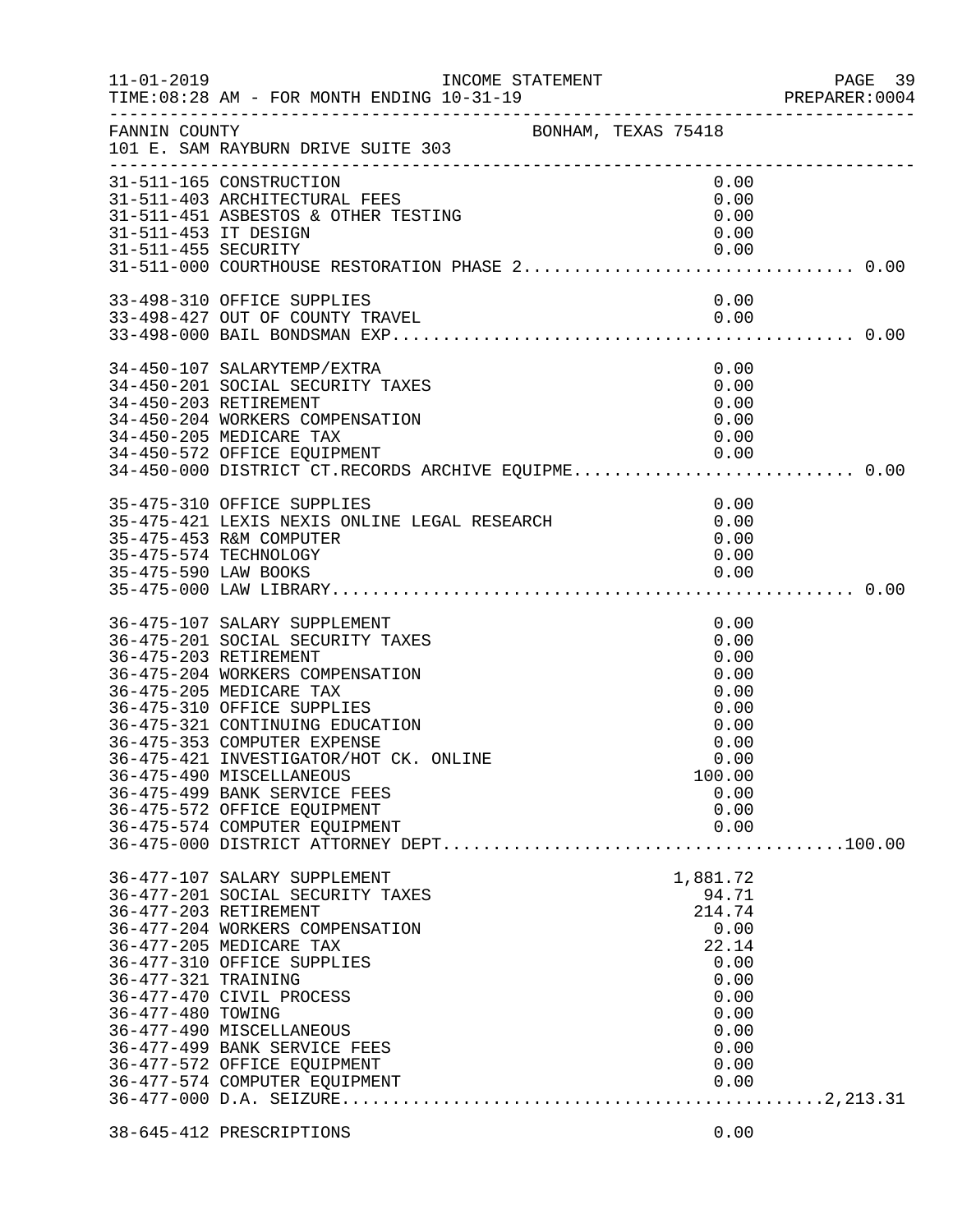| $11 - 01 - 2019$                            | INCOME STATEMENT<br>TIME: 08:28 AM - FOR MONTH ENDING 10-31-19                                                                                                                                                                                                                                                                   |                     |                                                                                 | PAGE 40<br>PREPARER:0004 |
|---------------------------------------------|----------------------------------------------------------------------------------------------------------------------------------------------------------------------------------------------------------------------------------------------------------------------------------------------------------------------------------|---------------------|---------------------------------------------------------------------------------|--------------------------|
| FANNIN COUNTY                               | ____________________________________<br>101 E. SAM RAYBURN DRIVE SUITE 303                                                                                                                                                                                                                                                       | BONHAM, TEXAS 75418 |                                                                                 |                          |
|                                             |                                                                                                                                                                                                                                                                                                                                  |                     |                                                                                 |                          |
|                                             | 39-645-404 COBRA/INSURANCE<br>39-645-410 CERT. REG. NURSE ANES.<br>39-645-411 PHYSICIAN, NON-EMERGENCY<br>39-645-412 PRESCRIPTIONS, DRUGS<br>39-645-413 HOSPITAL-INPATIENT<br>39-645-414 HOSPITAL, OUTPATIENT<br>39-645-415 LABORATORY/X-RAY<br>39-645-418 FED. QUALIFIED HEALTH CENTER<br>39-645-422 AMBULATORY SURGICAL CENTER |                     | 0.00<br>0.00<br>0.00<br>0.00<br>0.00<br>0.00<br>0.00<br>0.00<br>0.00            |                          |
|                                             | 40-411-310 OFFICE SUPPLIES<br>40-411-427 OUT OF COUNTY TRAVEL<br>40-411-574 COMPUTER EQUIPMENT                                                                                                                                                                                                                                   |                     | 0.00<br>0.00<br>0.00                                                            |                          |
| 41-406-310 SUPPLIES<br>41-406-330 GAS & OIL | 41-406-427 TRAINING EXPENSE                                                                                                                                                                                                                                                                                                      |                     | 0.00<br>0.00<br>0.00                                                            |                          |
| 42-477-415 CONSULTANT                       | 42-477-310 OFFICE SUPPLIES<br>42-477-427 TRAVEL AND TRAINING<br>42-477-574 COMPUTER EQUIPMENT                                                                                                                                                                                                                                    |                     | 0.00<br>0.00<br>0.00<br>0.00                                                    |                          |
|                                             | 44-412-578 2011 EQUIPMENT<br>44-412-579 2012 EQUIPMENT<br>44-412-580 2013 EQUIPMENT<br>44-412-581 2014 EQUIPMENT<br>44-412-582 2015 EQUIPMENT<br>44-412-583 2016 EQUIPMENT                                                                                                                                                       |                     | 0.00<br>0.00<br>0.00<br>0.00<br>0.00<br>0.00                                    |                          |
| 45-403-103 SALARY<br>45-403-481 DUES        | 45-403-201 SOCIAL SECURITY<br>45-403-204 WORKERS COMPENSATION<br>45-403-205 MEDICARE TAX<br>45-403-310 OFFICE SUPPLIES<br>45-403-427 TRAVEL AND TRAINING<br>45-403-572 OFFICE EQUIPMENT<br>45-403-573 ELECTION EQUIPMENT<br>45-403-574 COMPUTER EQUIPMENT                                                                        |                     | 470.00<br>29.14<br>0.00<br>6.82<br>0.00<br>0.00<br>0.00<br>0.00<br>0.00<br>0.00 |                          |
| 46-475-330 GAS/OIL<br>46-475-454 R&M AUTO   | 46-475-310 OFFICE SUPPLIES<br>46-475-314 SAFE ROOM REIMBURSEMENT<br>46-475-427 OUT OF COUNTY TRAVEL<br>46-475-573 RADIO EQUIPMENT<br>46-475-574 COMPUTER EQUIPMENT                                                                                                                                                               |                     | 0.00<br>0.00<br>0.00<br>0.00<br>0.00<br>0.00<br>0.00                            |                          |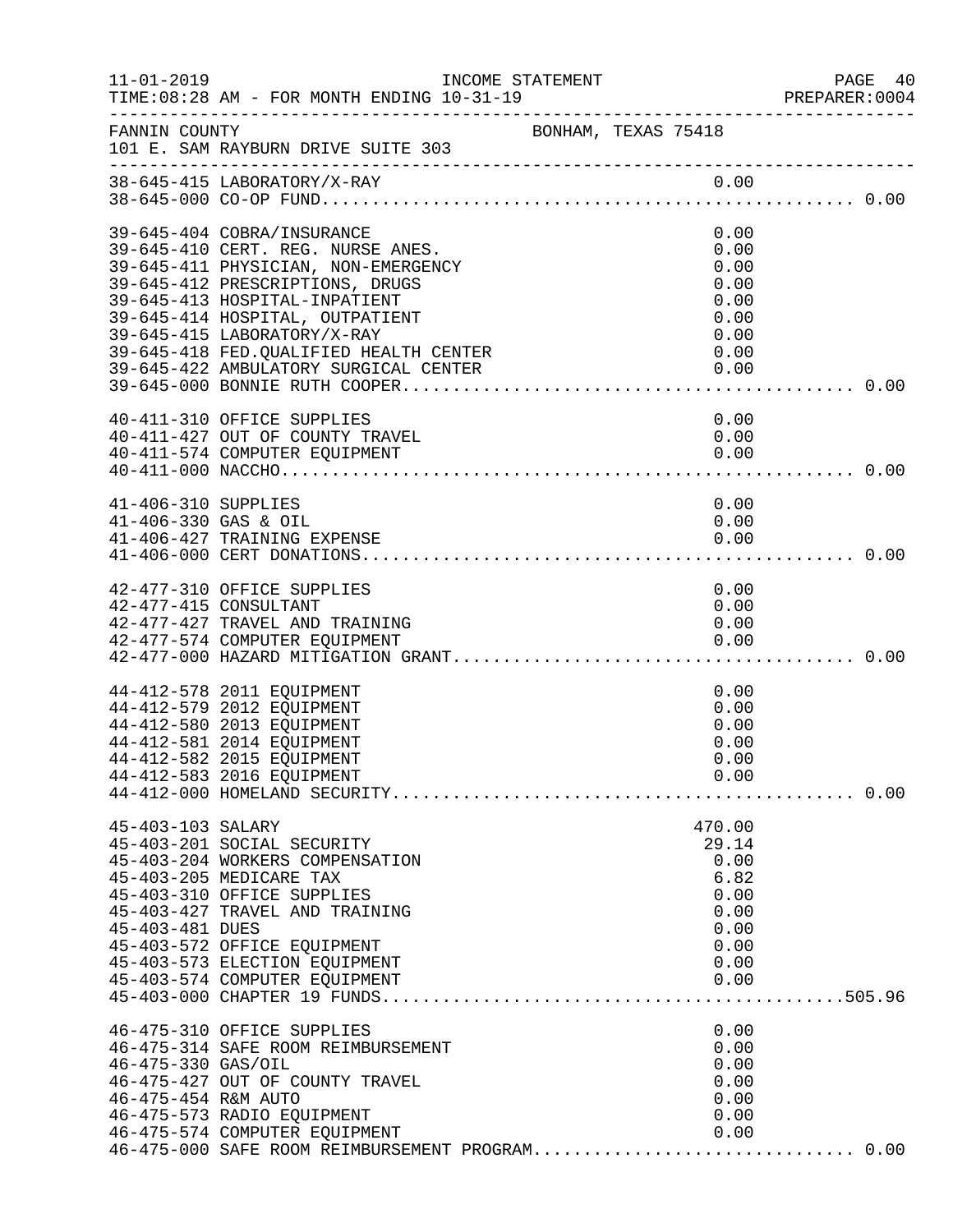| $11 - 01 - 2019$                                                | INCOME STATEMENT<br>TIME: 08:28 AM - FOR MONTH ENDING 10-31-19                                                                                                                                                                                                                                                                                                                                                                         |                     |                                                                                                                              | PAGE 41<br>PREPARER: 0004 |
|-----------------------------------------------------------------|----------------------------------------------------------------------------------------------------------------------------------------------------------------------------------------------------------------------------------------------------------------------------------------------------------------------------------------------------------------------------------------------------------------------------------------|---------------------|------------------------------------------------------------------------------------------------------------------------------|---------------------------|
| FANNIN COUNTY                                                   | 101 E. SAM RAYBURN DRIVE SUITE 303                                                                                                                                                                                                                                                                                                                                                                                                     | BONHAM, TEXAS 75418 |                                                                                                                              |                           |
|                                                                 | 48-403-421 ELECTION INTERNET<br>48-403-485 LICENSE/SUPPORT<br>48-403-573 ELECTION EQUIPMENT                                                                                                                                                                                                                                                                                                                                            |                     | 0.00<br>0.00<br>0.00                                                                                                         |                           |
| 49-475-103 SALARY                                               | 49-475-201 SOCIAL SECURITY<br>49-475-202 GROUP HEALTH INSURANCE<br>49-475-203 RETIREMENT<br>49-475-204 WORKER'S COMPENSATION<br>49-475-205 MEDICARE TAX<br>49-475-310 OFFICE SUPPLIES<br>49-475-427 TRAINING/TUITION/OUT OF COUNTY<br>49-475-572 OFFICE EQUIPMENT<br>49-475-574 COMPUTER EQUIPMENT                                                                                                                                     |                     | 0.00<br>0.00<br>0.00<br>0.00<br>0.00<br>0.00<br>0.00<br>0.00<br>0.00<br>0.00                                                 |                           |
| 50-403-311 POSTAGE                                              | 50-403-310 OFFICE SUPPLIES<br>50-403-427 TRAVEL/TRAINING<br>50-403-430 BIDS AND NOTICES<br>50-403-573 ELECTION EQUIPMENT                                                                                                                                                                                                                                                                                                               |                     | 0.00<br>0.00<br>0.00<br>0.00<br>0.00                                                                                         |                           |
|                                                                 |                                                                                                                                                                                                                                                                                                                                                                                                                                        |                     |                                                                                                                              |                           |
|                                                                 | 52-449-572 OFFICE EQUIPMENT<br>52-449-000 CO.CLK.COURT RECORDS PRES.EQUIPMENT 0.00                                                                                                                                                                                                                                                                                                                                                     |                     | 0.00                                                                                                                         |                           |
|                                                                 | 53-403-437 DIGITAL IMAGING<br>53-403-490 CO.CLERK MISCELLANEOUS                                                                                                                                                                                                                                                                                                                                                                        |                     | 0.00<br>0.00                                                                                                                 |                           |
| 55-560-435 PRINTING                                             | 55-560-427 OUT OF COUNTY TRAVEL<br>55-560-428 TRAINING & TUITION<br>55-560-490 MISCELLANEOUS                                                                                                                                                                                                                                                                                                                                           |                     | 0.00<br>0.00<br>0.00<br>0.00                                                                                                 |                           |
| 56-560-108 SALARY<br>56-560-310 SUPPLIES<br>56-560-454 R&M AUTO | 56-560-201 SOCIAL SECURITY TAXES<br>56-560-202 GROUP HEALTH INSURANCE<br>56-560-203 RETIREMENT<br>56-560-204 WORKERS COMPENSATION<br>56-560-205 MEDICARE TAX<br>56-560-316 EMPLOYEE AWARDS BANQUET<br>56-560-395 UNIFORMS/PROT.VESTS<br>56-560-423 INTERNET SERVICE<br>56-560-427 OUT OF COUNTY TRAVEL<br>56-560-428 TRAINING & TUITION<br>56-560-452 R & M EQUIPMENT<br>56-560-460 EQUIPMENT RENTAL/LEASE<br>56-560-490 MISCELLANEOUS |                     | 0.00<br>0.00<br>0.00<br>0.00<br>0.00<br>0.00<br>0.00<br>0.00<br>0.00<br>0.00<br>0.00<br>0.00<br>0.00<br>0.00<br>0.00<br>0.00 |                           |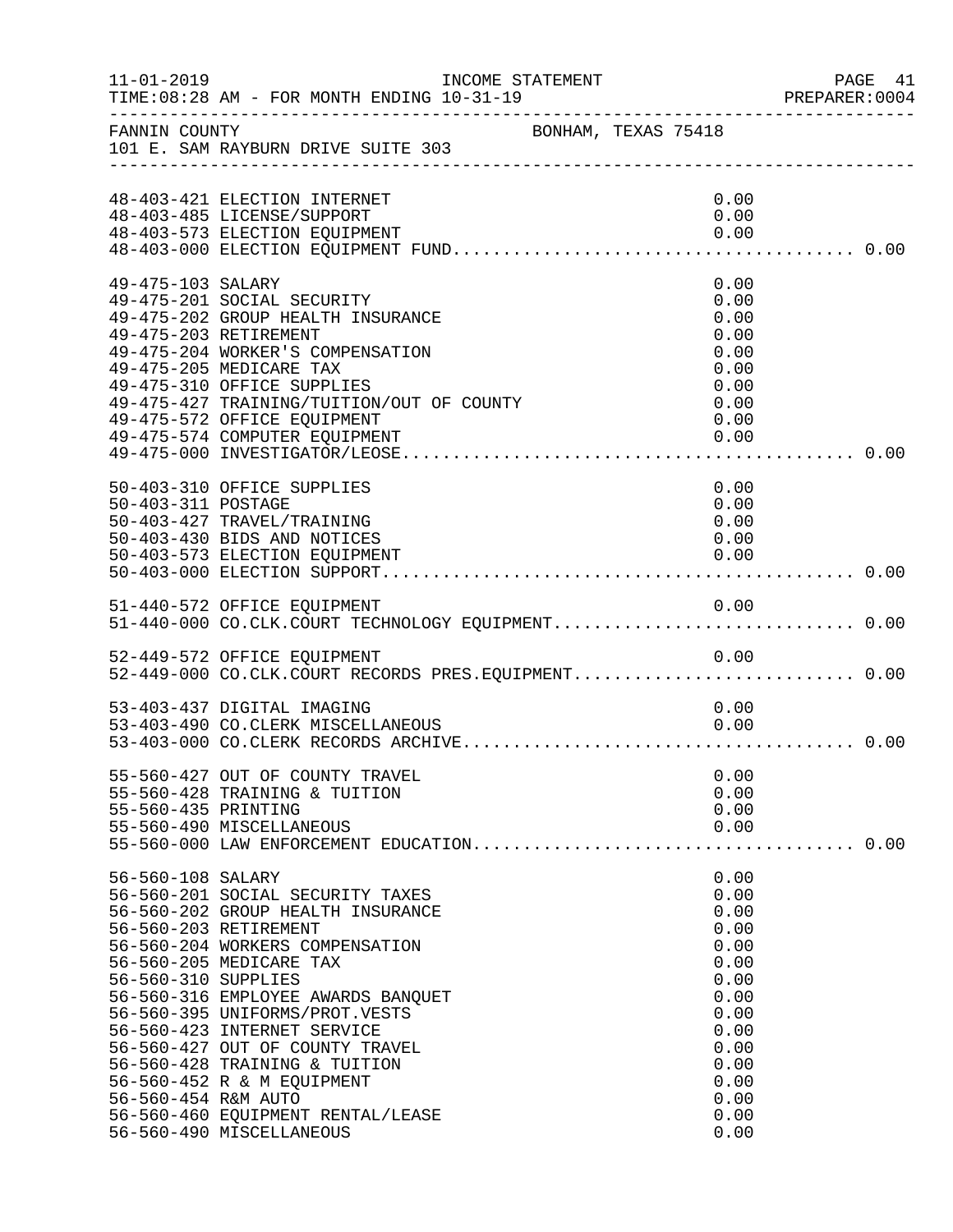| $11 - 01 - 2019$                                                   | TIME: 08:28 AM - FOR MONTH ENDING 10-31-19                                                                                                                                                                                                     |                                                                                                      | PAGE 42<br>PREPARER: 0004 |
|--------------------------------------------------------------------|------------------------------------------------------------------------------------------------------------------------------------------------------------------------------------------------------------------------------------------------|------------------------------------------------------------------------------------------------------|---------------------------|
| FANNIN COUNTY                                                      | _____________________________________<br>BONHAM, TEXAS 75418<br>101 E. SAM RAYBURN DRIVE SUITE 303<br>____________________________                                                                                                             |                                                                                                      |                           |
| 56-560-579 WEAPONS                                                 | 56-560-495 NARCOTICS AND/OR OTHER INVESTIGATIO<br>56-560-499 BANK SERVICE FEES<br>56-560-571 AUTOMOBILES<br>56-560-572 OFFICE EQUIPMENT<br>56-560-573 TELEPHONE/RADIO EQUIPMENT<br>56-560-574 TECHNOLOGY<br>56-560-580 INVESTIGATIVE EQUIPMENT | 0.00<br>0.00<br>0.00<br>$\begin{smallmatrix} &0.00\ 0.00\ 0.00\end{smallmatrix}$<br>2,018.00<br>0.00 |                           |
| 56-565-108 SALARY                                                  | 56-565-201 SOCIAL SECURITY TAXES<br>56-565-202 GROUP HEALTH INSURANCE<br>56-565-203 RETIREMENT<br>56-565-204 WORKERS COMPENSATION<br>56-565-205 MEDICARE TAX<br>56-565-000 INVESTIGATOR CRIMES AGAINST CHILDRE 0.00                            | 0.00<br>0.00<br>0.00<br>0.00<br>0.00<br>0.00                                                         |                           |
| 56-570-572 EQUIPMENT                                               | 56-570-310 OFFICE & MISC. SUPPLIES<br>56-570-395 UNIFORMS/PROT. VESTS/BADGES<br>56-570-571 AUTOMOBILES<br>56-570-574 TECHNOLOGY                                                                                                                | 0.00<br>0.00<br>0.00<br>0.00<br>0.00                                                                 |                           |
| 57-560-310 SUPPLIES<br>57-560-395 UNIFORMS<br>57-560-571 EQUIPMENT | 57-560-427 OUT OF COUNTY TRAVEL<br>57-560-428 TRAINING/TUITION                                                                                                                                                                                 | 0.00<br>0.00<br>0.00<br>0.00<br>0.00                                                                 |                           |
|                                                                    | 59-425-433 DRUG COURT PROGRAMS<br>59-425-437 ATTORNEY FEES DRUG COURT<br>59-425-439 INVESTIGATOR EXPENSE                                                                                                                                       | 0.00<br>0.00<br>0.00                                                                                 |                           |
|                                                                    | 60-620-309 ANNUAL PAYING AGENT REGISTRAR FEES<br>60-620-400 BOND LEGAL FEES<br>60-620-401 CONTINUING DISCLOSURE FEES<br>60-620-490 MISCELLANEOUS<br>60-620-627 PRINCIPAL, 2017 GO BONDS<br>60-620-628 PRINCIPAL, JAIL '98 BONDS                | 0.00<br>0.00<br>0.00<br>0.00<br>0.00<br>0.00                                                         |                           |
|                                                                    | 60-660-667 INTEREST, 2017 GO BONDS<br>60-660-668 INTEREST JAIL'98 BONDS<br>60-660-669 INTEREST, SERIAL BONDS<br>60-660-670 INTEREST, 2018 GO BONDS                                                                                             | 0.00<br>0.00<br>0.00<br>0.00                                                                         |                           |
|                                                                    | 61-440-572 OFFICE EQUIPMENT<br>61-440-000 DIST.CLK.COURT TECHNOLOGY EQUIPMENT 0.00                                                                                                                                                             | 0.00                                                                                                 |                           |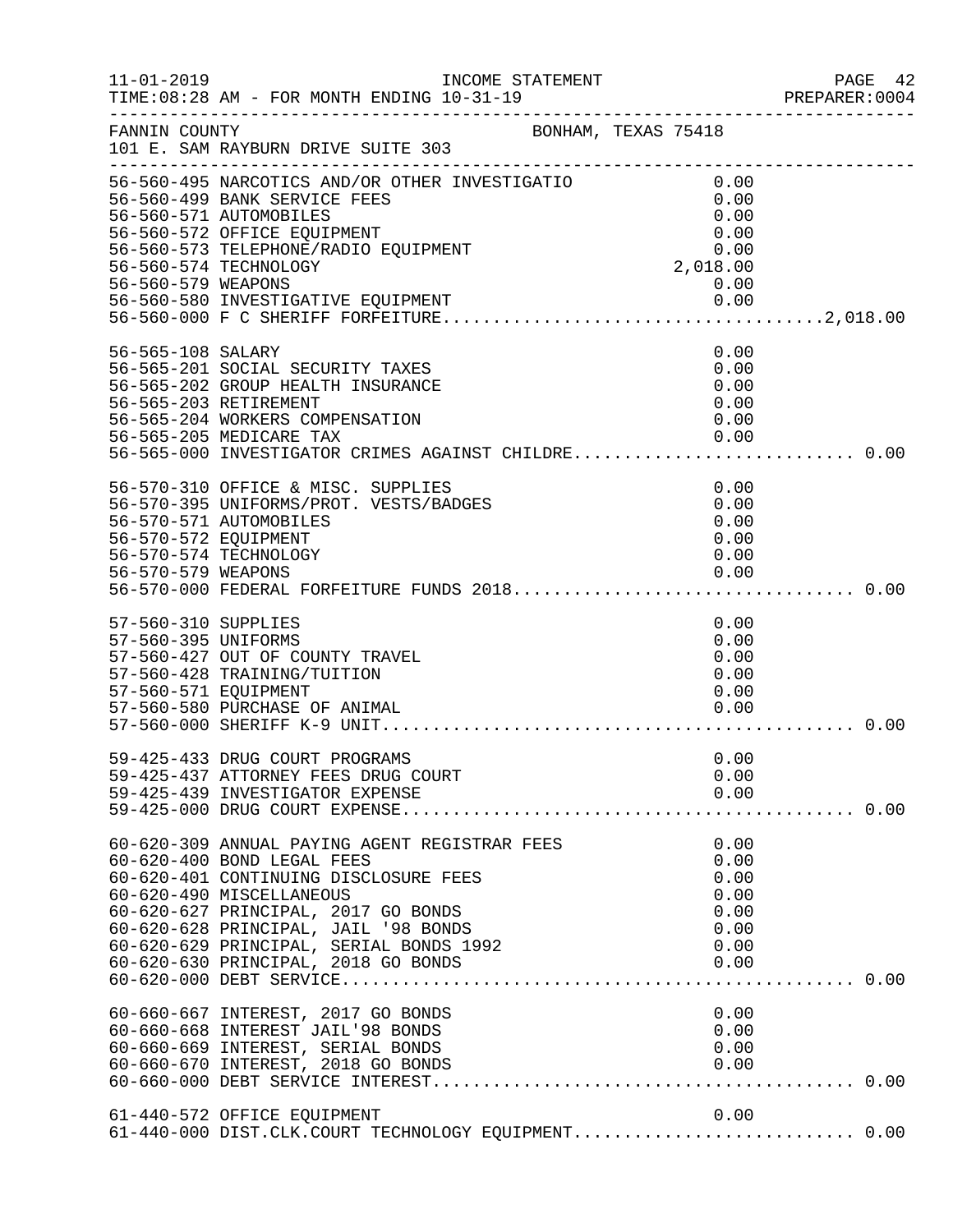| $11 - 01 - 2019$                            |                                                                                                                                                                                                                                                                                                                                                                                                                                                                                         | INCOME STATEMENT | PAGE 43<br>PREPARER: 0004                                                                                                    |
|---------------------------------------------|-----------------------------------------------------------------------------------------------------------------------------------------------------------------------------------------------------------------------------------------------------------------------------------------------------------------------------------------------------------------------------------------------------------------------------------------------------------------------------------------|------------------|------------------------------------------------------------------------------------------------------------------------------|
|                                             | FANNIN COUNTY SONHAM, TEXAS 75418<br>101 E. SAM RAYBURN DRIVE SUITE 303                                                                                                                                                                                                                                                                                                                                                                                                                 |                  |                                                                                                                              |
|                                             | 62-449-572 OFFICE EQUIPMENT                                                                                                                                                                                                                                                                                                                                                                                                                                                             | 0.00             |                                                                                                                              |
|                                             | 63-551-427 OUT OF COUNTY TRAVEL<br>63-551-428 TRAINING & TUITION                                                                                                                                                                                                                                                                                                                                                                                                                        |                  | 0.00<br>0.00                                                                                                                 |
|                                             | 64-552-427 OUT OF COUNTY TRAVEL<br>64-552-428 TRAINING & TUITION                                                                                                                                                                                                                                                                                                                                                                                                                        | 0.00             | 0.00                                                                                                                         |
|                                             | 65-553-427 OUT OF COUNTY TRAVEL<br>65-553-428 TRAINING & TUITION                                                                                                                                                                                                                                                                                                                                                                                                                        | 0.00             | 0.00                                                                                                                         |
|                                             | 66-509-475 CONTINGENCY                                                                                                                                                                                                                                                                                                                                                                                                                                                                  |                  | 0.00                                                                                                                         |
| 66-666-535 BUILDING<br>66-666-695 SURVEYING | 66-666-165 CONSTRUCTION<br>66-666-400 ATTORNEY FEES<br>66-666-402 ENGINEERING<br>66-666-403 ARCHITECTURAL FEES<br>66-666-426 PROFESSIONAL FEES<br>66-666-430 BIDS & NOTICES<br>66-666-450 R & M BUILDINGS<br>66-666-451 ASBESTOS ABATEMENT<br>66-666-453 IT DESIGN/SECURITY DESIGN<br>66-666-482 DEMOLITION<br>66-666-490 MISCELLANEOUS<br>66-666-574 TECHNOLOGY<br>66-666-000 COURTHOUSE CONSTRUCTION PHASE 1                                                                          |                  | 0.00<br>0.00<br>0.00<br>0.00<br>0.00<br>0.00<br>0.00<br>0.00<br>0.00<br>0.00<br>0.00<br>0.00<br>0.00<br>0.00<br>0.00         |
| 66-667-455 SECURITY                         | 66-667-165 CONSTRUCTION<br>66-667-167 CONSTRUCTION MANAGER AGENT<br>66-667-400 ATTORNEY FEES<br>66-667-403 ARCHITECTURAL FEES<br>66-667-421 INTERNET SERVICES<br>66-667-426 PROFESSIONAL FEES<br>66-667-430 BIDS & NOTICES<br>66-667-440 UTILITIES ELECTRICITY<br>66-667-442 UTILITIES WATER<br>66-667-443 TRASH PICK UP<br>66-667-451 ASBESTOS & OTHER TESTING<br>66-667-453 IT DESIGN/SECURITY DESIGN<br>66-667-470 OFFICE LEASE<br>66-667-490 MISCELLANEOUS<br>66-667-574 TECHNOLOGY |                  | 0.00<br>0.00<br>0.00<br>0.00<br>0.00<br>0.00<br>0.00<br>0.00<br>0.00<br>0.00<br>0.00<br>0.00<br>0.00<br>0.00<br>0.00<br>0.00 |
|                                             | 67-560-428 TRAINING & TUITION                                                                                                                                                                                                                                                                                                                                                                                                                                                           | 100.00           |                                                                                                                              |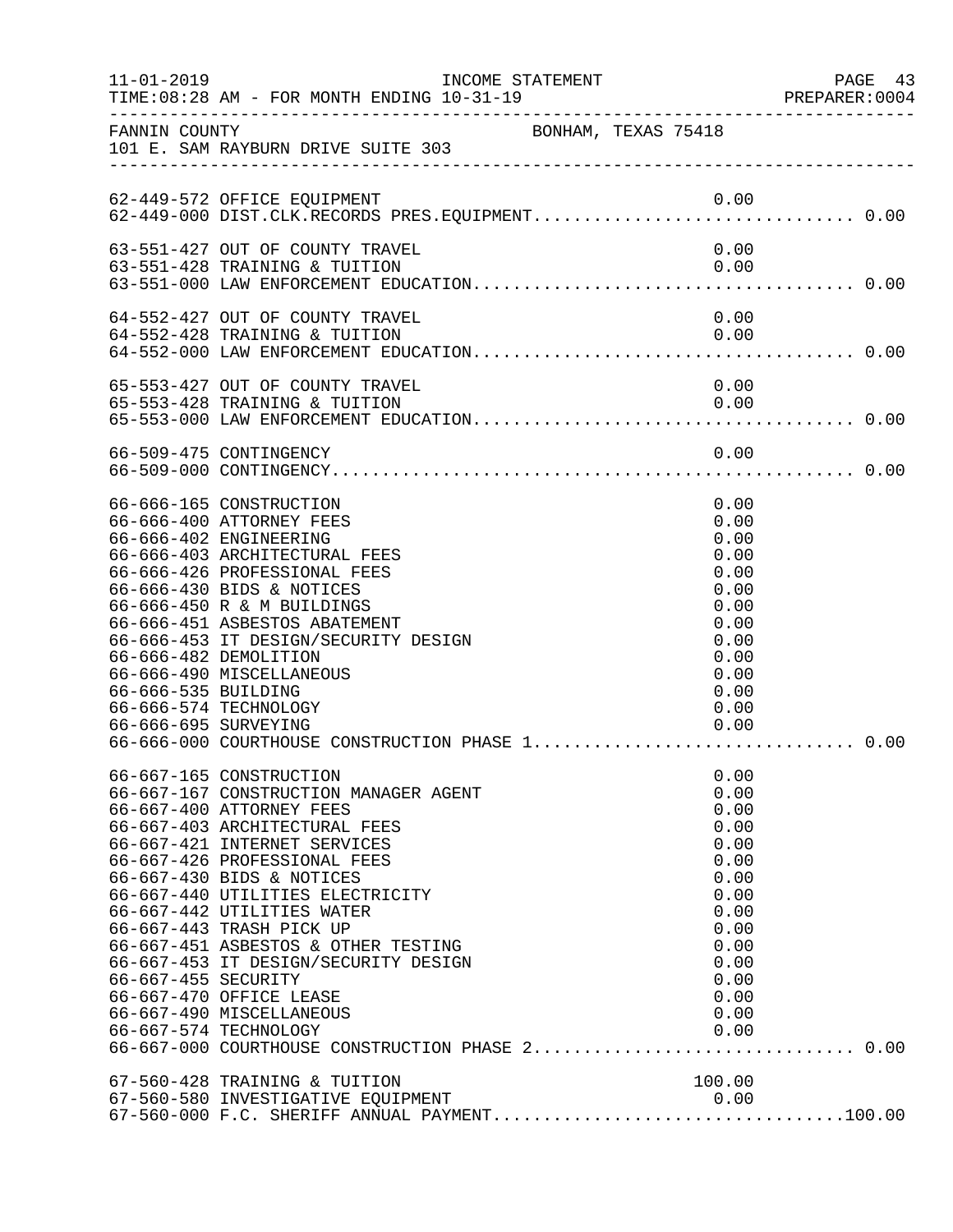| $11 - 01 - 2019$                            | INCOME STATEMENT<br>TIME: 08:28 AM - FOR MONTH ENDING 10-31-19                                                                                                                                                                                     |                                                                              | PAGE 44<br>PREPARER: 0004 |
|---------------------------------------------|----------------------------------------------------------------------------------------------------------------------------------------------------------------------------------------------------------------------------------------------------|------------------------------------------------------------------------------|---------------------------|
| FANNIN COUNTY                               | BONHAM, TEXAS 75418<br>101 E. SAM RAYBURN DRIVE SUITE 303                                                                                                                                                                                          |                                                                              |                           |
|                                             | 68-509-475 CONTINGENCY                                                                                                                                                                                                                             | 0.00                                                                         |                           |
| 68-668-535 BUILDING<br>68-668-695 SURVEYING | 68-668-165 CONSTRUCTION<br>68-668-400 ATTORNEY FEES<br>68-668-402 ENGINEERING<br>68-668-403 ARCHITECTURAL FEES<br>68-668-426 PROFESSIONAL FEES<br>68-668-430 BIDS & NOTICES<br>68-668-450 R & M BUILDINGS<br>68-668-490 MISCELLANEOUS              | 0.00<br>0.00<br>0.00<br>0.00<br>0.00<br>0.00<br>0.00<br>0.00<br>0.00<br>0.00 |                           |
|                                             | 70-622-399 CLAIM SETTLEMENTS<br>70-622-426 APPRAISAL FEES<br>70-622-429 RELOCATING UTILITIES<br>70-622-449 CONTRACT EXPENSES FOR FM87 R.O.W. 6.00                                                                                                  | 0.00<br>0.00<br>0.00                                                         |                           |
|                                             | 70-629-500 RIGHT OF WAY PUR HWY #82<br>70-629-500 RIGHT OF WAY PUR HWY #82<br>70-629-501 RIGHT OF WAY PURCHASE FM #87<br>70-629-502 RIGHT OF WAY PURCHASE HWY #121 0.00<br>70-629-503 RIGHT OF WAY PURCHASE HWY.78 0.00<br>70-629-000 RIGHT OF WAY | 0.00                                                                         |                           |
| 71-475-108 SALARY                           | 71-475-201 SOCIAL SECURITY TAXES<br>71-475-202 GROUP HEALTH INSURANCE<br>71-475-203 RETIREMENT<br>71-475-204 WORKERS COMPENSATION<br>71-475-205 MEDICARE TAX<br>71-475-000 INVESTIGATOR CRIMES AGAINST WOMEN 0.00                                  | 0.00<br>0.00<br>0.00<br>0.00<br>0.00<br>0.00                                 |                           |
| 72-560-108 SALARY                           | 72-560-201 SOCIAL SECURITY TAXES<br>72-560-202 GROUP HEALTH INSURANCE<br>72-560-203 RETIREMENT<br>72-560-204 WORKERS COMPENSATION<br>72-560-205 MEDICARE TAX<br>72-560-000 INVESTIGATOR CRIMES AGAINST CHILDRE 0.00                                | 0.00<br>0.00<br>0.00<br>0.00<br>0.00<br>0.00                                 |                           |
|                                             | 78-319-179 FOR MAINTENANCE OF ROADS                                                                                                                                                                                                                | 0.00                                                                         |                           |
|                                             | 78-628-341 R & B MAT. ROCK & GRAVEL                                                                                                                                                                                                                | 0.00                                                                         |                           |
|                                             | 79-622-571 PURCHASE OF MACH/EQUIPMENT                                                                                                                                                                                                              | 0.00                                                                         |                           |
|                                             | 80-570-490 MISCELLANEOUS                                                                                                                                                                                                                           | 0.00                                                                         |                           |
|                                             | 81-590-490 MISCELLANEOUS<br>81-590-576 LUCAS CHEST COMPRESSION SYSTEM                                                                                                                                                                              | 0.00<br>0.00                                                                 |                           |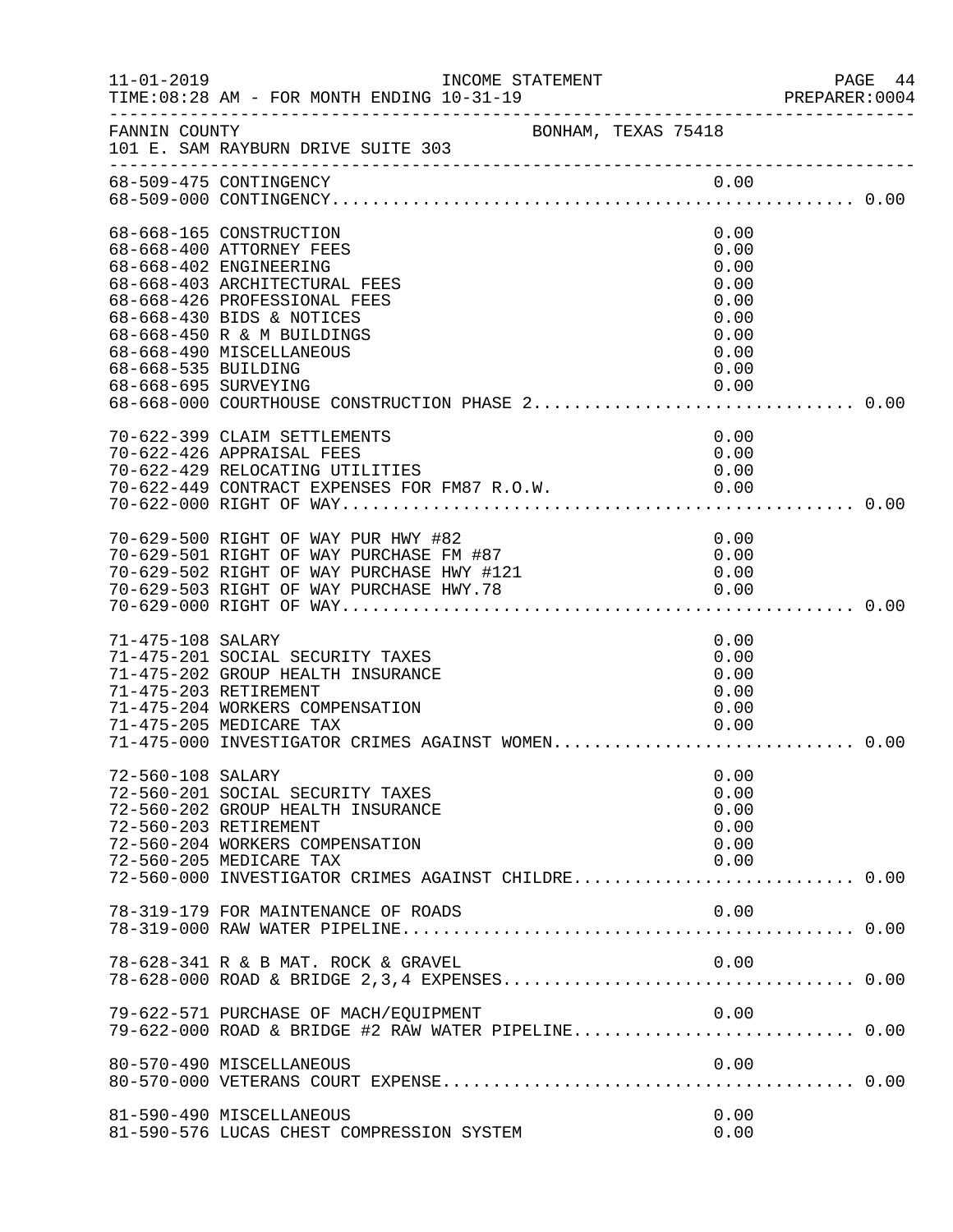| $11 - 01 - 2019$   | INCOME STATEMENT<br>TIME: 08:28 AM - FOR MONTH ENDING 10-31-19<br>______________________________________                                                                                                                                                                                                                                                                                                                                                                                                                                                                                                                                                                                                                                                                                                   |                                                                                                                                                                                                      | PAGE 45<br>PREPARER: 0004 |
|--------------------|------------------------------------------------------------------------------------------------------------------------------------------------------------------------------------------------------------------------------------------------------------------------------------------------------------------------------------------------------------------------------------------------------------------------------------------------------------------------------------------------------------------------------------------------------------------------------------------------------------------------------------------------------------------------------------------------------------------------------------------------------------------------------------------------------------|------------------------------------------------------------------------------------------------------------------------------------------------------------------------------------------------------|---------------------------|
| FANNIN COUNTY      | BONHAM, TEXAS 75418<br>101 E. SAM RAYBURN DRIVE SUITE 303                                                                                                                                                                                                                                                                                                                                                                                                                                                                                                                                                                                                                                                                                                                                                  |                                                                                                                                                                                                      |                           |
|                    |                                                                                                                                                                                                                                                                                                                                                                                                                                                                                                                                                                                                                                                                                                                                                                                                            |                                                                                                                                                                                                      |                           |
|                    | 82-623-341 R & B MAT. ROCK & GRAVEL<br>82-623-344 R & B MAT. ASPHALT/ROAD OIL<br>82-623-490 MISCELLANEOUS<br>82-623-000 ROAD & BRIDGE #3 LAKE ROAD EXPENSES 0.00                                                                                                                                                                                                                                                                                                                                                                                                                                                                                                                                                                                                                                           | 0.00<br>0.00<br>0.00                                                                                                                                                                                 |                           |
|                    | 82-626-457 R & M MACHINERY GAS & OIL<br>82-626-458 R & M MACHINERY PARTS<br>82-626-460 EQUIPMENT RENTAL/LEASE<br>82-626-571 PURCHASE OF MACH/EQUIPMENT<br>82-626-571 PURCHASE OF MACH/EQUIPMENT 0.00<br>82-626-000 ROAD & BRIDGE #3 RAW WATER PIPELINE0.00                                                                                                                                                                                                                                                                                                                                                                                                                                                                                                                                                 | 0.00<br>0.00<br>0.00<br>0.00                                                                                                                                                                         |                           |
|                    | 83-624-341 R & B MAT. ROCK & GRAVEL<br>83-624-344 R & B MAT. ASPHALT/ROAD OIL<br>83-624-490 MISCELLANEOUS<br>83-624-571 PURCHASE OF MACH./EQUIP. 0.00<br>83-624-000 ROAD & BRIDGE #4 LAKE ROAD EXPENSES0.00                                                                                                                                                                                                                                                                                                                                                                                                                                                                                                                                                                                                | 0.00<br>0.00<br>0.00                                                                                                                                                                                 |                           |
|                    | 83-627-106 SALARY PRECINCT EMPLOYEE<br>83-627-201 SOCIAL SECURITY TAXES<br>83-627-202 GROUP HEALTH INSURANCE<br>83-627-203 RETIREMENT<br>83-627-204 WORKERS COMPENSATION<br>83-627-205 MEDICARE TAX<br>83-627-457 R & M MACHINERY GAS & OIL<br>83-627-458 R & M MACHINERY PARTS<br>83-627-460 EQUIPMENT RENTAL/LEASE<br>83-627-571 PURCHASE OF MACH/EQUIPMENT 0.00<br>83-627-000 ROAD & BRIDGE #4 RAW WATER PIPELINE0.00                                                                                                                                                                                                                                                                                                                                                                                   | 0.00<br>0.00<br>0.00<br>0.00<br>0.00<br>0.00<br>0.00<br>0.00<br>0.00                                                                                                                                 |                           |
| 84-560-579 WEAPONS | 84-560-104 SALARIES DEPUTIES<br>84-560-201 SOCIAL SECURITY TAXES<br>84-560-202 GROUP HEALTH INSURANCE<br>84-560-203 RETIREMENT<br>84-560-204 WORKERS' COMPENSATION<br>84-560-205 MEDICARE TAX<br>84-560-206 UNEMPLOYMENT EXPENSE<br>84-560-250 EMPLOYEE PHYSICALS<br>84-560-320 WEAPONS SUPPLIES<br>84-560-321 PATROL SUPPLIES<br>84-560-395 UNIFORMS/OTHER<br>84-560-421 CELL PHONE<br>84-560-422 R & M RADIO<br>84-560-427 TRAVEL AND TRAINING<br>84-560-452 R & M EQUIPMENT<br>84-560-453 TYLER/CAD MAINTENANCE<br>84-560-454 R & M AUTO, BOATS, ATV<br>84-560-487 AUTO & OTHER EQUIPMENT INSURANCE<br>84-560-488 LAW ENFORCEMENT INSURANCE<br>84-560-488 LAW E<br>84-560-573 EMERGENCY RADIO IMPROVEMENTS<br>84-560-574 TECHNOLOGY<br>84-560-574 TECHNOLOGY<br>84-560-575 PURCHASE AUTOS, BOATS, ATV'S | 8,902.80<br>549.84<br>2,807.84<br>1,015.79<br>0.00<br>128.57<br>0.00<br>0.00<br>0.00<br>0.00<br>0.00<br>0.00<br>0.00<br>0.00<br>0.00<br>0.00<br>0.00<br>0.00<br>0.00<br>0.00<br>0.00<br>0.00<br>0.00 |                           |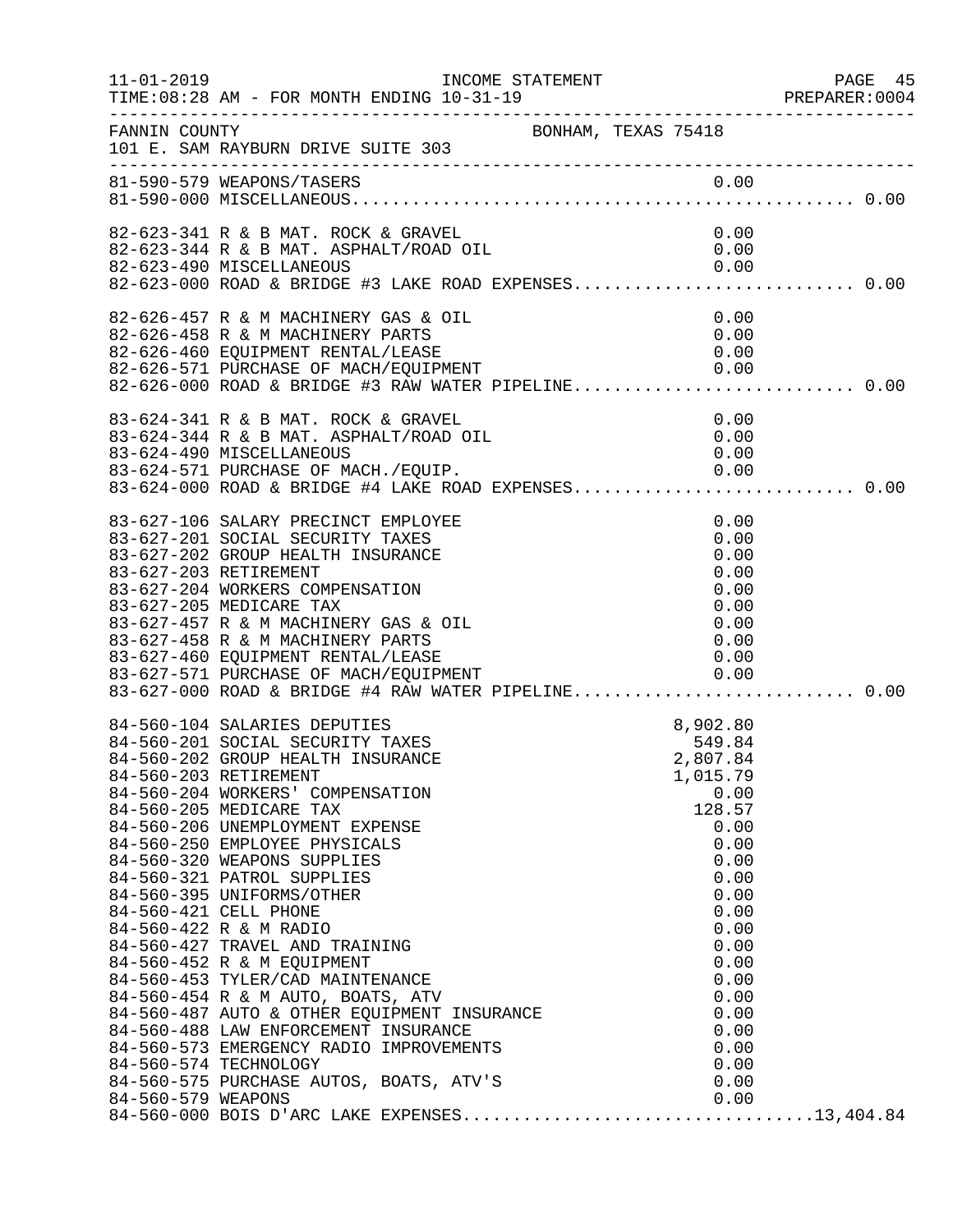|                      |                                                                                                                |  |                        | PREPARER: 0004 |
|----------------------|----------------------------------------------------------------------------------------------------------------|--|------------------------|----------------|
|                      | FANNIN COUNTY<br>101 E. SAM RAYBURN DRIVE SUITE 303                                                            |  |                        |                |
|                      | 85-520-186 DEPOSIT REFUND<br>85-520-341 R & M ROADS<br>85-520-342 R & M CAMPGROUNDS                            |  | 300.00<br>0.00<br>0.00 |                |
| 85-520-343 R & M DAM | 85-520-440 UTILITIES ELECTRICITY<br>85-520-442 UTILITIES WATER                                                 |  | 0.00<br>41.06<br>0.00  |                |
|                      | 85-520-443 TRASH PICK-UP                                                                                       |  | 0.00                   |                |
|                      |                                                                                                                |  |                        |                |
|                      |                                                                                                                |  |                        |                |
|                      | 87-575-310 OFFICE SUPP./MISC.<br>87-575-319 RESTITUTION                                                        |  | 20.24<br>161.00        |                |
|                      | 87-575-320 COURT COSTS<br>87-575-321 REIMBURSEMENT OF FEES FOR OTHER COU $0.00$<br>87-575-331 COMPUTER EXPENSE |  | 0.00<br>0.00           |                |
|                      | 87-575-416 STRUCTURAL FAMILY THERAPY<br>87-575-427 TRAVEL AND THAT IN THERAPY                                  |  |                        |                |
|                      | 88-645-409 DIABETIC SUPPLIES                                                                                   |  | 0.00                   |                |
|                      | 88-645-410 CERT. REG. NURSE ANES.<br>88-645-411 PHYSICIAN, NON-EMERGENCY                                       |  | 0.00<br>0.00           |                |
|                      | 88-645-412 PRESCRIPTIONS, DRUGS<br>88-645-413 HOSPITAL, INPATIENT<br>88-645-414 HOSPITAL, OUTPATIENT           |  | 0.00<br>0.00<br>0.00   |                |
|                      | 88-645-415 LABORATORY/X-RAY<br>88-645-418 FED. QUALIFIED HEALTH CENTER                                         |  | 0.00<br>0.00           |                |
|                      | 88-645-420 RURAL HEALTH CLINIC<br>88-645-422 AMBULATORY SURGICAL CENTER<br>88-645-423 MEDICAL EQUIP. PURCHASE  |  | 0.00<br>0.00<br>0.00   |                |
|                      |                                                                                                                |  |                        |                |
|                      |                                                                                                                |  |                        |                |
|                      | 89-588-103 SALARY COMM.CORR.OFFICERS<br>89-588-201 SOCIAL SECURITY TAX                                         |  | 0.00<br>0.00           |                |
|                      | 89-588-202 GROUP HEALTH INSURANCE<br>89-588-203 RETIREMENT<br>89-588-204 WORKERS COMPENSATION                  |  | 0.00<br>0.00<br>0.00   |                |
|                      | 89-588-205 MEDICARE TAX<br>89-588-310 OFFICE SUPPLIES                                                          |  | 0.00<br>0.00           |                |
|                      | 89-588-574 COMPUTER EQUIPMENT                                                                                  |  | 0.00                   |                |
|                      | 89-589-416 STRUCTURAL FAMILY THERAPY<br>89-589-469 UNEXPENDED FUNDS                                            |  | 0.00<br>0.00           |                |
|                      | 89-589-000 REGIONAL DIVERSIONS ALTERNATIVES 0.00<br>89-590-102 SALARY APPOINTED OFFICIAL                       |  | 4,102.62               |                |
|                      | 89-590-103 SALARY COMM.CORR.OFFICERS<br>89-590-201 SOCIAL SECURITY TAX                                         |  | 5,110.50<br>556.38     |                |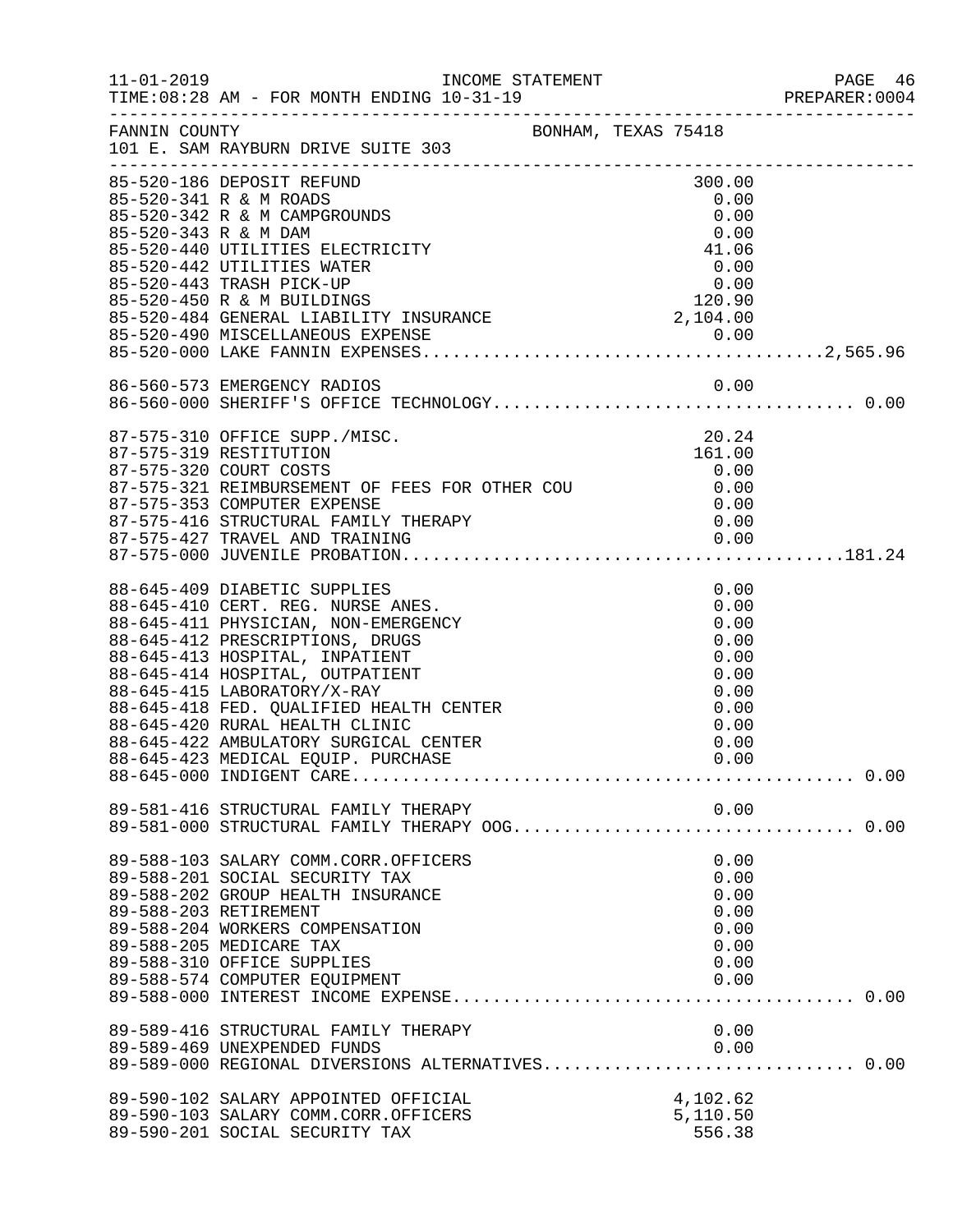|                                                                                                                                                                                                                                                                                                                                                |                |  |                                                                            | PREPARER: 0004 |
|------------------------------------------------------------------------------------------------------------------------------------------------------------------------------------------------------------------------------------------------------------------------------------------------------------------------------------------------|----------------|--|----------------------------------------------------------------------------|----------------|
| FANNIN COUNTY<br>101 E. SAM RAYBURN DRIVE SUITE 303                                                                                                                                                                                                                                                                                            |                |  |                                                                            |                |
| ANNIN COUNTY<br>101 E. SAM RAYBURN DRIVE SUITE<br>39-590-202 GROUP HEALTH INSURANCE<br>89-590-203 RETIREMENT INSURANCE<br>89-590-203 NEDICARE TAX<br>89-590-205 MEDICARE TAX<br>89-590-310 OFFICE SUPPLIES<br>89-590-310 OFFICE SUPPLIES<br>89<br>89-590-499 BANK SERVICE FEES 0.00<br>89-590-000 BASIC PROBATION SUPERVISION14,050.06         | $\overline{S}$ |  |                                                                            |                |
| 89-591-102 SALARY APPOINTED OFFICIAL<br>89-591-103 SALARY COMM.CORR.OFFICERS<br>89-591-201 SOCIAL SECURITY TAX<br>89-591-202 GROUP HEALTH INSURANCE<br>89-591-203 RETIREMENT<br>89-591-203 RETIREMENT<br>89-591-203 RETIREMENT<br>89-591-204                                                                                                   |                |  |                                                                            |                |
| 89-592-102 SALARY APPOINTED OFFICIAL<br>89-592-103 SALARY COMM.CORR.OFFICERS<br>89-592-201 SOCIAL SECURITY TAX<br>89-592-202 GROUP HEALTH INSURANCE<br>89-592-203 RETIREMENT<br>89-592-204 WORKERS COMPENSATION<br>89-592-205 MEDICARE TAX<br>89-592-408 DETENTION<br>89-592-469 UNEXPENDED FUNDS                                              | EXECUTION      |  | TAL<br>ERS 226.68 282.36 30.69 122.85 57.99 0.00 7<br>7.17<br>0.00<br>0.00 |                |
| 89-593-102 SALARY APPOINTED OFFICIAL<br>89-593-103 SALARY COMM.CORR.OFFICERS<br>89-593-201 SOCIAL SECURITY TAX<br>89-593-202 GROUP HEALTH INSURANCE<br>89-593-203 RETIREMENT<br>89-593-204 WORKERS COMPENSATION<br>89-593-205 MEDICARE TAX                                                                                                     |                |  | 356.76<br>444.39<br>48.39<br>193.59<br>91.47<br>0.00<br>11.34              |                |
| 89-594-102 SALARY APPOINTED OFFICIAL 89-594-103 SALARY COMM.CORR.OFFICERS 122.40<br>89-594-201 SOCIAL SECURITY TAX 13.38<br>89-594-202 GROUP HEALTH INSURANCE 53.37<br>89-594-203 RETIREMENT 25.20<br>89-594-203 RETIREMENT<br>89-594-204 WORKERS COMPENSATION<br>89-594-205 MEDICARE TAX<br>89-594-413 PSYCHOLOGICAL<br>89-594-414 COUNSELING |                |  | 25.20<br>0.00<br>3.15<br>1,075.00<br>0.00                                  |                |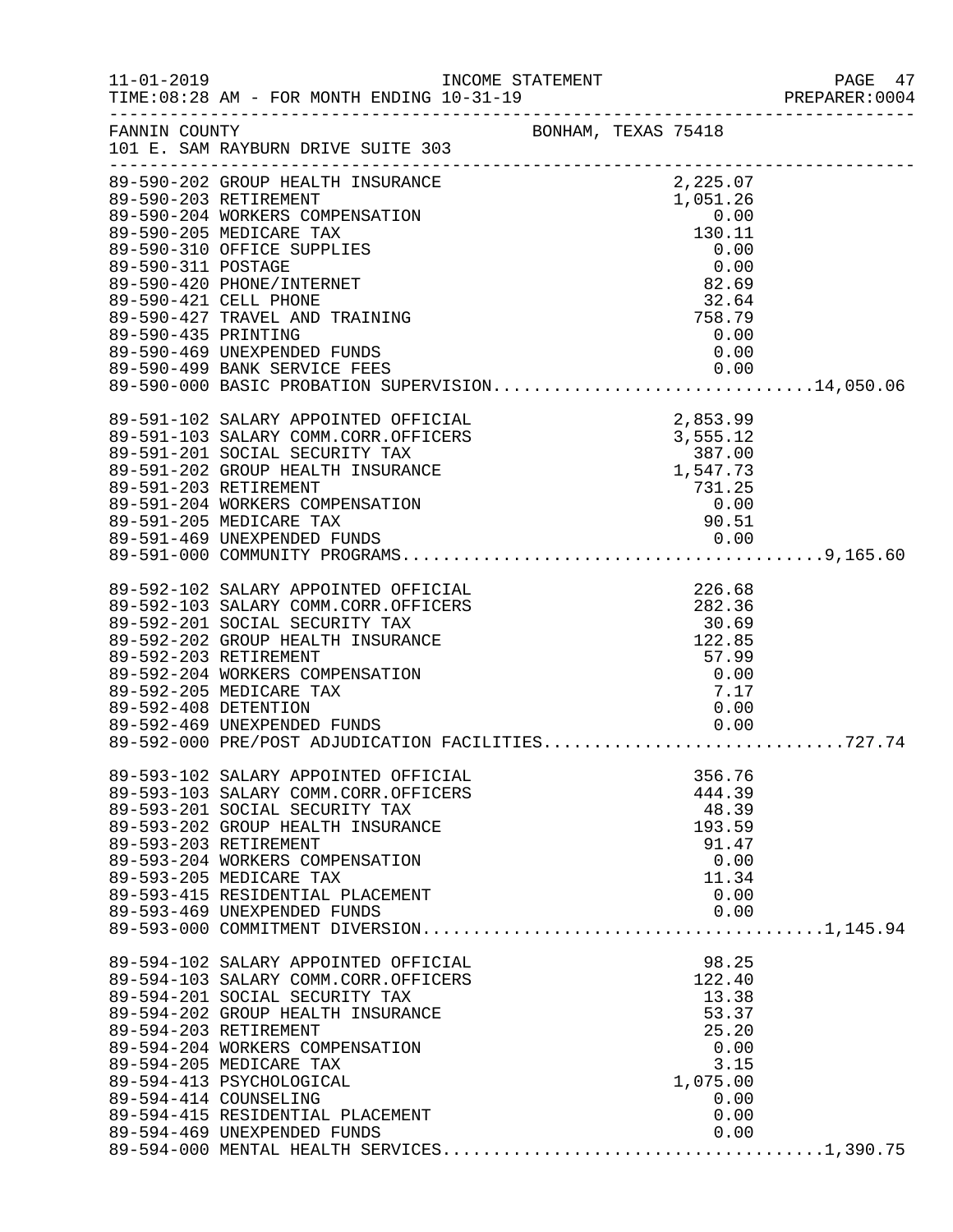|                                                | FANNIN COUNTY<br>101 E. SAM RAYBURN DRIVE SUITE 303                                                                                                                                                                                                                                                                                                                                                                                                                              |                                                                                                                                                   |  |
|------------------------------------------------|----------------------------------------------------------------------------------------------------------------------------------------------------------------------------------------------------------------------------------------------------------------------------------------------------------------------------------------------------------------------------------------------------------------------------------------------------------------------------------|---------------------------------------------------------------------------------------------------------------------------------------------------|--|
|                                                | 89-994-415 RESIDENTIAL PLACEMENT<br>89-994-488 LAW ENFORCEMENT INSURANCE 694.44<br>89-994-000 LOCAL FUNDS CARRIED FORWARD4,894.44                                                                                                                                                                                                                                                                                                                                                |                                                                                                                                                   |  |
| 89-995-203 RETIREMENT<br>89-995-414 COUNSELING | 89-995-102 SALARY APPOINTED OFFICIAL<br>89-995-103 SALARY COMM.CORR.OFFICERS<br>89-995-105 OFFICE MANAGER<br>89-995-201 SOCIAL SECURITY TAX<br>89-995-202 GROUP HEALTH INSURANCE<br>89-995-204 WORKERS COMPENSATION<br>89-995-205 MEDICARE TAX<br>89-995-401 AUDIT EXPENSE<br>89-995-404 DETENTION OPERATING COST FY20<br>89-995-405 DETENTION OPERATING COST FY19<br>89-995-415 RESIDENTIAL PLACEMENT<br>89-995-416 STRUCTURAL FAMILY THERAPY<br>89-995-427 TRAVEL AND TRAINING | 566.94<br>706.23<br>0.00<br>76.86<br>$76.86$<br>$307.53$<br>$145.26$<br>$0.00$<br>$17.97$<br>0.00<br>0.00<br>0.00<br>0.00<br>0.00<br>0.00<br>0.00 |  |
|                                                | 92-700-310 OFFICE SUPPLIES<br>92-700-430 BIDS AND NOTICES<br>92-700-484 APPRAISALS<br>93-909-414 GRANT ADMINISTRATION                                                                                                                                                                                                                                                                                                                                                            | 0.00<br>0.00<br>0.00<br>0.00                                                                                                                      |  |
|                                                | 93-909-415 CONSTRUCTION EXPENSE                                                                                                                                                                                                                                                                                                                                                                                                                                                  | 0.00                                                                                                                                              |  |
|                                                |                                                                                                                                                                                                                                                                                                                                                                                                                                                                                  |                                                                                                                                                   |  |
|                                                |                                                                                                                                                                                                                                                                                                                                                                                                                                                                                  |                                                                                                                                                   |  |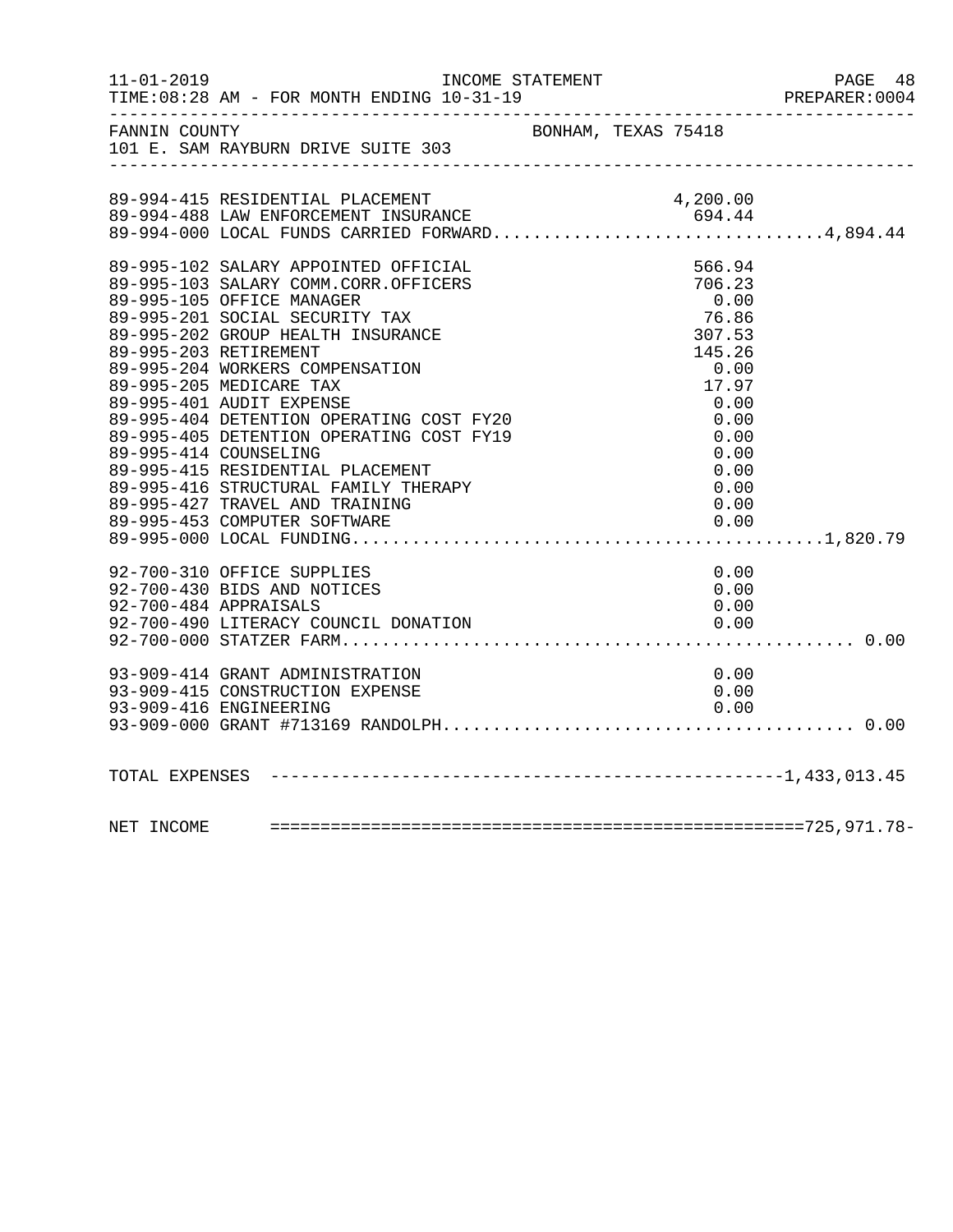| $11 - 01 - 2019$    | BALANCE SHEET                                                                                                                                                                                                                                                                     |                                                                                           | PAGE 1<br>PREPARER:0004 |
|---------------------|-----------------------------------------------------------------------------------------------------------------------------------------------------------------------------------------------------------------------------------------------------------------------------------|-------------------------------------------------------------------------------------------|-------------------------|
| FANNIN COUNTY       | 101 E. SAM RAYBURN DRIVE SUITE 303                                                                                                                                                                                                                                                | BONHAM, TEXAS 75418                                                                       |                         |
|                     | ***** ASSETS *****                                                                                                                                                                                                                                                                |                                                                                           |                         |
| 10-100-100 PAYROLL  |                                                                                                                                                                                                                                                                                   | 832.31                                                                                    |                         |
| 10-103-175 TEXPOOL  | 10-103-100 GENERAL-COMBINED FUNDS CHECKING<br>10-103-110 BUSINESS MONEY FUND ACCOUNT                                                                                                                                                                                              | 79,531.42<br>(223, 473.97)<br>3,398,072.16                                                |                         |
|                     |                                                                                                                                                                                                                                                                                   |                                                                                           |                         |
|                     | 10-105-003 COUNTY CLERK CHANGE FUND<br>10-105-075 CO.ATTORNEY CHANGE FUND<br>10-105-115 JURY CASH ON HAND<br>10-105-450 DISTRICT CLK.CHANGE FUND<br>10-105-455 JP#1 CASH ON HAND<br>10-105-457 JP#3 CASH ON HAND                                                                  | 100.00<br>0.00<br>1,000.00<br>50.00<br>100.00<br>100.00                                   |                         |
|                     | 10-120-305 FINES RECEIVABLE<br>10-120-306 ALLOWANCE FOR UNCOLLECTIBLES<br>10-120-307 ALOWANCE FOR UNCOLLECTIBLES HOSPITA 100,000.00-<br>10-120-311 TAXES RECEIVABLE<br>10-120-312 DUE FROM OTHER GOVERNMENTS<br>10-120-313 DUE FROM OTHER FUNDS<br>10-120-314 ACCOUNTS RECEIVABLE | 6, 459, 373. 14<br>1,861,839.03-<br>650, 315.52<br>161, 132.87<br>65,602.51<br>108,835.30 |                         |
|                     | 10-133-089 DUE FROM T.J.P.C.                                                                                                                                                                                                                                                      | 0.00                                                                                      |                         |
| 10-513-162 BUILDING |                                                                                                                                                                                                                                                                                   | 0.00                                                                                      |                         |
|                     | 10-999-100 A/P CLEARING ACCOUNT                                                                                                                                                                                                                                                   | 0.00                                                                                      |                         |
| 11-100-100 PAYROLL  |                                                                                                                                                                                                                                                                                   | 0.00                                                                                      |                         |
|                     | 11-102-100 A/P CLEARING                                                                                                                                                                                                                                                           | 0.00                                                                                      |                         |
|                     | 11-103-100 C.H. SECURITY-COMBINED FUNDS CKING 116,753.60                                                                                                                                                                                                                          |                                                                                           |                         |
|                     | 11-120-313 DUE FROM OTHER FUNDS                                                                                                                                                                                                                                                   | 1,107.67                                                                                  |                         |
|                     | 12-102-100 A/P CLEARING                                                                                                                                                                                                                                                           | 0.00                                                                                      |                         |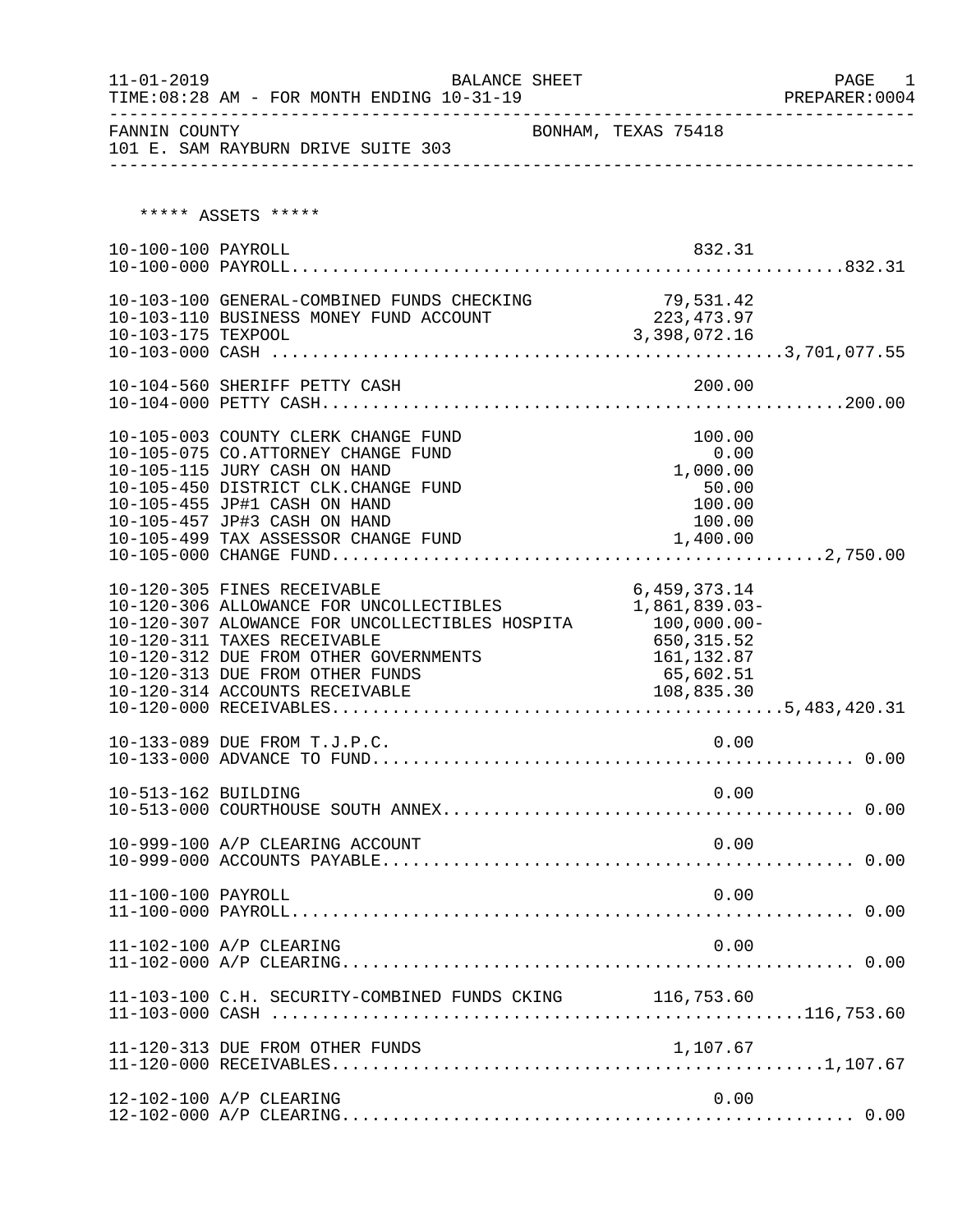| $11 - 01 - 2019$   | BALANCE SHEET<br>TIME: 08:28 AM - FOR MONTH ENDING 10-31-19<br>. _ _ _ _ _ _ _ _ _ _ _ _ _ _ _ |          | PAGE 2 |
|--------------------|------------------------------------------------------------------------------------------------|----------|--------|
| FANNIN COUNTY      | BONHAM, TEXAS 75418<br>101 E. SAM RAYBURN DRIVE SUITE 303                                      |          |        |
|                    | 12-103-100 CO.CLK.VITAL STAT.-COMB.FUNDS CKING 3,520.88                                        |          |        |
|                    | 12-120-313 DUE FROM OTHER FUNDS                                                                | 81.00    |        |
|                    | 13-102-100 A/P CLEARING                                                                        | 0.00     |        |
|                    | 13-103-113 SURETY BAIL BOND FEE                                                                | 3,705.00 |        |
|                    | 14-102-100 A/P CLEARING                                                                        | 0.00     |        |
|                    | 14-103-100 JUST.CT.BLDG.SEC.-COMB.FUNDS CKING 18,040.27                                        |          |        |
|                    | 14-120-313 DUE FROM OTHER FUNDS                                                                |          |        |
|                    | 16-102-100 A/P CLEARING                                                                        | 0.00     |        |
|                    | 16-103-100 CO.JUDGE EXCESS SUPP.-COMB.FUND CK 17,442.50                                        |          |        |
|                    | 17-102-100 A/P CLEARING                                                                        | 0.00     |        |
|                    | 17-103-100 PROB.JUDGES ED.-COMB. FUNDS CKING 5,237.50                                          |          |        |
|                    | 17-120-313 DUE FROM OTHER FUNDS                                                                | 45.00    |        |
| 18-100-100 PAYROLL |                                                                                                | 0.00     |        |
|                    | 18-102-100 A/P CLEARING                                                                        | 0.00     |        |
|                    | 18-103-100 CO.CLK.REC.MNGMT.-COMB.FUNDS CKING 68,780.73                                        |          |        |
|                    | 18-120-313 DUE FROM OTHER FUNDS                                                                | 5,997.70 |        |
| 19-100-100 PAYROLL |                                                                                                | 0.00     |        |
|                    | 19-102-100 A/P CLEARING                                                                        | 0.00     |        |
|                    | 19-103-100 DIST.CLK.REC.MNGMT-COMB.FUNDS CKING 13,063.02                                       |          |        |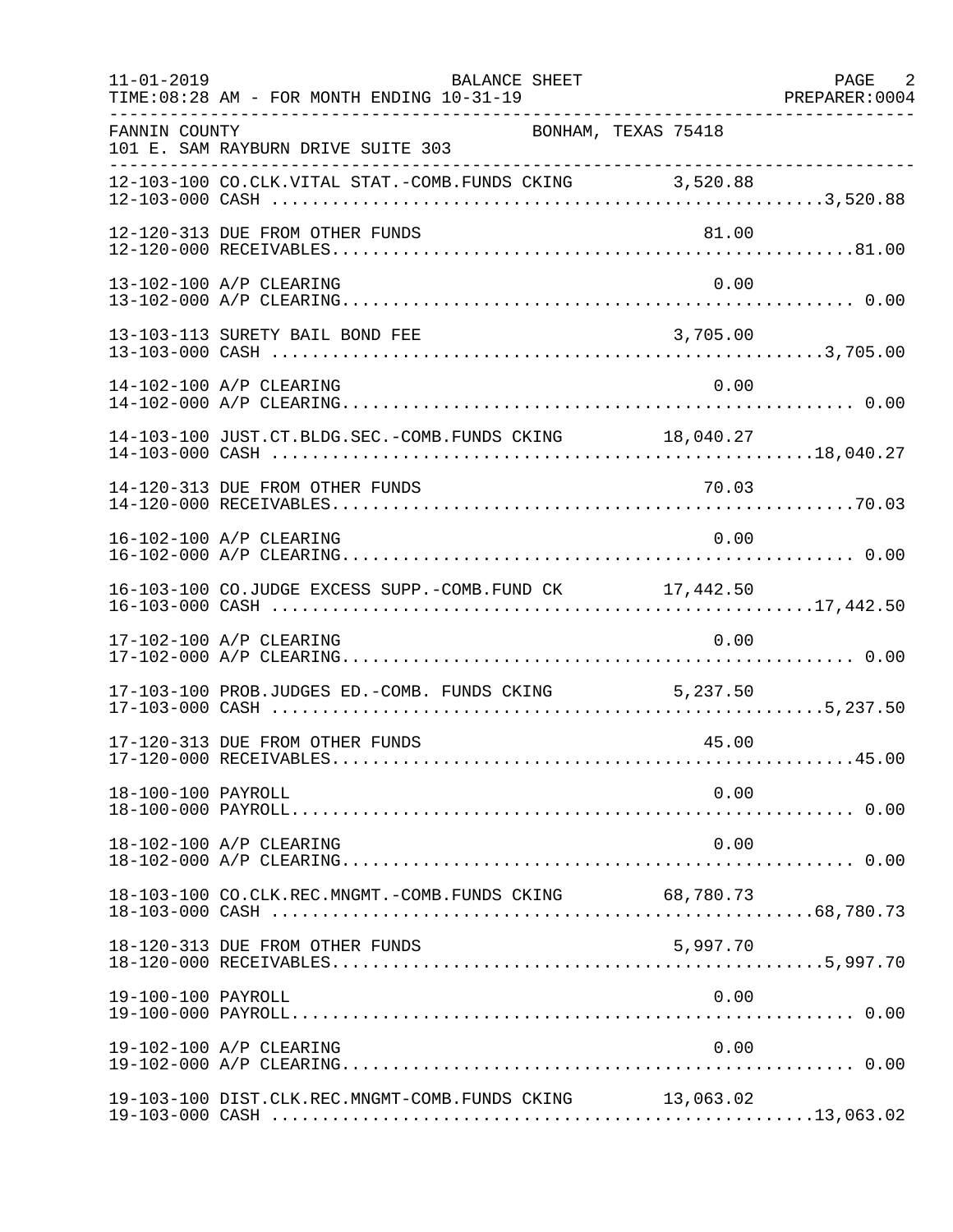| $11 - 01 - 2019$                       | BALANCE SHEET<br>TIME: 08:28 AM - FOR MONTH ENDING 10-31-19                                                                           |                                                 | PAGE 3<br>PREPARER: 0004 |
|----------------------------------------|---------------------------------------------------------------------------------------------------------------------------------------|-------------------------------------------------|--------------------------|
| FANNIN COUNTY                          | 101 E. SAM RAYBURN DRIVE SUITE 303                                                                                                    | BONHAM, TEXAS 75418                             |                          |
|                                        | 19-120-313 DUE FROM OTHER FUNDS                                                                                                       |                                                 |                          |
| 20-100-100 PAYROLL                     |                                                                                                                                       | 0.00                                            |                          |
|                                        | 20-102-100 A/P CLEARING                                                                                                               | 0.00                                            |                          |
|                                        | 20-103-100 CO.OFF.REC.MNGMT-COMB. FUNDS CKING 61,364.03                                                                               |                                                 |                          |
|                                        |                                                                                                                                       | 937.31                                          |                          |
| 21-100-100 PAYROLL                     |                                                                                                                                       | 0.00                                            |                          |
|                                        | 21-102-100 A/P CLEARING                                                                                                               | 0.00                                            |                          |
| 21-103-175 TEXPOOL                     | 21-103-100 R&B#1-COMBINED FUNDS CHECKING                                                                                              | 92,099.85<br>18,165.90                          |                          |
|                                        | 21-120-311 TAXES RECEIVABLE<br>21-120-312 DUE FROM OTHER GOVERNMENTS<br>21-120-313 DUE FROM OTHER FUNDS<br>21-120-315 INVENTORY ASSET | 36,182.06<br>19,994.07<br>3,510.97<br>12,217.15 |                          |
| 21-621-500 LAND<br>21-621-535 BUILDING | 21-621-599 CAPITAL OUTLAY                                                                                                             | 0.00<br>0.00                                    | 0.00<br>0.00             |
| 22-100-100 PAYROLL                     |                                                                                                                                       | 0.00                                            |                          |
|                                        | 22-102-100 A/P CLEARING                                                                                                               | 0.00                                            |                          |
| 22-103-175 TEXPOOL                     | 22-103-100 R&B#2- COMBINED FUNDS CHECKING                                                                                             | 227,688.55<br>259,816.73                        |                          |
|                                        | 22-120-311 TAXES RECEIVABLE<br>22-120-312 DUE FROM OTHER GOVERNMENT<br>22-120-313 DUE FROM OTHER FUNDS<br>22-120-315 INVENTORY ASSET  | 41,096.44<br>22,822.14<br>4,089.81<br>54,009.30 |                          |
| 22-622-500 LAND<br>22-622-535 BUILDING | 22-622-575 LAND/BUILDING<br>22-622-599 CAPITAL OUTLAY                                                                                 | 0.00<br>0.00<br>0.00                            | 0.00<br>0.00             |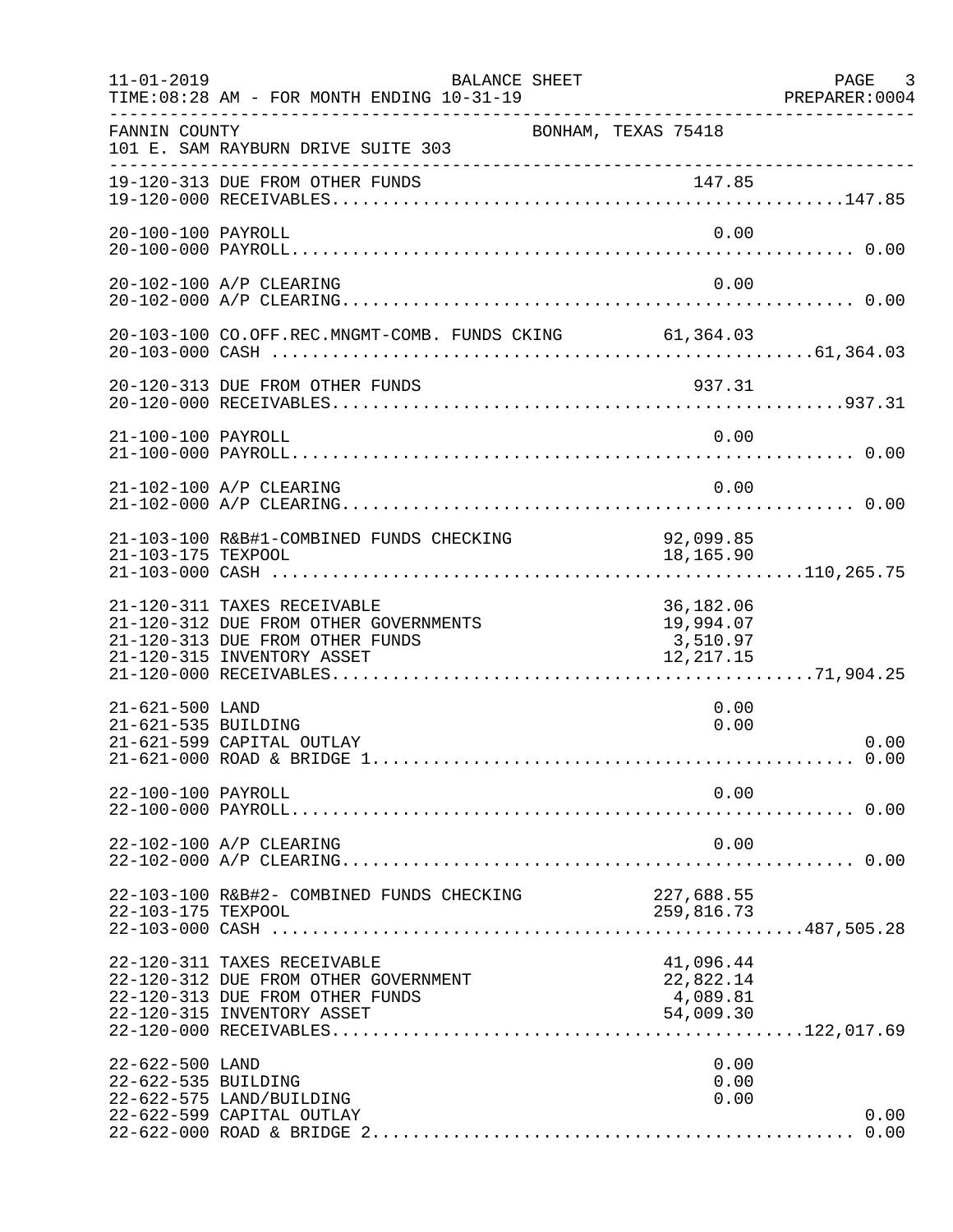| $11 - 01 - 2019$                       | BALANCE SHEET<br>TIME: 08:28 AM - FOR MONTH ENDING 10-31-19                                             |                                                 | PAGE 4<br>PREPARER: 0004 |
|----------------------------------------|---------------------------------------------------------------------------------------------------------|-------------------------------------------------|--------------------------|
| FANNIN COUNTY                          | 101 E. SAM RAYBURN DRIVE SUITE 303                                                                      | BONHAM, TEXAS 75418                             |                          |
| 23-100-100 PAYROLL                     |                                                                                                         | 0.00                                            |                          |
|                                        | 23-102-100 A/P CLEARING                                                                                 | 0.00                                            |                          |
|                                        |                                                                                                         |                                                 |                          |
| 23-120-315 INVENTORY                   | 23-120-311 TAXES RECEIVABLE<br>23-120-312 DUE FROM OTHER GOVERNMENTS<br>23-120-313 DUE FROM OTHER FUNDS | 61,651.58<br>34,935.67<br>6,134.72<br>56,099.46 |                          |
| 23-623-500 LAND<br>23-623-535 BUILDING | 23-623-599 CAPITAL OUTLAY                                                                               | 0.00<br>0.00                                    | 0.00                     |
| 24-100-100 PAYROLL                     |                                                                                                         | 0.00                                            |                          |
|                                        | 24-102-100 A/P CLEARING                                                                                 | 0.00                                            |                          |
| 24-103-175 TEXPOOL                     | 24-103-100 R&B#4- COMBINED FUNDS CHECKING                                                               | 67,362.98<br>208,559.40                         |                          |
| 24-120-315 INVENTORY                   | 24-120-311 TAXES RECEIVABLE<br>24-120-312 DUE FROM OTHER GOVERNMENTS<br>24-120-313 DUE FROM OTHER FUNDS | 34,523.03<br>19,886.14<br>3,492.04<br>28,736.87 |                          |
| 24-624-500 LAND<br>24-624-535 BUILDING | 24-624-599 CAPITAL OUTLAY                                                                               | 0.00<br>0.00                                    | 0.00                     |
|                                        | 25-103-100 BEES-COMBINED FUNDS CHECKING                                                                 | 2,177.67                                        |                          |
|                                        | 26-102-100 A/P CLEARING                                                                                 | 0.00                                            |                          |
|                                        | 26-103-100 J.P.#1 JUST.CT.TECH-COMB.FUND CKING 49,513.90                                                |                                                 |                          |
|                                        | 26-120-313 DUE FROM OTHER FUNDS                                                                         | 148.85                                          |                          |
|                                        | 27-102-100 A/P CLEARING                                                                                 | 0.00                                            |                          |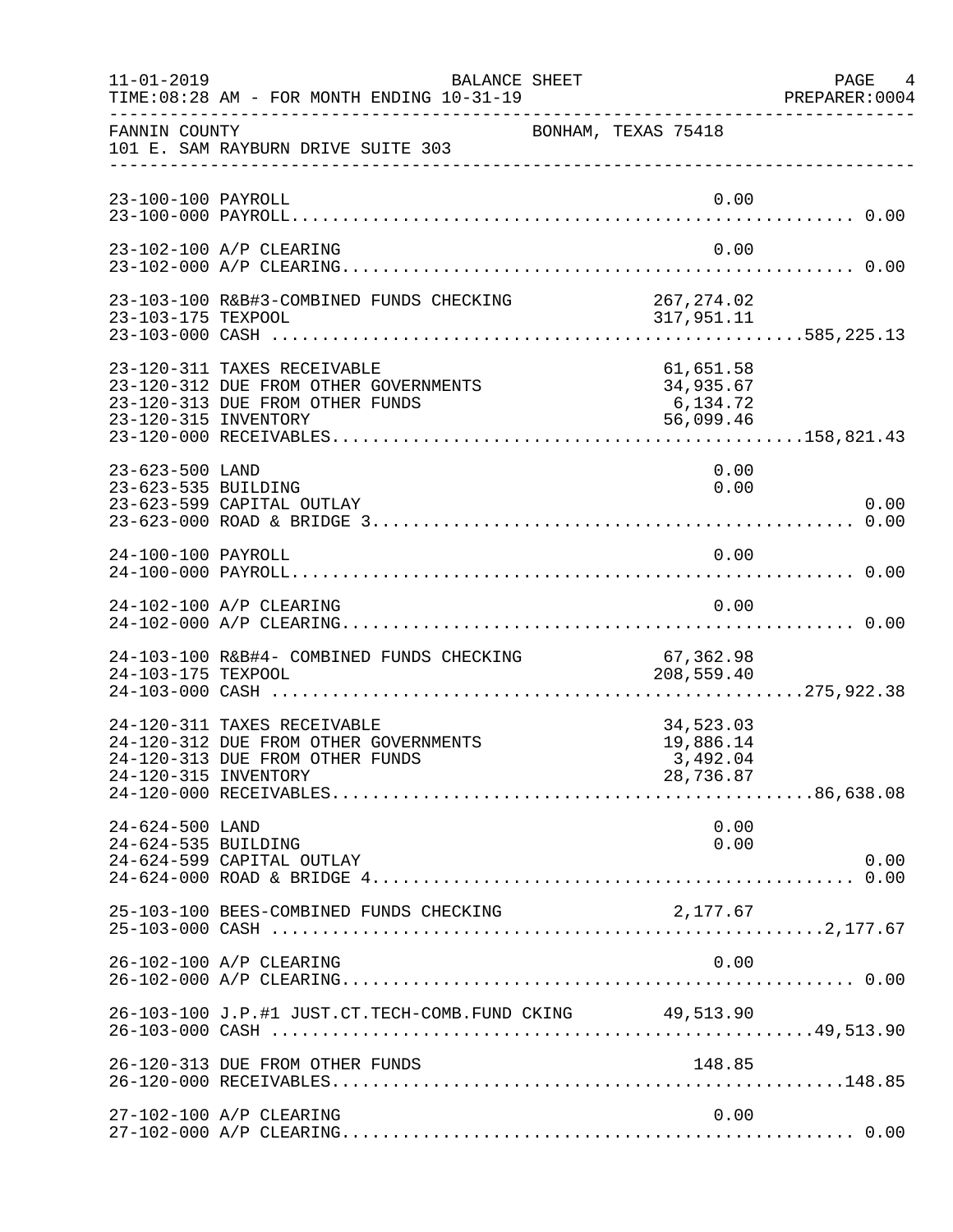| $11 - 01 - 2019$   | BALANCE SHEET<br>TIME: 08:28 AM - FOR MONTH ENDING 10-31-19                                            |                       | PAGE 5<br>PREPARER: 0004 |
|--------------------|--------------------------------------------------------------------------------------------------------|-----------------------|--------------------------|
| FANNIN COUNTY      | 101 E. SAM RAYBURN DRIVE SUITE 303                                                                     | BONHAM, TEXAS 75418   |                          |
|                    | 27-103-100 J.P.#2 JUST.CT.TECH-COMB.FUND CKING 9,273.61                                                |                       |                          |
|                    | 27-120-313 DUE FROM OTHER FUNDS                                                                        | 16.00                 |                          |
|                    | 28-102-100 A/P CLEARING                                                                                | 0.00                  |                          |
|                    | 28-103-100 J.P.#3 JUST.CT.TECH-COMB.FUND CKING 6,184.92                                                |                       |                          |
|                    | 28-120-313 DUE FROM OTHER FUNDS                                                                        | 115.18                |                          |
|                    | 30-103-100 SHERIFF WORK RELEASE-COMB FUND CKIN 983.14                                                  |                       |                          |
| 31-103-175 TEXPOOL | 31-103-100 COURTHOUSE RESTORATION-COMB.FUND                                                            | 115.00<br>0.00        |                          |
|                    | 31-120-310 GRANT RECEIVED FROM THC<br>31-120-313 DUE FROM OTHER FUNDS                                  | 111, 327.70           |                          |
|                    | 33-102-100 A/P CLEARING                                                                                | 0.00                  |                          |
|                    | 33-103-100 BAIL BONDSMAN APP.-COMB FUND CKING 8,596.74<br>33-103-000 BAIL BONDSMAN AP.FEE CASH8,596.74 |                       |                          |
| 34-100-100 PAYROLL |                                                                                                        | 0.00                  |                          |
|                    | 34-103-100 DISTRICT CT.REC.ARCHIVE COMB.FUND C 32,640.99                                               |                       |                          |
|                    | 34-120-313 DUE FROM OTHER FUNDS                                                                        | 252.97                |                          |
|                    | 35-103-100 LAW LIBRARY-COMBINED FUND CHECKING 177,984.32                                               |                       |                          |
|                    | 35-120-313 DUE FROM OTHER FUNDS                                                                        | 1,190.77              |                          |
| 36-100-100 PAYROLL |                                                                                                        | 0.00                  |                          |
|                    | 36-102-100 A/P CLEARING                                                                                | 0.00                  |                          |
|                    | 36-103-136 D. A. FEE CASH ACCT.<br>36-103-236 D.A. FEE SEIZURE FUND                                    | 12,687.26<br>1,242.45 |                          |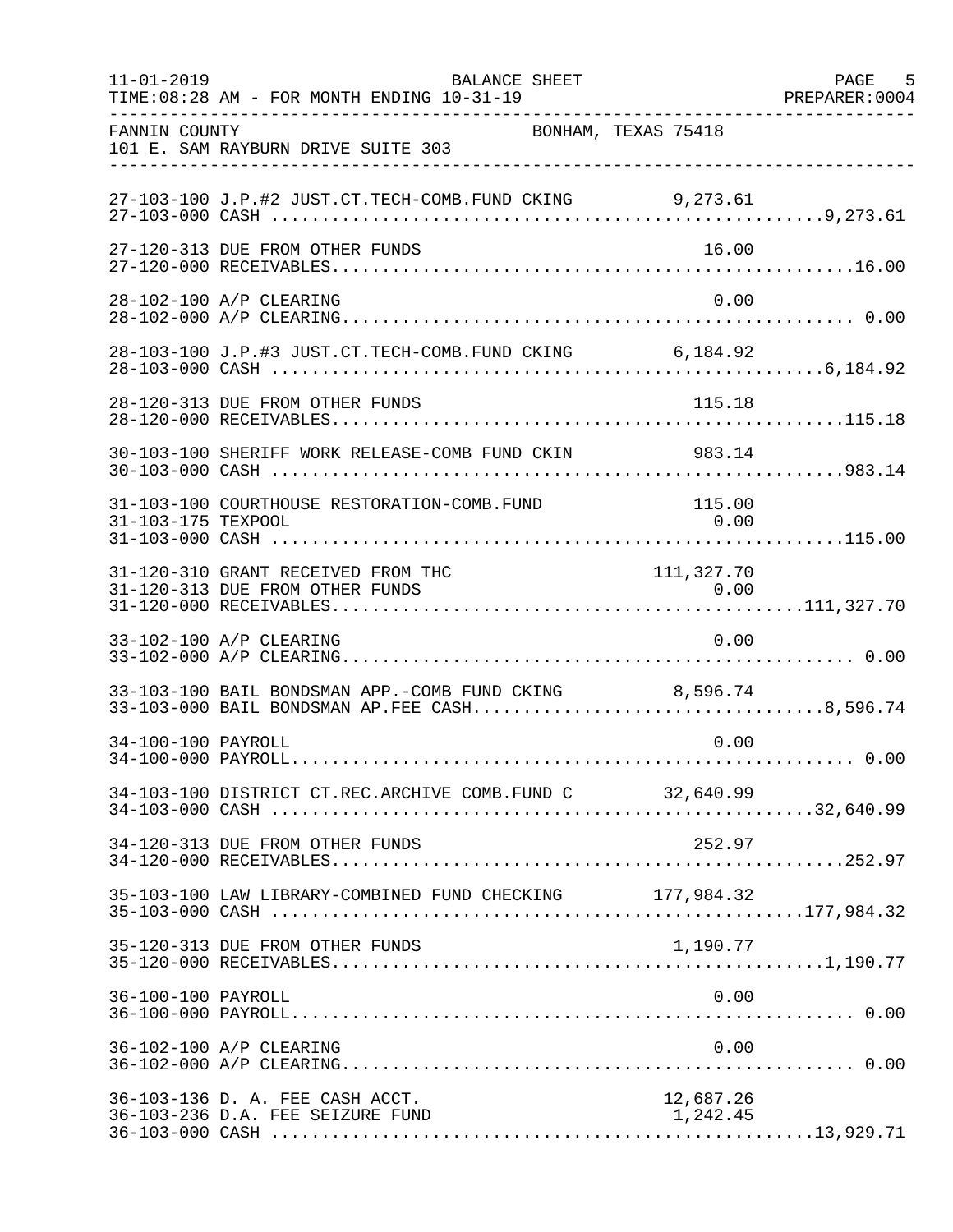|                    | $11 - 01 - 2019$<br>BALANCE SHEET<br>TIME: 08:28 AM - FOR MONTH ENDING 10-31-19 |          | PAGE 6 |
|--------------------|---------------------------------------------------------------------------------|----------|--------|
| FANNIN COUNTY      | BONHAM, TEXAS 75418<br>101 E. SAM RAYBURN DRIVE SUITE 303                       |          |        |
|                    | 36-999-100 A/P CLEARING ACCOUNT                                                 | 0.00     |        |
|                    |                                                                                 |          |        |
|                    | 38-102-100 A/P CLEARING                                                         | 0.00     |        |
|                    |                                                                                 |          |        |
|                    | 39-102-100 A/P CLEARING                                                         | 0.00     |        |
|                    |                                                                                 |          |        |
|                    | 40-103-100 NAACHO-COMBINED FUND CKING                                           | 381.73   |        |
|                    | 41-102-100 A/P CLEARING                                                         | 0.00     |        |
|                    | 41-103-100 CITIZEN CORPS(CERT)-COMB. FUND CKING 100.00                          |          |        |
|                    | 41-120-312 DUE FROM OTHER GOVERNMENTS                                           | 0.00     |        |
|                    | 42-103-100 HAZARD MITIGATION-COMB. FUND CKING. 428.64-                          |          |        |
|                    | 44-102-100 A/P CLEARING                                                         | 0.00     |        |
|                    | 44-103-100 HOMELAND SECURITY-COMB.FUND CHKING                                   | 0.00     |        |
|                    | 44-120-312 DUE FROM OTHER GOVERNMENT                                            | 0.00     |        |
| 45-100-100 PAYROLL |                                                                                 | 0.00     |        |
|                    | 45-103-100 CHAPTER 19-COMBINED FUNDS CHECKING 491.62-                           |          |        |
|                    | 45-120-312 DUE FROM OTHER GOVERNMENT                                            | 0.00     |        |
|                    | 46-103-100 SAFE ROOM REIMB. PROG. - COMB. FUNDS                                 | 7,765.67 |        |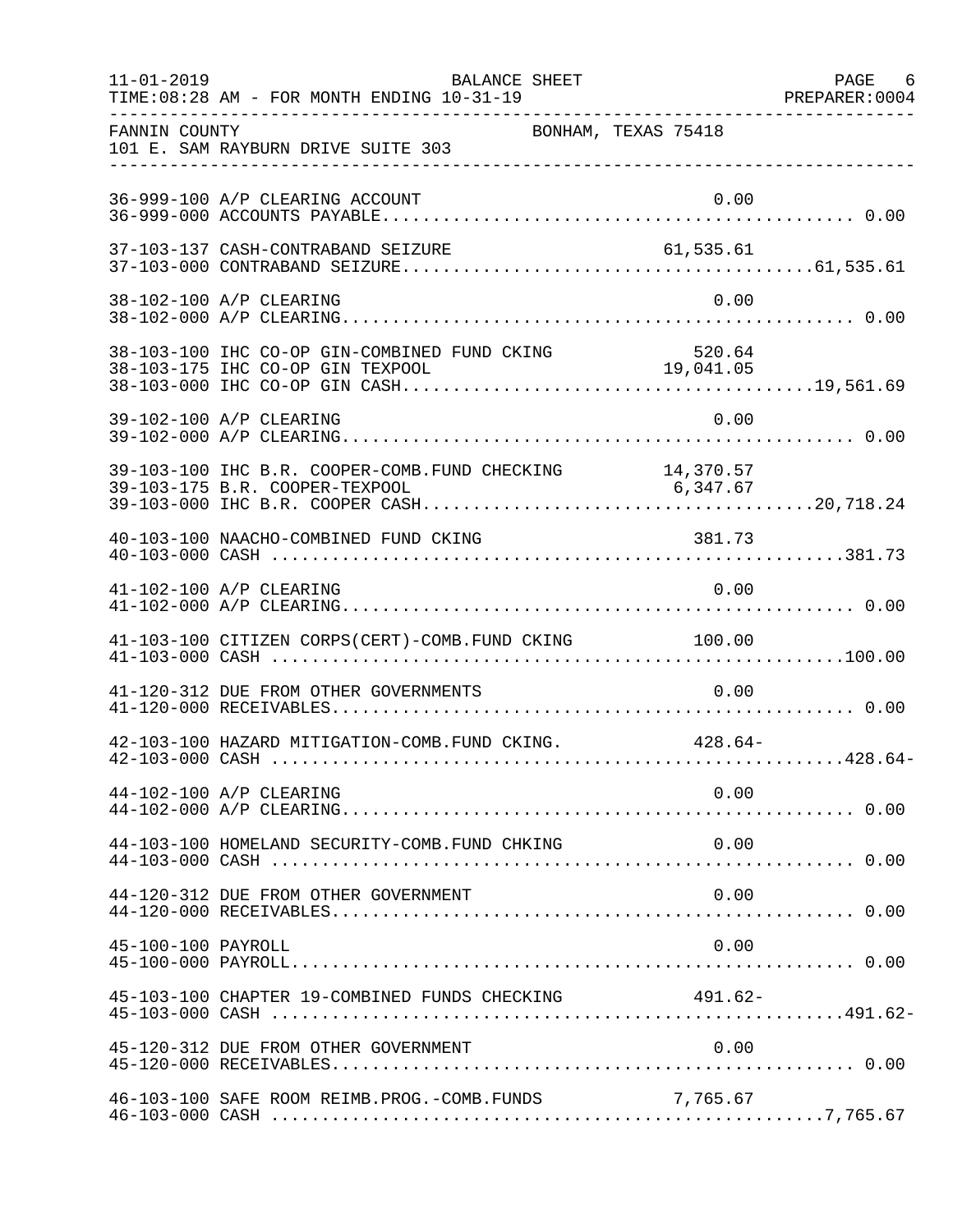| $11 - 01 - 2019$   | BALANCE SHEET<br>TIME: 08:28 AM - FOR MONTH ENDING 10-31-19<br>. _ _ _ _ _ _ _ _ _ _ _ _ _ _ _ _ |             | PAGE 7 |
|--------------------|--------------------------------------------------------------------------------------------------|-------------|--------|
| FANNIN COUNTY      | BONHAM, TEXAS 75418<br>101 E. SAM RAYBURN DRIVE SUITE 303                                        |             |        |
|                    |                                                                                                  |             |        |
|                    |                                                                                                  |             |        |
| 49-100-100 PAYROLL |                                                                                                  | 0.00        |        |
|                    | 49-103-100 INVESTIGATOR/LEOSE-COMB.FUNDS                                                         | 681.66      |        |
|                    | 50-103-100 ELECTION SUPPORT FUND-COMB. FUNDS                                                     | 0.00        |        |
|                    | 51-103-100 CO.CLK.CO.& DIST.CT.TECHNOLOGY-COMB 7,513.96                                          |             |        |
|                    | 51-120-313 DUE FROM OTHER FUNDS                                                                  | 59.92       |        |
|                    | 52-103-100 CO.CLK.COURT RECORDS PRESERVATION-C 14,539.11                                         |             |        |
|                    | 52-120-313 DUE FROM OTHER FUNDS                                                                  | 120.00      |        |
|                    | 53-103-100 CO.CLK.REC.ARCHIVE -COMB.FUNDS CKIN 279,386.68                                        |             |        |
|                    | 53-120-313 DUE FROM OTHER FUNDS                                                                  |             |        |
|                    | 55-102-100 A/P CLEARING                                                                          | 0.00        |        |
|                    | 55-103-155 F.C. LAW ENFORCEMENT EDUCATION                                                        | 0.06        |        |
|                    | 55-999-100 A/P CLEARING ACCOUNT                                                                  | 0.00        |        |
| 56-100-100 PAYROLL |                                                                                                  | 0.00        |        |
|                    | 56-102-100 A/P CLEARING                                                                          | 0.00        |        |
|                    | 56-103-156 CASH-F C SHERIFF FORFEITURE<br>56-103-159 CASH-FEDERAL FORFEITURE 2018 2,325.34       | 45, 363. 35 |        |
|                    | 56-999-100 A/P CLEARING ACCOUNT                                                                  | 0.00        |        |
|                    | 57-103-100 SHERIFF K-9 UNIT-COMB.FUND CHECKING                                                   | 49.11       |        |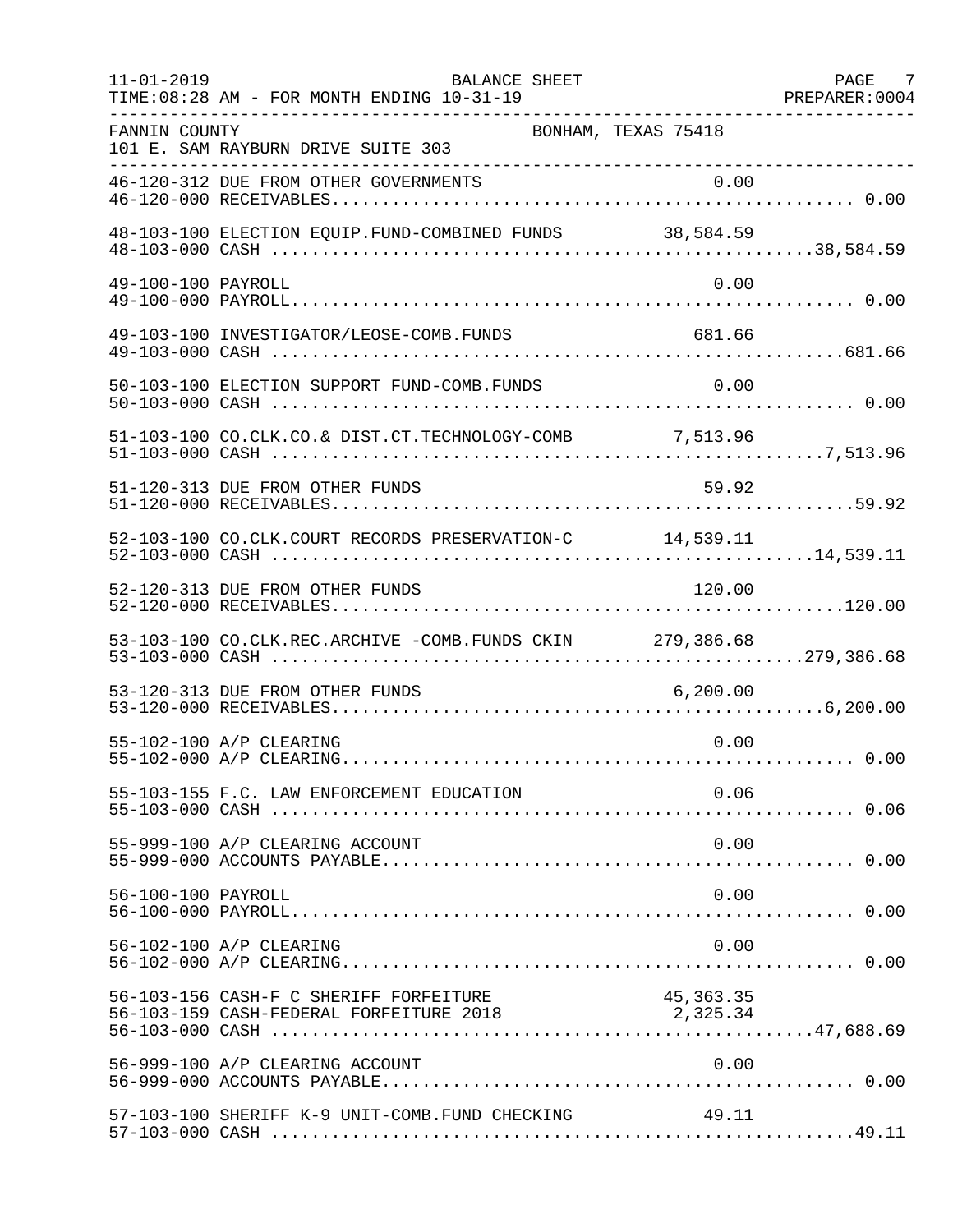| $11 - 01 - 2019$   | <b>BALANCE SHEET</b><br>TIME: 08:28 AM - FOR MONTH ENDING 10-31-19                                        |                                    | PAGE 8<br>PREPARER:0004 |
|--------------------|-----------------------------------------------------------------------------------------------------------|------------------------------------|-------------------------|
| FANNIN COUNTY      | 101 E. SAM RAYBURN DRIVE SUITE 303                                                                        | BONHAM, TEXAS 75418                |                         |
|                    | 59-103-100 DRUG COURT-COMBINED FUNDS                                                                      |                                    |                         |
|                    | 59-120-313 DUE FROM OTHER FUNDS                                                                           | 324.05                             |                         |
| 60-103-175 TEXPOOL | 60-103-100 SINKING-COMBINED FUND CHECKING<br>60-103-260 SINKING-CASH 1998<br>60-103-275 TEXPOOL-1998 JAIL | 172,636.40<br>0.00<br>0.00<br>0.00 |                         |
|                    | 60-120-311 TAXES RECEIVABLE<br>60-120-312 DUE FROM OTHER GOVERNMENT<br>60-120-313 DUE FROM OTHER FUNDS    | 10,269.92<br>33.34<br>0.00         |                         |
|                    | 61-103-100 DIST.CLK.CO.& DIST.CT.TECH.-COMBINE 3,320.87                                                   |                                    |                         |
|                    | 61-120-313 DUE FROM OTHER FUNDS                                                                           | 39.93                              |                         |
|                    | 62-103-100 DIST.CLK.COURT RECORDS PRESERVATION 34,461.66                                                  |                                    |                         |
|                    | 62-120-313 DUE FROM OTHER FUNDS                                                                           | 222.25                             |                         |
|                    | 63-103-100 LEOSE CONST.#1-COMBINED FUNDS CHECK 1,688.40                                                   |                                    |                         |
|                    | 64-103-100 LEOSE CONST.#2-COMBINED FUNDS CHECK 355.18                                                     |                                    |                         |
|                    | 65-103-100 LEOSE CONST.#3-COMBINED FUNDS CHECK 2,691.63                                                   |                                    |                         |
| 66-103-175 TEXPOOL | 66-103-100 GO BONDS CONST.2017-COMBINED FUNDS 492,799.41<br>66-103-166 TCS DEPOSIT 5,165,999.16           | 492,799.41-<br>0.00                |                         |
|                    | 67-103-100 ANNUAL PAYMENT-COMBINED FUND CKING 8,868.04                                                    |                                    |                         |
| 68-103-175 TEXPOOL | 68-103-100 GO BONDS CONST.2018-COMB.FUNDS CHEC<br>68-103-168 BUSINESS MONEY FUND ACCOUNT                  | 0.00<br>6,338,158.55<br>0.00       |                         |
|                    | 70-102-100 A/P CLEARING                                                                                   | 0.00                               |                         |
|                    | 70-103-100 RIGHT OF WAY-COMBINED FUND CHECKING<br>70-103-170 RIGHT OF WAY CASH ACCT.                      | 16,088.87<br>0.00                  |                         |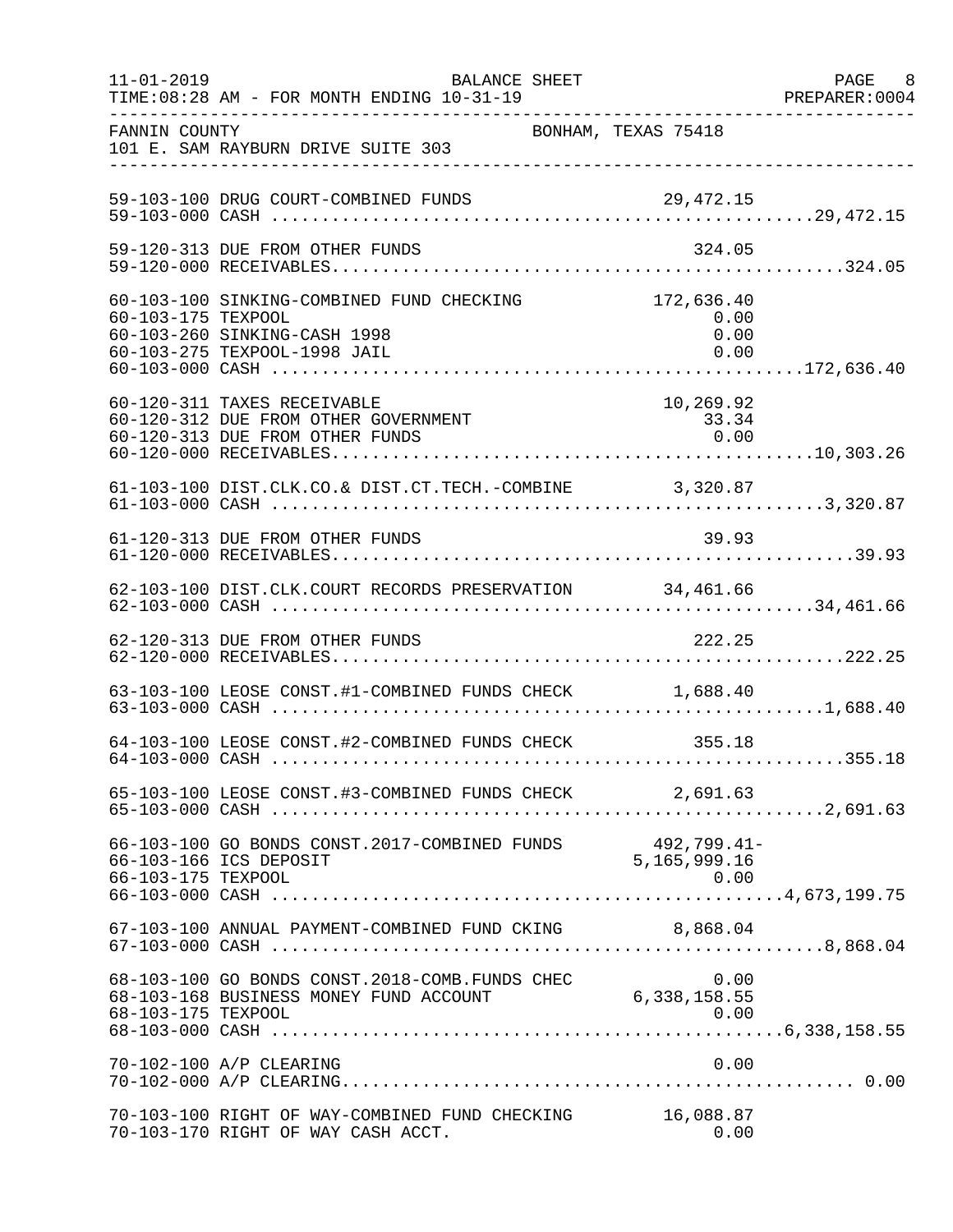| $11 - 01 - 2019$   | <b>BALANCE SHEET</b><br>TIME: 08:28 AM - FOR MONTH ENDING 10-31-19                            |                      | PAGE<br>9<br>PREPARER: 0004 |
|--------------------|-----------------------------------------------------------------------------------------------|----------------------|-----------------------------|
| FANNIN COUNTY      | BONHAM, TEXAS 75418<br>101 E. SAM RAYBURN DRIVE SUITE 303                                     |                      |                             |
| 70-103-175 TEXPOOL |                                                                                               | 84, 115.38           |                             |
|                    | 70-133-010 ADVANCE TO GENERAL<br>70-133-021 ADVANCE TO R&B #1<br>70-133-022 ADVANCE TO R&B #2 | 0.00<br>0.00<br>0.00 |                             |
|                    | 70-999-100 A/P CLEARING ACCOUNT                                                               | 0.00                 |                             |
| 71-100-100 PAYROLL |                                                                                               | 0.00                 |                             |
|                    | 71-103-100 INV. CRIMES AGAINST WOMEN-COMB. FUNDS                                              | $\sim 0.00$          |                             |
|                    | 71-120-312 DUE FROM OTHER GOVERNMENTS                                                         | 0.00                 |                             |
| 72-100-100 PAYROLL |                                                                                               | 0.00                 |                             |
|                    | 72-103-100 INV.CRIMES AGAINST CHILDREN-COMB.FU                                                | 0.00                 |                             |
|                    | 72-120-312 DUE FROM OTHER GOVERNMENTS                                                         | 0.00                 |                             |
|                    | 78-103-100 RAW WATER PIPELINE-COMB. FUNDS CKING 150,000.00                                    |                      |                             |
|                    | 79-103-100 RAW WATER PIPELINE-COMBINED FUNDS C 75,000.00                                      |                      |                             |
|                    |                                                                                               |                      |                             |
|                    |                                                                                               |                      |                             |
|                    |                                                                                               |                      |                             |
|                    | 83-103-100 LAKE PCT 4-COMBINED FUNDS CKING 481,113.05                                         |                      |                             |
| 84-100-100 PAYROLL |                                                                                               | 0.00                 |                             |
|                    | 84-103-100 BOIS D'ARC-COMBINED FUNDS CHECKING 519,864.26                                      |                      |                             |
|                    | 85-103-100 LAKE FANNIN-COMBINED FUNDS CHECKING 1,442.83                                       |                      |                             |
|                    | 86-103-100 TECHNOLOGY FUNDS CHECKING                                                          | 5,235.92             |                             |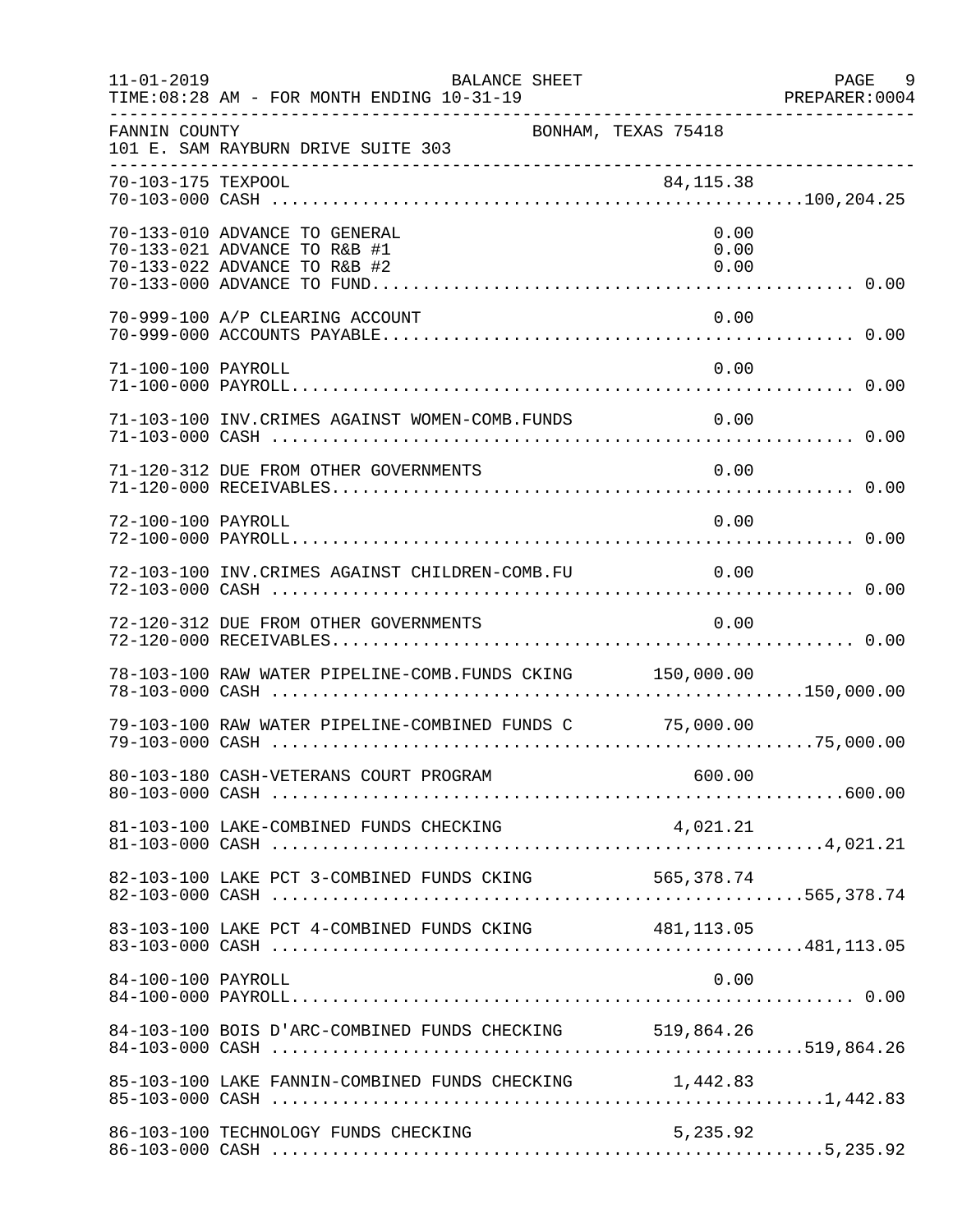|                                                                                   | $11 - 01 - 2019$<br>BALANCE SHEET<br>TIME: 08:28 AM - FOR MONTH ENDING 10-31-19                                                                                                                                                                                                                                                                                                                                                                                                                                                                                                                     |                                                                                                                                                                                                                                                                                                                         | PAGE 10<br>PREPARER: 0004 |
|-----------------------------------------------------------------------------------|-----------------------------------------------------------------------------------------------------------------------------------------------------------------------------------------------------------------------------------------------------------------------------------------------------------------------------------------------------------------------------------------------------------------------------------------------------------------------------------------------------------------------------------------------------------------------------------------------------|-------------------------------------------------------------------------------------------------------------------------------------------------------------------------------------------------------------------------------------------------------------------------------------------------------------------------|---------------------------|
| FANNIN COUNTY                                                                     | BONHAM, TEXAS 75418<br>101 E. SAM RAYBURN DRIVE SUITE 303                                                                                                                                                                                                                                                                                                                                                                                                                                                                                                                                           |                                                                                                                                                                                                                                                                                                                         |                           |
|                                                                                   |                                                                                                                                                                                                                                                                                                                                                                                                                                                                                                                                                                                                     |                                                                                                                                                                                                                                                                                                                         |                           |
|                                                                                   |                                                                                                                                                                                                                                                                                                                                                                                                                                                                                                                                                                                                     |                                                                                                                                                                                                                                                                                                                         |                           |
| 89-100-100 PAYROLL                                                                |                                                                                                                                                                                                                                                                                                                                                                                                                                                                                                                                                                                                     | 0.00                                                                                                                                                                                                                                                                                                                    |                           |
|                                                                                   | 89-103-689 CASH-STRUCTURAL FAM.THER.GRANT OOG<br>89-103-988 CASH-LOCAL FUNDS CARRIED FORWARD<br>89-103-992 CASH-INTEREST INCOME<br>89-103-993 CASH-BASIC PROBATION SUPERVISION<br>89-103-994 CASH-COMMUNITY PROGRAMS<br>89-103-995 CASH-LOCAL FUNDING FY 2020<br>89-103-996 CASH-PRE/POST ADJUDICATION<br>89-103-997 CASH-COMMITMENT DIVERSION<br>89-103-998 CASH-MENTAL HEALTH SERVICES 1,337.75<br>89-103-999 CASH-REGIONALS DIVERSIONS ALTERNATI 3,000.00                                                                                                                                        | G $0.00$<br>21,706.04<br>13, 221.05<br>9,468.08<br>4,724.00<br>$3,034.65-$<br>376.10<br>590.10                                                                                                                                                                                                                          |                           |
|                                                                                   | 92-103-100 STATZER-COMBINED FUNDS CHECKING 5,313.87<br>92-103-175 TEXPOOL 41,029.17                                                                                                                                                                                                                                                                                                                                                                                                                                                                                                                 |                                                                                                                                                                                                                                                                                                                         |                           |
|                                                                                   |                                                                                                                                                                                                                                                                                                                                                                                                                                                                                                                                                                                                     |                                                                                                                                                                                                                                                                                                                         |                           |
|                                                                                   | 93-103-909 CASH- #713169 RANDOLPH                                                                                                                                                                                                                                                                                                                                                                                                                                                                                                                                                                   | 100.00                                                                                                                                                                                                                                                                                                                  |                           |
|                                                                                   | 93-120-312 DUE FROM OTHER GOVERNMENT                                                                                                                                                                                                                                                                                                                                                                                                                                                                                                                                                                | 0.00                                                                                                                                                                                                                                                                                                                    |                           |
|                                                                                   | 95-100-100 PAYROLL CASH                                                                                                                                                                                                                                                                                                                                                                                                                                                                                                                                                                             | 20.66                                                                                                                                                                                                                                                                                                                   |                           |
| 98-160-100 LAND<br>98-160-200 BUILDINGS<br>98-160-230 ROADS<br>98-160-235 BRIDGES | 98-160-201 ACCUM.DEPRECIATION-BUILDINGS<br>98-160-210 AUTOMOBILES AND TRUCKS<br>98-160-211 ACCUM.DEPR.AUTOS AND TRUCKS<br>98-160-215 COMPUTER EQUIPMENT<br>98-160-216 ACCUM.DEPR.-COMPUTER EQUIPMENT<br>98-160-220 OFFICE EQUIPMENT<br>98-160-221 ACCUM. DEPR.-OFFICE EQUIPMENT<br>98-160-225 RADIO EQUIPMENT<br>98-160-226 ACCUM.DEPR.-RADIO EQUIPMENT<br>98-160-227 SECURITY EQUIPMENT<br>98-160-228 ACCUM.DEP.-SECURITY EQUIPMENT<br>98-160-231 ACCUM. DEPRECIATION-ROADS<br>98-160-236 ACCUM. DEPRECIATION-BRIDGES<br>98-160-300 ROAD EQUIPMENT<br>98-160-301 ACCUM.DEPRECIATION-ROAD EQUIPMENT | 341,561.30<br>4,737,000.00<br>$3,494,444.40-$<br>2,289,535.41<br>$1,392,369.10-$<br>753, 474.11<br>$657,090.62-$<br>164,640.04<br>$100, 426.88 -$<br>213, 359.45<br>$208, 278.09 -$<br>111,850.36<br>20,036.23-<br>17,841,000.74<br>14, 422, 516.81-<br>10,580,176.85<br>3,673,811.72-<br>3,707,840.28<br>2,812,298.86- |                           |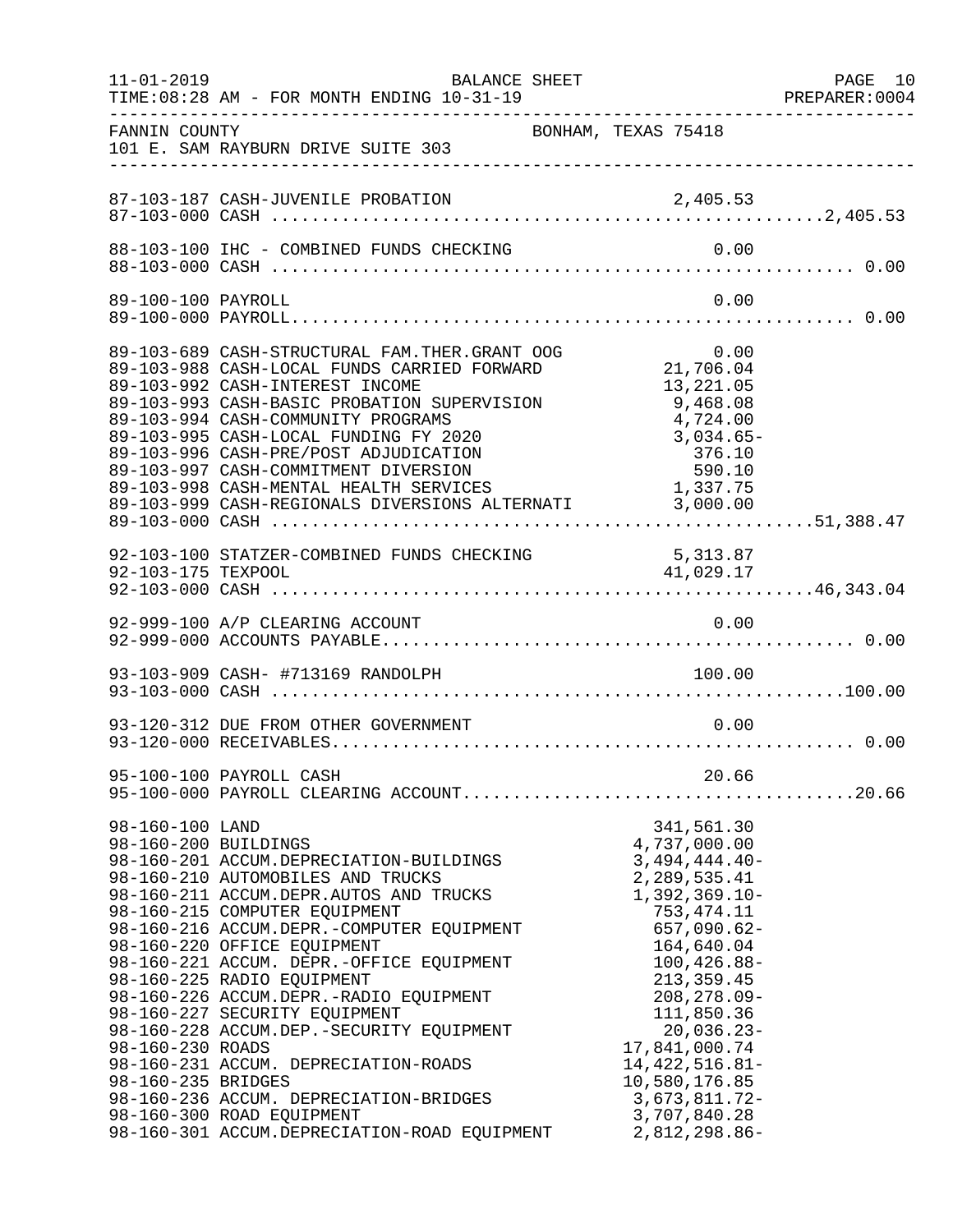| $11 - 01 - 2019$      | BALANCE SHEET                                                                                                                                                                                                                                                                                                                                                                                    |                                                                     | PAGE 11<br>PREPARER:0004 |
|-----------------------|--------------------------------------------------------------------------------------------------------------------------------------------------------------------------------------------------------------------------------------------------------------------------------------------------------------------------------------------------------------------------------------------------|---------------------------------------------------------------------|--------------------------|
| FANNIN COUNTY         | 101 E. SAM RAYBURN DRIVE SUITE 303                                                                                                                                                                                                                                                                                                                                                               | BONHAM, TEXAS 75418                                                 |                          |
|                       |                                                                                                                                                                                                                                                                                                                                                                                                  |                                                                     |                          |
|                       |                                                                                                                                                                                                                                                                                                                                                                                                  |                                                                     |                          |
|                       | 99-170-200 DEFERRED PENSION OUTFLOW<br>99-170-200 DEFERRED PENSION OUTFLOW 1,424,804.00<br>99-170-000 DEFERRED PENSION OUTFLOW1,424,804.00                                                                                                                                                                                                                                                       |                                                                     |                          |
|                       |                                                                                                                                                                                                                                                                                                                                                                                                  |                                                                     |                          |
|                       | ***** LIABILITIES *****                                                                                                                                                                                                                                                                                                                                                                          |                                                                     |                          |
|                       | 10-200-097 DUE TO OTHER GOVERNMENTS-FINES<br>10-200-099 DUE TO OTHERS-FINES<br>10-200-150 ACCRUED SALARY PAYABLE<br>10-200-155 ACCRUED FRINGE BENEFITS<br>10-200-200 DEFERRED TAX REVENUE<br>10-200-200 DEFERRED TINE REVENUE<br>10-200-205 DEFERRED FINE REVENUE<br>1,370,078.58<br>10-200-900 SYSTEM ADDED LIABILITY LINE-ITEM 0.00<br>10-200-910 SYSTEM ADDED LIABILITY LINE-ITEM 393,904.04- | 731,991.23<br>2,495,464.32<br>163,017.73<br>74,745.32<br>620,022.87 |                          |
| 10-207-090 DUE TO CJD | 10-207-070 DUE TO R.O.W.<br>10-207-089 DUE TO T.J.P.C.<br>10-207-970 DUE TO OTHER GOVERNMENTS<br>10-207-990 DUE TO OTHERS                                                                                                                                                                                                                                                                        | 0.00<br>0.00<br>1,794.00<br>0.00<br>344.79                          |                          |
|                       |                                                                                                                                                                                                                                                                                                                                                                                                  | 0.00                                                                |                          |
|                       |                                                                                                                                                                                                                                                                                                                                                                                                  |                                                                     |                          |
|                       | 11-200-910 SYSTEM ADDED LIABILITY LINE-ITEM $0.00$<br>11-200-000 SYSTEM ADDED LIABILITY DEPARTMENT0.00                                                                                                                                                                                                                                                                                           |                                                                     |                          |
|                       | 11-271-200 EQUITY ACCOUNT                                                                                                                                                                                                                                                                                                                                                                        |                                                                     |                          |
|                       | 12-200-910 SYSTEM ADDED LIABILITY LINE-ITEM<br>12-200-000 SYSTEM ADDED LIABILITY DEPARTMENT 0.00                                                                                                                                                                                                                                                                                                 | 0.00                                                                |                          |
|                       | 12-271-200 EQUITY ACCOUNT                                                                                                                                                                                                                                                                                                                                                                        | 3,601.12                                                            |                          |
|                       | 13-207-097 DUE TO OTHER GOVERNMENTS                                                                                                                                                                                                                                                                                                                                                              |                                                                     |                          |
|                       | 13-271-200 EQUITY ACCOUNT                                                                                                                                                                                                                                                                                                                                                                        | 375.00                                                              |                          |
|                       | 14-200-910 SYSTEM ADDED LIABILITY LINE-ITEM                                                                                                                                                                                                                                                                                                                                                      | 0.00                                                                |                          |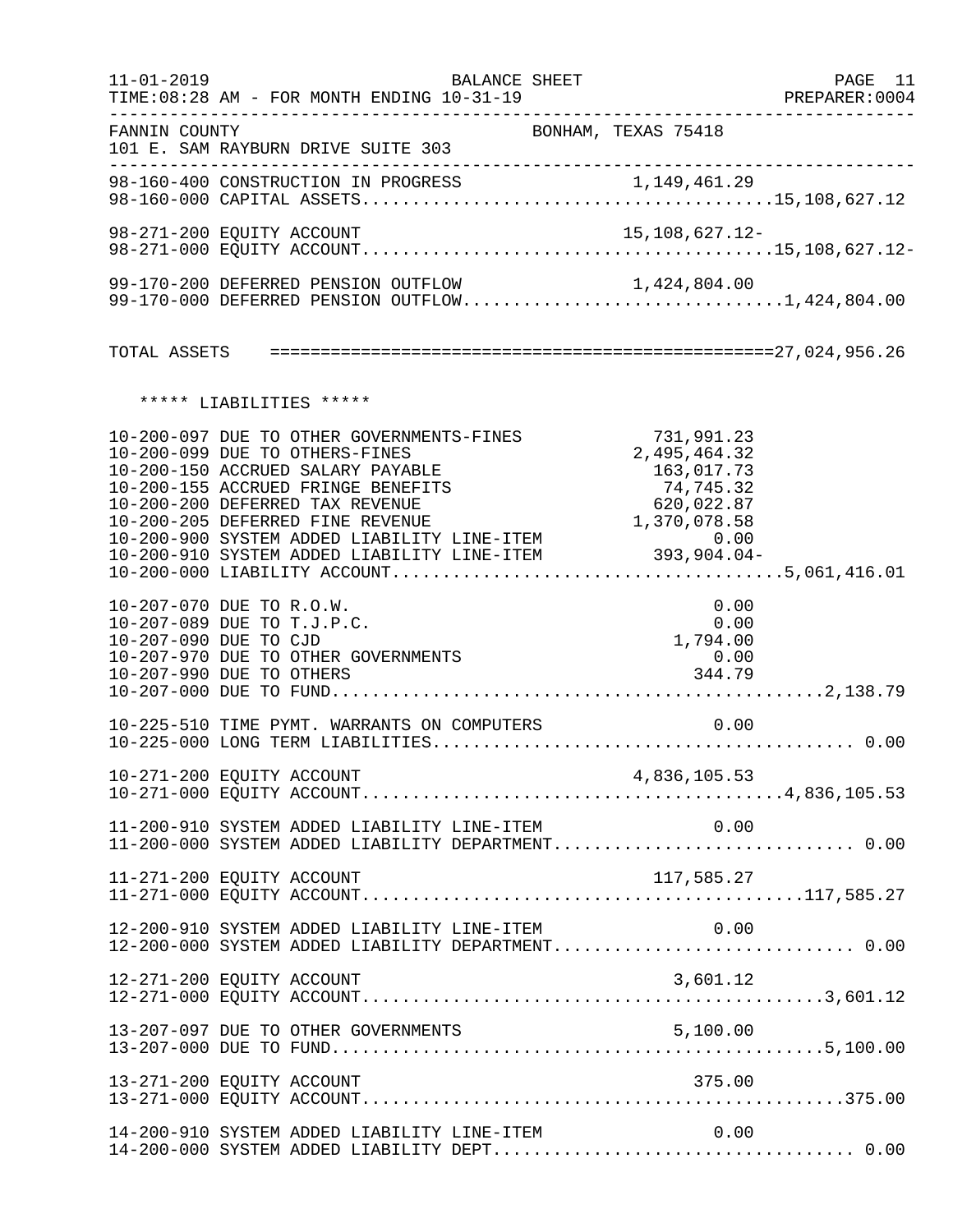| $11 - 01 - 2019$ | BALANCE SHEET<br>TIME: 08:28 AM - FOR MONTH ENDING 10-31-19                                                                                                                                                                          |                                                           | PAGE 12<br>PREPARER:0004 |
|------------------|--------------------------------------------------------------------------------------------------------------------------------------------------------------------------------------------------------------------------------------|-----------------------------------------------------------|--------------------------|
| FANNIN COUNTY    | 101 E. SAM RAYBURN DRIVE SUITE 303                                                                                                                                                                                                   | BONHAM, TEXAS 75418                                       |                          |
|                  | 14-271-200 EQUITY ACCOUNT                                                                                                                                                                                                            | 18,110.30                                                 |                          |
|                  | 16-200-910 SYSTEM ADDED LIABILITY LINE-ITEM                                                                                                                                                                                          | 0.00                                                      |                          |
|                  |                                                                                                                                                                                                                                      |                                                           |                          |
|                  | 17-271-200 EQUITY ACCOUNT                                                                                                                                                                                                            | 5,282.50                                                  |                          |
|                  | 18-200-150 ACCRUED SALARY PAYABLE<br>18-200-155 ACCRUED FRINGE BENEFITS<br>18-200-910 SYSTEM ADDED LIABILITY LINE-ITEM 6,013.00-<br>18-200-000 SYSTEM ADDED LIABILITY DEPARTMENT4,252.07-                                            | 1,090.91                                                  |                          |
|                  | 18-271-200 EQUITY ACCOUNT                                                                                                                                                                                                            | 83,961.38                                                 |                          |
|                  | 19-200-150 ACCRUED SALARY PAYABLE<br>19-200-155 ACCRUED FRINGE BENEFITS<br>19-200-910 SYSTEM ADDED LIABILITY LINE-ITEM                                                                                                               | 0.01<br>0.00<br>0.00                                      |                          |
|                  | 19-271-200 EQUITY ACCOUNT                                                                                                                                                                                                            | 13,871.15                                                 |                          |
|                  | 20-200-150 ACCRUED SALARY PAYABLE<br>20-200-155 ACCRUED FRINGE BENEFITS<br>20-200-910 SYSTEM ADDED LIABILITY LINE-ITEM 0.00<br>20.200.000 SYSTEM ADDED LIABILITY LINE-ITEM 0.00<br>20-200-000 SYSTEM ADDED LIABILITY DEPARTMENT 0.00 | 0.00                                                      |                          |
|                  | 20-271-200 EQUITY ACCOUNT                                                                                                                                                                                                            | 67,076.68                                                 |                          |
|                  | 21-200-150 ACCRUED SALARY PAYABLE<br>21-200-155 ACCRUED FRINGE BENEFITS<br>21-200-200 DEFERRED TAX REVENUE<br>21-200-900 SYSTEM ADDED LIABILITY LINE-ITEM<br>21-200-910 SYSTEM ADDED LIABILITY LINE-ITEM                             | 12,877.04<br>5,414.04<br>34,684.34<br>0.00<br>$8,404.60-$ |                          |
|                  | 21-207-070 DUE TO RIGHT OF WAY<br>21-207-131 DUE TO RD. DIST. 17A                                                                                                                                                                    | 0.00<br>0.00                                              |                          |
|                  | 21-231-100 LOAN BSB EQUIPMENT                                                                                                                                                                                                        | 0.00                                                      |                          |
|                  |                                                                                                                                                                                                                                      |                                                           |                          |
|                  | 22-200-150 ACCRUED SALARY PAYABLE<br>22-200-155 ACCRUED FRINGE BENEFITS<br>22-200-200 DEFERRED TAX REVENUE                                                                                                                           | 11,285.41<br>6,055.57<br>39, 351.80                       |                          |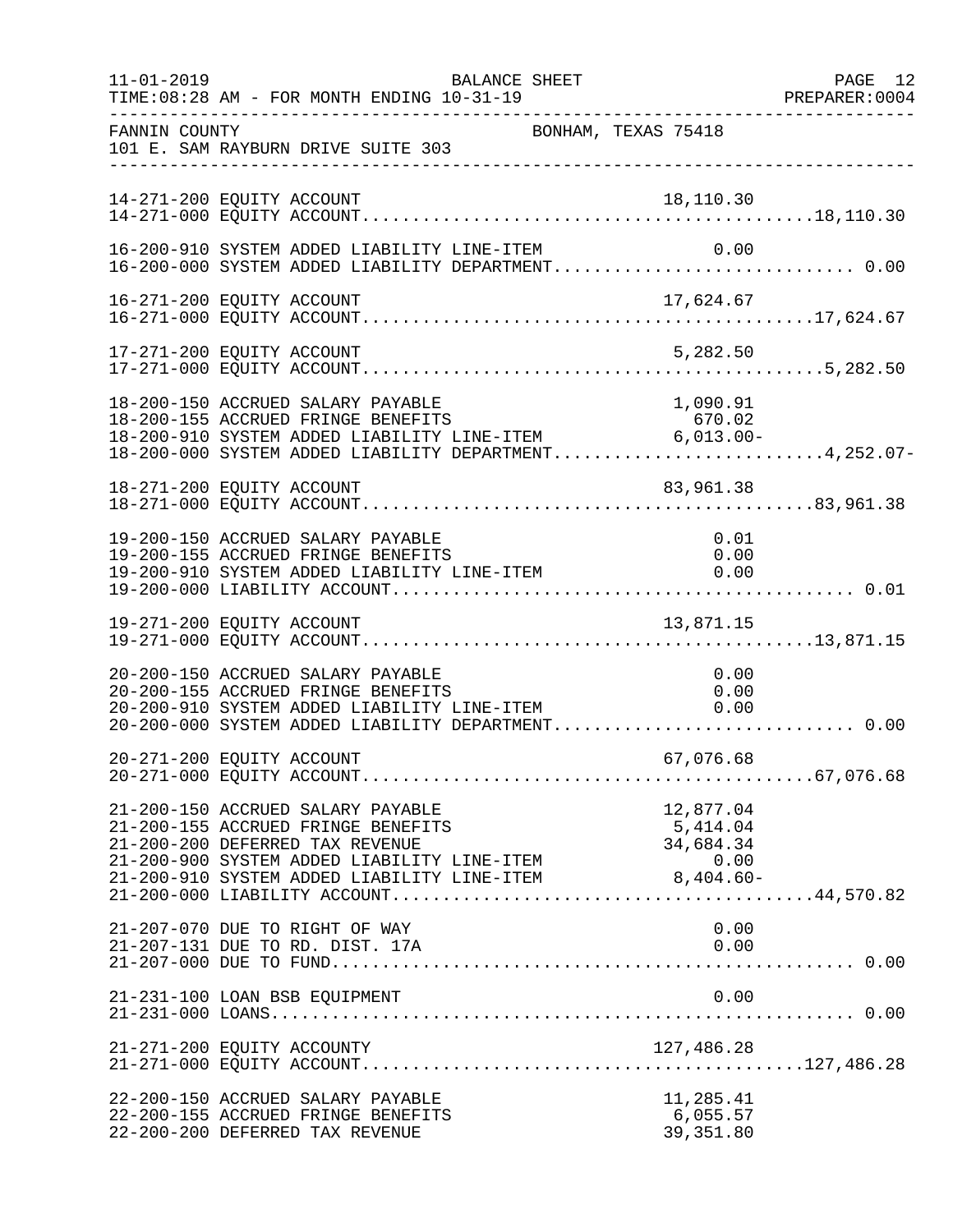| $11 - 01 - 2019$ | BALANCE SHEET<br>TIME: 08:28 AM - FOR MONTH ENDING 10-31-19                                                                                                                                                                                                                   |                                   | PAGE 13<br>PREPARER: 0004<br>_____________________ |
|------------------|-------------------------------------------------------------------------------------------------------------------------------------------------------------------------------------------------------------------------------------------------------------------------------|-----------------------------------|----------------------------------------------------|
| FANNIN COUNTY    | BONHAM, TEXAS 75418<br>101 E. SAM RAYBURN DRIVE SUITE 303                                                                                                                                                                                                                     |                                   |                                                    |
|                  | 22-200-900 SYSTEM ADDED LIABILITY LINE-ITEM $22-200-910$ SYSTEM ADDED LIABILITY LINE-ITEM $20,640.56-$                                                                                                                                                                        |                                   |                                                    |
|                  | 22-207-070 DUE TO RIGHT OF WAY                                                                                                                                                                                                                                                | 0.00                              |                                                    |
|                  | 22-271-200 EQUITY ACCOUNT                                                                                                                                                                                                                                                     | 587,444.27                        |                                                    |
|                  | 23-200-150 ACCRUED SALARY PAYABLE<br>23-200-155 ACCRUED FRINGE BENEFITS<br>23-200-200 DEFERRED TAX REVENUE<br>23-200-900 SYSTEM ADDED LIABILITY LINE-ITEM<br>23-200-910 SYSTEM ADDED LIABILITY LINE-ITEM<br>23-200-910 SYSTEM ADDED LIABILITY LINE-ITEM<br>23-200-000 LIABILI | 12,704.17                         |                                                    |
|                  | 23-231-571 LOAN OF CAPITAL EQUIP. PURCHASE                                                                                                                                                                                                                                    | 0.00                              |                                                    |
|                  |                                                                                                                                                                                                                                                                               |                                   |                                                    |
|                  | 24-200-150 ACCRUED SALARY PAYABLE<br>24-200-155 ACCRUED FRINGE BENEFITS<br>24-200-200 DEFERRED TAX REVENUE<br>24-200-900 SYSTEM ADDED LIABILITY LINE-ITEM<br>$24-200-900$ SYSTEM ADDED LIABILITY LINE-ITEM $0.00$<br>24-200-910 SYSTEM ADDED LIABILITY LINE-ITEM $19,181.13-$ | 8,948.55<br>5,170.11<br>33,033.39 |                                                    |
|                  | 24-271-200 EQUITY ACCOUNT                                                                                                                                                                                                                                                     | 344,096.02                        |                                                    |
|                  | 25-271-200 EQUITY ACCOUNT                                                                                                                                                                                                                                                     | 2,177.67                          |                                                    |
|                  | 26-200-910 SYSTEM ADDED LIABILITY LINE-ITEM<br>26-200-000 SYSTEM ADDED LIABILITY DEPARTMENT 0.00                                                                                                                                                                              | 0.00                              |                                                    |
|                  | 26-271-200 EQUITY ACCOUNT                                                                                                                                                                                                                                                     | 49,651.88                         |                                                    |
|                  |                                                                                                                                                                                                                                                                               |                                   |                                                    |
|                  | 28-200-910 SYSTEM ADDED LIABILITY LINE-ITEM<br>28-200-000 SYSTEM ADDED LIABILITY DEPARTMENT 0.00                                                                                                                                                                              | 0.00                              |                                                    |
|                  | 28-271-200 EQUITY ACCOUNT                                                                                                                                                                                                                                                     | 6,336.74                          |                                                    |
|                  | 30-271-200 EQUITY ACCOUNT                                                                                                                                                                                                                                                     | 983.14                            |                                                    |
|                  | 31-200-900 SYSTEM ADDED LIABILITY LINE-ITEM                                                                                                                                                                                                                                   | 0.00                              |                                                    |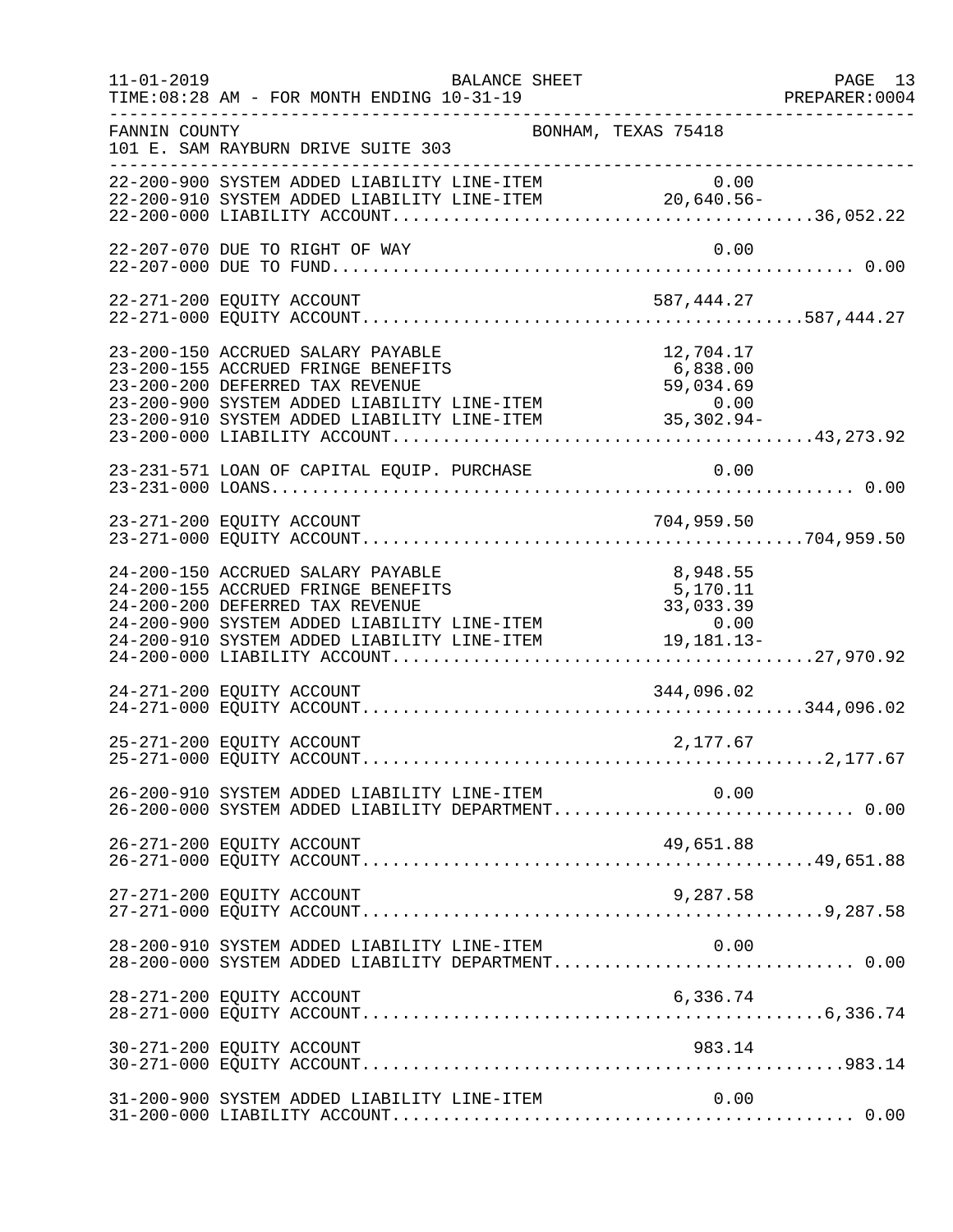| $11 - 01 - 2019$ | <b>BALANCE SHEET</b><br>TIME: 08:28 AM - FOR MONTH ENDING 10-31-19                                                                                                                    | PAGE 14<br>PREPARER: 0004 |
|------------------|---------------------------------------------------------------------------------------------------------------------------------------------------------------------------------------|---------------------------|
| FANNIN COUNTY    | --------------------------------------<br>BONHAM, TEXAS 75418<br>101 E. SAM RAYBURN DRIVE SUITE 303                                                                                   |                           |
|                  |                                                                                                                                                                                       |                           |
|                  | 33-271-200 EQUITY ACCOUNT<br>8,596.74                                                                                                                                                 |                           |
|                  | 34-271-200 EQUITY ACCOUNT<br>32,371.65                                                                                                                                                |                           |
|                  | 0.00<br>35-200-910 SYSTEM ADDED LIABILITY LI                                                                                                                                          |                           |
|                  | 177,962.54<br>35-271-200 EQUITY ACCOUNT                                                                                                                                               |                           |
|                  | 36-200-150 ACCRUED SALARY PAYABLE<br>627.24<br>36-200-155 ACCRUED FRINGE BENEFITS<br>210.02<br>36-200-155 ACCRUED FRINGE BENEFITS<br>36-200-910 SYSTEM ADDED LIABILITY LINE-ITEM 6.00 |                           |
|                  | 36-271-200 EQUITY ACCOUNT<br>15, 145.58                                                                                                                                               |                           |
|                  | 0.00<br>37-200-910 SYSTEM ADDED LIABILITY LINE-ITEM                                                                                                                                   |                           |
|                  | 37-207-099 HELD IN TRUST<br>59, 114.68                                                                                                                                                |                           |
|                  | 37-271-200 EQUITY ACCOUNT<br>2,415.64                                                                                                                                                 |                           |
|                  | 38-200-900 SYSTEM ADDED LIABILITY LINE-ITEM<br>0.00<br>38-200-000 SYSTEM ADDED LIABILITY DEPARTMENT 0.00                                                                              |                           |
|                  | 38-271-200 EQUITY ACCOUNT<br>19,527.80                                                                                                                                                |                           |
|                  | 39-200-900 SYSTEM ADDED LIABILITY LINE-ITEM 0.00<br>39-200-000 SYSTEM ADDED LIABILITY DEPARTMENT 0.00                                                                                 |                           |
|                  | 39-271-200 EQUITY ACCOUNT<br>20,703.81                                                                                                                                                |                           |
|                  | 40-200-910 SYSTEM ADDED LIABILITY LINE-ITEM<br>0.00                                                                                                                                   |                           |
|                  | 40-271-200 EQUITY ACCOUNT<br>381.73                                                                                                                                                   |                           |
|                  | 41-200-910 SYSTEM ADDED LIABILITY LINE-ITEM $0.00$<br>41-200-000 SYSTEM ADDED LIABILITY DEPARTMENT0.00                                                                                |                           |
|                  | 41-207-095 DUE TO OTHER FUNDS<br>0.00                                                                                                                                                 |                           |
|                  | 0.00<br>41-271-200 EQUITY ACCOUNT                                                                                                                                                     |                           |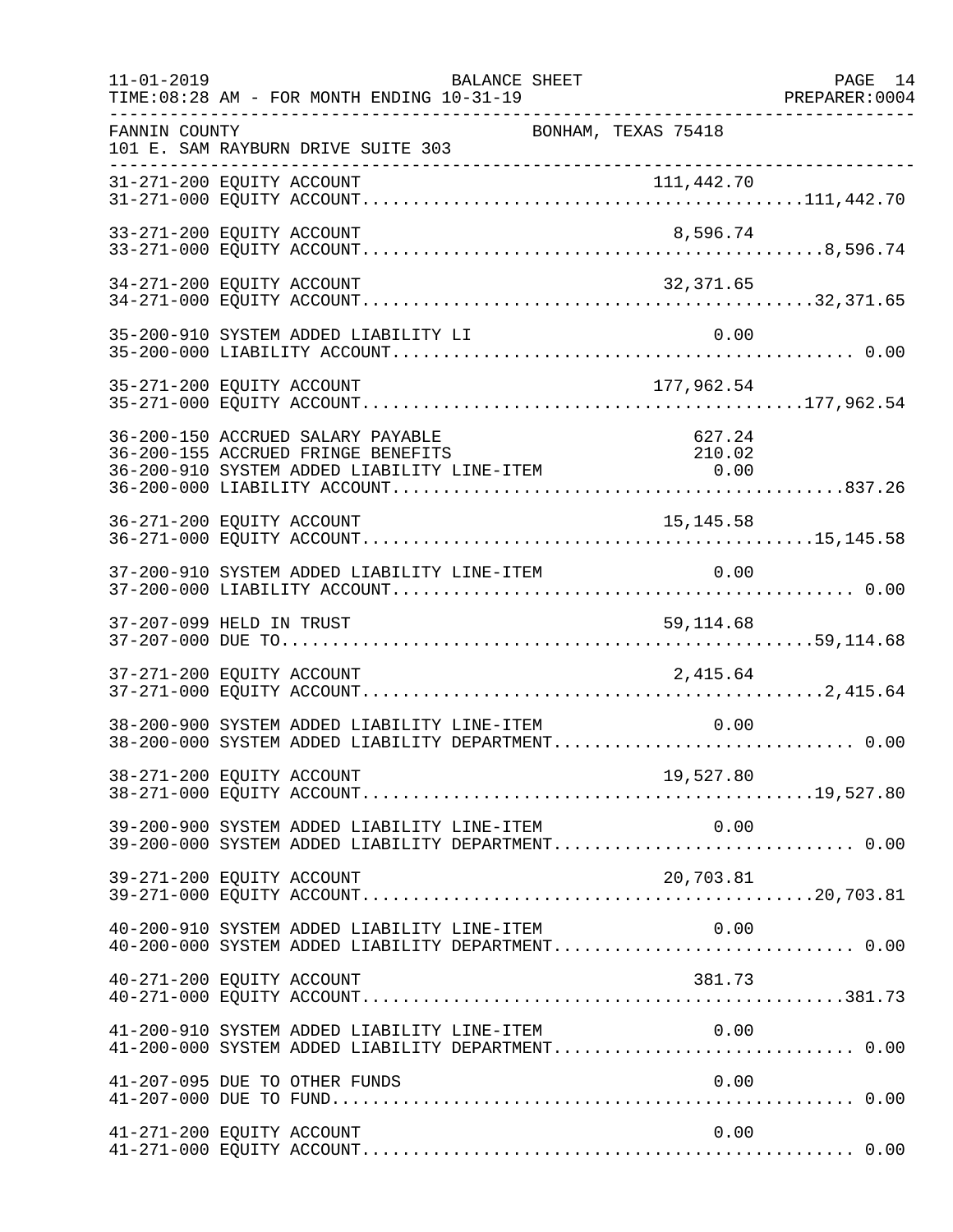| $11 - 01 - 2019$          | TIME: 08:28 AM - FOR MONTH ENDING 10-31-19  | BALANCE SHEET                               |                                                                                                                                                                                                                                                                                      | PAGE 15<br>PREPARER: 0004 |
|---------------------------|---------------------------------------------|---------------------------------------------|--------------------------------------------------------------------------------------------------------------------------------------------------------------------------------------------------------------------------------------------------------------------------------------|---------------------------|
| FANNIN COUNTY             | 101 E. SAM RAYBURN DRIVE SUITE 303          | BONHAM, TEXAS 75418                         |                                                                                                                                                                                                                                                                                      |                           |
|                           |                                             |                                             | 42-200-910 SYSTEM ADDED LIABILITY LINE-ITEM 0.00<br>42-200-000 SYSTEM ADDED LIABILITY DEPARTMENT 0.00                                                                                                                                                                                |                           |
| 42-271-200 EQUITY ACCOUNT |                                             |                                             | 428.64-                                                                                                                                                                                                                                                                              |                           |
|                           |                                             | 44-200-910 SYSTEM ADDED LIABILITY LINE-ITEM | 0.00<br>44-200-000 SYSTEM ADDED LIABILITY DEPARTMENT 0.00                                                                                                                                                                                                                            |                           |
|                           | 44-207-095 DUE TO OTHER FUNDS               |                                             | 0.00                                                                                                                                                                                                                                                                                 |                           |
| 44-271-200 EQUITY ACCOUNT |                                             |                                             | 0.00                                                                                                                                                                                                                                                                                 |                           |
|                           | 45-200-150 ACCRUED SALARY PAYABLE           |                                             | 302.00<br>45-200-155 ACCRUED FRINGE BENEFITS<br>45-200-910 SYSTEM ADDED LIABILITY LINE-ITEM 491.62-<br>45-200-000 SYSTEM ADDED LIABILITY DEPARTMENT189.62-                                                                                                                           |                           |
|                           | 45-207-095 DUE TO OTHER FUNDS               |                                             | 0.00                                                                                                                                                                                                                                                                                 |                           |
| 45-271-200 EQUITY ACCOUNT |                                             |                                             | $370.90 -$                                                                                                                                                                                                                                                                           |                           |
|                           | 46-200-910 SYSTEM ADDED LIABILITY LINE-ITEM |                                             | 0.00                                                                                                                                                                                                                                                                                 |                           |
| 46-271-200 EQUITY ACCOUNT |                                             |                                             | 7,765.67                                                                                                                                                                                                                                                                             |                           |
|                           |                                             |                                             | $\begin{array}{ll}48-200-910 & \text{SYSTEM} & \text{ADDED} & \text{LIABILITY} & \text{LINE-ITEM} & 0.00 \\ 48-200-000 & \text{SYSTEM} & \text{ADDED} & \text{LIABILITY} & \text{DEPARTMENT}.\dots\dots\dots\dots\dots\dots\dots\dots\dots\dots\dots \end{array} \label{eq:200-910}$ |                           |
| 48-271-200 EQUITY ACCOUNT |                                             |                                             | 38,584.59                                                                                                                                                                                                                                                                            |                           |
| 49-271-200 EQUITY ACCOUNT |                                             |                                             | 681.66                                                                                                                                                                                                                                                                               |                           |
|                           | 50-200-910 SYSTEM ADDED LIABILITY LINE-ITEM |                                             | 0.00<br>50-200-000 SYSTEM ADDED LIABILITY DEPARTMENT 0.00                                                                                                                                                                                                                            |                           |
| 50-271-200 EQUITY ACCOUNT |                                             |                                             | 0.00                                                                                                                                                                                                                                                                                 |                           |
| 51-271-200 EQUITY ACCOUNT |                                             |                                             | 7,573.88                                                                                                                                                                                                                                                                             |                           |
|                           |                                             | 52-200-910 SYSTEM ADDED LIABILITY LINE-ITEM | 0.00                                                                                                                                                                                                                                                                                 |                           |
| 52-271-200 EQUITY ACCOUNT |                                             |                                             | 14,655.89                                                                                                                                                                                                                                                                            |                           |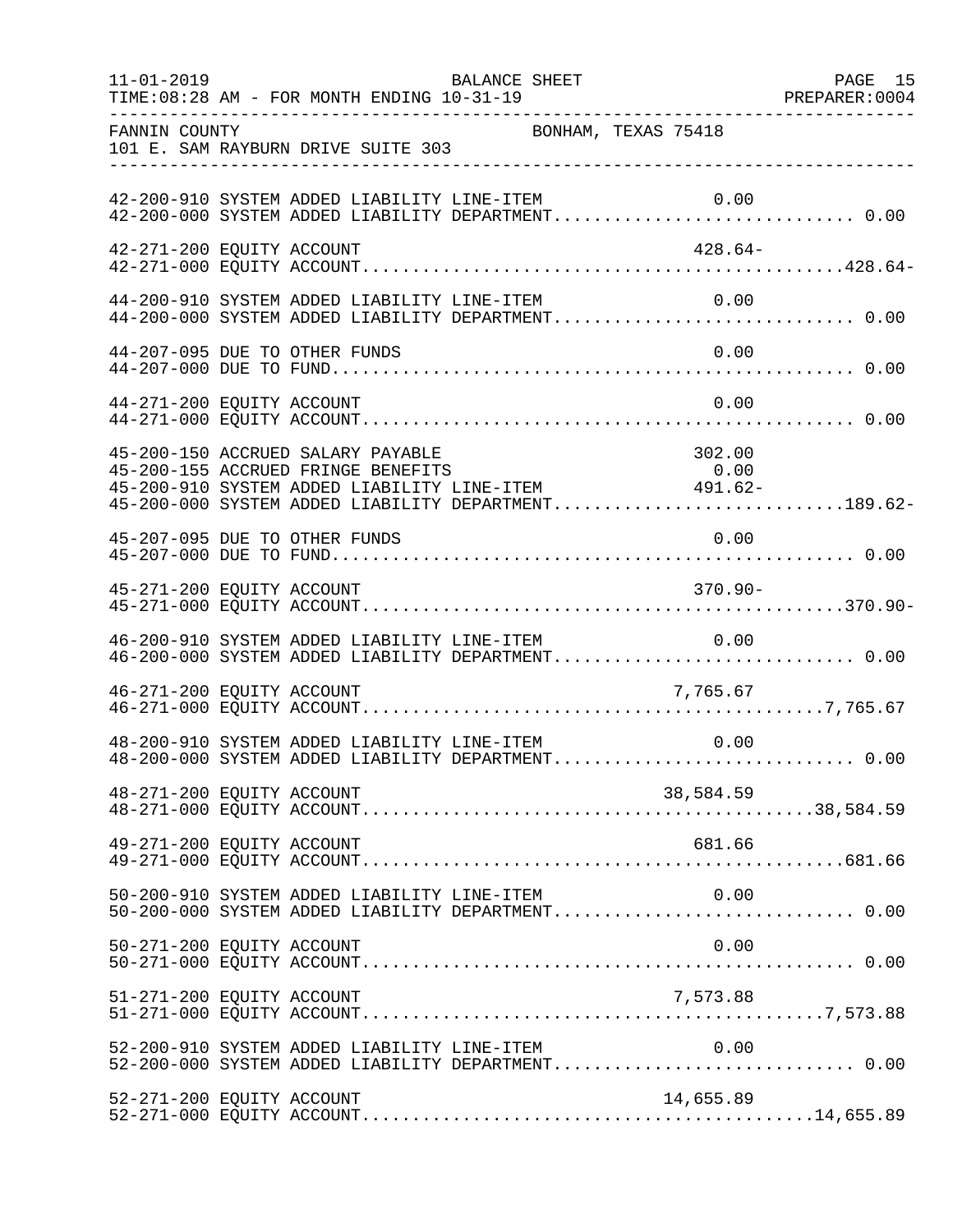| $11 - 01 - 2019$ | <b>BALANCE SHEET</b><br>TIME: 08:28 AM - FOR MONTH ENDING 10-31-19                                             | PAGE 16 |
|------------------|----------------------------------------------------------------------------------------------------------------|---------|
| FANNIN COUNTY    | BONHAM, TEXAS 75418<br>101 E. SAM RAYBURN DRIVE SUITE 303                                                      |         |
|                  | 53-200-910 SYSTEM ADDED LIABILITY LINE-ITEM 4,496.80-<br>53-200-000 SYSTEM ADDED LIABILITY DEPARTMENT4,496.80- |         |
|                  | 53-271-200 EQUITY ACCOUNT<br>290,083.48                                                                        |         |
|                  | 55-200-910 SYSTEM ADDED LIABILITY LINE-ITEM<br>0.00                                                            |         |
|                  | 0.06<br>55-271-200 EQUITY ACCOUNT                                                                              |         |
|                  | 56-200-910 SYSTEM ADDED LIABILITY LINE-ITEM<br>0.00                                                            |         |
|                  | 56-271-200 EQUITY ACCOUNT<br>45,071.06                                                                         |         |
|                  | 57-200-910 SYSTEM ADDED LIABILITY LINE-ITEM<br>0.00<br>57-200-000 SYSTEM ADDED LIABILITY DEPARTMENT 0.00       |         |
|                  | 49.11<br>57-271-200 EQUITY ACCOUNT                                                                             |         |
|                  | 59-200-910 SYSTEM ADDED LIABILITY LINE-ITEM 1,642.50-<br>59-200-000 SYSTEM ADDED LIABILITY DEPARTMENT1,642.50- |         |
|                  | 59-271-200 EQUITY ACCOUNT<br>31,365.09                                                                         |         |
|                  | 60-200-200 DEFERRED REVENUE<br>9,341.26<br>60-200-910 SYSTEM ADDED LIABILITY LINE-ITEM<br>0.00                 |         |
|                  | 0.00<br>60-207-990 DUE TO OTHERS                                                                               |         |
|                  | 153,672.87<br>60-271-200 EQUITY ACCOUNT                                                                        |         |
|                  | 61-271-200 EQUITY ACCOUNT<br>3,333.08                                                                          |         |
|                  | 62-271-200 EQUITY ACCOUNT<br>34,291.11                                                                         |         |
|                  | 63-200-910 SYSTEM ADDED LIABILITY LINE ITEM<br>0.00                                                            |         |
|                  | 1,688.40<br>63-271-200 EQUITY ACCOUNT                                                                          |         |
|                  | 64-200-910 SYSTEM ADDED LIABILITY LINE ITEM<br>0.00                                                            |         |
|                  | 64-271-200 EQUITY ACCOUNT<br>355.18                                                                            |         |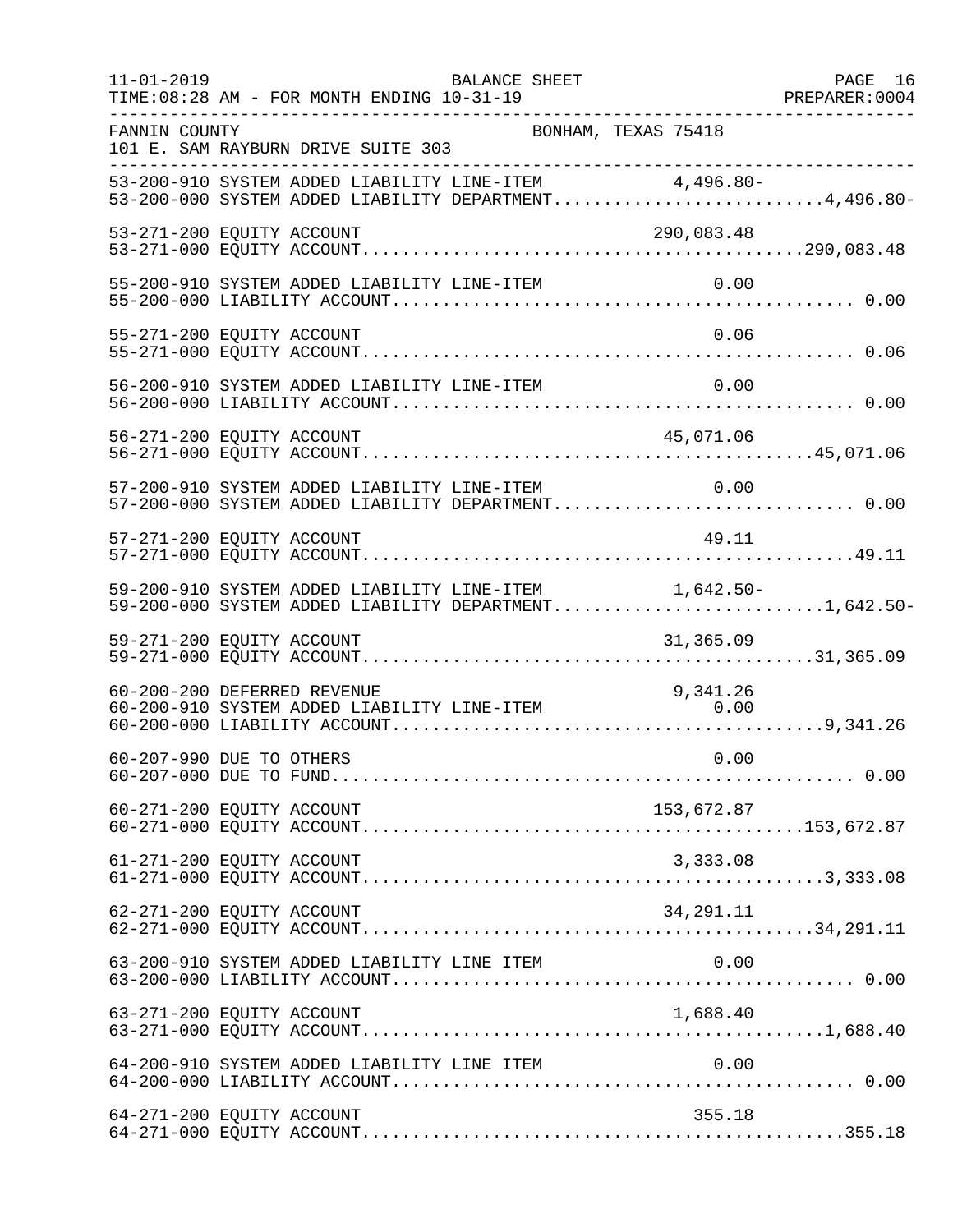| $11 - 01 - 2019$ | TIME: 08:28 AM - FOR MONTH ENDING 10-31-19                                                         | BALANCE SHEET       |              | PAGE 17 |
|------------------|----------------------------------------------------------------------------------------------------|---------------------|--------------|---------|
| FANNIN COUNTY    | 101 E. SAM RAYBURN DRIVE SUITE 303                                                                 | BONHAM, TEXAS 75418 |              |         |
|                  | 65-200-910 SYSTEM ADDED LIABILITY LINE ITEM                                                        |                     |              |         |
|                  | 65-271-200 EQUITY ACCOUNT                                                                          |                     | 2,691.63     |         |
|                  | 66-200-910 SYSTEM ADDED LIABILITY LINE-ITEM 50,000.00-                                             |                     |              |         |
|                  | 66-207-990 DUE TO OTHERS                                                                           |                     | 0.00         |         |
|                  | 66-231-200 2017 GO BONDS PAYABLE                                                                   |                     | 0.00         |         |
|                  | 66-271-200 EQUITY ACCOUNT                                                                          |                     | 4,718,695.56 |         |
|                  | 67-200-910 SYSTEM ADDED LIABILITY LINE-ITEM<br>67-200-000 SYSTEM ADDED LIABILITY DEPARTMENT530.00- |                     | $530.00 -$   |         |
|                  | 67-271-200 EQUITY ACCOUNT                                                                          |                     | 9,498.04     |         |
|                  | 68-200-910 SYSTEM ADDED LIABILITY LINE -ITEM                                                       |                     | 0.00         |         |
|                  |                                                                                                    |                     |              |         |
|                  | 68-271-200 EOUITY ACCOUNT                                                                          |                     | 76,605.99    |         |
|                  |                                                                                                    |                     |              |         |
|                  | 70-271-200 EQUITY ACCOUNT                                                                          |                     | 100,051.38   |         |
|                  | 71-200-910 SYSTEM ADDED LIABILITY LINE-ITEM<br>71-200-000 SYSTEM ADDED LIABILITY DEPARTMENT 0.00   |                     | 0.00         |         |
|                  | 71-271-200 EQUITY ACCOUNT                                                                          |                     | 0.00         |         |
|                  | 72-200-910 SYSTEM ADDEND LIABILITY LINE-ITEM<br>72-200-000 SYSTEM ADDED LIABILITY DEPARTMENT 0.00  |                     | 0.00         |         |
|                  | 72-271-200 EQUITY ACCOUNT                                                                          |                     | 0.00         |         |
|                  | 78-200-910 SYSTEM ADDED LIABILITY LINE ITEM                                                        |                     | 0.00         |         |
|                  | 78-271-200 EQUITY ACCOUNT                                                                          |                     | 150,000.00   |         |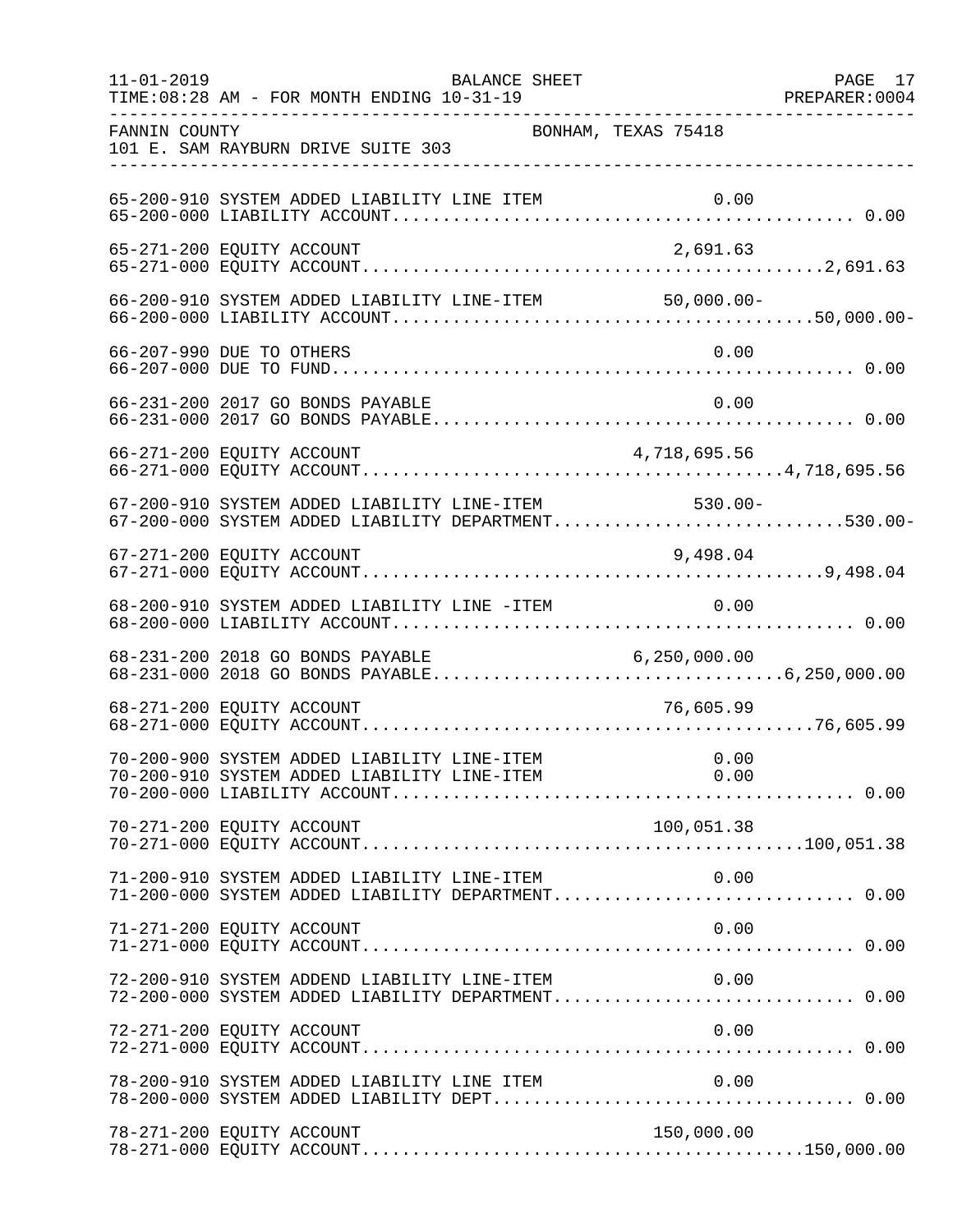| $11 - 01 - 2019$ | TIME: 08:28 AM - FOR MONTH ENDING 10-31-19                                                                 | BALANCE SHEET       |            | PAGE 18 |
|------------------|------------------------------------------------------------------------------------------------------------|---------------------|------------|---------|
| FANNIN COUNTY    | 101 E. SAM RAYBURN DRIVE SUITE 303                                                                         | BONHAM, TEXAS 75418 |            |         |
|                  | 79-200-910 SYSTEM ADD LIABILITY LINE ITEM                                                                  |                     |            |         |
|                  | 79-271-200 EQUITY ACCOUNT                                                                                  |                     | 75,000.00  |         |
|                  | 80-200-910 SYSTEM ADDED LIABILITY LINE-ITEM                                                                |                     | 0.00       |         |
|                  | 80-271-200 EQUITY ACCOUNT                                                                                  |                     | 600.00     |         |
|                  |                                                                                                            |                     |            |         |
|                  |                                                                                                            |                     |            |         |
|                  | 82-200-910 SYSTEM ADDED LIABILITY LINE ITEM                                                                |                     | 0.00       |         |
|                  | 82-271-200 EQUITY ACCOUNT                                                                                  |                     | 565,378.74 |         |
|                  | 83-200-910 SYSTEM ADDED LIABILITY LINE ITEM                                                                |                     | 0.00       |         |
|                  | 83-271-200 EQUITY ACCOUNT                                                                                  |                     | 481,113.05 |         |
|                  | 84-200-910 SYSTEM ADDED LIABILITY LINE ITEM 705.99-                                                        |                     |            |         |
|                  | 84-271-200 EQUITY ACCOUNT                                                                                  |                     | 533,975.09 |         |
|                  | 85-200-910 SYSTEM ADDED LIABILITY LINE-ITEM 388.75-<br>85-200-000 SYSTEM ADDED LIABILITY DEPARTMENT388.75- |                     |            |         |
|                  | 85-271-200 EQUITY ACCOUNT                                                                                  |                     | 3,585.04   |         |
|                  | 86-200-910 SYSTEM ADDED LIABILITY ITEM                                                                     |                     | 0.00       |         |
|                  | 86-271-200 EQUITY ACCOUNT                                                                                  |                     | 5,235.92   |         |
|                  | 87-200-910 SYSTEM ADDED LIABILITY LINE-ITEM 0.00<br>87-200-000 SYSTEM ADDED LIABILITY DEPARTMENT 0.00      |                     |            |         |
|                  | 87-202-319 A/P RESTITUTION-JUVENILE PROBATION                                                              |                     | 0.00       |         |
|                  | 87-271-200 EQUITY ACCOUNT                                                                                  |                     | 2,335.77   |         |